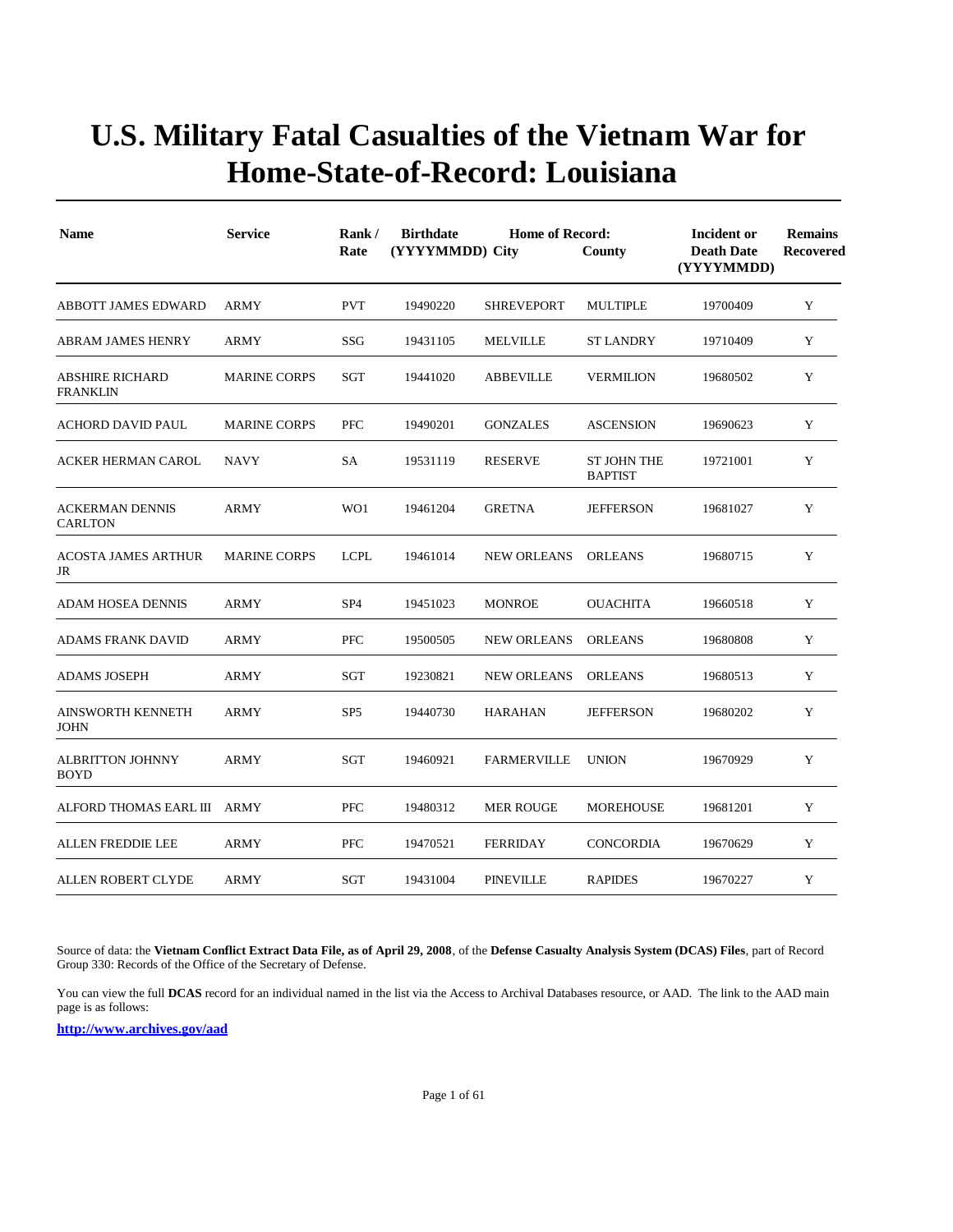| <b>Name</b>                                | <b>Service</b>      | Rank/<br>Rate   | <b>Birthdate</b><br>(YYYYMMDD) City | Incident or<br><b>Death Date</b><br>(YYYYMMDD) | <b>Remains</b><br>Recovered |          |             |
|--------------------------------------------|---------------------|-----------------|-------------------------------------|------------------------------------------------|-----------------------------|----------|-------------|
| ALLEN RONALD JOSEPH                        | ARMY                | <b>PFC</b>      | 19480821                            | <b>NEW ORLEANS</b>                             | <b>ORLEANS</b>              | 19690228 | Y           |
| <b>ANDERSON EDWARD</b><br><b>EUGENE</b>    | <b>MARINE CORPS</b> | <b>PFC</b>      | 19451121                            | <b>OPELOUSAS</b>                               | <b>ST LANDRY</b>            | 19661017 | Y           |
| ANDERSON VON STEVEN                        | <b>MARINE CORPS</b> | SGT             | 19470825                            | <b>TIOGA</b>                                   | <b>RAPIDES</b>              | 19700202 | Y           |
| ANDRY HILAIRE ALBERT<br>JR                 | <b>ARMY</b>         | SP <sub>4</sub> | 19470325                            | <b>METAIRIE</b>                                | <b>JEFFERSON</b>            | 19680123 | Y           |
| <b>ANTHONY BENJAMIN</b><br><b>JONES</b>    | <b>ARMY</b>         | SSG             | 19360111                            | <b>NEW ORLEANS</b>                             | <b>ORLEANS</b>              | 19701124 | Y           |
| ANTHONY CARL THOMAS                        | <b>ARMY</b>         | SP <sub>4</sub> | 19470422                            | SPRINGFIELD                                    | <b>LIVINGSTON</b>           | 19670321 | Y           |
| <b>ANTHONY JOSEPH ROY</b>                  | <b>ARMY</b>         | SGT             | 19490523                            | LAFAYETTE                                      | LAFAYETTE                   | 19710211 | Y           |
| <b>ARCENEAUX HERBERT</b><br>JOHN JR        | ARMY                | SP <sub>4</sub> | 19460929                            | <b>NEW ORLEANS</b>                             | <b>ORLEANS</b>              | 19670218 | Y           |
| <b>ARDENEAUX GARY</b><br><b>JAMES</b>      | <b>NAVY</b>         | PO <sub>3</sub> | 19471120                            | <b>MARRERO</b>                                 | <b>JEFFERSON</b>            | 19670729 | Y           |
| <b>ARDOIN ROBERT GLEN</b>                  | <b>ARMY</b>         | SP <sub>4</sub> | 19500124                            | LAKE CHARLES CALCASIEU                         |                             | 19690802 | Y           |
| <b>ARMSTRONG FRANK</b><br><b>ALTON III</b> | <b>AIR FORCE</b>    | MAJ             | 19300307                            | <b>SHREVEPORT</b>                              | <b>MULTIPLE</b>             | 19671006 | $\mathbf N$ |
| ARNAUD GARY WAYNE                          | ARMY                | SP <sub>4</sub> | 19471104                            | LAKE CHARLES CALCASIEU                         |                             | 19690106 | Y           |
| <b>ASHTON JAMES ODELL</b>                  | ARMY                | <b>PFC</b>      | 19460825                            | <b>BURAS</b>                                   | <b>PLAQUEMINES</b>          | 19680608 | Y           |
| <b>AUGUST FRANK JOHN</b>                   | <b>MARINE CORPS</b> | <b>PFC</b>      | 19460225                            | <b>NEW ORLEANS</b>                             | <b>ORLEANS</b>              | 19660820 | Y           |
| <b>AULL EARL DUBOIS</b>                    | <b>ARMY</b>         | 2LT             | 19420105                            | <b>NEW ORLEANS</b>                             | <b>ORLEANS</b>              | 19651117 | Y           |

Source of data: the **Vietnam Conflict Extract Data File, as of April 29, 2008**, of the **Defense Casualty Analysis System (DCAS) Files**, part of Record Group 330: Records of the Office of the Secretary of Defense.

You can view the full **DCAS** record for an individual named in the list via the Access to Archival Databases resource, or AAD. The link to the AAD main page is as follows: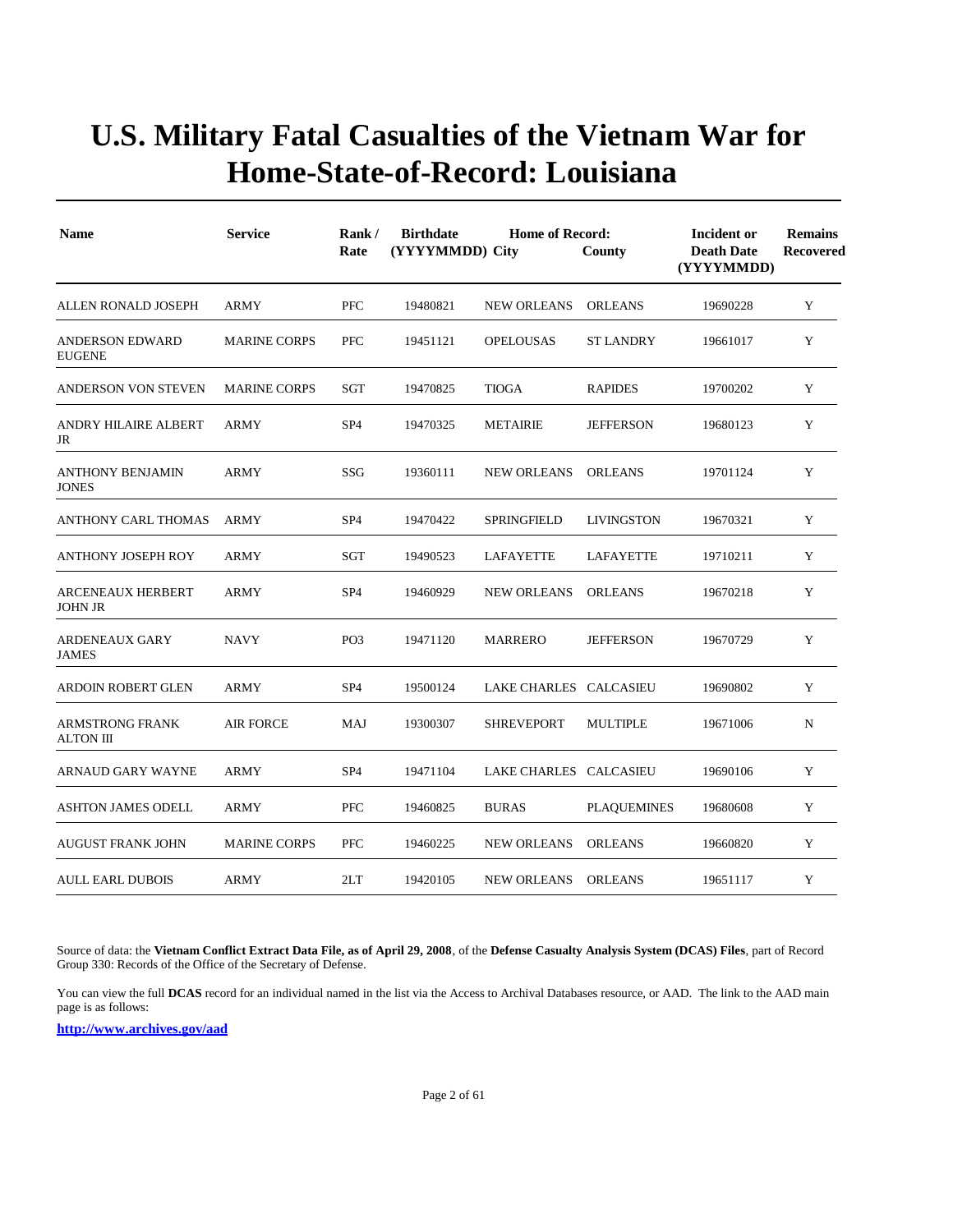| <b>Name</b>                               | <b>Service</b>      | Rank/<br>Rate   | <b>Home of Record:</b><br><b>Birthdate</b><br>(YYYYMMDD) City<br>County |                      |                                   | Incident or<br><b>Death Date</b><br>(YYYYMMDD) | <b>Remains</b><br><b>Recovered</b> |
|-------------------------------------------|---------------------|-----------------|-------------------------------------------------------------------------|----------------------|-----------------------------------|------------------------------------------------|------------------------------------|
| <b>AUSTIN MICHAEL</b><br><b>FRANCIS</b>   | <b>ARMY</b>         | <b>CPL</b>      | 19480531                                                                | <b>CROWLEY</b>       | <b>ACADIA</b>                     | 19680218                                       | Y                                  |
| <b>BABIN CLARENCE</b><br><b>JOSEPH JR</b> | <b>ARMY</b>         | SP <sub>4</sub> | 19461124                                                                | <b>MARRERO</b>       | <b>JEFFERSON</b>                  | 19690225                                       | Y                                  |
| <b>BABIN THOMAS DALTON</b><br>JR          | ARMY                | 1LT             | 19421007                                                                | <b>BATON ROUGE</b>   | <b>EAST BATON</b><br><b>ROUGE</b> | 19680104                                       | Y                                  |
| <b>BAKER ISIAH III</b>                    | <b>MARINE CORPS</b> | <b>LCPL</b>     | 19421126                                                                | <b>NEW ORLEANS</b>   | <b>ORLEANS</b>                    | 19660304                                       | Y                                  |
| BALDINI MICHAEL LOUIS                     | ARMY                | <b>CPL</b>      | 19510213                                                                | <b>NEW ORLEANS</b>   | <b>ORLEANS</b>                    | 19700623                                       | Y                                  |
| BALLARD ROBERT IRVING ARMY                |                     | 1LT             | 19430223                                                                | WEST MONROE OUACHITA |                                   | 19680203                                       | Y                                  |
| BALLEW PATRICK DEWEY MARINE CORPS         |                     | <b>LCPL</b>     | 19490625                                                                | <b>BATON ROUGE</b>   | <b>EAST BATON</b><br><b>ROUGE</b> | 19690107                                       | Y                                  |
| BANDY MICHAEL J                           | ARMY                | SGT             | 19470409                                                                | <b>BRIDGE CITY</b>   | <b>JEFFERSON</b>                  | 19680326                                       | Y                                  |
| <b>BANKS LAVINE JOHN</b>                  | <b>ARMY</b>         | SGT             | 19360709                                                                | <b>NEW ORLEANS</b>   | <b>ORLEANS</b>                    | 19651117                                       | Y                                  |
| <b>BARBOSA ALVARO</b>                     | <b>ARMY</b>         | <b>PFC</b>      | 19491012                                                                | <b>NEW ORLEANS</b>   | <b>ORLEANS</b>                    | 19701212                                       | Y                                  |
| <b>BARNES DARRYL</b><br><b>VERDUE</b>     | <b>ARMY</b>         | <b>CPL</b>      | 19451109                                                                | <b>MONROE</b>        | <b>OUACHITA</b>                   | 19690104                                       | Y                                  |
| <b>BARRETO LUIS JR</b>                    | <b>ARMY</b>         | <b>PFC</b>      | 19470120                                                                | <b>NEW ORLEANS</b>   | <b>ORLEANS</b>                    | 19671110                                       | Y                                  |
| <b>BARRETT THOMAS J JR</b>                | <b>ARMY</b>         | SSG             | 19311108                                                                | <b>MANY</b>          | <b>SABINE</b>                     | 19651115                                       | Y                                  |
| <b>BARROWS IRVING</b><br><b>DONALD</b>    | <b>MARINE CORPS</b> | <b>PFC</b>      | 19470903                                                                | DE RIDDER            | <b>MULTIPLE</b>                   | 19680421                                       | Y                                  |

Source of data: the **Vietnam Conflict Extract Data File, as of April 29, 2008**, of the **Defense Casualty Analysis System (DCAS) Files**, part of Record Group 330: Records of the Office of the Secretary of Defense.

You can view the full **DCAS** record for an individual named in the list via the Access to Archival Databases resource, or AAD. The link to the AAD main page is as follows: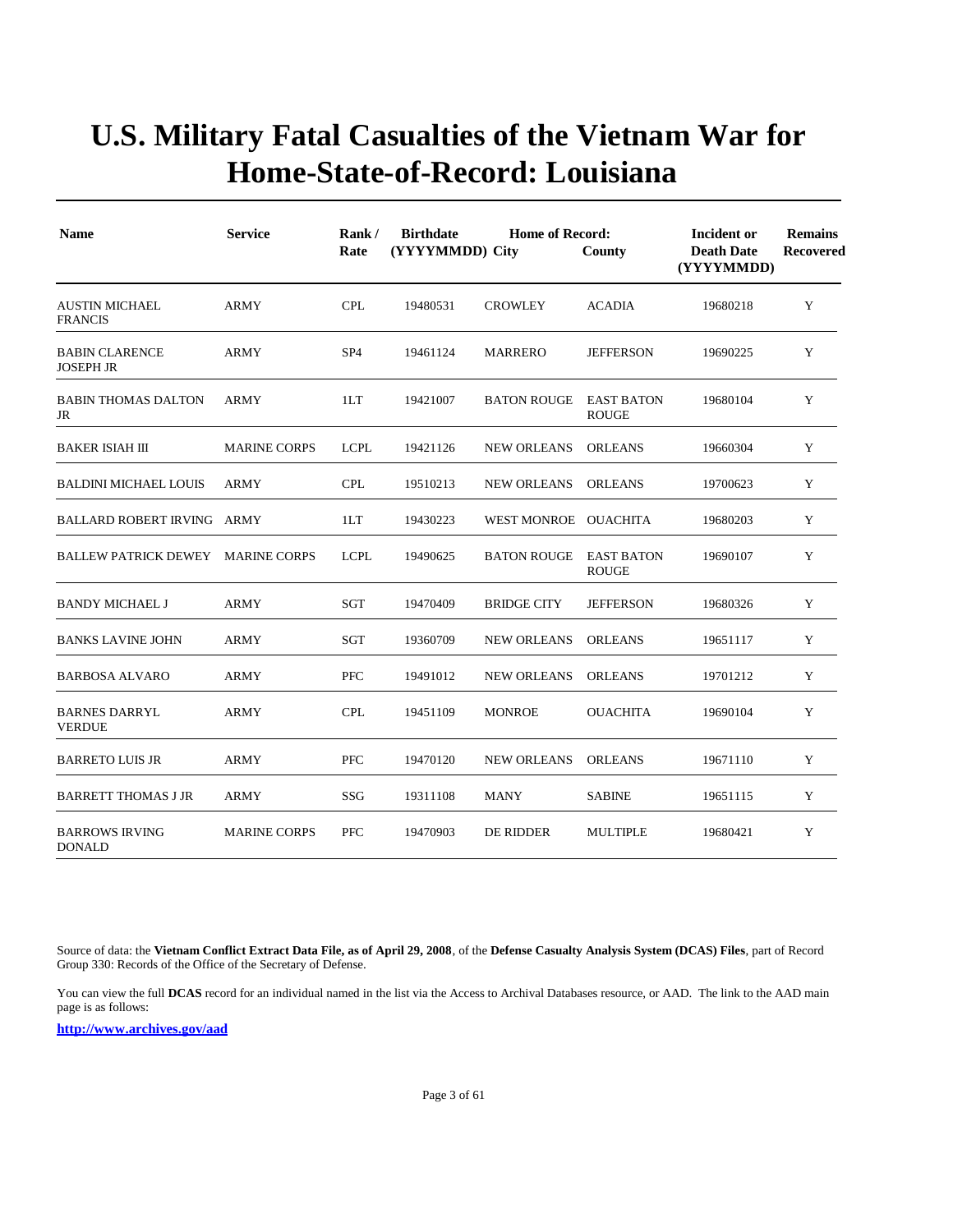| <b>Name</b>                                | <b>Service</b>      | Rank/<br>Rate   | <b>Birthdate</b><br>(YYYYMMDD) City | Incident or<br><b>Death Date</b><br>(YYYYMMDD) | <b>Remains</b><br><b>Recovered</b> |          |   |
|--------------------------------------------|---------------------|-----------------|-------------------------------------|------------------------------------------------|------------------------------------|----------|---|
| <b>BARTHOLOMEW DAVE</b><br><b>MARTIN</b>   | <b>MARINE CORPS</b> | <b>PFC</b>      | 19490209                            | MARRERO                                        | <b>JEFFERSON</b>                   | 19671230 | Y |
| <b>BARTHOLOMEW TILMEN</b><br><b>VERGES</b> | <b>MARINE CORPS</b> | <b>PFC</b>      | 19500808                            | <b>NEW ORLEANS</b>                             | <b>ORLEANS</b>                     | 19690812 | Y |
| <b>BASCO HARVEY LEE</b>                    | <b>NAVY</b>         | PO <sub>2</sub> | 19420809                            | <b>ALEXANDRIA</b>                              | <b>RAPIDES</b>                     | 19690315 | Y |
| <b>BASS BUDROW JR</b>                      | ARMY                | PFC             | 19470620                            | <b>JONESVILLE</b>                              | <b>CATAHOULA</b>                   | 19680301 | Y |
| <b>BATISTE CLEVELAND JR</b>                | <b>MARINE CORPS</b> | <b>LCPL</b>     | 19481230                            | <b>NEW ORLEANS</b>                             | <b>ORLEANS</b>                     | 19670521 | Y |
| <b>BATISTE JOHN MILLIAN</b>                | ARMY                | PFC             | 19440912                            | <b>NEW ORLEANS</b>                             | <b>ORLEANS</b>                     | 19660524 | Y |
| <b>BAUGH CHARLES LEE</b>                   | ARMY                | <b>CPL</b>      | 19490806                            | <b>GRAND ISLE</b>                              | <b>JEFFERSON</b>                   | 19680215 | Y |
| <b>BEALIN TROY</b>                         | <b>AIR FORCE</b>    | A1C             | 19420109                            | <b>MONROE</b>                                  | <b>OUACHITA</b>                    | 19661126 | Y |
| <b>BEAN EUGENE JR</b>                      | ARMY                | SP <sub>4</sub> | 19490626                            | <b>HAMMOND</b>                                 | <b>TANGIPAHOA</b>                  | 19700927 | Y |
| <b>BECKWITH EDWARD COE</b>                 | <b>ARMY</b>         | SP <sub>4</sub> | 19460907                            | <b>TROUT</b>                                   | <b>LA SALLE</b>                    | 19680412 | Y |
| <b>BEDGOOD JAMES</b><br><b>DOUGLAS</b>     | <b>ARMY</b>         | <b>SGT</b>      | 19450617                            | <b>GOLDONNA</b>                                | <b>NATCHITOCHES</b>                | 19670513 | Y |
| <b>BEESON MORRIS</b><br><b>SAMPSON</b>     | <b>COAST GUARD</b>  | <b>CPO</b>      | 19320308                            | <b>PITKIN</b>                                  | <b>VERNON</b>                      | 19690322 | Y |
| <b>BELCHER ROBERT</b><br><b>ARTHUR</b>     | <b>AIR FORCE</b>    | MAJ             | 19350811                            | <b>BATON ROUGE</b>                             | <b>EAST BATON</b><br><b>ROUGE</b>  | 19690328 | N |
| <b>BENAIM GILBERT ALBERT</b>               | ARMY                | PFC             | 19471027                            | <b>NEW ORLEANS</b>                             | <b>ORLEANS</b>                     | 19700114 | Y |
| <b>BENJAMIN FREDDIE</b><br><b>JAMES</b>    | <b>ARMY</b>         | PFC             | 19470204                            | NATCHITOCHES NATCHITOCHES                      |                                    | 19671119 | Y |

Source of data: the **Vietnam Conflict Extract Data File, as of April 29, 2008**, of the **Defense Casualty Analysis System (DCAS) Files**, part of Record Group 330: Records of the Office of the Secretary of Defense.

You can view the full **DCAS** record for an individual named in the list via the Access to Archival Databases resource, or AAD. The link to the AAD main page is as follows: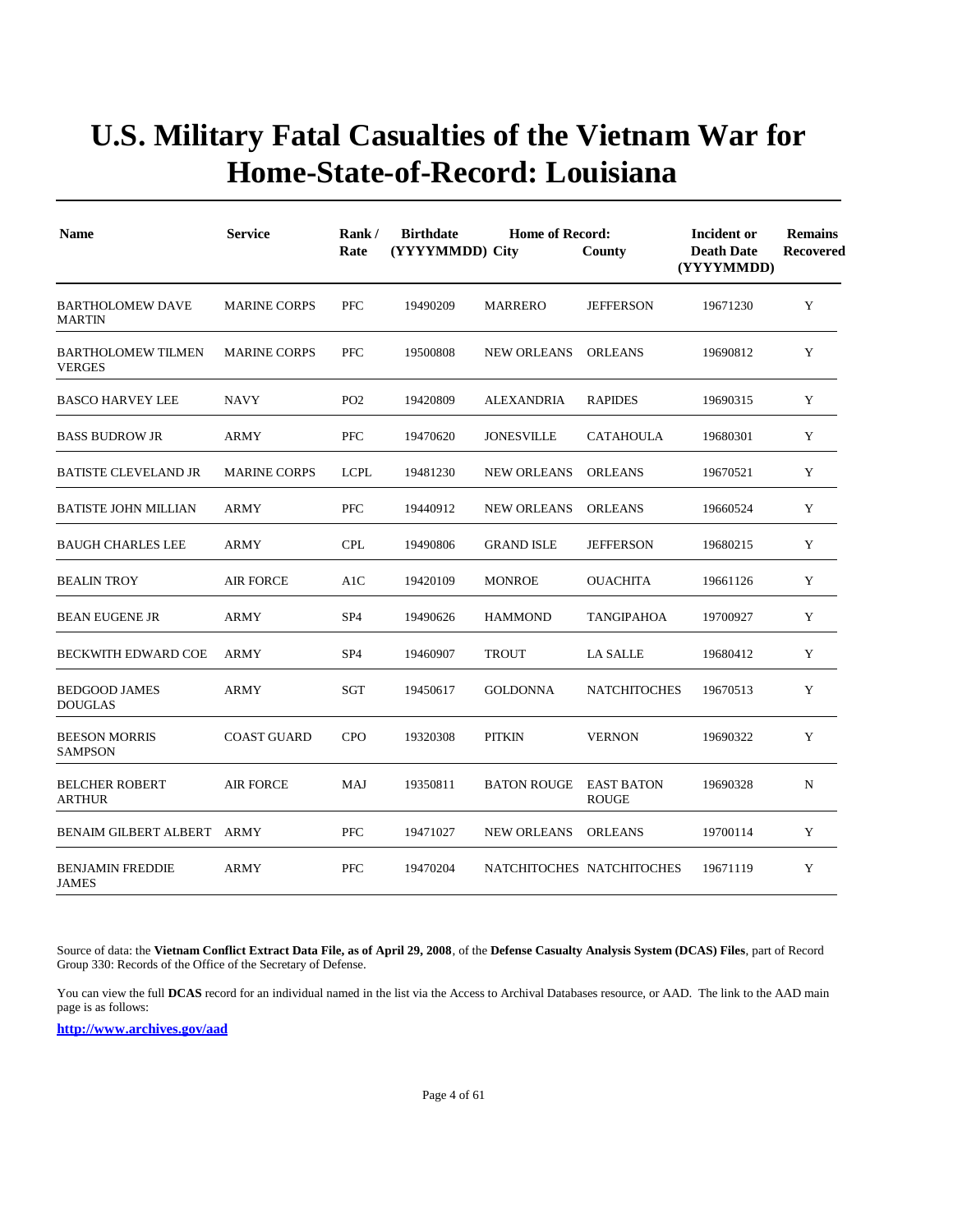| <b>Name</b>                             | <b>Service</b>      | Rank/<br>Rate   | <b>Birthdate</b><br>(YYYYMMDD) City | <b>Home of Record:</b><br>County | Incident or<br><b>Death Date</b><br>(YYYYMMDD) | <b>Remains</b><br>Recovered |   |
|-----------------------------------------|---------------------|-----------------|-------------------------------------|----------------------------------|------------------------------------------------|-----------------------------|---|
| <b>BENJAMIN ROBERT LEE</b>              | <b>ARMY</b>         | <b>PFC</b>      | 19450312                            | <b>NEW ORLEANS</b>               | <b>ORLEANS</b>                                 | 19660521                    | Y |
| <b>BENNETT BENJAMIN F JR</b>            | <b>MARINE CORPS</b> | PFC             | 19480820                            | <b>DENHAM</b><br><b>SPRINGS</b>  | LIVINGSTON                                     | 19691025                    | Y |
| <b>BENNETT ROBERT</b><br><b>VERNON</b>  | <b>ARMY</b>         | SGT             | 19470629                            | <b>NEW ORLEANS</b>               | <b>ORLEANS</b>                                 | 19680511                    | Y |
| BENNETT RONALD DAVID                    | <b>MARINE CORPS</b> | <b>CAPT</b>     | 19410904                            | <b>POLLOCK</b>                   | <b>GRANT</b>                                   | 19671026                    | Y |
| <b>BENNETT STEVEN LOGAN</b>             | <b>AIR FORCE</b>    | <b>CAPT</b>     | 19460422                            | LAFAYETTE                        | LAFAYETTE                                      | 19720629                    | Y |
| <b>BENOIT GARLAND DAVE</b>              | ARMY                | <b>CPL</b>      | 19490521                            | <b>LAKE ARTHUR</b>               | <b>JEFFERSON</b><br><b>DAVIS</b>               | 19700318                    | Y |
| <b>BERGERON ROY LOUIS</b>               | <b>MARINE CORPS</b> | <b>LCPL</b>     | 19480825                            | <b>NEW ROADS</b>                 | POINTE COUPEE                                  | 19700416                    | Y |
| <b>BERRY JACKIE WAYNE</b>               | <b>ARMY</b>         | <b>CPL</b>      | 19461031                            | <b>OLLA</b>                      | <b>LA SALLE</b>                                | 19680210                    | Y |
| <b>BESSON LAWRENCE</b><br><b>EUGENE</b> | ARMY                | PFC             | 19480102                            | <b>ALEXANDRIA</b>                | <b>RAPIDES</b>                                 | 19661104                    | Y |
| <b>BILLEAUD WAYNE JAMES</b>             | <b>ARMY</b>         | SP <sub>5</sub> | 19510802                            | <b>SCOTT</b>                     | <b>LAFAYETTE</b>                               | 19710617                    | Y |
| <b>BILLEAUD WILLIS J JR</b>             | <b>ARMY</b>         | SP <sub>4</sub> | 19440914                            | <b>BROUSSARD</b>                 | <b>LAFAYETTE</b>                               | 19680720                    | Y |
| <b>BILLIOT RUDOLPH JOHN</b>             | <b>MARINE CORPS</b> | <b>PFC</b>      | 19490305                            | <b>HOUMA</b>                     | <b>TERREBONNE</b>                              | 19671221                    | Y |
| <b>BILLUPS EDDIE JR</b>                 | <b>NAVY</b>         | AN              | 19421206                            | <b>MERMENTAU</b>                 | <b>ACADIA</b>                                  | 19651103                    | N |
| <b>BIRD KIM SOVEREEN</b>                | ARMY                | <b>CPL</b>      | 19450813                            | <b>FT POLK</b>                   | <b>VERNON</b>                                  | 19661214                    | Y |
| <b>BLACK DENNIS BEDELLE</b>             | ARMY                | SP <sub>4</sub> | 19470109                            | <b>BOSSIER CITY</b>              | <b>BOSSIER</b>                                 | 19680517                    | Y |

Source of data: the **Vietnam Conflict Extract Data File, as of April 29, 2008**, of the **Defense Casualty Analysis System (DCAS) Files**, part of Record Group 330: Records of the Office of the Secretary of Defense.

You can view the full **DCAS** record for an individual named in the list via the Access to Archival Databases resource, or AAD. The link to the AAD main page is as follows: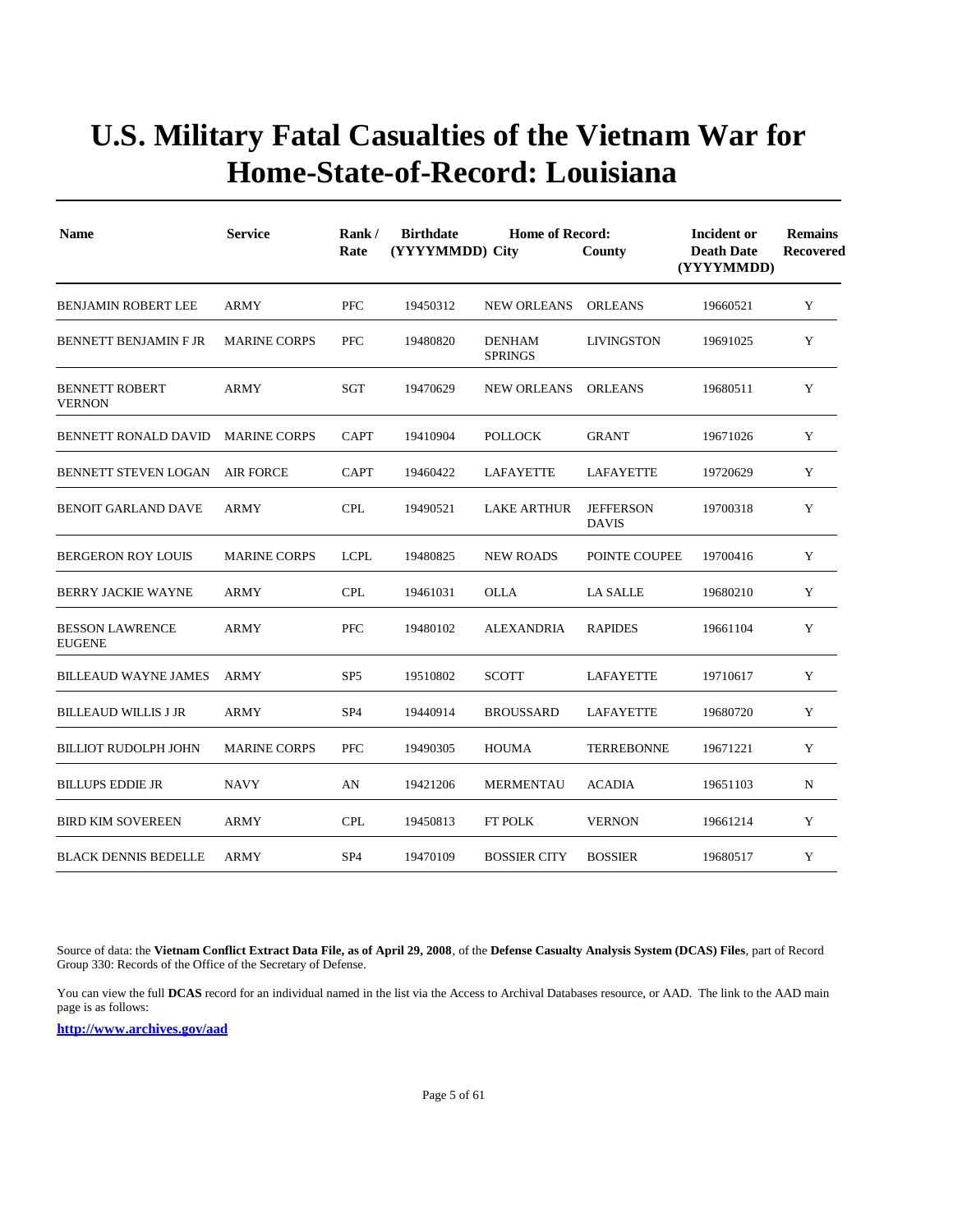| <b>Name</b>                                | <b>Service</b>      | <b>Birthdate</b><br><b>Home of Record:</b><br>Rank/<br>(YYYYMMDD) City<br>Rate<br>County |          |                                    |                                   | Incident or<br><b>Death Date</b><br>(YYYYMMDD) | <b>Remains</b><br>Recovered |
|--------------------------------------------|---------------------|------------------------------------------------------------------------------------------|----------|------------------------------------|-----------------------------------|------------------------------------------------|-----------------------------|
| <b>BLACKMON JAMES</b><br><b>WILLIE</b>     | <b>ARMY</b>         | MSG                                                                                      | 19321207 | <b>BOGALUSA</b>                    | <b>WASHINGTON</b>                 | 19700801                                       | Y                           |
| <b>BLANCHARD ANDRUS</b><br><b>JAMES</b>    | ARMY                | SP <sub>4</sub>                                                                          | 19470912 | CHURCH POINT ACADIA                |                                   | 19700113                                       | Y                           |
| <b>BLOCKER MURRIE LEE</b>                  | <b>ARMY</b>         | <b>CPL</b>                                                                               | 19421218 | <b>NEW ORLEANS</b>                 | <b>ORLEANS</b>                    | 19680110                                       | Y                           |
| <b>BLOUNT GARY GEORGE</b>                  | <b>MARINE CORPS</b> | <b>PFC</b>                                                                               | 19461110 | <b>ROBERT</b>                      | TANGIPAHOA                        | 19660908                                       | Y                           |
| <b>BLOUNT ROBERT LARRY</b>                 | <b>ARMY</b>         | PFC                                                                                      | 19451212 | <b>LIVINGSTON</b>                  | <b>LIVINGSTON</b>                 | 19670919                                       | Y                           |
| <b>BOB CHESTER</b>                         | ARMY                | PFC                                                                                      | 19490819 | <b>GRAND</b><br><b>COTEAU</b>      | ST LANDRY                         | 19680405                                       | Y                           |
| <b>BODIN ALLEN JAMES</b>                   | <b>AIR FORCE</b>    | SGT                                                                                      | 19500119 | <b>CENTERVILLE</b>                 | <b>ST MARY</b>                    | 19701127                                       | Y                           |
| <b>BOGARD LONNIE PAT</b>                   | <b>AIR FORCE</b>    | MAJ                                                                                      | 19420511 | <b>METAIRIE</b>                    | <b>JEFFERSON</b>                  | 19720512                                       | N                           |
| <b>BOOKER HARVEY</b><br><b>WATKINS</b>     | ARMY                | PFC                                                                                      | 19410914 | <b>NEW ORLEANS</b>                 | <b>ORLEANS</b>                    | 19680422                                       | Y                           |
| <b>BOOTY LARRY OVEID</b><br><b>JULIAN</b>  | <b>MARINE CORPS</b> | <b>CPL</b>                                                                               | 19441014 | <b>GREENWELL</b><br><b>SPRINGS</b> | <b>EAST BATON</b><br><b>ROUGE</b> | 19660130                                       | Y                           |
| <b>BORENSTEIN BORIS</b><br><b>FRANZM</b>   | <b>MARINE CORPS</b> | <b>CPL</b>                                                                               | 19481220 | <b>NEW ORLEANS</b>                 | <b>ORLEANS</b>                    | 19671125                                       | Y                           |
| <b>BOUDREAUX KENNETH</b><br><b>CHARLES</b> | <b>ARMY</b>         | PFC                                                                                      | 19441123 | <b>HOUMA</b>                       | <b>TERREBONNE</b>                 | 19660707                                       | Y                           |
| <b>BOUDREAUX LEE JOSEPH</b><br>JR          | ARMY                | SP <sub>4</sub>                                                                          | 19351106 | <b>NEW ORLEANS</b>                 | <b>ORLEANS</b>                    | 19661202                                       | Y                           |
| <b>BOUINGTON JOHNNY</b><br><b>WILLIAM</b>  | <b>MARINE CORPS</b> | <b>PFC</b>                                                                               | 19470503 | <b>NEW ORLEANS</b>                 | <b>ORLEANS</b>                    | 19651125                                       | Y                           |

Source of data: the **Vietnam Conflict Extract Data File, as of April 29, 2008**, of the **Defense Casualty Analysis System (DCAS) Files**, part of Record Group 330: Records of the Office of the Secretary of Defense.

You can view the full **DCAS** record for an individual named in the list via the Access to Archival Databases resource, or AAD. The link to the AAD main page is as follows: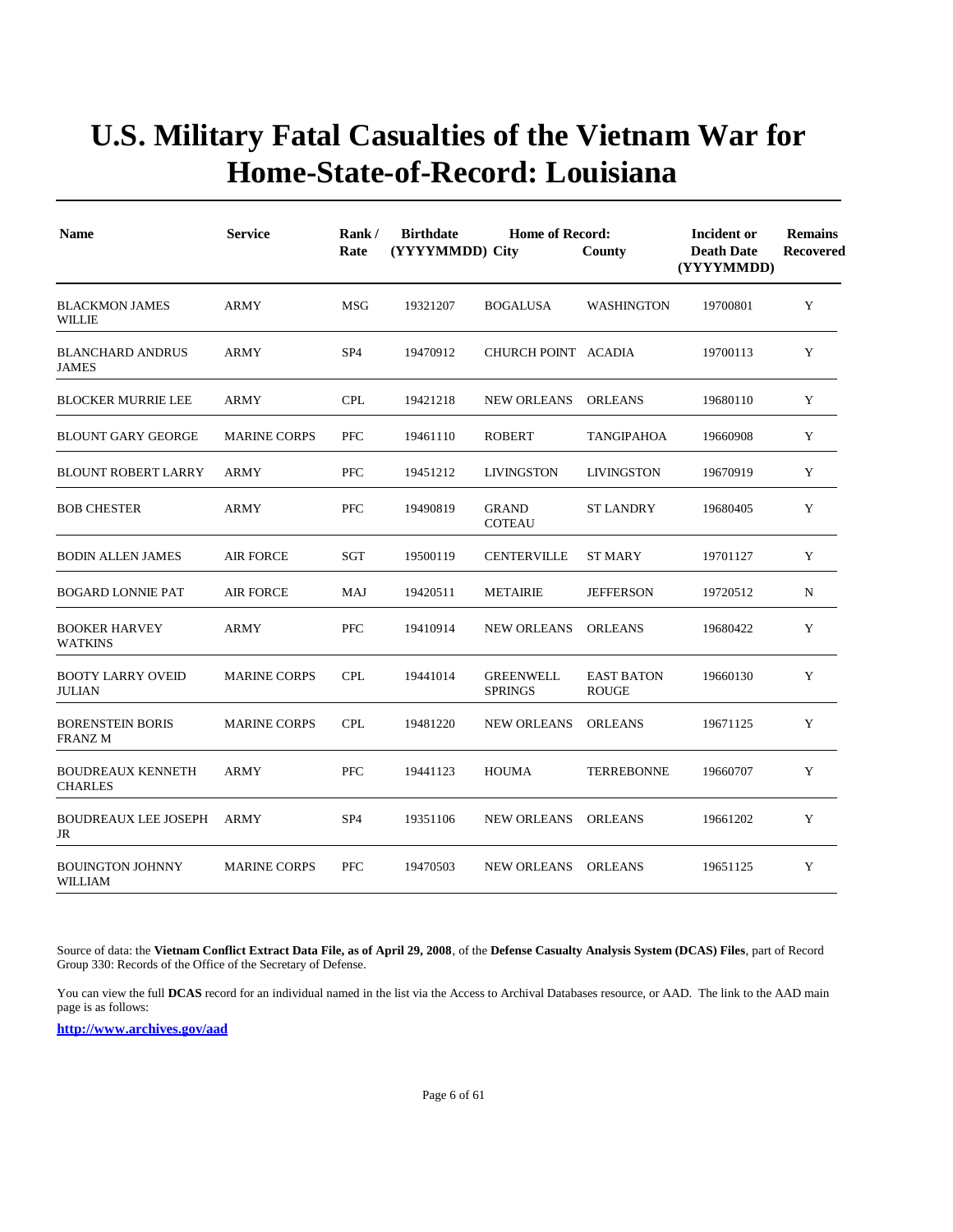| <b>Name</b>                                | <b>Service</b>      | Rank/<br>Rate   | <b>Birthdate</b><br>(YYYYMMDD) City | Incident or<br><b>Death Date</b><br>(YYYYMMDD) | <b>Remains</b><br>Recovered          |          |   |
|--------------------------------------------|---------------------|-----------------|-------------------------------------|------------------------------------------------|--------------------------------------|----------|---|
| <b>BOULLION ELLIAS</b>                     | <b>MARINE CORPS</b> | <b>LCPL</b>     | 19430701                            | <b>EVANGELINE</b>                              | <b>ACADIA</b>                        | 19650929 | Y |
| <b>BOURG MILLER JOHN</b>                   | <b>MARINE CORPS</b> | <b>LCPL</b>     | 19450404                            | <b>HOUMA</b>                                   | <b>TERREBONNE</b>                    | 19660625 | Y |
| <b>BOURQUE BRADLEY</b><br><b>JOHN</b>      | ARMY                | PFC             | 19471104                            | <b>RAYNE</b>                                   | <b>ACADIA</b>                        | 19681217 | Y |
| <b>BRACKENS JOE</b><br><b>JEFFERSON</b>    | <b>ARMY</b>         | PFC             | 19480228                            | <b>CASTOR</b>                                  | <b>BIENVILLE</b>                     | 19690106 | Y |
| <b>BRADLEY LOUIS LLOYD</b><br>JR           | <b>ARMY</b>         | SGT             | 19481227                            | <b>METAIRIE</b>                                | <b>JEFFERSON</b>                     | 19680516 | Y |
| <b>BRANCH GEORGE ALLEN</b>                 | <b>MARINE CORPS</b> | <b>LCPL</b>     | 19470926                            | <b>MINDEN</b>                                  | <b>WEBSTER</b>                       | 19680818 | Y |
| <b>BRANNAN JAMES CURTIS</b>                | <b>ARMY</b>         | <b>SFC</b>      | 19280626                            | <b>SLIDELL</b>                                 | <b>ST TAMMANY</b>                    | 19690331 | Y |
| <b>BRATTON JOHN LESLIE</b>                 | <b>ARMY</b>         | <b>CPL</b>      | 19450325                            | WEST MONROE OUACHITA                           |                                      | 19681111 | Y |
| <b>BREAUX LEONARD</b>                      | <b>MARINE CORPS</b> | <b>PVT</b>      | 19490123                            | <b>RESERVE</b>                                 | <b>ST JOHN THE</b><br><b>BAPTIST</b> | 19680204 | Y |
| <b>BREAUX SHELTON L</b>                    | ARMY                | SGT             | 19440112                            | LAKE CHARLES CALCASIEU                         |                                      | 19661208 | Y |
| <b>BRIDGES LONNIE</b>                      | ARMY                | PFC             | 19480409                            | <b>SIMSBORO</b>                                | <b>LINCOLN</b>                       | 19690208 | Y |
| <b>BRIDGES WILLIAM LEE</b>                 | ARMY                | <b>PFC</b>      | 19470613                            | <b>SULPHUR</b>                                 | <b>CALCASIEU</b>                     | 19680204 | Y |
| <b>BRIGNAC JOSEPH PAUL</b>                 | <b>MARINE CORPS</b> | <b>CPL</b>      | 19431106                            | <b>GONZALES</b>                                | <b>ASCENSION</b>                     | 19680306 | Y |
| <b>BROADTMAN HENRY</b><br><b>ROBERT JR</b> | <b>MARINE CORPS</b> | <b>PFC</b>      | 19501027                            | WAGGAMAN                                       | <b>JEFFERSON</b>                     | 19690126 | Y |
| <b>BROOKS LEE MURRAY</b>                   | <b>ARMY</b>         | SP <sub>4</sub> | 19460103                            | <b>SHREVEPORT</b>                              | <b>MULTIPLE</b>                      | 19681224 | Y |

Source of data: the **Vietnam Conflict Extract Data File, as of April 29, 2008**, of the **Defense Casualty Analysis System (DCAS) Files**, part of Record Group 330: Records of the Office of the Secretary of Defense.

You can view the full **DCAS** record for an individual named in the list via the Access to Archival Databases resource, or AAD. The link to the AAD main page is as follows: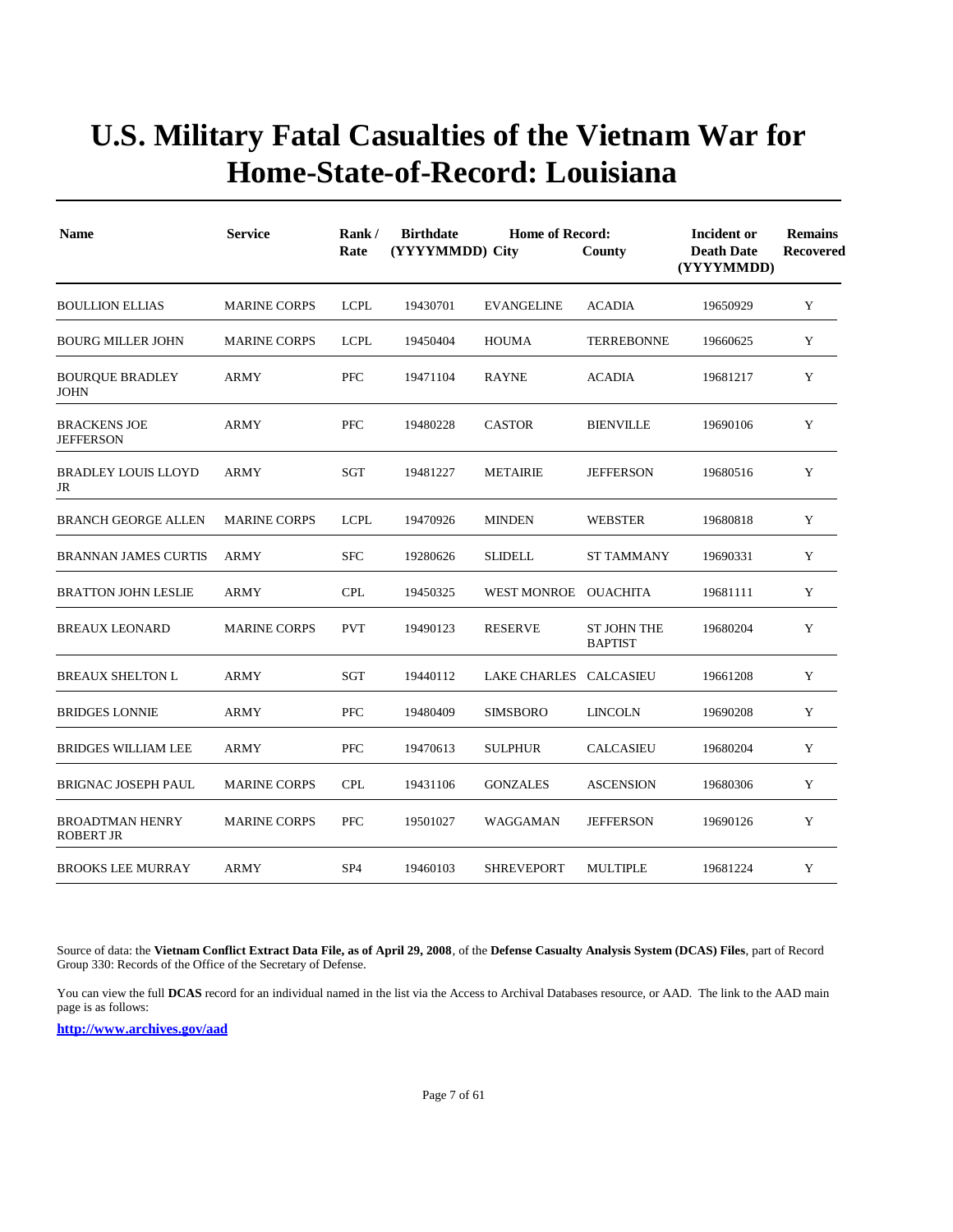| <b>Name</b>                               | <b>Service</b>      | Rank/<br>Rate   | <b>Birthdate</b><br><b>Home of Record:</b><br>(YYYYMMDD) City<br>County |                                 |                                   |          | <b>Remains</b><br>Recovered |
|-------------------------------------------|---------------------|-----------------|-------------------------------------------------------------------------|---------------------------------|-----------------------------------|----------|-----------------------------|
| <b>BROOMFIELD TED</b><br><b>DEWAINE</b>   | <b>MARINE CORPS</b> | <b>PFC</b>      | 19461211                                                                | <b>DODSON</b>                   | <b>WINN</b>                       | 19661112 | Y                           |
| <b>BROUSSARD ANDREW</b><br><b>RICHARD</b> | <b>ARMY</b>         | PFC             | 19430528                                                                | LAKE CHARLES CALCASIEU          |                                   | 19670303 | Y                           |
| <b>BROUSSARD GERALD</b><br><b>GENE</b>    | <b>MARINE CORPS</b> | <b>PFC</b>      | 19500411                                                                | <b>DUSON</b>                    | <b>LAFAYETTE</b>                  | 19690510 | Y                           |
| <b>BROUSSARD LEO JAMES</b><br>JR          | <b>ARMY</b>         | SP <sub>4</sub> | 19471106                                                                | <b>NEW ORLEANS</b>              | <b>ORLEANS</b>                    | 19690912 | Y                           |
| <b>BROWN EARNEST</b><br><b>CAESAR</b>     | <b>ARMY</b>         | SSG             | 19430713                                                                | <b>AMITE</b>                    | TANGIPAHOA                        | 19670401 | Y                           |
| <b>BROWN HERMAN JR</b>                    | <b>MARINE CORPS</b> | <b>CPL</b>      | 19431214                                                                | <b>BAYOU GOULA IBERVILLE</b>    |                                   | 19660428 | Y                           |
| BROWN IRVING JOHN JR                      | <b>ARMY</b>         | <b>SGT</b>      | 19500818                                                                | <b>VACHERIE</b>                 | <b>ST JAMES</b>                   | 19711014 | Y                           |
| <b>BROWN JAMES JR</b>                     | <b>ARMY</b>         | SGT             | 19461014                                                                | PORT ALLEN                      | <b>WEST BATON</b><br><b>ROUGE</b> | 19700916 | Y                           |
| <b>BROWN KENNETH EARL</b>                 | <b>ARMY</b>         | SGT             | 19470919                                                                | <b>CHALMETTE</b>                | <b>ST BERNARD</b>                 | 19690411 | Y                           |
| <b>BROWN ROBERT</b>                       | <b>MARINE CORPS</b> | SGT             | 19350117                                                                | <b>PLAQUEMINE</b>               | <b>IBERVILLE</b>                  | 19660305 | Y                           |
| <b>BROWN WARREN FRED</b>                  | <b>ARMY</b>         | PFC             | 19450228                                                                | AMA                             | <b>ST CHARLES</b>                 | 19690602 | Y                           |
| BROWN WILLIAM WESLEY MARINE CORPS         |                     | <b>LCPL</b>     | 19460907                                                                | <b>SHREVEPORT</b>               | <b>MULTIPLE</b>                   | 19660304 | $\mathbf Y$                 |
| <b>BROWNE RICHARD</b><br>ALLAN            | <b>ARMY</b>         | <b>PFC</b>      | 19500308                                                                | <b>GRETNA</b>                   | <b>JEFFERSON</b>                  | 19690413 | Y                           |
| <b>BRUMFIELD RICHARD</b><br><b>LYNN</b>   | <b>ARMY</b>         | <b>SGT</b>      | 19480517                                                                | <b>DENHAM</b><br><b>SPRINGS</b> | <b>LIVINGSTON</b>                 | 19690528 | Y                           |

Source of data: the **Vietnam Conflict Extract Data File, as of April 29, 2008**, of the **Defense Casualty Analysis System (DCAS) Files**, part of Record Group 330: Records of the Office of the Secretary of Defense.

You can view the full **DCAS** record for an individual named in the list via the Access to Archival Databases resource, or AAD. The link to the AAD main page is as follows: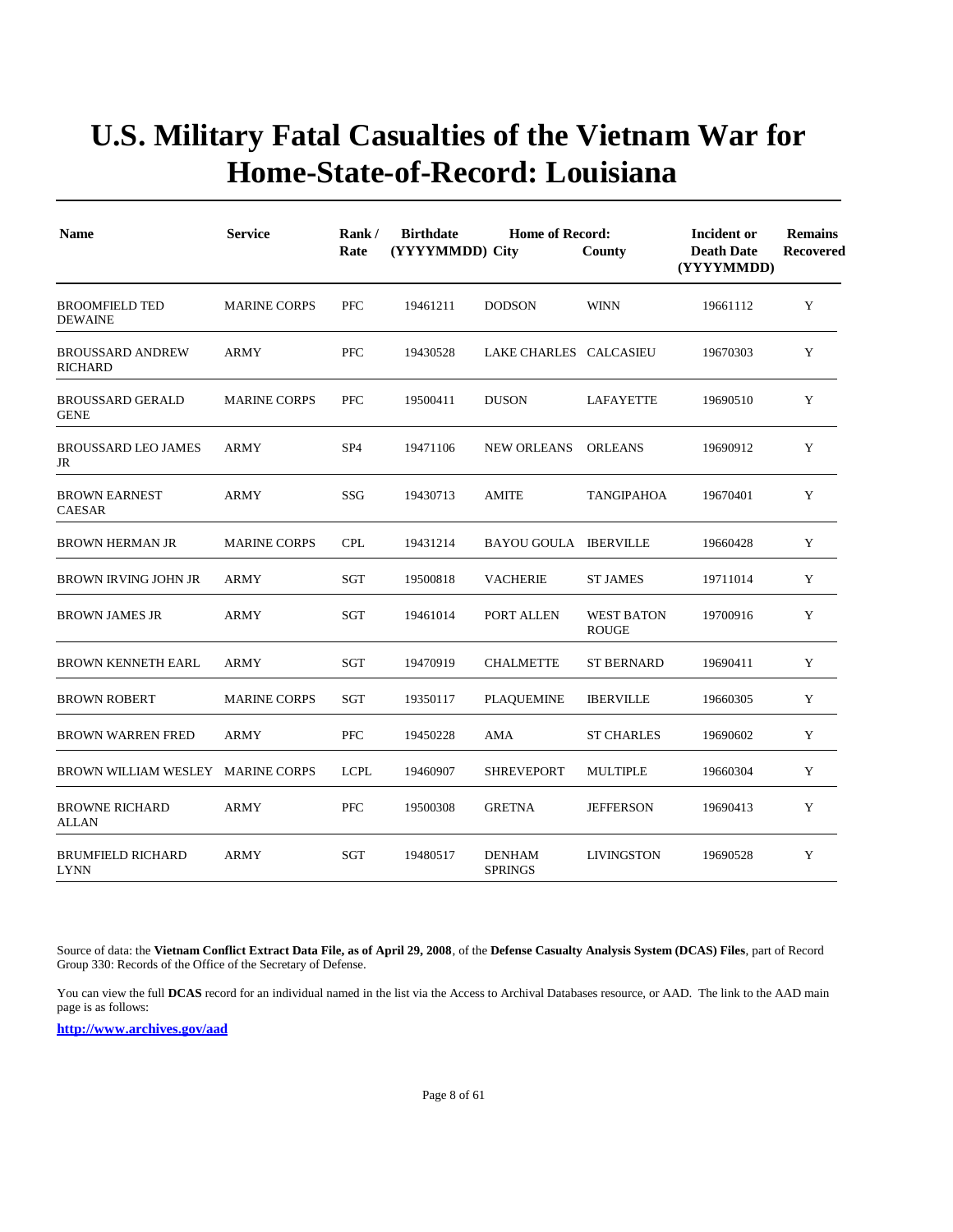| <b>Name</b>                                | <b>Service</b>      | Rank/<br>Rate   | <b>Birthdate</b><br><b>Home of Record:</b><br>(YYYYMMDD) City<br>County |                                 |                   | Incident or<br><b>Death Date</b><br>(YYYYMMDD) | <b>Remains</b><br>Recovered |
|--------------------------------------------|---------------------|-----------------|-------------------------------------------------------------------------|---------------------------------|-------------------|------------------------------------------------|-----------------------------|
| <b>BRUNET ELDRIDGE</b><br><b>MICHAEL</b>   | <b>ARMY</b>         | SP <sub>4</sub> | 19470213                                                                | <b>HOUMA</b>                    | <b>TERREBONNE</b> | 19670927                                       | Y                           |
| <b>BRUPBACHER ROBERT</b><br><b>MICHAEL</b> | ARMY                | SGT             | 19461017                                                                | <b>NEW ORLEANS</b>              | <b>ORLEANS</b>    | 19690606                                       | Y                           |
| BRYANT EMMETT JOSEPH                       | ARMY                | SSG             | 19290616                                                                | <b>GREENSBURG</b>               | <b>ST HELENA</b>  | 19650209                                       | Y                           |
| <b>BRYANT MELVIN GENE</b>                  | <b>ARMY</b>         | <b>CPL</b>      | 19490128                                                                | <b>GREENSBURG</b>               | <b>ST HELENA</b>  | 19701001                                       | Y                           |
| <b>BRYANT RUSSELL DAVID</b><br>JR          | <b>ARMY</b>         | PFC             | 19480125                                                                | FT POLK                         | <b>VERNON</b>     | 19680203                                       | Y                           |
| <b>BUFORD RALPH JOSEPH</b>                 | ARMY                | SP <sub>4</sub> | 19480924                                                                | <b>ST MARTIN</b>                | <b>ST MARTIN</b>  | 19700606                                       | Y                           |
| <b>BURGESS RUBEN</b><br><b>ANTHONY</b>     | <b>MARINE CORPS</b> | <b>PFC</b>      | 19481209                                                                | <b>NEW ORLEANS</b>              | <b>ORLEANS</b>    | 19680223                                       | Y                           |
| <b>BURKE CHARLES MORRIS</b>                | ARMY                | SP <sub>4</sub> | 19420704                                                                | <b>MANDEVILLE</b>               | <b>ST TAMMANY</b> | 19680214                                       | Y                           |
| <b>BURNS ROBERT GEORGE</b>                 | <b>ARMY</b>         | SP <sub>4</sub> | 19460820                                                                | LAKE CHARLES CALCASIEU          |                   | 19680302                                       | Y                           |
| <b>BURNS VICTOR LEE</b>                    | <b>MARINE CORPS</b> | <b>LCPL</b>     | 19470916                                                                | <b>SHREVEPORT</b>               | <b>MULTIPLE</b>   | 19670627                                       | Y                           |
| <b>BUSH CECIL FLOYD</b>                    | <b>NAVY</b>         | PO <sub>1</sub> | 19330720                                                                | <b>BOGALUSA</b>                 | <b>WASHINGTON</b> | 19690227                                       | Y                           |
| <b>BUTLER GORDON</b>                       | ARMY                | <b>CPL</b>      | 19480201                                                                | <b>NEW ORLEANS</b>              | <b>ORLEANS</b>    | 19680929                                       | Y                           |
| <b>CAIN CARL DENNIS</b>                    | <b>ARMY</b>         | SP <sub>4</sub> | 19480330                                                                | <b>DENHAM</b><br><b>SPRINGS</b> | <b>LIVINGSTON</b> | 19690306                                       | Y                           |
| <b>CALHOON DONALD</b><br><b>EUGENE</b>     | <b>ARMY</b>         | SGM             | 19310213                                                                | <b>NEW ORLEANS</b>              | <b>ORLEANS</b>    | 19680410                                       | Y                           |
| <b>CALHOUN DURL GENE</b>                   | <b>ARMY</b>         | SGT             | 19490213                                                                | <b>LEESVILLE</b>                | <b>VERNON</b>     | 19700720                                       | Y                           |

Source of data: the **Vietnam Conflict Extract Data File, as of April 29, 2008**, of the **Defense Casualty Analysis System (DCAS) Files**, part of Record Group 330: Records of the Office of the Secretary of Defense.

You can view the full **DCAS** record for an individual named in the list via the Access to Archival Databases resource, or AAD. The link to the AAD main page is as follows: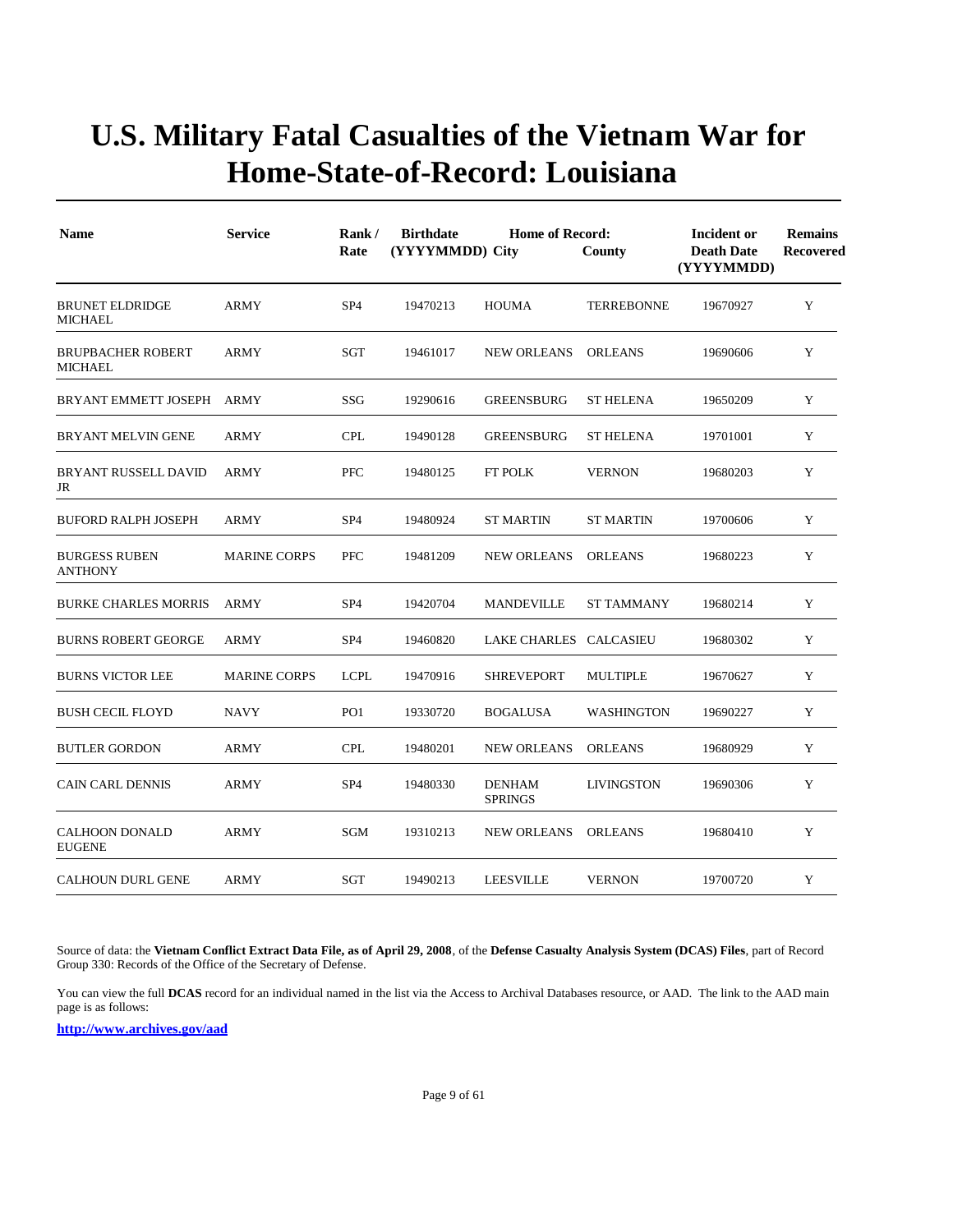| <b>Name</b>                             | <b>Service</b>      | Rank/<br>Rate   | <b>Birthdate</b><br>(YYYYMMDD) City | <b>Home of Record:</b><br>County | Incident or<br><b>Death Date</b><br>(YYYYMMDD) | <b>Remains</b><br><b>Recovered</b> |   |
|-----------------------------------------|---------------------|-----------------|-------------------------------------|----------------------------------|------------------------------------------------|------------------------------------|---|
| CALLOWAY PORTER EARL ARMY               |                     | SSG             | 19470116                            | <b>BERNICE</b>                   | <b>UNION</b>                                   | 19680311                           | N |
| <b>CALP ALBERT FRANKLIN</b>             | <b>ARMY</b>         | <b>SFC</b>      | 19170731                            | DE RIDDER                        | <b>MULTIPLE</b>                                | 19650806                           | Y |
| <b>CAMBAS VICTOR BYRON</b>              | <b>ARMY</b>         | SSG             | 19470113                            | <b>NEW ORLEANS</b>               | <b>ORLEANS</b>                                 | 19700626                           | Y |
| <b>CARBAJAL ADRIAN</b><br><b>DAVID</b>  | <b>MARINE CORPS</b> | <b>PFC</b>      | 19500310                            | <b>NEW ORLEANS</b>               | <b>ORLEANS</b>                                 | 19690425                           | Y |
| CARMACK JOHN EDWARD                     | ARMY                | SP <sub>4</sub> | 19441213                            | <b>MONROE</b>                    | <b>OUACHITA</b>                                | 19670512                           | Y |
| CARNLINE TROY MONROE MARINE CORPS       |                     | <b>LCPL</b>     | 19461016                            | <b>MANY</b>                      | <b>SABINE</b>                                  | 19670503                           | Y |
| <b>CARR CLINT EDWIN</b>                 | <b>ARMY</b>         | <b>PFC</b>      | 19530302                            | ALEXANDRIA                       | <b>RAPIDES</b>                                 | 19720510                           | Y |
| <b>CARTER GILL LESTER</b>               | <b>NAVY</b>         | AN              | 19481202                            | <b>ALEXANDRIA</b>                | <b>RAPIDES</b>                                 | 19670817                           | Y |
| <b>CARTER JIMMY</b>                     | <b>ARMY</b>         | <b>PFC</b>      | 19471006                            | WEST MONROE OUACHITA             |                                                | 19690112                           | Y |
| <b>CARTER MILFORD</b><br><b>DONAVIN</b> | <b>ARMY</b>         | PFC             | 19460723                            | <b>HAUGHTON</b>                  | <b>BOSSIER</b>                                 | 19670403                           | Y |
| <b>CARTER SHELBY M</b>                  | <b>MARINE CORPS</b> | <b>CPL</b>      | 19490221                            | <b>DRY PRONG</b>                 | <b>GRANT</b>                                   | 19700508                           | Y |
| <b>CATOIR JOSEPH GEORGE</b><br>P JR     | <b>ARMY</b>         | SP <sub>5</sub> | 19460512                            | <b>BATON ROUGE</b>               | <b>EAST BATON</b><br><b>ROUGE</b>              | 19680625                           | Y |
| CHABERT GARY AUGUST                     | <b>MARINE CORPS</b> | <b>PFC</b>      | 19470718                            | <b>METAIRIE</b>                  | <b>JEFFERSON</b>                               | 19680421                           | Y |
| CHAPPELL KENNEY DEAN                    | ARMY                | SGT             | 19470713                            | SHREVEPORT                       | MULTIPLE                                       | 19671023                           | Y |
| <b>CIRUTI JAMES DAVID</b>               | <b>ARMY</b>         | PFC             | 19470901                            | <b>SLIDELL</b>                   | <b>ST TAMMANY</b>                              | 19670428                           | Y |
| <b>CLARK THOMAS JR</b>                  | <b>ARMY</b>         | <b>PFC</b>      | 19461122                            | <b>SHREVEPORT</b>                | <b>MULTIPLE</b>                                | 19681220                           | Y |

Source of data: the **Vietnam Conflict Extract Data File, as of April 29, 2008**, of the **Defense Casualty Analysis System (DCAS) Files**, part of Record Group 330: Records of the Office of the Secretary of Defense.

You can view the full **DCAS** record for an individual named in the list via the Access to Archival Databases resource, or AAD. The link to the AAD main page is as follows: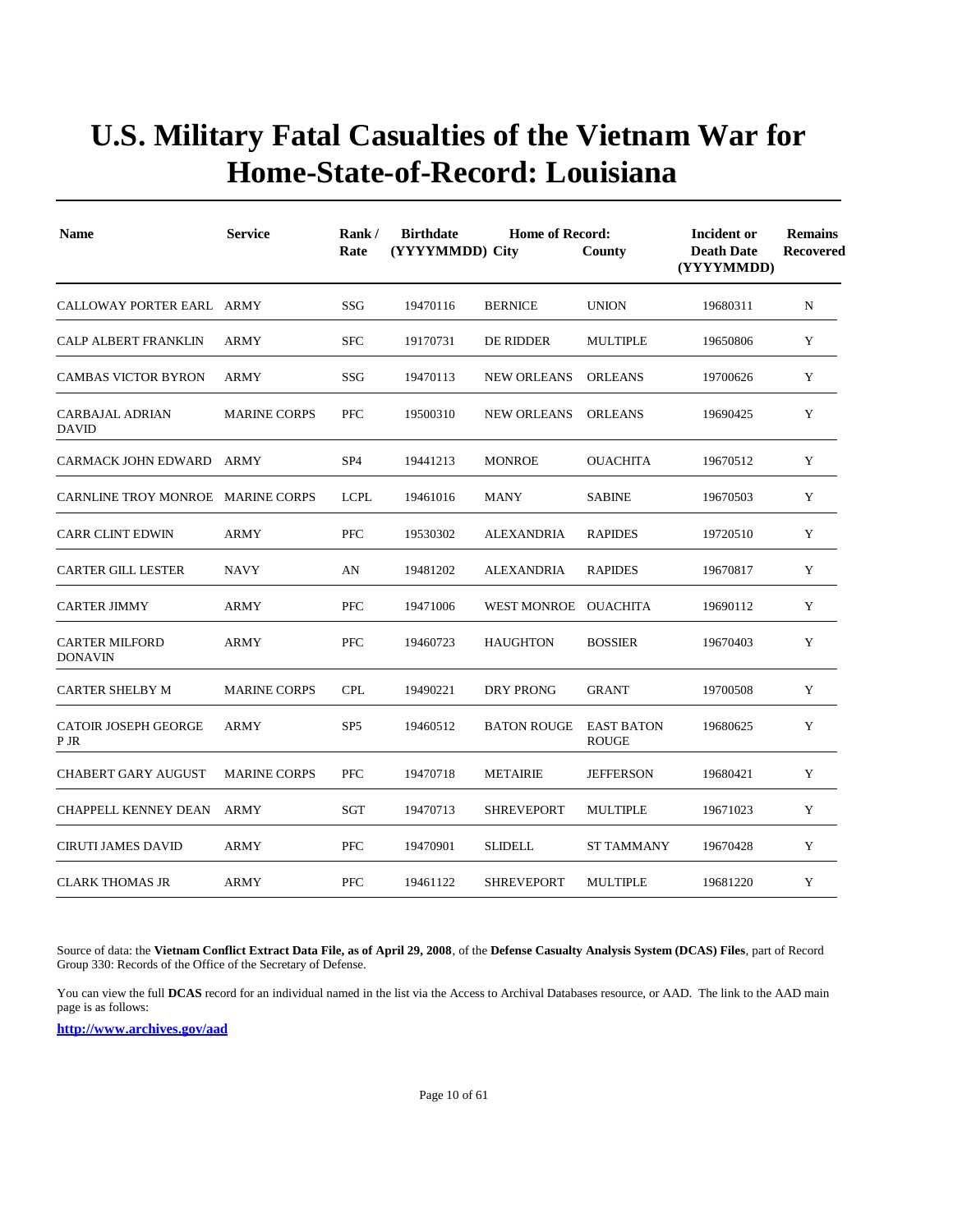| <b>Name</b>                              | <b>Service</b>      | Rank/<br>Rate   | <b>Birthdate</b><br>(YYYYMMDD) City | Incident or<br><b>Death Date</b><br>(YYYYMMDD) | <b>Remains</b><br>Recovered          |          |   |
|------------------------------------------|---------------------|-----------------|-------------------------------------|------------------------------------------------|--------------------------------------|----------|---|
| <b>CLAUSE MICHAEL ALLEN</b>              | <b>ARMY</b>         | PFC             | 19471014                            | LABADIEVILLE ASSUMPTION                        |                                      | 19690305 | Y |
| <b>CLINE MARCUS EUGENE</b>               | <b>NAVY</b>         | PO <sub>3</sub> | 19470104                            | <b>CADDO</b>                                   | <b>CADDO</b>                         | 19680624 | Y |
| <b>COADY ROBERT</b><br><b>FRANKLIN</b>   | <b>AIR FORCE</b>    | <b>MAJ</b>      | 19390911                            | <b>NEW ORLEANS</b>                             | <b>ORLEANS</b>                       | 19690118 | Y |
| <b>COBB RAYMOND</b>                      | <b>ARMY</b>         | PFC             | 19471202                            | <b>NEW ORLEANS</b>                             | <b>ORLEANS</b>                       | 19680913 | Y |
| <b>COKER DAVID</b><br><b>LANGSTON JR</b> | <b>ARMY</b>         | <b>CPT</b>      | 19460615                            | <b>ALEXANDRIA</b>                              | <b>RAPIDES</b>                       | 19710324 | Y |
| <b>COLE EMILE</b>                        | <b>ARMY</b>         | SSG             | 19400412                            | <b>BATON ROUGE</b>                             | <b>EAST BATON</b><br><b>ROUGE</b>    | 19680114 | Y |
| <b>COLEMAN JOSHUA</b>                    | <b>ARMY</b>         | SP <sub>5</sub> | 19490630                            | <b>WINNSBORO</b>                               | <b>FRANKLIN</b>                      | 19700416 | Y |
| <b>COLLETTE ROGER</b><br><b>CHARLES</b>  | <b>ARMY</b>         | <b>PFC</b>      | 19450807                            | <b>NEW IBERIA</b>                              | <b>IBERIA</b>                        | 19660504 | Y |
| <b>COLSON DONALD</b><br><b>REGINALD</b>  | <b>ARMY</b>         | SGT             | 19440103                            | <b>MONROE</b>                                  | <b>OUACHITA</b>                      | 19680211 | Y |
| <b>CONVERSON TYRONE</b>                  | <b>ARMY</b>         | SGT             | 19401031                            | <b>NEW ORLEANS</b>                             | <b>ORLEANS</b>                       | 19700901 | Y |
| <b>COOK DONALD JAMES</b>                 | <b>MARINE CORPS</b> | <b>LCPL</b>     | 19481127                            | <b>BATON ROUGE</b>                             | <b>EAST BATON</b><br><b>ROUGE</b>    | 19690512 | Y |
| <b>COOKE PAUL DONALD</b>                 | <b>ARMY</b>         | <b>PFC</b>      | 19480528                            | <b>LA PLACE</b>                                | <b>ST JOHN THE</b><br><b>BAPTIST</b> | 19690303 | Y |
| <b>COOPER IRA DAUNETTE</b>               | <b>ARMY</b>         | SGT             | 19470120                            | <b>BOGALUSA</b>                                | <b>WASHINGTON</b>                    | 19681209 | Y |
| <b>COOPER JOE</b>                        | <b>ARMY</b>         | SGT             | 19480723                            | <b>KENNER</b>                                  | <b>JEFFERSON</b>                     | 19710911 | Y |

Source of data: the **Vietnam Conflict Extract Data File, as of April 29, 2008**, of the **Defense Casualty Analysis System (DCAS) Files**, part of Record Group 330: Records of the Office of the Secretary of Defense.

You can view the full **DCAS** record for an individual named in the list via the Access to Archival Databases resource, or AAD. The link to the AAD main page is as follows: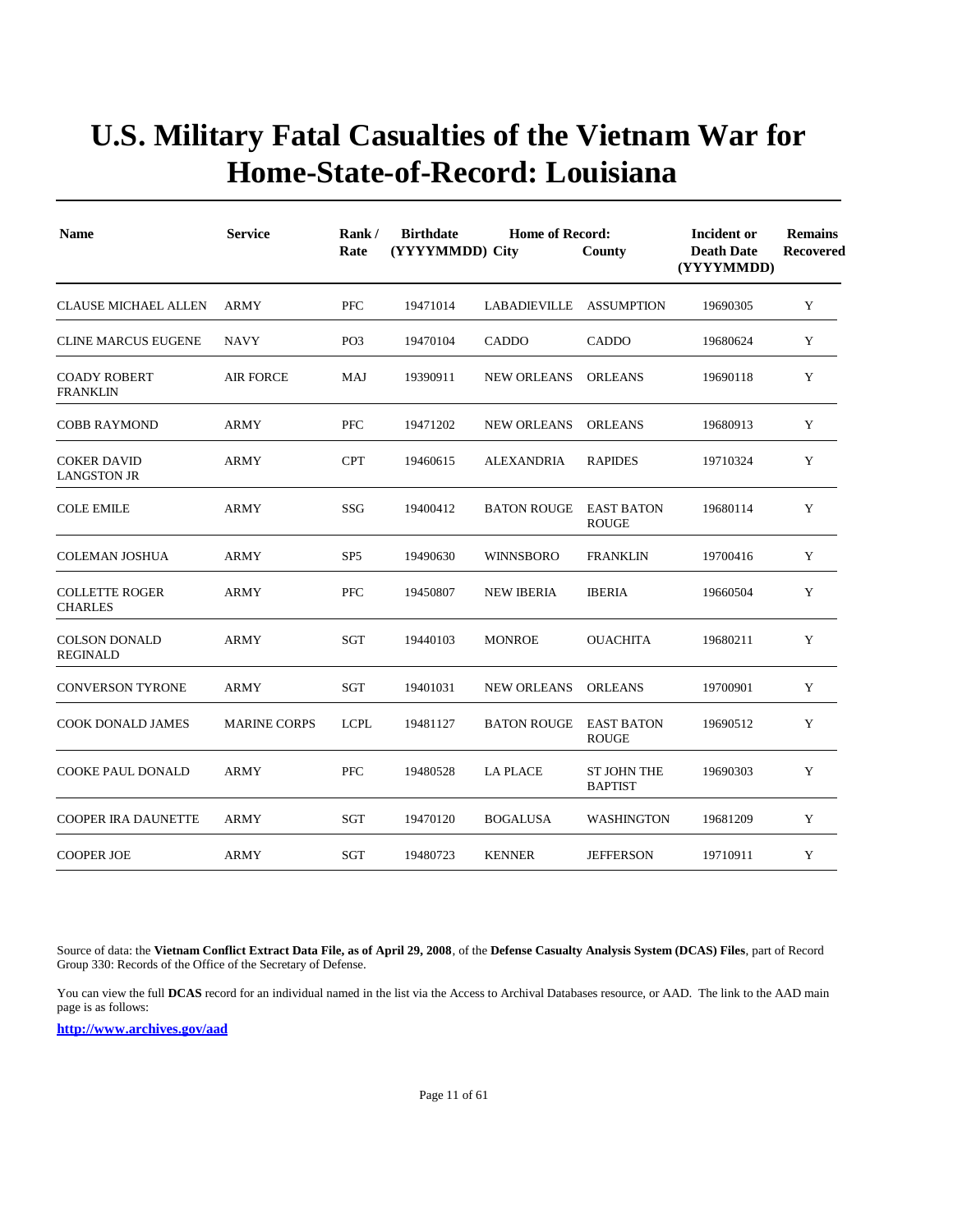| <b>Name</b>                               | <b>Service</b>      | Rank/<br>Rate   | <b>Birthdate</b><br>(YYYYMMDD) City | Incident or<br><b>Death Date</b><br>(YYYYMMDD) | <b>Remains</b><br>Recovered       |          |   |
|-------------------------------------------|---------------------|-----------------|-------------------------------------|------------------------------------------------|-----------------------------------|----------|---|
| <b>COOPER WILLIE JAMES</b>                | <b>ARMY</b>         | PFC             | 19460802                            | <b>CULLEN</b>                                  | <b>WEBSTER</b>                    | 19670110 | Y |
| <b>COPPLE RAMON ALLEN</b>                 | <b>NAVY</b>         | <b>LTJG</b>     | 19301209                            | <b>SHREVEPORT</b>                              | <b>MULTIPLE</b>                   | 19661026 | Y |
| <b>CORDOVA JAMES</b><br><b>THOMAS H</b>   | <b>ARMY</b>         | <b>SFC</b>      | 19270818                            | <b>ZWOLLE</b>                                  | <b>SABINE</b>                     | 19650123 | Y |
| <b>CORKERN JERRY WAYNE</b>                | ARMY                | SP <sub>4</sub> | 19451004                            | PONCHATOULA TANGIPAHOA                         |                                   | 19661126 | Y |
| <b>CORLEY CLARENCE</b><br><b>ALTON JR</b> | ARMY                | SGT             | 19470925                            | <b>GILBERT</b>                                 | <b>FRANKLIN</b>                   | 19690928 | Y |
| <b>CORMIER MELVIN GLENN</b>               | <b>MARINE CORPS</b> | SGT             | 19431003                            | <b>DUSON</b>                                   | LAFAYETTE                         | 19660513 | Y |
| CORNETT DONALD C                          | <b>ARMY</b>         | 1LT             | 19410702                            | LAKE CHARLES CALCASIEU                         |                                   | 19651117 | Y |
| <b>COTTON MICHAEL</b>                     | <b>ARMY</b>         | <b>PFC</b>      | 19480208                            | <b>ALEXANDRIA</b>                              | <b>RAPIDES</b>                    | 19680226 | Y |
| <b>COX EDWARD ERLIN JR</b>                | <b>ARMY</b>         | SP <sub>4</sub> | 19480314                            | <b>SHREVEPORT</b>                              | <b>MULTIPLE</b>                   | 19690215 | Y |
| <b>COYLE LAVERNE</b><br><b>DARTON</b>     | ARMY                | SGM             | 19300413                            | <b>FRANKLINTON</b>                             | WASHINGTON                        | 19701201 | Y |
| <b>COZART ROBERT</b><br><b>GORDON JR</b>  | <b>ARMY</b>         | MAJ             | 19470227                            | <b>HAMMOND</b>                                 | TANGIPAHOA                        | 19700320 | Y |
| <b>CRADEUR DOUGLAS</b><br><b>JOSEPH</b>   | <b>AIR FORCE</b>    | SGT             | 19471115                            | <b>SULPHUR</b>                                 | <b>CALCASIEU</b>                  | 19680505 | Y |
| <b>CRAIG JAMES LARRY</b>                  | <b>ARMY</b>         | SGT             | 19490320                            | <b>BATON ROUGE</b>                             | <b>EAST BATON</b><br><b>ROUGE</b> | 19710107 | Y |
| <b>CRAIG MERLIN JOSEPH</b>                | <b>ARMY</b>         | SGT             | 19480620                            | ALEXANDRIA                                     | <b>RAPIDES</b>                    | 19690826 | Y |
| <b>CROCKER DONALD JACK</b>                | <b>ARMY</b>         | MAJ             | 19370120                            | <b>MONROE</b>                                  | <b>OUACHITA</b>                   | 19670715 | Y |

Source of data: the **Vietnam Conflict Extract Data File, as of April 29, 2008**, of the **Defense Casualty Analysis System (DCAS) Files**, part of Record Group 330: Records of the Office of the Secretary of Defense.

You can view the full **DCAS** record for an individual named in the list via the Access to Archival Databases resource, or AAD. The link to the AAD main page is as follows: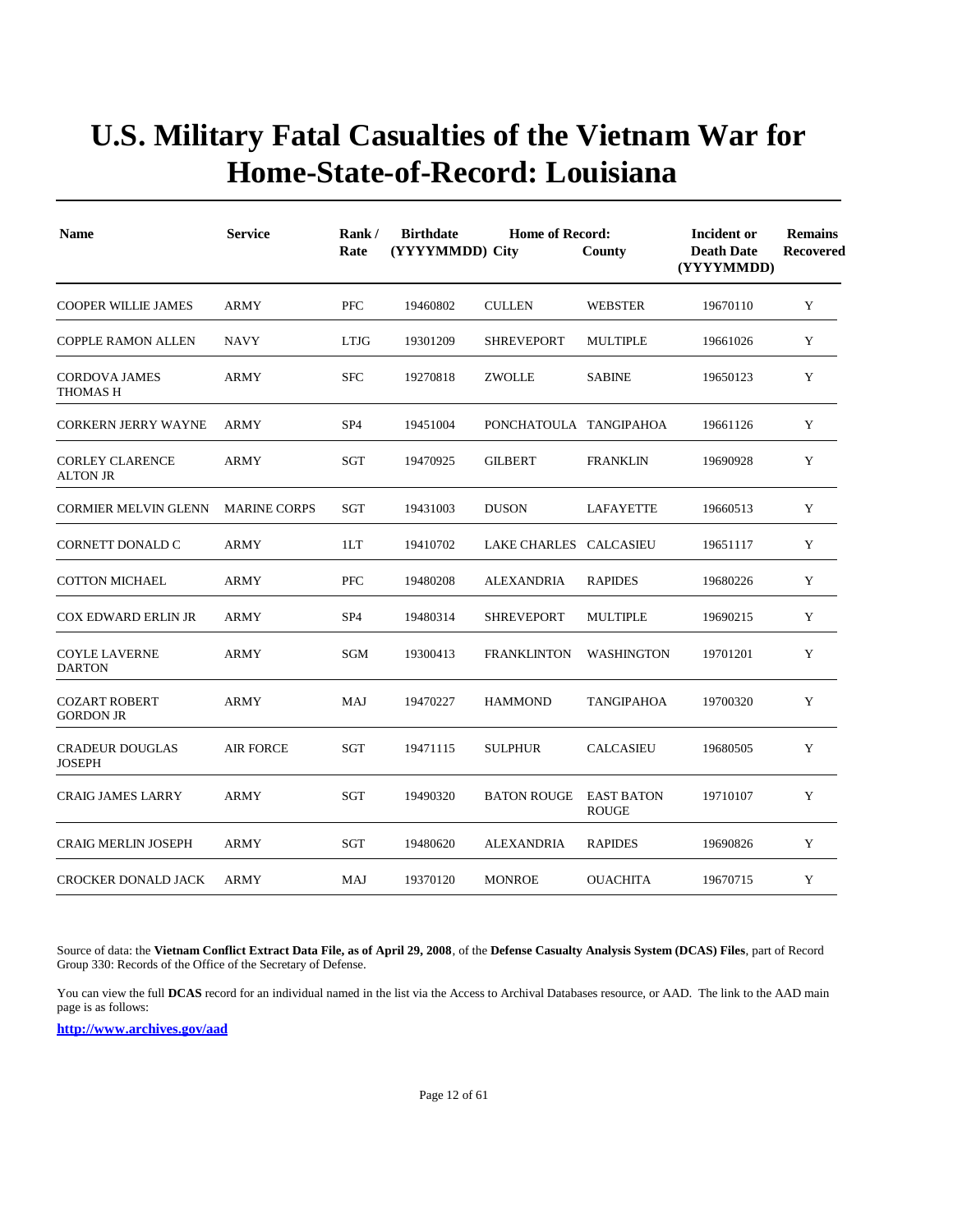| <b>Name</b>                             | <b>Service</b>      | Rank/<br>Rate   | <b>Birthdate</b><br>(YYYYMMDD) City | Incident or<br><b>Death Date</b><br>(YYYYMMDD) | <b>Remains</b><br>Recovered |          |   |
|-----------------------------------------|---------------------|-----------------|-------------------------------------|------------------------------------------------|-----------------------------|----------|---|
| <b>CROOKS LESTER LOIS</b>               | <b>NAVY</b>         | PO <sub>2</sub> | 19260919                            | NEW ORLEANS                                    | <b>ORLEANS</b>              | 19660208 | Y |
| <b>CROSS HERBERT</b><br><b>TERRELL</b>  | <b>MARINE CORPS</b> | 2NDLT           | 19440112                            | <b>OAKDALE</b>                                 | <b>ALLEN</b>                | 19680408 | Y |
| <b>CROW DAVID LYNN</b>                  | <b>ARMY</b>         | SP <sub>4</sub> | 19380917                            | <b>COUSHATTA</b>                               | <b>RED RIVER</b>            | 19660520 | Y |
| CROXDALE JACK LEE II                    | <b>ARMY</b>         | SP <sub>4</sub> | 19481120                            | LAKE CHARLES CALCASIEU                         |                             | 19671119 | N |
| <b>CULPEPPER ALLEN ROSS</b>             | <b>ARMY</b>         | <b>CPT</b>      | 19440721                            | <b>MINDEN</b>                                  | <b>WEBSTER</b>              | 19690518 | Y |
| <b>CUTRER MARVIN EUGENE</b>             | ARMY                | <b>PFC</b>      | 19470703                            | <b>NEW ORLEANS</b>                             | <b>ORLEANS</b>              | 19670517 | Y |
| DAIGLE BRADLEY<br>TIMOTHY               | <b>ARMY</b>         | PFC             | 19460819                            | <b>MORGAN CITY</b>                             | <b>ST MARY</b>              | 19670207 | Y |
| DAIGLE JOSEPH DEWEY                     | <b>ARMY</b>         | <b>PFC</b>      | 19430330                            | <b>MARRERO</b>                                 | <b>JEFFERSON</b>            | 19671013 | Y |
| <b>DAIGREPONT ROBERT</b><br><b>LYNN</b> | <b>ARMY</b>         | SGT             | 19470922                            | <b>BUNKIE</b>                                  | <b>AVOYELLES</b>            | 19680702 | Y |
| DAIR ALBERT JOSEPH                      | <b>MARINE CORPS</b> | <b>CPL</b>      | 19410528                            | LAKE CHARLES CALCASIEU                         |                             | 19680918 | Y |
| <b>DANIELS CARL STEPHEN</b>             | <b>ARMY</b>         | <b>PFC</b>      | 19471219                            | <b>NEW ORLEANS</b>                             | <b>ORLEANS</b>              | 19651104 | Y |
| <b>DANIELS RAYMOND</b><br><b>LOUIS</b>  | <b>ARMY</b>         | <b>SGT</b>      | 19451020                            | <b>STARKS</b>                                  | <b>CALCASIEU</b>            | 19680814 | Y |
| DARBY JAMES MICHAEL                     | <b>ARMY</b>         | <b>PFC</b>      | 19490322                            | <b>HARVEY</b>                                  | <b>JEFFERSON</b>            | 19680303 | Y |
| DARBY PAUL                              | ARMY                | <b>PFC</b>      | 19440515                            | <b>NEW ORLEANS</b>                             | <b>ORLEANS</b>              | 19710116 | Y |
| DARDAR CLARENCE JR                      | <b>ARMY</b>         | SP <sub>4</sub> | 19471213                            | <b>MORGAN CITY</b>                             | <b>ST MARY</b>              | 19671124 | Y |

Source of data: the **Vietnam Conflict Extract Data File, as of April 29, 2008**, of the **Defense Casualty Analysis System (DCAS) Files**, part of Record Group 330: Records of the Office of the Secretary of Defense.

You can view the full **DCAS** record for an individual named in the list via the Access to Archival Databases resource, or AAD. The link to the AAD main page is as follows: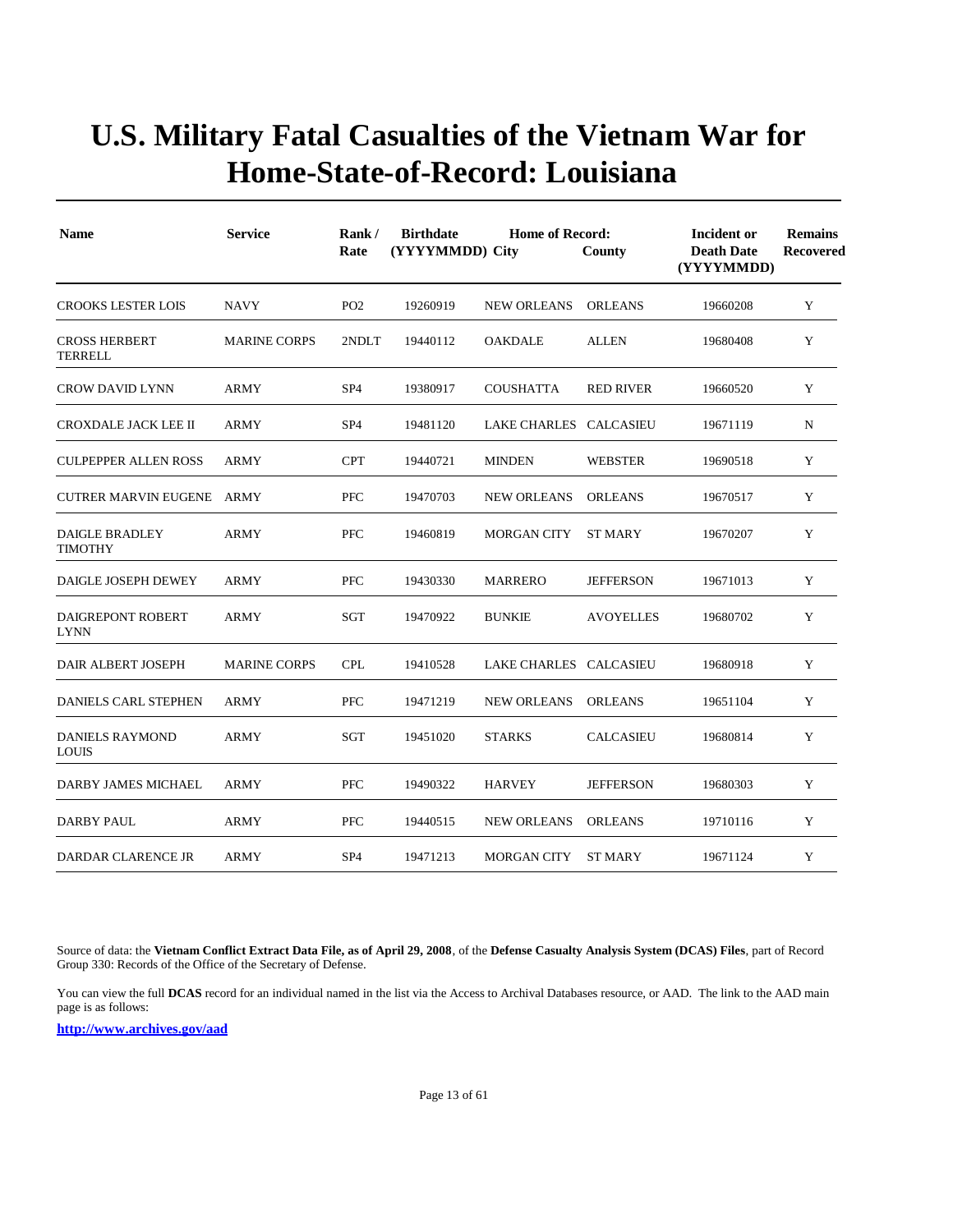| <b>Name</b>                             | <b>Service</b>      | Rank/<br>Rate   | <b>Birthdate</b><br>(YYYYMMDD) City | <b>Home of Record:</b> | County            | Incident or<br><b>Death Date</b><br>(YYYYMMDD) | <b>Remains</b><br><b>Recovered</b> |
|-----------------------------------------|---------------------|-----------------|-------------------------------------|------------------------|-------------------|------------------------------------------------|------------------------------------|
| DARDEAU OSCAR MOISE<br>JR               | <b>AIR FORCE</b>    | <b>COL</b>      | 19311211                            | <b>VILLE PLATTE</b>    | <b>EVANGELINE</b> | 19671118                                       | Y                                  |
| <b>DAUPHINE ROBERT JR</b>               | ARMY                | SP <sub>4</sub> | 19410328                            | <b>NEW ORLEANS</b>     | <b>ORLEANS</b>    | 19670102                                       | Y                                  |
| DAVID HAROLD LUCIEN<br>JR               | <b>ARMY</b>         | SGT             | 19420915                            | <b>RAYNE</b>           | <b>ACADIA</b>     | 19680714                                       | Y                                  |
| DAVIDSON DONALD<br><b>FREDERICK</b>     | <b>MARINE CORPS</b> | <b>LCPL</b>     | 19420910                            | <b>SHREVEPORT</b>      | <b>MULTIPLE</b>   | 19631008                                       | Y                                  |
| <b>DAVIS BRUCE</b>                      | <b>MARINE CORPS</b> | <b>CPL</b>      | 19450802                            | <b>GILBERT</b>         | <b>FRANKLIN</b>   | 19660304                                       | Y                                  |
| DAVIS CLIFTON ANTHONY ARMY              |                     | SP <sub>4</sub> | 19480819                            | <b>FARMERVILLE</b>     | <b>UNION</b>      | 19680921                                       | Y                                  |
| <b>DAVIS FRANK JR</b>                   | <b>ARMY</b>         | SP <sub>4</sub> | 19491101                            | LOGANSPORT             | DE SOTO           | 19691019                                       | Y                                  |
| DAVIS HARRIS VONZELL                    | <b>ARMY</b>         | SP <sub>4</sub> | 19461102                            | <b>MONROE</b>          | <b>OUACHITA</b>   | 19670607                                       | Y                                  |
| DAVIS MELVIN ERNEST                     | ARMY                | <b>SFC</b>      | 19420222                            | <b>SALINE</b>          | <b>BIENVILLE</b>  | 19700606                                       | Y                                  |
| <b>DAVIS NEVITT DIEALL</b>              | <b>MARINE CORPS</b> | <b>SSGT</b>     | 19400907                            | <b>NEW ORLEANS</b>     | <b>ORLEANS</b>    | 19670917                                       | Y                                  |
| DAVIS RAYMOND RANCE                     | <b>NAVY</b>         | SR              | 19530906                            | <b>SHREVEPORT</b>      | <b>MULTIPLE</b>   | 19721001                                       | Y                                  |
| <b>DAVIS STEVEN</b><br><b>FREDERICK</b> | <b>ARMY</b>         | <b>PFC</b>      | 19480101                            | <b>SHREVEPORT</b>      | <b>MULTIPLE</b>   | 19680507                                       | Y                                  |
| DAVIS THOMAS J III                      | ARMY                | <b>SGT</b>      | 19460705                            | <b>SHREVEPORT</b>      | <b>MULTIPLE</b>   | 19680525                                       | $\mathbf Y$                        |
| <b>DAW CECIL ERNEST</b>                 | NAVY                | HN              | 19450802                            | ANACOCO                | <b>VERNON</b>     | 19660625                                       | Y                                  |
| DECAREAUX NORMAN E<br>JR                | <b>MARINE CORPS</b> | <b>LCPL</b>     | 19470723                            | <b>NEW ORLEANS</b>     | <b>ORLEANS</b>    | 19660808                                       | Y                                  |

Source of data: the **Vietnam Conflict Extract Data File, as of April 29, 2008**, of the **Defense Casualty Analysis System (DCAS) Files**, part of Record Group 330: Records of the Office of the Secretary of Defense.

You can view the full **DCAS** record for an individual named in the list via the Access to Archival Databases resource, or AAD. The link to the AAD main page is as follows: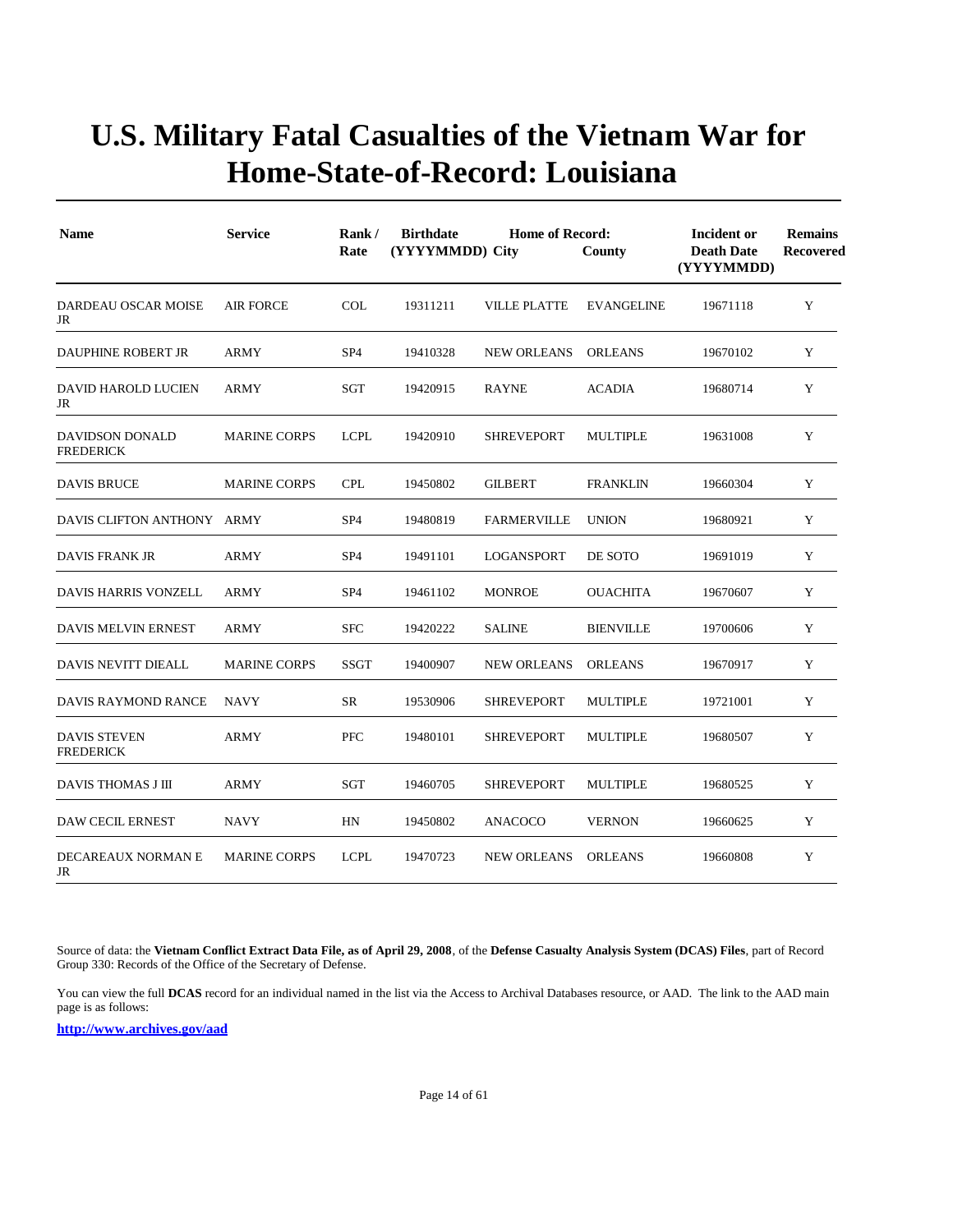| <b>Name</b>                                | <b>Service</b>      | Rank/<br>Rate   | <b>Birthdate</b><br>(YYYYMMDD) City | Incident or<br><b>Death Date</b><br>(YYYYMMDD) | <b>Remains</b><br>Recovered |          |   |
|--------------------------------------------|---------------------|-----------------|-------------------------------------|------------------------------------------------|-----------------------------|----------|---|
| <b>DEDON CHARLES BERLIN</b>                | ARMY                | SSG             | 19470118                            | <b>LIVINGSTON</b>                              | <b>LIVINGSTON</b>           | 19690703 | Y |
| DEJEAN CHARLES ODEN<br>Ш                   | <b>ARMY</b>         | SSG             | 19410801                            | PORT BARRE                                     | <b>ST LANDRY</b>            | 19660709 | Y |
| <b>DELA HOUSSAYE</b><br><b>ARTHUR J JR</b> | <b>MARINE CORPS</b> | <b>CAPT</b>     | 19420309                            | LAFAYETTE                                      | LAFAYETTE                   | 19680131 | Y |
| <b>DELACROIX WILLIE</b><br><b>JAMES</b>    | ARMY                | SGT             | 19480118                            | <b>ST MARTIN</b>                               | <b>ST MARTIN</b>            | 19691230 | Y |
| DELRIE JAMES EDWARD                        | <b>ARMY</b>         | <b>PFC</b>      | 19460803                            | <b>HOMER</b>                                   | <b>CLAIBORNE</b>            | 19670626 | Y |
| <b>DENNY ROGER EDWARD</b>                  | ARMY                | SP <sub>4</sub> | 19460713                            | MAYNA                                          | CATAHOULA                   | 19690311 | Y |
| <b>DENTON SIDNEY</b><br><b>EDWARD</b>      | <b>ARMY</b>         | SP <sub>4</sub> | 19460525                            | <b>NEW ORLEANS</b>                             | <b>ORLEANS</b>              | 19670613 | Y |
| DERRYBERRY ABRAHAM<br>R III                | <b>MARINE CORPS</b> | <b>LCPL</b>     | 19490722                            | <b>SHREVEPORT</b>                              | <b>MULTIPLE</b>             | 19680307 | Y |
| DESSELLE RICHARD JUDE                      | ARMY                | SP <sub>4</sub> | 19460104                            | MOREAUVILLE                                    | AVOYELLES                   | 19670501 | Y |
| DICKSON GROVER LEE                         | <b>MARINE CORPS</b> | <b>CPL</b>      | 19380315                            | <b>NEW ORLEANS</b>                             | <b>ORLEANS</b>              | 19661111 | Y |
| DIEZ ISAAC ANDREW JR                       | <b>MARINE CORPS</b> | <b>LCPL</b>     | 19470307                            | <b>GONZALES</b>                                | <b>ASCENSION</b>            | 19670601 | Y |
| DILLARD JOHN ALBERT B<br>JR                | <b>ARMY</b>         | MG              | 19190901                            | LAKE CHARLES CALCASIEU                         |                             | 19700512 | Y |
| DIX STANLEY WESLEY                         | <b>ARMY</b>         | SP <sub>4</sub> | 19470217                            | <b>NEW ORLEANS</b>                             | <b>ORLEANS</b>              | 19670723 | Y |
| DOHERTY GUY WOODS                          | <b>MARINE CORPS</b> | <b>LCPL</b>     | 19490928                            | <b>NEW ORLEANS</b>                             | <b>ORLEANS</b>              | 19680728 | Y |
| <b>DOLAN HASKELL JUNIOR</b>                | <b>ARMY</b>         | <b>CPL</b>      | 19500905                            | <b>COUSHATTA</b>                               | <b>RED RIVER</b>            | 19701001 | Y |

Source of data: the **Vietnam Conflict Extract Data File, as of April 29, 2008**, of the **Defense Casualty Analysis System (DCAS) Files**, part of Record Group 330: Records of the Office of the Secretary of Defense.

You can view the full **DCAS** record for an individual named in the list via the Access to Archival Databases resource, or AAD. The link to the AAD main page is as follows: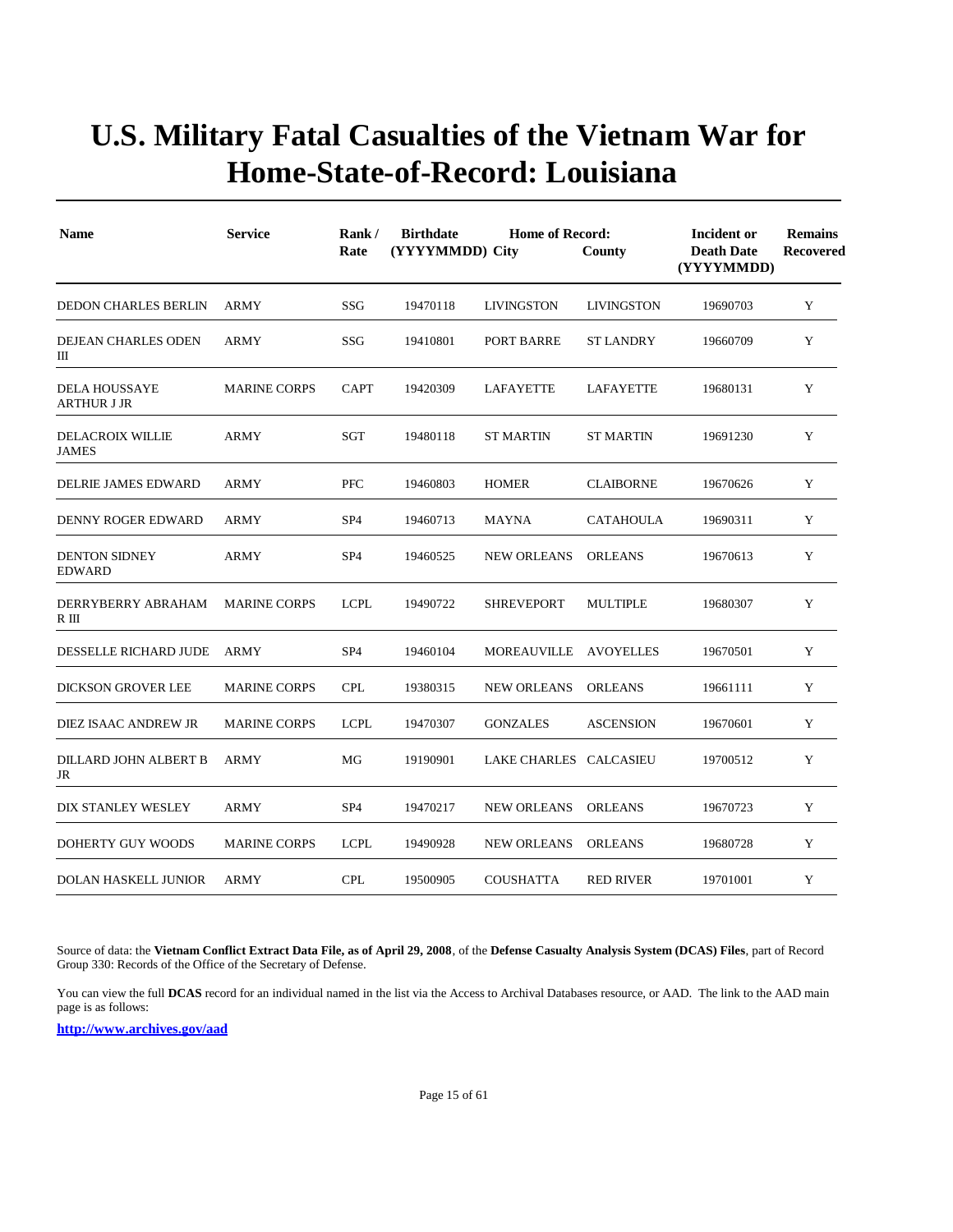| <b>Name</b>                              | <b>Service</b>      | Rate            | <b>Birthdate</b><br><b>Home of Record:</b><br>Rank/<br>(YYYYMMDD) City<br>County<br>(YYYYMMDD) |                               |                   |          | <b>Remains</b><br><b>Recovered</b> |
|------------------------------------------|---------------------|-----------------|------------------------------------------------------------------------------------------------|-------------------------------|-------------------|----------|------------------------------------|
| <b>DOSS HAROLD CONWAY</b><br>JR          | <b>MARINE CORPS</b> | <b>LCPL</b>     | 19460721                                                                                       | <b>GRETNA</b>                 | <b>JEFFERSON</b>  | 19671005 | Y                                  |
| <b>DOTY CHARLES</b>                      | ARMY                | <b>PFC</b>      | 19460925                                                                                       | NATCHITOCHES NATCHITOCHES     |                   | 19671108 | Y                                  |
| DOWNS CHARLES MILTON ARMY                |                     | 1LT             | 19450417                                                                                       | LAKE CHARLES CALCASIEU        |                   | 19690219 | Y                                  |
| <b>DRAUGHN THOMAS</b><br><b>EDWARD</b>   | <b>ARMY</b>         | SP <sub>4</sub> | 19471015                                                                                       | <b>BATON ROUGE EAST BATON</b> | <b>ROUGE</b>      | 19690121 | Y                                  |
| <b>DRINKHOUSE JOHN</b><br>WATTS          | <b>NAVY</b>         | PO <sub>3</sub> | 19440210                                                                                       | <b>NEW ORLEANS</b>            | <b>ORLEANS</b>    | 19671118 | Y                                  |
| <b>DUBOIS RICHARD</b><br><b>FRANCIS</b>  | <b>MARINE CORPS</b> | <b>LCPL</b>     | 19490325                                                                                       | <b>NEW ORLEANS</b>            | <b>ORLEANS</b>    | 19690530 | Y                                  |
| <b>DUGAS JOSEPH GERALD</b>               | <b>NAVY</b>         | PO <sub>3</sub> | 19470409                                                                                       | <b>VILLE PLATTE</b>           | <b>EVANGELINE</b> | 19670729 | Y                                  |
| <b>DUKES PAUL DOUGLAS</b>                | <b>MARINE CORPS</b> | <b>CPL</b>      | 19500813                                                                                       | <b>MINDEN</b>                 | <b>WEBSTER</b>    | 19690831 | Y                                  |
| DUNCAN MITCHELL<br><b>JEROME</b>         | <b>MARINE CORPS</b> | <b>PFC</b>      | 19480826                                                                                       | <b>NEW ORLEANS</b>            | <b>ORLEANS</b>    | 19671221 | Y                                  |
| <b>DUNN LESSELL JR</b>                   | <b>ARMY</b>         | SP <sub>4</sub> | 19471221                                                                                       | <b>MONROE</b>                 | <b>OUACHITA</b>   | 19671001 | Y                                  |
| <b>DUPLECHAIN ANDRUS</b><br><b>FLOYD</b> | <b>ARMY</b>         | <b>PFC</b>      | 19490516                                                                                       | <b>EUNICE</b>                 | <b>ST LANDRY</b>  | 19700928 | Y                                  |
| <b>DUPLESSIS GEORGE</b><br><b>LLOYD</b>  | ARMY                | <b>CPL</b>      | 19470206                                                                                       | <b>NEW ORLEANS</b>            | <b>ORLEANS</b>    | 19671202 | Y                                  |
| DUTHU ROY ANTHONY                        | <b>ARMY</b>         | <b>PFC</b>      | 19440202                                                                                       | <b>HOUMA</b>                  | <b>TERREBONNE</b> | 19660129 | Y                                  |
| <b>EARLY HOWARD LEE</b>                  | <b>ARMY</b>         | <b>SFC</b>      | 19320811                                                                                       | <b>JONESVILLE</b>             | <b>CATAHOULA</b>  | 19690219 | Y                                  |

Source of data: the **Vietnam Conflict Extract Data File, as of April 29, 2008**, of the **Defense Casualty Analysis System (DCAS) Files**, part of Record Group 330: Records of the Office of the Secretary of Defense.

You can view the full **DCAS** record for an individual named in the list via the Access to Archival Databases resource, or AAD. The link to the AAD main page is as follows: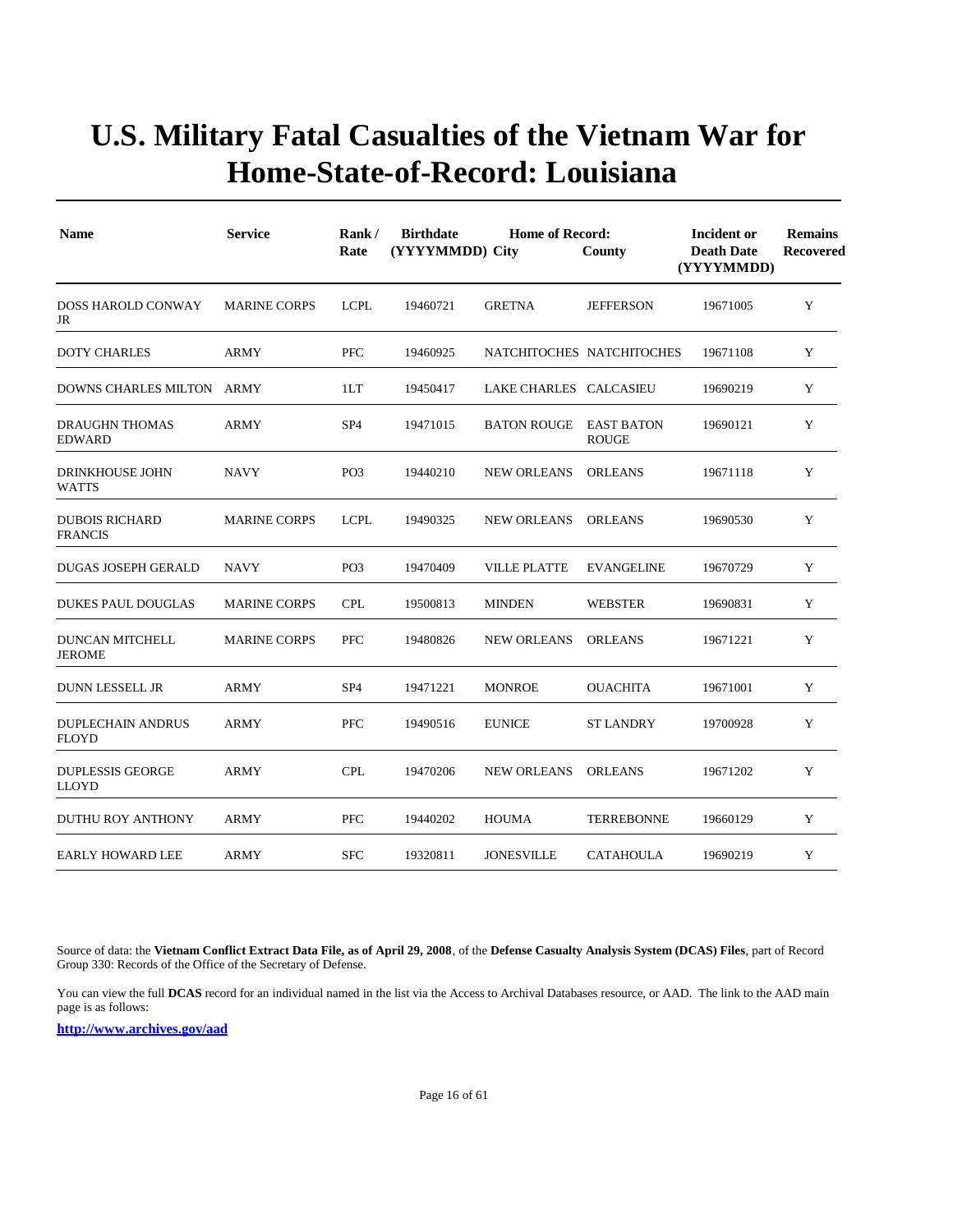| <b>Name</b>                                | <b>Service</b>      | Rank/<br>Rate   | <b>Birthdate</b><br>(YYYYMMDD) City | Incident or<br><b>Death Date</b><br>(YYYYMMDD) | <b>Remains</b><br><b>Recovered</b> |          |             |
|--------------------------------------------|---------------------|-----------------|-------------------------------------|------------------------------------------------|------------------------------------|----------|-------------|
| <b>EASTERLING EARL K</b>                   | <b>ARMY</b>         | SSG             | 19421111                            | <b>WINNSBORO</b>                               | <b>FRANKLIN</b>                    | 19670422 | Y           |
| <b>EATON JACK</b>                          | <b>ARMY</b>         | SSG             | 19330604                            | <b>SLIDELL</b>                                 | <b>ST TAMMANY</b>                  | 19670321 | Y           |
| <b>EDWARDS BILLY MARCUS</b>                | ARMY                | SGT             | 19450126                            | <b>SHREVEPORT</b>                              | <b>MULTIPLE</b>                    | 19660511 | Y           |
| <b>EDWARDS R V</b>                         | <b>MARINE CORPS</b> | <b>LCPL</b>     | 19450827                            | <b>PINEVILLE</b>                               | <b>RAPIDES</b>                     | 19660823 | Y           |
| <b>ELDRIDGE THOMAS</b><br><b>CHARLES</b>   | <b>NAVY</b>         | PO <sub>2</sub> | 19470616                            | <b>NEW IBERIA</b>                              | <b>IBERIA</b>                      | 19681213 | Y           |
| ELIE LEONARD WAYNE                         | <b>MARINE CORPS</b> | <b>PFC</b>      | 19481016                            | <b>ALEXANDRIA</b>                              | <b>RAPIDES</b>                     | 19670405 | Y           |
| <b>ELLENDER TERRY LEE</b>                  | ARMY                | <b>CPL</b>      | 19480227                            | <b>SULPHUR</b>                                 | <b>CALCASIEU</b>                   | 19670408 | Y           |
| <b>EMANUEL WILLIAM</b><br><b>FREDERICK</b> | <b>ARMY</b>         | SP <sub>4</sub> | 19490831                            | <b>SHREVEPORT</b>                              | <b>MULTIPLE</b>                    | 19700702 | Y           |
| <b>ENGLISH CARVER</b><br><b>JOSEPH JR</b>  | <b>ARMY</b>         | SP <sub>5</sub> | 19380421                            | <b>KENNER</b>                                  | <b>JEFFERSON</b>                   | 19660105 | Y           |
| <b>ERWIN HUBERT AARON</b>                  | <b>ARMY</b>         | <b>PFC</b>      | 19470102                            | <b>JONESVILLE</b>                              | <b>CATAHOULA</b>                   | 19661227 | Y           |
| <b>EVANS DONALD LYNN</b>                   | <b>ARMY</b>         | SP <sub>4</sub> | 19501214                            | <b>BERNICE</b>                                 | <b>UNION</b>                       | 19710703 | Y           |
| <b>EVANS JOHNNY LEE</b>                    | <b>ARMY</b>         | <b>CPL</b>      | 19430809                            | <b>BATON ROUGE</b>                             | <b>EAST BATON</b><br><b>ROUGE</b>  | 19681028 | Y           |
| <b>EVANS LONNIE DALE</b>                   | <b>ARMY</b>         | <b>SGT</b>      | 19491226                            | <b>MONROE</b>                                  | <b>OUACHITA</b>                    | 19690410 | $\mathbf Y$ |
| <b>EVERETT BOBBY JOE</b>                   | <b>MARINE CORPS</b> | <b>PFC</b>      | 19510131                            | <b>SHREVEPORT</b>                              | <b>MULTIPLE</b>                    | 19690820 | Y           |
| <b>EZELL WILLIAM</b><br><b>BENJAMIN</b>    | <b>MARINE CORPS</b> | <b>LCPL</b>     | 19481107                            | WEST MONROE OUACHITA                           |                                    | 19681118 | Y           |

Source of data: the **Vietnam Conflict Extract Data File, as of April 29, 2008**, of the **Defense Casualty Analysis System (DCAS) Files**, part of Record Group 330: Records of the Office of the Secretary of Defense.

You can view the full **DCAS** record for an individual named in the list via the Access to Archival Databases resource, or AAD. The link to the AAD main page is as follows: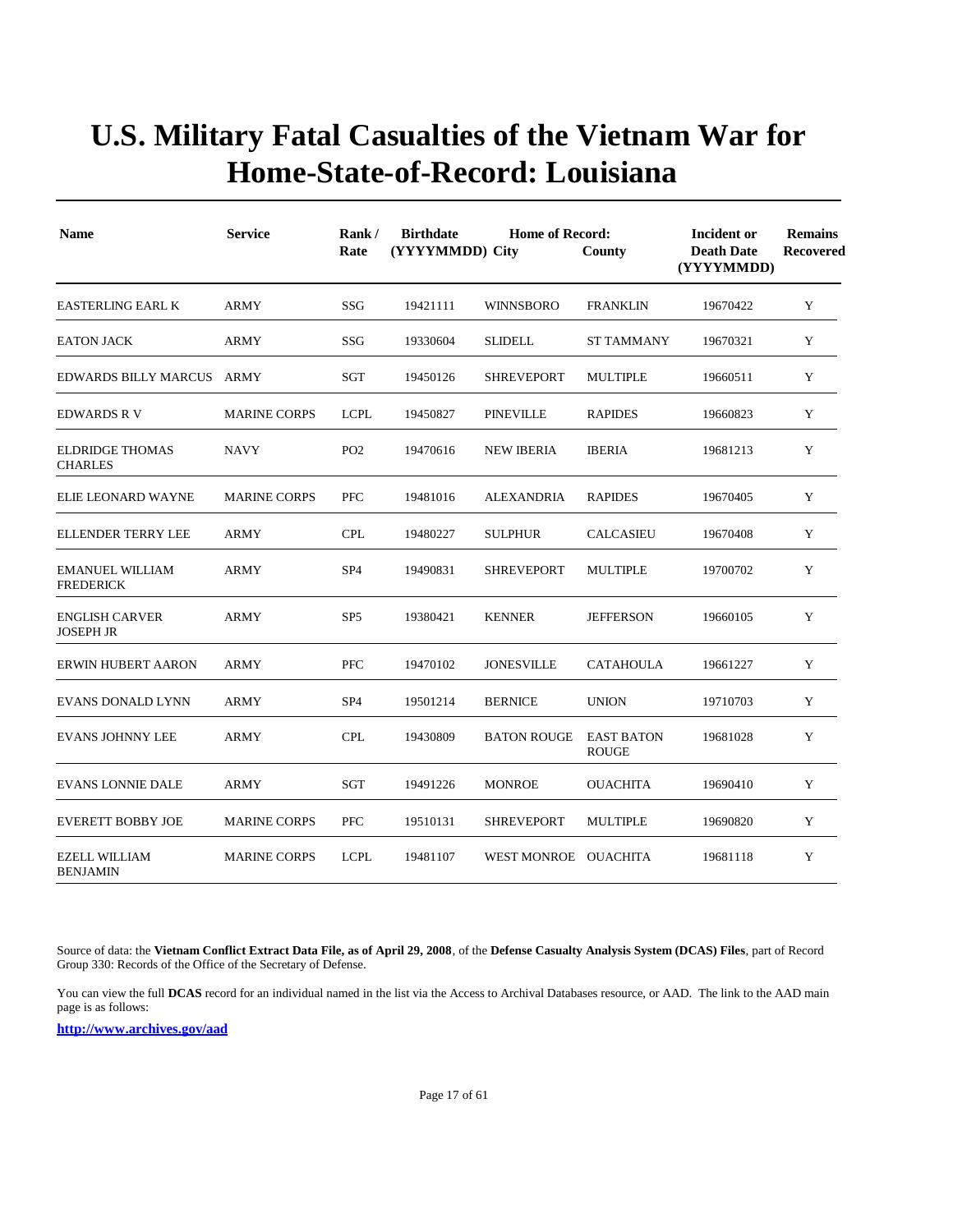| <b>Name</b>                                | <b>Service</b>      | Rank/<br>Rate   | <b>Birthdate</b><br>(YYYYMMDD) City | Incident or<br><b>Death Date</b><br>(YYYYMMDD) | <b>Remains</b><br><b>Recovered</b> |          |             |
|--------------------------------------------|---------------------|-----------------|-------------------------------------|------------------------------------------------|------------------------------------|----------|-------------|
| FARRELL MICHAEL JAMES ARMY                 |                     | SP <sub>4</sub> | 19471024                            | <b>NEW ORLEANS</b>                             | <b>ORLEANS</b>                     | 19671017 | Y           |
| <b>FAUGHN ISSAC DAVID</b>                  | <b>ARMY</b>         | SSG             | 19470914                            | <b>BOSSIER CITY</b>                            | <b>BOSSIER</b>                     | 19691207 | Y           |
| <b>FAULK THEODORE</b><br><b>ALPHONSE</b>   | <b>MARINE CORPS</b> | <b>PFC</b>      | 19460818                            | <b>BATON ROUGE</b>                             | <b>EAST BATON</b><br><b>ROUGE</b>  | 19680124 | Y           |
| <b>FEDELE JOHN ANTHONY</b>                 | ARMY                | SP <sub>4</sub> | 19490610                            | COVINGTON                                      | ST TAMMANY                         | 19691212 | Y           |
| <b>FEHRENBACH THERON</b><br><b>CARL II</b> | <b>AIR FORCE</b>    | 1STLT           | 19451009                            | LAFAYETTE                                      | <b>LAFAYETTE</b>                   | 19700406 | Y           |
| <b>FELLER DAVID KENT</b>                   | <b>ARMY</b>         | 1LT             | 19450828                            | <b>MAPLEWOOD</b>                               | <b>CALCASIEU</b>                   | 19680430 | Y           |
| <b>FENCEROY LOUIS EARL</b>                 | <b>ARMY</b>         | <b>PFC</b>      | 19460923                            | <b>BASTROP</b>                                 | <b>MOREHOUSE</b>                   | 19690521 | $\mathbf Y$ |
| <b>FENCEROY WILLIAM</b><br><b>CHARLES</b>  | <b>ARMY</b>         | <b>PVT</b>      | 19440112                            | <b>COLLINSTON</b>                              | <b>MOREHOUSE</b>                   | 19670225 | Y           |
| <b>FERBOS STANLEY</b>                      | <b>MARINE CORPS</b> | <b>LCPL</b>     | 19460426                            | <b>NEW ORLEANS</b>                             | <b>ORLEANS</b>                     | 19670721 | Y           |
| FEUCHT JAMES DONALD                        | <b>MARINE CORPS</b> | <b>LCPL</b>     | 19471007                            | <b>EUNICE</b>                                  | <b>ST LANDRY</b>                   | 19680507 | Y           |
| <b>FINN WILLIAM ROBERT</b>                 | <b>AIR FORCE</b>    | <b>CAPT</b>     | 19470815                            | <b>METAIRIE</b>                                | <b>JEFFERSON</b>                   | 19711224 | N           |
| <b>FIRMIN MITCHELL</b><br><b>LAWRENCE</b>  | <b>ARMY</b>         | SP <sub>4</sub> | 19471213                            | <b>COTTONPORT</b>                              | <b>AVOYELLES</b>                   | 19680927 | Y           |
| <b>FITCH DANNIE</b>                        | ARMY                | <b>PFC</b>      | 19491008                            | <b>NEW IBERIA</b>                              | <b>IBERIA</b>                      | 19700513 | Y           |
| <b>FLASHNER KENNETH</b><br><b>MICHAEL</b>  | <b>ARMY</b>         | <b>CPL</b>      | 19461121                            | <b>NEW ORLEANS</b>                             | <b>ORLEANS</b>                     | 19700228 | Y           |
| <b>FLETCHER JOHN EARL</b>                  | <b>MARINE CORPS</b> | <b>PFC</b>      | 19500414                            | <b>FT POLK</b>                                 | <b>VERNON</b>                      | 19681114 | Y           |

Source of data: the **Vietnam Conflict Extract Data File, as of April 29, 2008**, of the **Defense Casualty Analysis System (DCAS) Files**, part of Record Group 330: Records of the Office of the Secretary of Defense.

You can view the full **DCAS** record for an individual named in the list via the Access to Archival Databases resource, or AAD. The link to the AAD main page is as follows: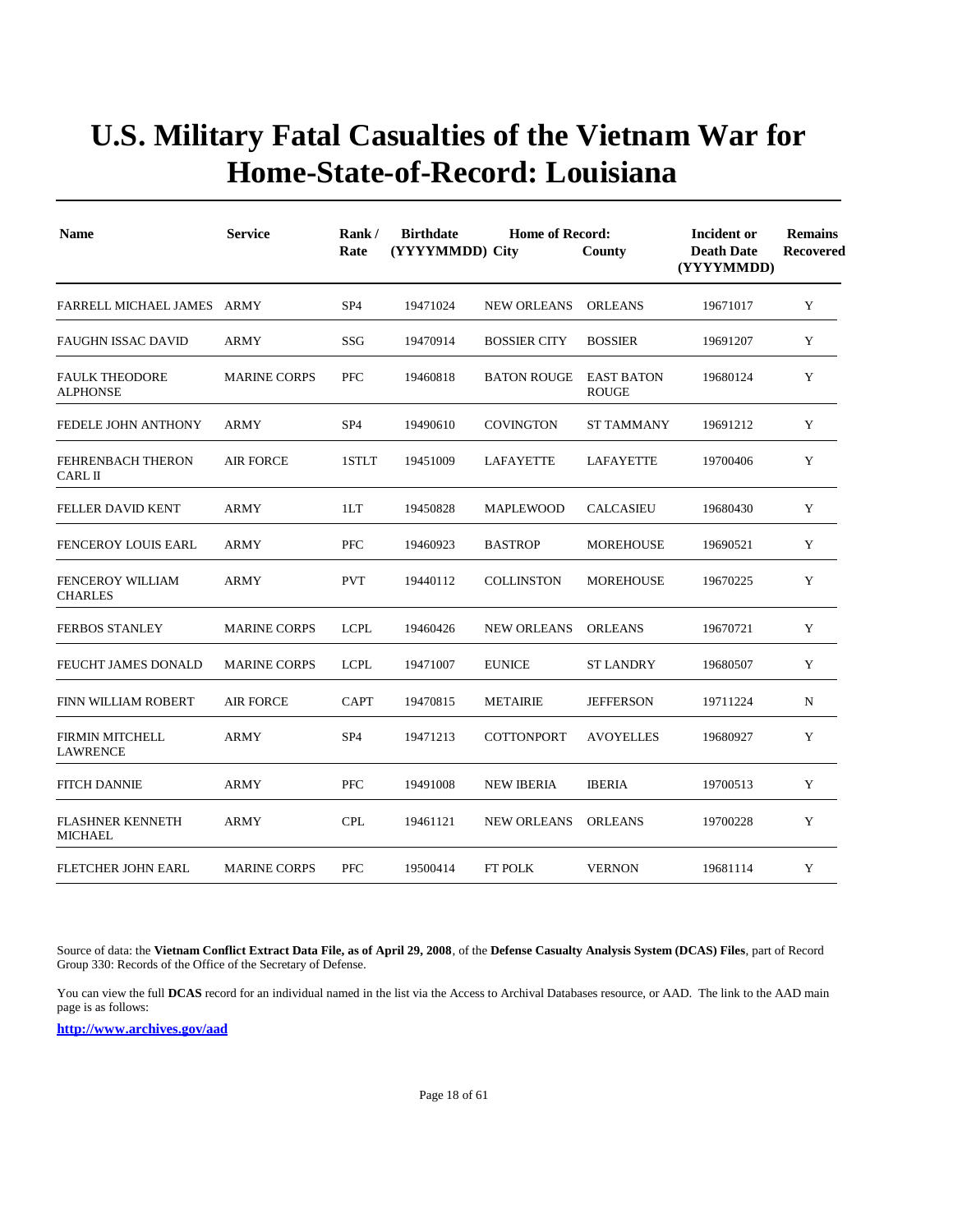| <b>Name</b>                                | <b>Service</b>      | Rank/<br>Rate   | <b>Birthdate</b><br>(YYYYMMDD) City | Incident or<br><b>Death Date</b><br>(YYYYMMDD) | <b>Remains</b><br><b>Recovered</b> |          |   |
|--------------------------------------------|---------------------|-----------------|-------------------------------------|------------------------------------------------|------------------------------------|----------|---|
| <b>FLINT TROY LEE</b>                      | ARMY                | SP <sub>4</sub> | 19481202                            | <b>DUNN</b>                                    | <b>RICHLAND</b>                    | 19700512 | Y |
| <b>FLOYD DAVID ALLEN</b>                   | <b>MARINE CORPS</b> | <b>LCPL</b>     | 19480304                            | <b>MINDEN</b>                                  | <b>WEBSTER</b>                     | 19690301 | Y |
| <b>FLYNN GEORGE EDWARD</b><br>Ш            | <b>AIR FORCE</b>    | <b>CAPT</b>     | 19380106                            | <b>NEW ORLEANS</b>                             | <b>ORLEANS</b>                     | 19640923 | Y |
| FLYNN HAROLD BROWN                         | <b>NAVY</b>         | PO <sub>2</sub> | 19480217                            | ALEXANDRIA                                     | <b>RAPIDES</b>                     | 19710809 | Y |
| <b>FLYNN RAYMOND</b><br><b>PATRICK</b>     | <b>ARMY</b>         | <b>PFC</b>      | 19440316                            | <b>HOUMA</b>                                   | <b>TERREBONNE</b>                  | 19640117 | Y |
| <b>FONTAINE MICHAEL</b><br><b>ARTHUR</b>   | <b>ARMY</b>         | SP <sub>4</sub> | 19500904                            | <b>NEW ORLEANS</b>                             | <b>ORLEANS</b>                     | 19690110 | Y |
| <b>FONTENOT CHESTER</b><br><b>JOSEPH C</b> | <b>NAVY</b>         | HN              | 19470124                            | <b>LULING</b>                                  | <b>ST CHARLES</b>                  | 19680517 | Y |
| <b>FONTENOT GARY PAUL</b>                  | <b>MARINE CORPS</b> | <b>PFC</b>      | 19460122                            | <b>VILLE PLATTE</b>                            | <b>EVANGELINE</b>                  | 19670812 | Y |
| <b>FONTENOT HAROLD</b>                     | <b>NAVY</b>         | PO <sub>1</sub> | 19361110                            | <b>MAMOU</b>                                   | <b>EVANGELINE</b>                  | 19670729 | Y |
| <b>FORD BOB JOE JR</b>                     | <b>MARINE CORPS</b> | <b>LCPL</b>     | 19500414                            | <b>MER ROUGE</b>                               | <b>MOREHOUSE</b>                   | 19691221 | Y |
| <b>FOREMAN ROBERT JR</b>                   | <b>ARMY</b>         | <b>SFC</b>      | 19381027                            | LAKE CHARLES CALCASIEU                         |                                    | 19700326 | Y |
| FORET KENNETH JOHN                         | <b>ARMY</b>         | <b>PFC</b>      | 19461222                            | <b>RACELAND</b>                                | <b>LAFOURCHE</b>                   | 19671206 | Y |
| <b>FOSTER BILLY RAY</b>                    | <b>ARMY</b>         | <b>PFC</b>      | 19431206                            | <b>MINDEN</b>                                  | <b>WEBSTER</b>                     | 19660615 | Y |
| <b>FOURNET DOUGLAS</b><br><b>BERNARD</b>   | <b>ARMY</b>         | 1LT             | 19430507                            | LAKE CHARLES CALCASIEU                         |                                    | 19680504 | Y |
| <b>FRANCEWAR JOHN</b><br><b>EDWARD</b>     | <b>ARMY</b>         | <b>SFC</b>      | 19420209                            | <b>HAMMOND</b>                                 | <b>TANGIPAHOA</b>                  | 19690106 | Y |

Source of data: the **Vietnam Conflict Extract Data File, as of April 29, 2008**, of the **Defense Casualty Analysis System (DCAS) Files**, part of Record Group 330: Records of the Office of the Secretary of Defense.

You can view the full **DCAS** record for an individual named in the list via the Access to Archival Databases resource, or AAD. The link to the AAD main page is as follows: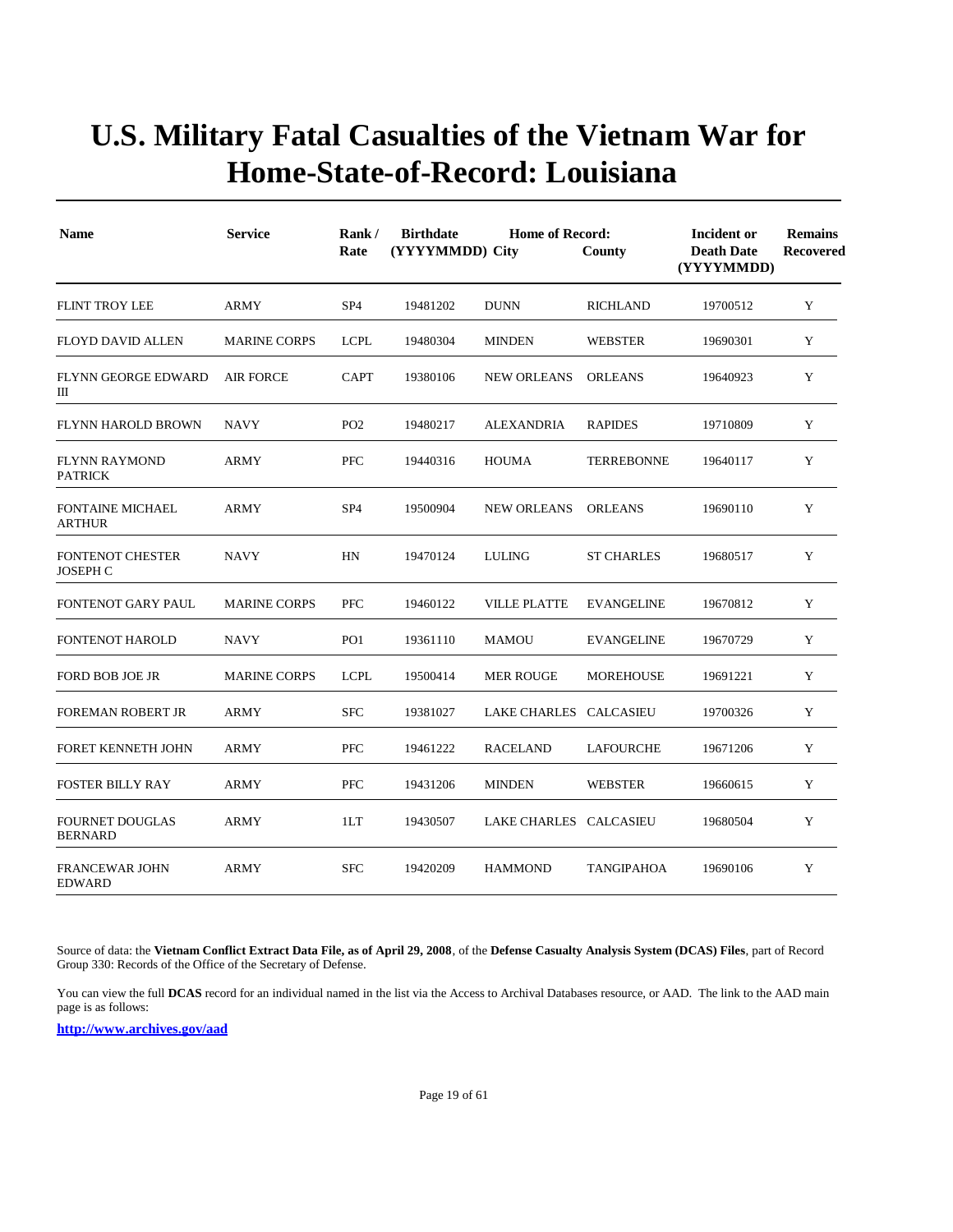| <b>Name</b>                             | <b>Service</b>      | Rank/<br>Rate   | <b>Birthdate</b><br>(YYYYMMDD) City | Incident or<br><b>Death Date</b><br>(YYYYMMDD) | <b>Remains</b><br><b>Recovered</b> |          |   |
|-----------------------------------------|---------------------|-----------------|-------------------------------------|------------------------------------------------|------------------------------------|----------|---|
| <b>FRANCIES DOLROY</b>                  | <b>MARINE CORPS</b> | <b>PFC</b>      | 19491123                            | <b>BOSSIER CITY</b>                            | <b>BOSSIER</b>                     | 19691201 | Y |
| <b>FRANCIS WILLIE JR</b>                | <b>MARINE CORPS</b> | <b>LCPL</b>     | 19460928                            | <b>HARVEY</b>                                  | <b>JEFFERSON</b>                   | 19651121 | Y |
| <b>FRANCIS WILLIE JR</b>                | <b>ARMY</b>         | SP <sub>4</sub> | 19421104                            | <b>FRANKLIN</b>                                | <b>ST MARY</b>                     | 19660621 | Y |
| FREITAG KENNETH LEE                     | <b>NAVY</b>         | HN              | 19440202                            | <b>NEW IBERIA</b>                              | <b>IBERIA</b>                      | 19660502 | Y |
| <b>FREY JOHN HARVEY</b>                 | ARMY                | 2LT             | 19440524                            | <b>NEW ORLEANS</b>                             | <b>ORLEANS</b>                     | 19691203 | Y |
| <b>FURMAN EDMUND</b>                    | ARMY                | <b>PFC</b>      | 19460630                            | DONALDSONVI ASCENSION<br>LLE                   |                                    | 19690822 | Y |
| <b>GADDIS RALPH ARNOLD</b>              | ARMY                | SGT             | 19480524                            | <b>PIONEER</b>                                 | <b>WEST CARROLL</b>                | 19700622 | Y |
| <b>GARCIA JAMES RONALD</b>              | <b>ARMY</b>         | SP <sub>4</sub> | 19431220                            | <b>MINDEN</b>                                  | <b>WEBSTER</b>                     | 19670617 | Y |
| <b>GARCILLE DAVID LEE</b>               | ARMY                | SP <sub>5</sub> | 19490702                            | LAKE CHARLES CALCASIEU                         |                                    | 19710805 | Y |
| <b>GARNETT ISIAH CALVIN</b>             | <b>ARMY</b>         | SP <sub>4</sub> | 19470915                            | <b>NEW ORLEANS</b>                             | <b>ORLEANS</b>                     | 19700826 | Y |
| <b>GARRETT ALFRED</b><br><b>DOUGLAS</b> | <b>ARMY</b>         | <b>SFC</b>      | 19370816                            | <b>ALEXANDRIA</b>                              | <b>RAPIDES</b>                     | 19681027 | Y |
| <b>GARRETT THOMAS C III</b>             | <b>MARINE CORPS</b> | <b>PVT</b>      | 19470217                            | SHREVEPORT                                     | <b>MULTIPLE</b>                    | 19660522 | Y |
| <b>GASSAWAY AMBROSE</b>                 | <b>ARMY</b>         | SP <sub>4</sub> | 19490731                            | <b>FISHER</b>                                  | <b>SABINE</b>                      | 19690704 | Y |
| <b>GATES JAMES WAYNE</b>                | ARMY                | <b>LTC</b>      | 19331230                            | <b>MER ROUGE</b>                               | <b>MOREHOUSE</b>                   | 19660406 | N |
| <b>GAUTHIER BRIAN JAMES</b>             | <b>MARINE CORPS</b> | <b>CPL</b>      | 19441122                            | <b>MANSURA</b>                                 | <b>AVOYELLES</b>                   | 19650711 | Y |
| <b>GAUTHIER GERALD PAUL</b>             | <b>MARINE CORPS</b> | <b>LCPL</b>     | 19471126                            | <b>ST MARTIN</b>                               | ST MARTIN                          | 19680102 | Y |

Source of data: the **Vietnam Conflict Extract Data File, as of April 29, 2008**, of the **Defense Casualty Analysis System (DCAS) Files**, part of Record Group 330: Records of the Office of the Secretary of Defense.

You can view the full **DCAS** record for an individual named in the list via the Access to Archival Databases resource, or AAD. The link to the AAD main page is as follows: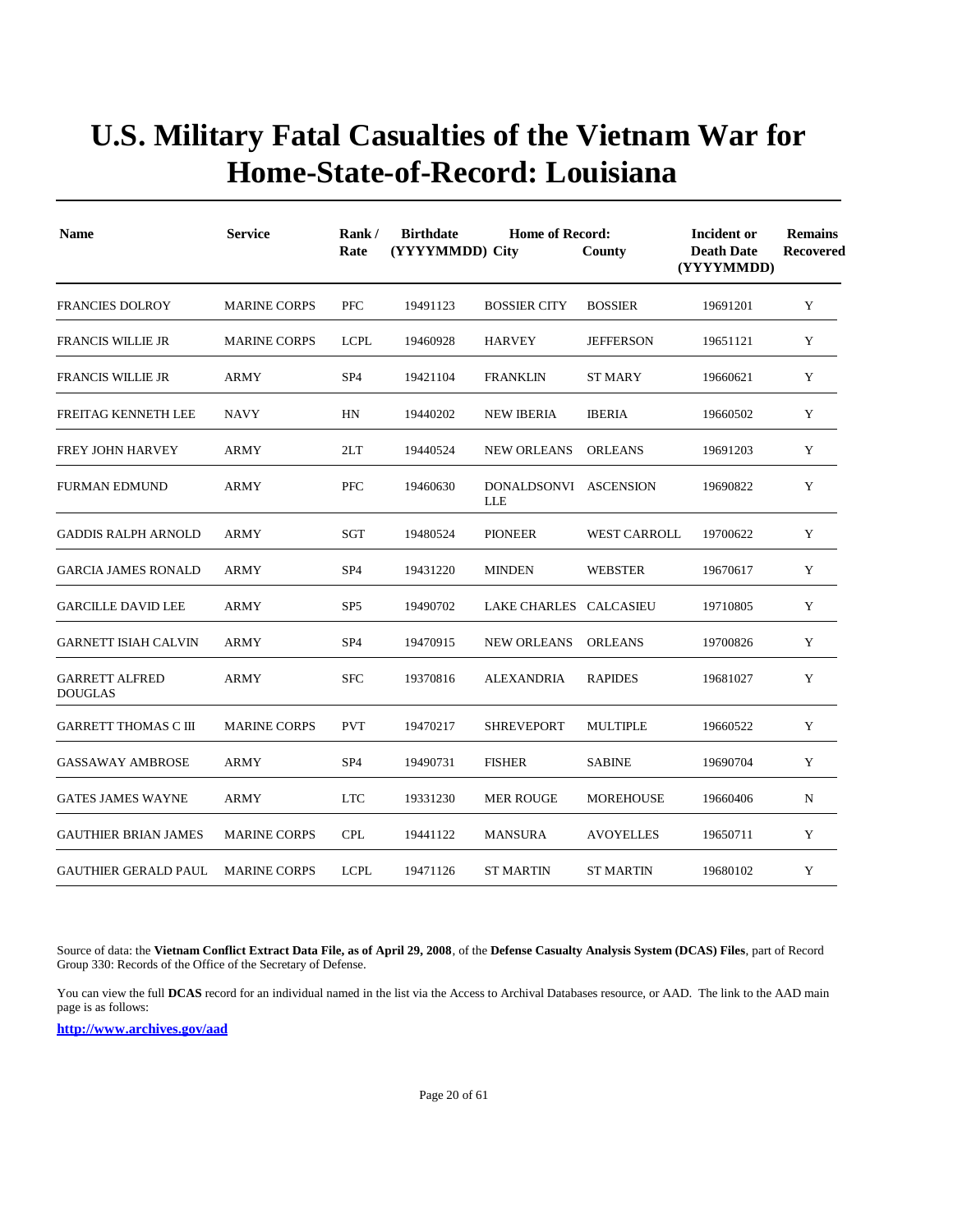| <b>Name</b>                               | <b>Service</b>      | Rank/<br>Rate   | <b>Birthdate</b><br>(YYYYMMDD) City | Incident or<br><b>Death Date</b><br>(YYYYMMDD) | <b>Remains</b><br>Recovered       |          |   |
|-------------------------------------------|---------------------|-----------------|-------------------------------------|------------------------------------------------|-----------------------------------|----------|---|
| GEORGE D C                                | <b>MARINE CORPS</b> | <b>PFC</b>      | 19460824                            | <b>MANSFIELD</b>                               | DE SOTO                           | 19670122 | Y |
| <b>GERDES ALBERT BRUNO</b><br>JR          | ARMY                | <b>PFC</b>      | 19480109                            | <b>NEW ORLEANS</b>                             | <b>ORLEANS</b>                    | 19681220 | Y |
| GILLARD MICHAEL                           | ARMY                | SGT             | 19470925                            | <b>ELTON</b>                                   | <b>JEFFERSON</b><br><b>DAVIS</b>  | 19680520 | Y |
| <b>GILLETT DONALD</b><br><b>CHARLES</b>   | <b>ARMY</b>         | SP <sub>4</sub> | 19451024                            | <b>LAKE ARTHUR</b>                             | <b>JEFFERSON</b><br><b>DAVIS</b>  | 19690310 | Y |
| <b>GILMORE WILLIAM ALAN</b>               | <b>MARINE CORPS</b> | <b>LCPL</b>     | 19470326                            | <b>ALEXANDRIA</b>                              | <b>RAPIDES</b>                    | 19670907 | Y |
| <b>GINART DONALD FRANCIS</b>              | AIR FORCE           | 1STLT           | 19440219                            | <b>NEW ORLEANS</b>                             | <b>ORLEANS</b>                    | 19690603 | Y |
| <b>GIROD JOHN ALTON JR</b>                | <b>MARINE CORPS</b> | <b>PFC</b>      | 19440614                            | <b>DENHAM</b><br><b>SPRINGS</b>                | <b>LIVINGSTON</b>                 | 19660221 | Y |
| <b>GIROIR PAUL GERARD</b>                 | <b>MARINE CORPS</b> | <b>CPL</b>      | 19461211                            | <b>NEW ORLEANS</b>                             | <b>ORLEANS</b>                    | 19670922 | Y |
| <b>GLASPER WILLIAM</b><br><b>LAWRENCE</b> | <b>MARINE CORPS</b> | <b>LCPL</b>     | 19471029                            | <b>BATON ROUGE</b>                             | <b>EAST BATON</b><br><b>ROUGE</b> | 19680208 | Y |
| <b>GLENN ROBERT LEE JR</b>                | ARMY                | <b>PFC</b>      | 19480504                            | <b>MARRERO</b>                                 | <b>JEFFERSON</b>                  | 19680428 | Y |
| <b>GLOER DAVID LAWRENCE</b>               | MARINE CORPS        | 1STLT           | 19420923                            | <b>SIBLEY</b>                                  | <b>WEBSTER</b>                    | 19680721 | Y |
| <b>GOLDMAN SAMMY</b><br><b>WAYNE</b>      | <b>MARINE CORPS</b> | <b>LCPL</b>     | 19500712                            | <b>METAIRIE</b>                                | <b>JEFFERSON</b>                  | 19700301 | Y |
| <b>GOLMON JIMMY DARWIN</b>                | <b>MARINE CORPS</b> | SGT             | 19440729                            | <b>ALEXANDRIA</b>                              | <b>RAPIDES</b>                    | 19661220 | Y |
| <b>GOODFELLOW CARL</b><br>RAYMOND         | <b>NAVY</b>         | PO <sub>2</sub> | 19421125                            | <b>WATERPROOF</b>                              | <b>TENSAS</b>                     | 19671223 | Y |

Source of data: the **Vietnam Conflict Extract Data File, as of April 29, 2008**, of the **Defense Casualty Analysis System (DCAS) Files**, part of Record Group 330: Records of the Office of the Secretary of Defense.

You can view the full **DCAS** record for an individual named in the list via the Access to Archival Databases resource, or AAD. The link to the AAD main page is as follows: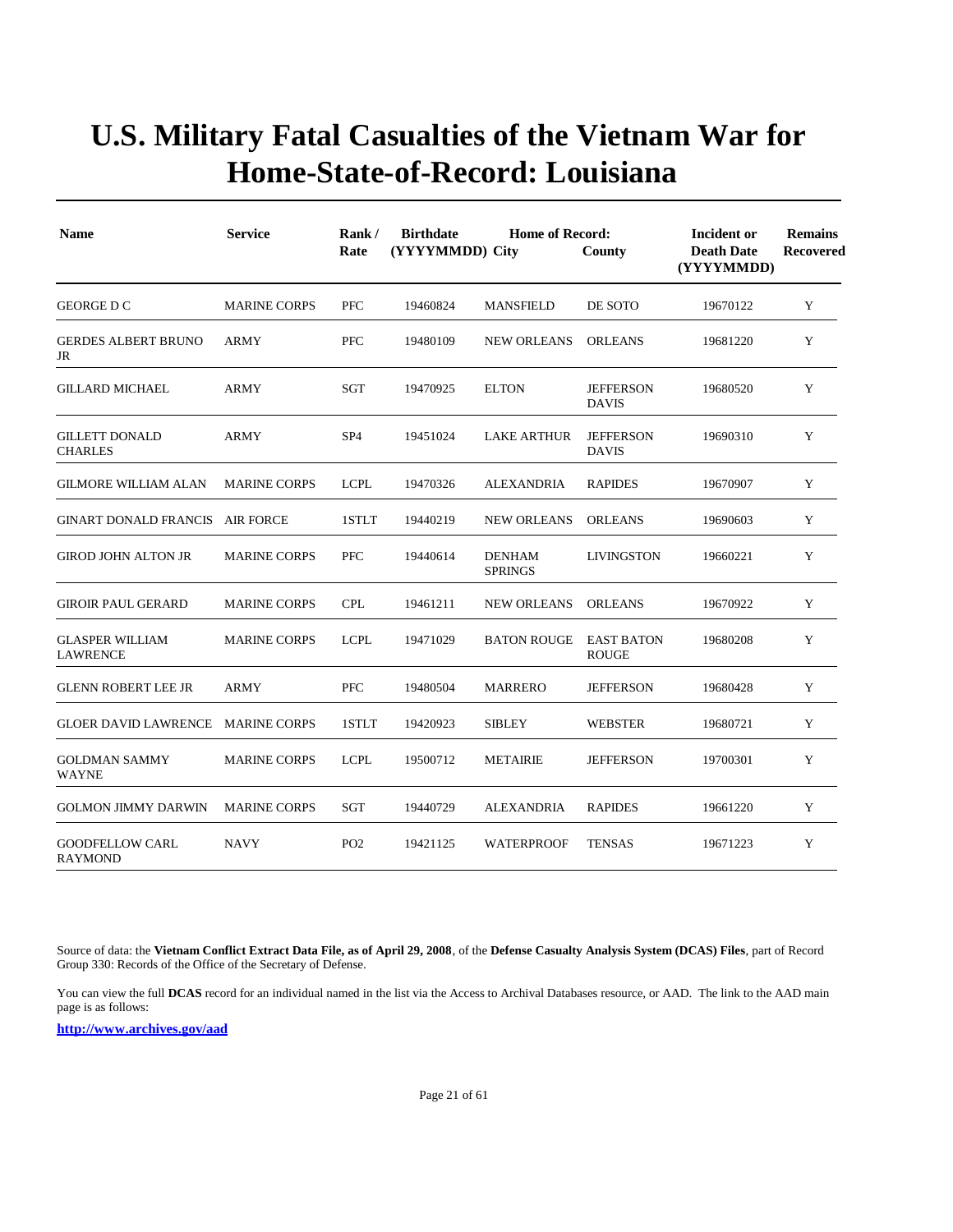| <b>Name</b>                             | <b>Service</b>      | Rank/<br>Rate   | <b>Birthdate</b><br>(YYYYMMDD) City | <b>Home of Record:</b> | County                            | Incident or<br><b>Death Date</b><br>(YYYYMMDD)<br>19670303 | <b>Remains</b><br>Recovered |
|-----------------------------------------|---------------------|-----------------|-------------------------------------|------------------------|-----------------------------------|------------------------------------------------------------|-----------------------------|
| <b>GOODWIN RAYMOND</b><br>RAY           | <b>MARINE CORPS</b> | <b>LCPL</b>     | 19450720                            | <b>SHREVEPORT</b>      | <b>MULTIPLE</b>                   |                                                            | Y                           |
| <b>GORDON JIMMIE LEE</b>                | <b>ARMY</b>         | <b>PFC</b>      | 19441102                            | <b>TALLULAH</b>        | <b>MADISON</b>                    | 19690305                                                   | Y                           |
| <b>GOSHORN EDWARD</b><br><b>FRANCIS</b> | ARMY                | 2LT             | 19440715                            | LAKE CHARLES CALCASIEU |                                   | 19690618                                                   | Y                           |
| <b>GRACE JAMES WILLIAM</b>              | <b>AIR FORCE</b>    | MAJ             | 19391220                            | <b>NEW IBERIA</b>      | <b>IBERIA</b>                     | 19690614                                                   | N                           |
| <b>GRAHAM JOHNNIE LEE JR</b>            | ARMY                | PFC             | 19460531                            | <b>SHREVEPORT</b>      | <b>MULTIPLE</b>                   | 19690426                                                   | Y                           |
| <b>GRAHAM JOSEPH</b><br><b>HAROLD</b>   | <b>ARMY</b>         | <b>SGT</b>      | 19490308                            | JENA                   | <b>LA SALLE</b>                   | 19680530                                                   | Y                           |
| <b>GRAHAM MORRIS</b>                    | <b>ARMY</b>         | <b>PFC</b>      | 19470503                            | <b>NEW ORLEANS</b>     | <b>ORLEANS</b>                    | 19671025                                                   | Y                           |
| <b>GRANGER FLOYD IRA JR</b>             | <b>ARMY</b>         | 1LT             | 19431112                            | DE QUINCY              | <b>CALCASIEU</b>                  | 19690109                                                   | Y                           |
| <b>GRANT JERRY</b>                      | ARMY                | <b>PFC</b>      | 19461014                            | <b>NORWOOD</b>         | <b>EAST</b><br><b>FELICIANA</b>   | 19671210                                                   | Y                           |
| <b>GRANT WESLEY ONEAL</b>               | <b>ARMY</b>         | <b>PFC</b>      | 19490617                            | <b>COUSHATTA</b>       | <b>RED RIVER</b>                  | 19690708                                                   | Y                           |
| <b>GRANT WILLIE JR</b>                  | <b>ARMY</b>         | SP <sub>4</sub> | 19460328                            | <b>BATON ROUGE</b>     | <b>EAST BATON</b><br><b>ROUGE</b> | 19670321                                                   | Y                           |
| <b>GRAYSON HERMAN LEE</b>               | ARMY                | PFC             | 19490131                            | <b>BATON ROUGE</b>     | <b>EAST BATON</b><br><b>ROUGE</b> | 19690505                                                   | Y                           |
| <b>GRECO ERIC JOSEPH</b>                | ARMY                | SP <sub>4</sub> | 19480413                            | <b>NEW ORLEANS</b>     | <b>ORLEANS</b>                    | 19690514                                                   | Y                           |
| <b>GREER RALPH JERRY</b>                | <b>ARMY</b>         | SP <sub>5</sub> | 19450522                            | <b>GILBERT</b>         | <b>FRANKLIN</b>                   | 19690705                                                   | Y                           |

Source of data: the **Vietnam Conflict Extract Data File, as of April 29, 2008**, of the **Defense Casualty Analysis System (DCAS) Files**, part of Record Group 330: Records of the Office of the Secretary of Defense.

You can view the full **DCAS** record for an individual named in the list via the Access to Archival Databases resource, or AAD. The link to the AAD main page is as follows: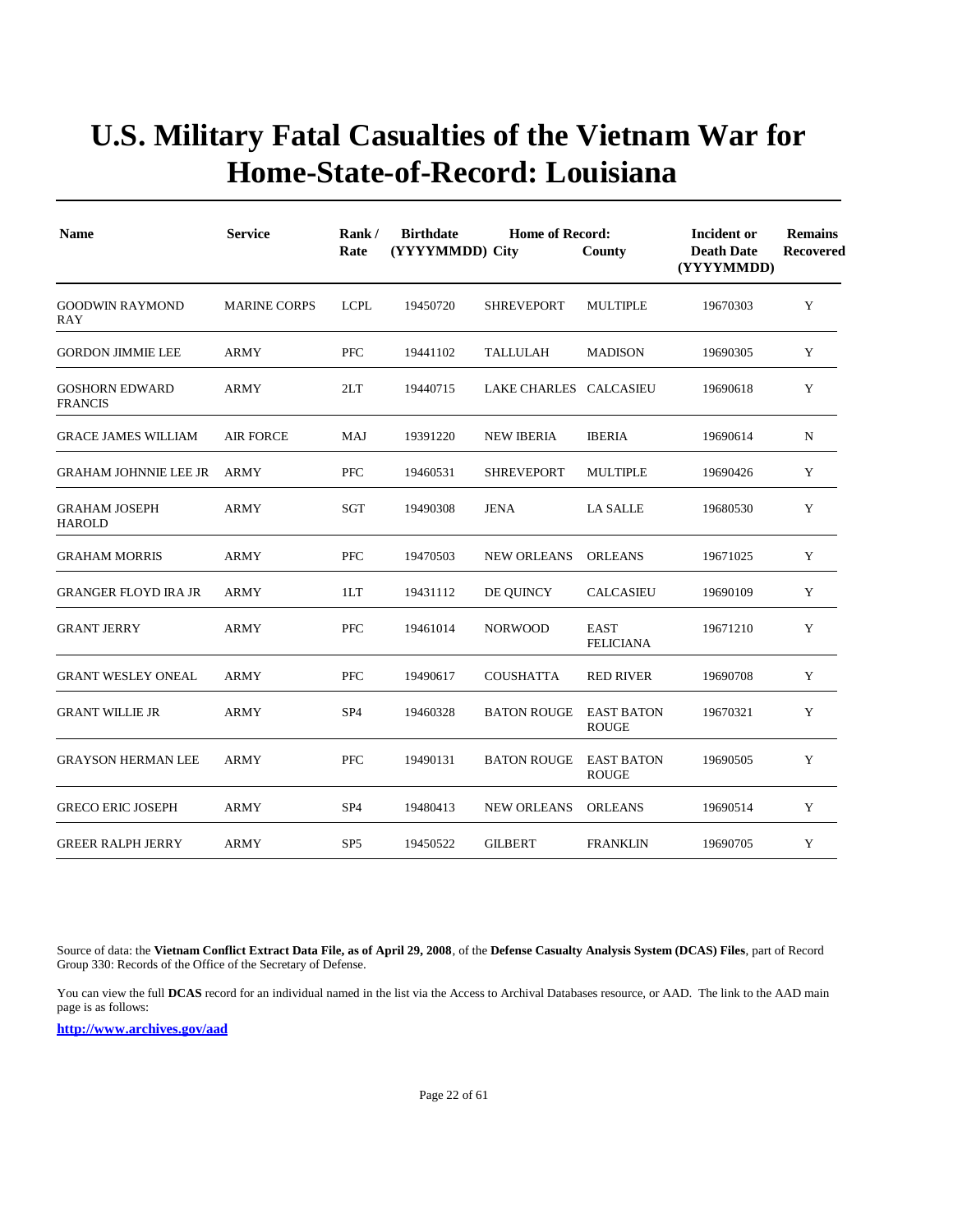| <b>Name</b>                                | <b>Service</b>      | Rank/<br>Rate   | <b>Birthdate</b><br>(YYYYMMDD) City | <b>Home of Record:</b> | County                            | Incident or<br><b>Death Date</b><br>(YYYYMMDD) | <b>Remains</b><br><b>Recovered</b> |
|--------------------------------------------|---------------------|-----------------|-------------------------------------|------------------------|-----------------------------------|------------------------------------------------|------------------------------------|
| <b>GRIFFITH ERIC</b><br><b>LAWRENCE</b>    | <b>NAVY</b>         | AN              | 19491124                            | <b>DESTREHAN</b>       | <b>ST CHARLES</b>                 | 19701201                                       | Y                                  |
| <b>GRIMES ALVIN</b>                        | <b>ARMY</b>         | SGT             | 19440812                            | <b>BATON ROUGE</b>     | <b>EAST BATON</b><br><b>ROUGE</b> | 19690513                                       | Y                                  |
| <b>GUIDRY MICHAEL JAMES</b>                | ARMY                | SP <sub>4</sub> | 19501116                            | LAFAYETTE              | LAFAYETTE                         | 19710821                                       | Y                                  |
| <b>GUILLORY BUD</b><br><b>AUGUSTINE</b>    | ARMY                | <b>PVT</b>      | 19461127                            | WEST MONROE OUACHITA   |                                   | 19670308                                       | Y                                  |
| <b>GUILLORY EARL J</b>                     | <b>ARMY</b>         | SGT             | 19451101                            | <b>ABBEVILLE</b>       | <b>VERMILION</b>                  | 19680523                                       | Y                                  |
| <b>GUILLORY EDWARD</b><br><b>JOSEPH</b>    | ARMY                | SGM             | 19320108                            | DE RIDDER              | <b>MULTIPLE</b>                   | 19670618                                       | N                                  |
| <b>GUILLORY GERALD</b><br><b>JAMES</b>     | <b>ARMY</b>         | PFC             | 19481016                            | <b>VILLE PLATTE</b>    | <b>EVANGELINE</b>                 | 19691019                                       | Y                                  |
| <b>GUILLORY HUBIA JUDE</b>                 | <b>ARMY</b>         | <b>PFC</b>      | 19471017                            | <b>NEW ORLEANS</b>     | <b>ORLEANS</b>                    | 19680425                                       | N                                  |
| <b>GUILLORY WENDELL</b>                    | <b>MARINE CORPS</b> | <b>PFC</b>      | 19480131                            | CHURCH POINT ACADIA    |                                   | 19680416                                       | Y                                  |
| <b>GUILLORY WILLIAM</b><br><b>ALLEN</b>    | <b>MARINE CORPS</b> | <b>CPL</b>      | 19460331                            | <b>WESTLAKE</b>        | <b>CALCASIEU</b>                  | 19670719                                       | Y                                  |
| <b>GULLUNG JOSEPH FRANK</b><br>Ш           | <b>ARMY</b>         | <b>PFC</b>      | 19490215                            | <b>NEW ORLEANS</b>     | <b>ORLEANS</b>                    | 19680406                                       | Y                                  |
| <b>GUNTER WILLIAM</b><br><b>ANTHONY JR</b> | <b>ARMY</b>         | PFC             | 19461029                            | <b>NATCHEZ</b>         | <b>NATCHITOCHES</b>               | 19670902                                       | Y                                  |
| <b>HAGGARD THOMAS</b><br><b>EDWARD</b>     | <b>ARMY</b>         | PFC             | 19470314                            | <b>COVINGTON</b>       | <b>ST TAMMANY</b>                 | 19670320                                       | Y                                  |

Source of data: the **Vietnam Conflict Extract Data File, as of April 29, 2008**, of the **Defense Casualty Analysis System (DCAS) Files**, part of Record Group 330: Records of the Office of the Secretary of Defense.

You can view the full **DCAS** record for an individual named in the list via the Access to Archival Databases resource, or AAD. The link to the AAD main page is as follows: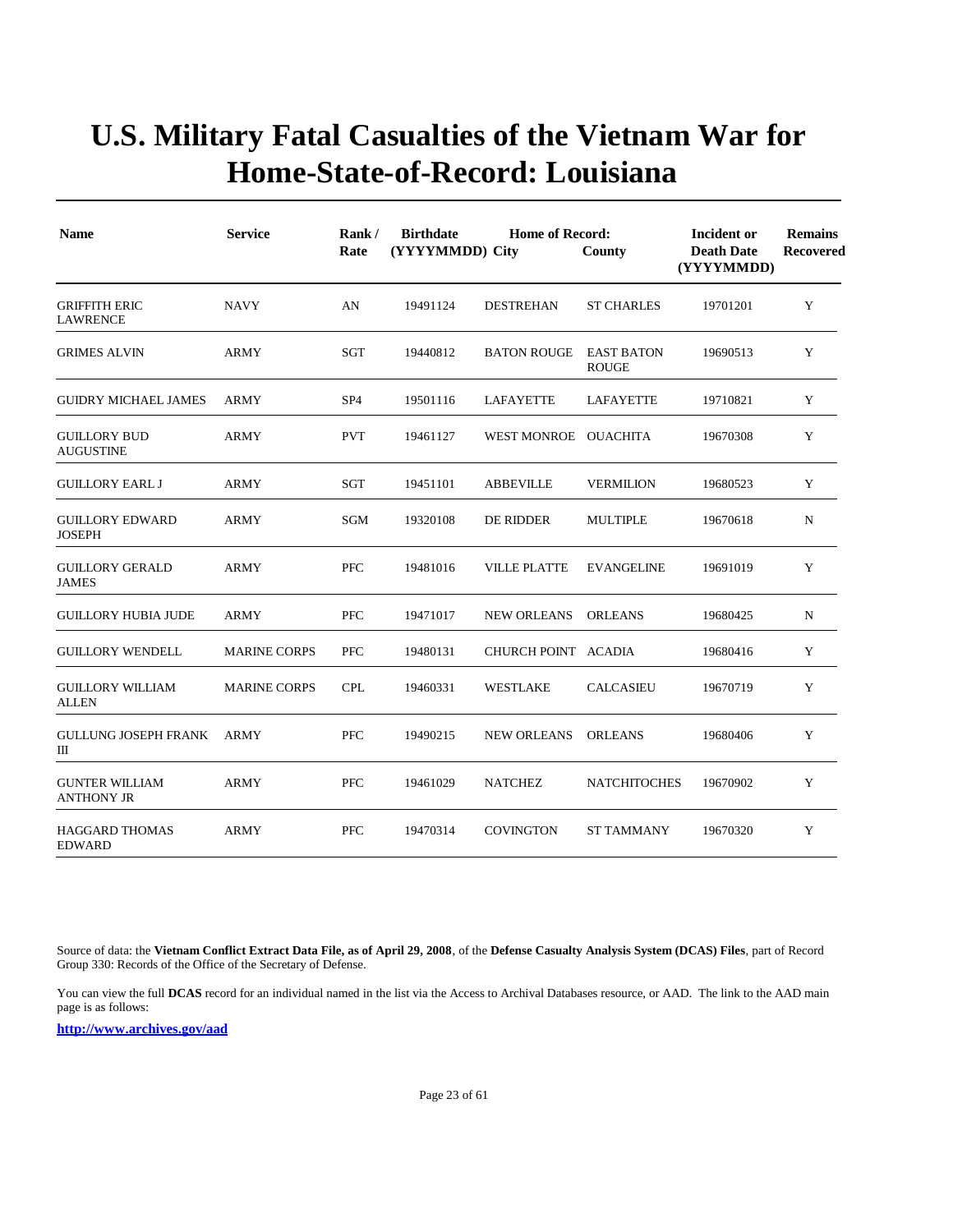| <b>Name</b>                                | <b>Service</b>      | Rank/<br>Rate   | <b>Birthdate</b><br>(YYYYMMDD) City | <b>Home of Record:</b> | County                    | Incident or<br><b>Death Date</b><br>(YYYYMMDD) | <b>Remains</b><br><b>Recovered</b> |
|--------------------------------------------|---------------------|-----------------|-------------------------------------|------------------------|---------------------------|------------------------------------------------|------------------------------------|
| <b>HAINS ANTHONY JOSEPH</b><br>JR          | <b>MARINE CORPS</b> | <b>LCPL</b>     | 19470618                            | <b>NEW ORLEANS</b>     | <b>ORLEANS</b>            | 19700203                                       | Y                                  |
| <b>HAIRE CARSON EARL</b>                   | <b>MARINE CORPS</b> | <b>LCPL</b>     | 19420404                            |                        | NATCHITOCHES NATCHITOCHES | 19660112                                       | Y                                  |
| <b>HALBERT PATRICK</b><br><b>HENRY</b>     | ARMY                | SP <sub>4</sub> | 19491123                            | <b>POYDRAS</b>         | <b>ST BERNARD</b>         | 19700126                                       | Y                                  |
| HALEY JERRY RANKIN                         | <b>ARMY</b>         | 1LT             | 19411126                            | <b>BASTROP</b>         | <b>MOREHOUSE</b>          | 19680203                                       | Y                                  |
| HALL DONALD WILFORD                        | <b>ARMY</b>         | SP <sub>4</sub> | 19430515                            | <b>PLAQUEMINE</b>      | <b>IBERVILLE</b>          | 19660411                                       | Y                                  |
| <b>HALL VINCENT JOSEPH</b>                 | <b>ARMY</b>         | <b>PFC</b>      | 19470819                            | <b>PLATTENVILLE</b>    | <b>ASSUMPTION</b>         | 19691207                                       | Y                                  |
| <b>HAMILTON JAMES V</b>                    | <b>ARMY</b>         | <b>SFC</b>      | 19400913                            | DE RIDDER              | <b>MULTIPLE</b>           | 19670927                                       | Y                                  |
| <b>HAMILTON JAMES</b><br>WILLIAM JR        | <b>NAVY</b>         | PO <sub>2</sub> | 19450313                            | WEST MONROE OUACHITA   |                           | 19670425                                       | Y                                  |
| <b>HAMMONTREE BILLY</b><br><b>LEON</b>     | <b>ARMY</b>         | SSG             | 19370209                            | <b>ROSEPINE</b>        | <b>VERNON</b>             | 19670528                                       | Y                                  |
| HAMNER WALTER SCOTT                        | ARMY                | <b>MSG</b>      | 19340826                            | <b>SHREVEPORT</b>      | <b>MULTIPLE</b>           | 19690223                                       | Y                                  |
| <b>HAMPTON CHARLES</b><br><b>VERNON JR</b> | <b>MARINE CORPS</b> | <b>LCPL</b>     | 19490609                            | <b>LIVINGSTON</b>      | <b>LIVINGSTON</b>         | 19680131                                       | Y                                  |
| <b>HAMPTON EDMOND</b>                      | <b>MARINE CORPS</b> | PFC             | 19481219                            | <b>NEW ORLEANS</b>     | <b>ORLEANS</b>            | 19680214                                       | Y                                  |
| <b>HAMPTON ISAAC DE</b><br><b>VAND</b>     | <b>ARMY</b>         | <b>CPL</b>      | 19470529                            | <b>SHREVEPORT</b>      | <b>MULTIPLE</b>           | 19680717                                       | Y                                  |
| HAMPTON RALPH LAMAR ARMY                   |                     | SGT             | 19460823                            | <b>ARCADIA</b>         | <b>BIENVILLE</b>          | 19700113                                       | Y                                  |

Source of data: the **Vietnam Conflict Extract Data File, as of April 29, 2008**, of the **Defense Casualty Analysis System (DCAS) Files**, part of Record Group 330: Records of the Office of the Secretary of Defense.

You can view the full **DCAS** record for an individual named in the list via the Access to Archival Databases resource, or AAD. The link to the AAD main page is as follows: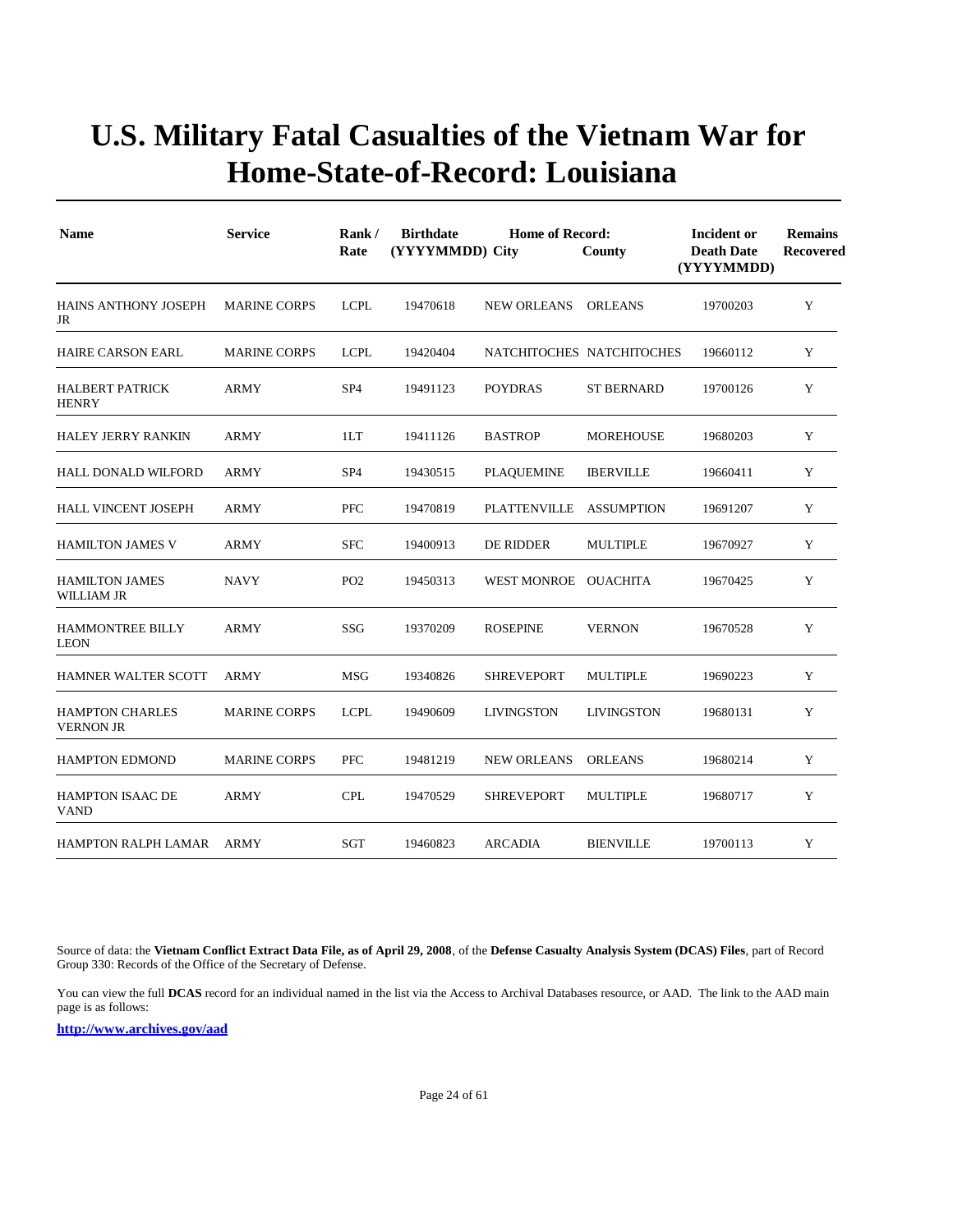| <b>Name</b>                             | <b>Service</b>      | Rank/<br>Rate   | <b>Birthdate</b><br>(YYYYMMDD) City | Incident or<br><b>Death Date</b><br>(YYYYMMDD) | <b>Remains</b><br><b>Recovered</b> |          |   |
|-----------------------------------------|---------------------|-----------------|-------------------------------------|------------------------------------------------|------------------------------------|----------|---|
| <b>HANKS DANNY DEAN</b>                 | <b>ARMY</b>         | SP <sub>4</sub> | 19500815                            | <b>JENNINGS</b>                                | <b>JEFFERSON</b><br><b>DAVIS</b>   | 19700303 | Y |
| <b>HARKLESS JAMES</b><br><b>ANTHONY</b> | <b>ARMY</b>         | PFC             | 19451216                            | <b>MATHEWS</b>                                 | LAFOURCHE                          | 19660528 | Y |
| HARRINGTON IRIS HILTON NAVY             |                     | PO <sub>3</sub> | 19490205                            | <b>IOWA</b>                                    | <b>CALCASIEU</b>                   | 19690601 | Y |
| <b>HARRIS CALVIN</b>                    | <b>ARMY</b>         | SGT             | 19450121                            | <b>ROSEDALE</b>                                | <b>MULTIPLE</b>                    | 19690712 | Y |
| HARRIS WESLEY HOMER<br>JR               | <b>ARMY</b>         | SP <sub>4</sub> | 19480618                            | <b>KILBOURNE</b>                               | <b>WEST CARROLL</b>                | 19691102 | Y |
| <b>HARRISON ALBERT LEWIS</b>            | ARMY                | SSG             | 19410210                            | <b>JACKSON</b>                                 | <b>EAST</b><br><b>FELICIANA</b>    | 19700506 | Y |
| <b>HARRISON JOSEPH</b><br><b>WAYNE</b>  | <b>ARMY</b>         | PFC             | 19450706                            | <b>CROWLEY</b>                                 | <b>ACADIA</b>                      | 19661126 | Y |
| HART RANDOLPH GUY JR                    | <b>ARMY</b>         | <b>SGT</b>      | 19490630                            | <b>MONROE</b>                                  | <b>OUACHITA</b>                    | 19710228 | Y |
| HART TEDDY MYRLE                        | <b>NAVY</b>         | HN              | 19471012                            | <b>GREENWELL</b><br><b>SPRINGS</b>             | <b>EAST BATON</b><br><b>ROUGE</b>  | 19670626 | Y |
| <b>HARTWELL HAROLD</b><br><b>JAMES</b>  | NAVY                | PO <sub>3</sub> | 19500904                            | <b>LAKE ARTHUR</b>                             | <b>JEFFERSON</b><br><b>DAVIS</b>   | 19700325 | Y |
| <b>HAWSEY KENNETH</b>                   | ARMY                | 1SG             | 19290707                            | <b>NEW ORLEANS</b>                             | <b>ORLEANS</b>                     | 19660815 | Y |
| <b>HAYES JAMES JR</b>                   | <b>MARINE CORPS</b> | PFC             | 19470722                            | <b>NEW ORLEANS</b>                             | <b>ORLEANS</b>                     | 19661027 | Y |
| <b>HAYES KENNETH</b><br><b>FRANCIS</b>  | ARMY                | SP <sub>5</sub> | 19451219                            | <b>METAIRIE</b>                                | <b>JEFFERSON</b>                   | 19700603 | Y |
| <b>HAYES PHILLIPS III</b>               | <b>MARINE CORPS</b> | <b>LCPL</b>     | 19490124                            | NEW ORLEANS                                    | <b>ORLEANS</b>                     | 19680225 | Y |

Source of data: the **Vietnam Conflict Extract Data File, as of April 29, 2008**, of the **Defense Casualty Analysis System (DCAS) Files**, part of Record Group 330: Records of the Office of the Secretary of Defense.

You can view the full **DCAS** record for an individual named in the list via the Access to Archival Databases resource, or AAD. The link to the AAD main page is as follows: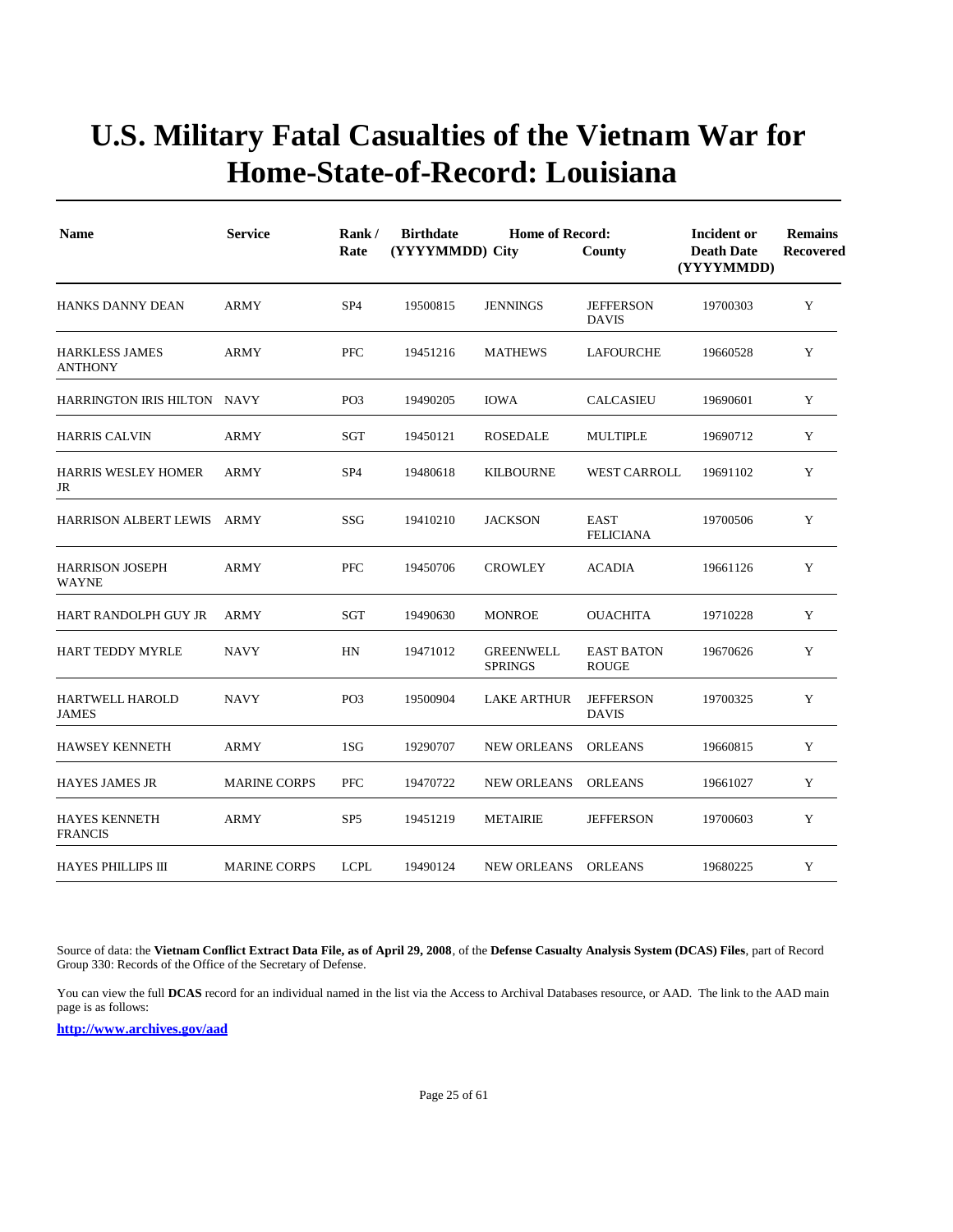| <b>Name</b>                                | <b>Service</b>      | Rank/<br>Rate   | <b>Birthdate</b> | <b>Home of Record:</b><br>(YYYYMMDD) City<br>County |                            | Incident or<br><b>Death Date</b><br>(YYYYMMDD) | <b>Remains</b><br>Recovered |
|--------------------------------------------|---------------------|-----------------|------------------|-----------------------------------------------------|----------------------------|------------------------------------------------|-----------------------------|
| HAYS WILLIAM BRIAN                         | <b>MARINE CORPS</b> | <b>CPL</b>      | 19480904         | <b>BATON ROUGE</b>                                  | EAST BATON<br><b>ROUGE</b> | 19671130                                       | Y                           |
| <b>HAYWARD DAVID ROY</b>                   | <b>ARMY</b>         | SP <sub>4</sub> | 19500301         |                                                     | NATCHITOCHES NATCHITOCHES  | 19710322                                       | Y                           |
| <b>HAYWOOD GLENNON</b>                     | <b>ARMY</b>         | <b>CPL</b>      | 19481008         | <b>MONROE</b>                                       | <b>OUACHITA</b>            | 19691224                                       | Y                           |
| <b>HAYWOOD ROGERS</b><br><b>LEMANDER</b>   | <b>ARMY</b>         | SSG             | 19410207         | DE RIDDER                                           | <b>MULTIPLE</b>            | 19690529                                       | Y                           |
| <b>HAZELTON HERMAN</b>                     | <b>ARMY</b>         | <b>SGT</b>      | 19480214         | <b>FOREST HILL</b>                                  | <b>RAPIDES</b>             | 19690711                                       | Y                           |
| <b>HEATH DOUGLAS</b><br><b>RANDOLPH</b>    | ARMY                | PFC             | 19480620         | <b>KENNER</b>                                       | <b>JEFFERSON</b>           | 19680413                                       | Y                           |
| <b>HEBERT ALTON JOHN</b>                   | <b>ARMY</b>         | <b>SFC</b>      | 19350611         | <b>ARNAUDVILLE</b>                                  | <b>ST LANDRY</b>           | 19710719                                       | Y                           |
| <b>HEBERT CALVIN</b><br><b>RAYMOND JR</b>  | <b>MARINE CORPS</b> | <b>CPL</b>      | 19400611         | <b>HOUMA</b>                                        | <b>TERREBONNE</b>          | 19660222                                       | Y                           |
| HEBERT CARROLL JAMES                       | <b>MARINE CORPS</b> | <b>PFC</b>      | 19450907         | LAFAYETTE                                           | LAFAYETTE                  | 19661129                                       | Y                           |
| <b>HEBERT JAMES III</b>                    | <b>MARINE CORPS</b> | <b>LCPL</b>     | 19480809         | <b>NEW ORLEANS</b>                                  | <b>ORLEANS</b>             | 19690527                                       | Y                           |
| <b>HELLBACH HAROLD</b><br><b>JAMES</b>     | <b>MARINE CORPS</b> | <b>CAPT</b>     | 19420921         | <b>NEW ORLEANS</b>                                  | <b>ORLEANS</b>             | 19670519                                       | Y                           |
| <b>HENDERSON ANTHONY</b><br><b>JOSEPH</b>  | <b>ARMY</b>         | SP <sub>4</sub> | 19450124         | <b>MORGANZA</b>                                     | POINTE COUPEE              | 19680120                                       | Y                           |
| <b>HENDERSON CHARLES</b><br><b>CLIFTON</b> | <b>ARMY</b>         | SP <sub>4</sub> | 19471007         | <b>BASTROP</b>                                      | <b>MOREHOUSE</b>           | 19670825                                       | Y                           |
| HENRY CLARENCE IVORY                       | <b>MARINE CORPS</b> | <b>SSGT</b>     | 19380427         | <b>FRANKLIN</b>                                     | <b>ST MARY</b>             | 19670128                                       | Y                           |

Source of data: the **Vietnam Conflict Extract Data File, as of April 29, 2008**, of the **Defense Casualty Analysis System (DCAS) Files**, part of Record Group 330: Records of the Office of the Secretary of Defense.

You can view the full **DCAS** record for an individual named in the list via the Access to Archival Databases resource, or AAD. The link to the AAD main page is as follows: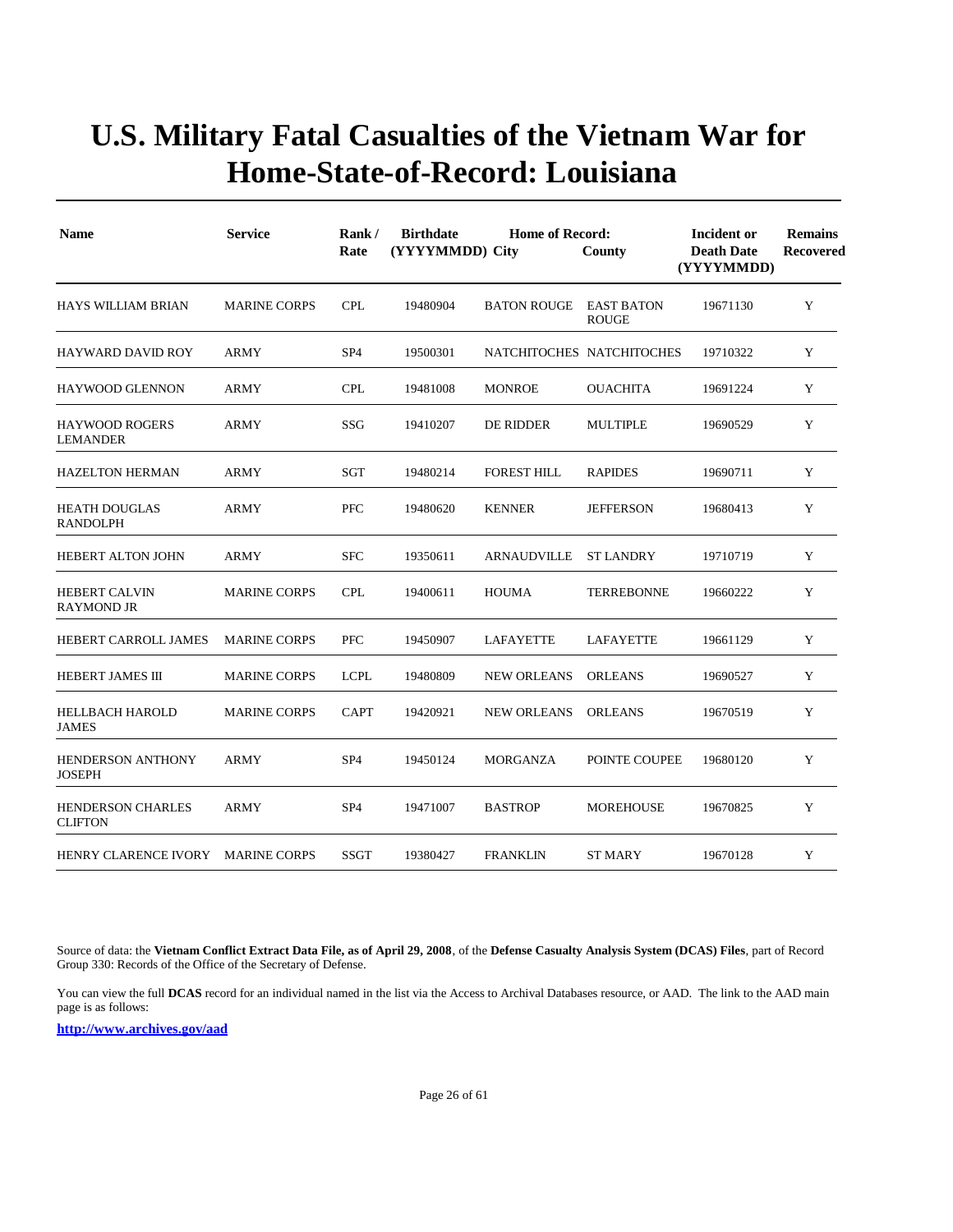| <b>Name</b>                                 | <b>Service</b>      | Rank/<br>Rate   | <b>Birthdate</b><br><b>Home of Record:</b><br>(YYYYMMDD) City<br>County |                        |                                   | Incident or<br><b>Death Date</b><br>(YYYYMMDD) | <b>Remains</b><br><b>Recovered</b> |
|---------------------------------------------|---------------------|-----------------|-------------------------------------------------------------------------|------------------------|-----------------------------------|------------------------------------------------|------------------------------------|
| <b>HENSLEY THOMAS</b><br><b>TRUETT</b>      | <b>AIR FORCE</b>    | MAJ             | 19380724                                                                | LAFAYETTE              | LAFAYETTE                         | 19680317                                       | $\mathbf N$                        |
| HERRINGTON RONNIE JOE MARINE CORPS          |                     | <b>CPL</b>      | 19430105                                                                | <b>MONROE</b>          | <b>OUACHITA</b>                   | 19660119                                       | Y                                  |
| <b>HESTER CHARLES</b><br><b>RICHARD</b>     | ARMY                | SSG             | 19460212                                                                | <b>SHREVEPORT</b>      | <b>MULTIPLE</b>                   | 19700630                                       | Y                                  |
| <b>HETZLER LARRY GLEN</b>                   | <b>ARMY</b>         | SP <sub>4</sub> | 19471222                                                                | WESTLAKE               | <b>CALCASIEU</b>                  | 19681125                                       | Y                                  |
| <b>HILL IVORY JR</b>                        | <b>ARMY</b>         | SSG             | 19350617                                                                | <b>NEW ORLEANS</b>     | <b>ORLEANS</b>                    | 19680707                                       | Y                                  |
| <b>HILL JAMES LOUIS</b>                     | <b>MARINE CORPS</b> | <b>PVT</b>      | 19471030                                                                | PONCHATOULA TANGIPAHOA |                                   | 19680516                                       | Y                                  |
| HILL JAMES MARSHALL                         | <b>ARMY</b>         | 1LT             | 19410331                                                                | <b>OAK GROVE</b>       | <b>WEST CARROLL</b>               | 19680215                                       | Y                                  |
| <b>HOGEMAN CARROLL</b><br><b>GENE</b>       | <b>AIR FORCE</b>    | <b>CAPT</b>     | 19320725                                                                | <b>BATON ROUGE</b>     | <b>EAST BATON</b><br><b>ROUGE</b> | 19661126                                       | Y                                  |
| <b>HOLLENSHEAD WINSTON</b><br><b>GEORGE</b> | <b>MARINE CORPS</b> | SGT             | 19430329                                                                | <b>HAYNESVILLE</b>     | <b>CLAIBORNE</b>                  | 19670319                                       | Y                                  |
| <b>HOLLOWAY LARRY</b><br><b>DANIEL</b>      | <b>NAVY</b>         | PO <sub>3</sub> | 19470828                                                                | <b>COLFAX</b>          | <b>GRANT</b>                      | 19691116                                       | Y                                  |
| <b>HOLMES PHILLIP HEASE</b><br>JR           | <b>ARMY</b>         | MAJ             | 19340909                                                                | <b>BATON ROUGE</b>     | <b>EAST BATON</b><br><b>ROUGE</b> | 19660608                                       | Y                                  |
| <b>HOLSOMBACK FRANK</b><br><b>NOLAN</b>     | <b>MARINE CORPS</b> | <b>CPL</b>      | 19470416                                                                | <b>LECOMPTE</b>        | <b>RAPIDES</b>                    | 19671012                                       | Y                                  |
| HONLEY JIMMIE CARROL                        | <b>ARMY</b>         | SSG             | 19371224                                                                | <b>SHREVEPORT</b>      | <b>MULTIPLE</b>                   | 19661120                                       | Y                                  |
| <b>HORNBROOK RONALD</b><br>RAY              | <b>NAVY</b>         | PO <sub>3</sub> | 19440814                                                                | <b>VENICE</b>          | <b>PLAQUEMINES</b>                | 19651116                                       | Y                                  |

Source of data: the **Vietnam Conflict Extract Data File, as of April 29, 2008**, of the **Defense Casualty Analysis System (DCAS) Files**, part of Record Group 330: Records of the Office of the Secretary of Defense.

You can view the full **DCAS** record for an individual named in the list via the Access to Archival Databases resource, or AAD. The link to the AAD main page is as follows: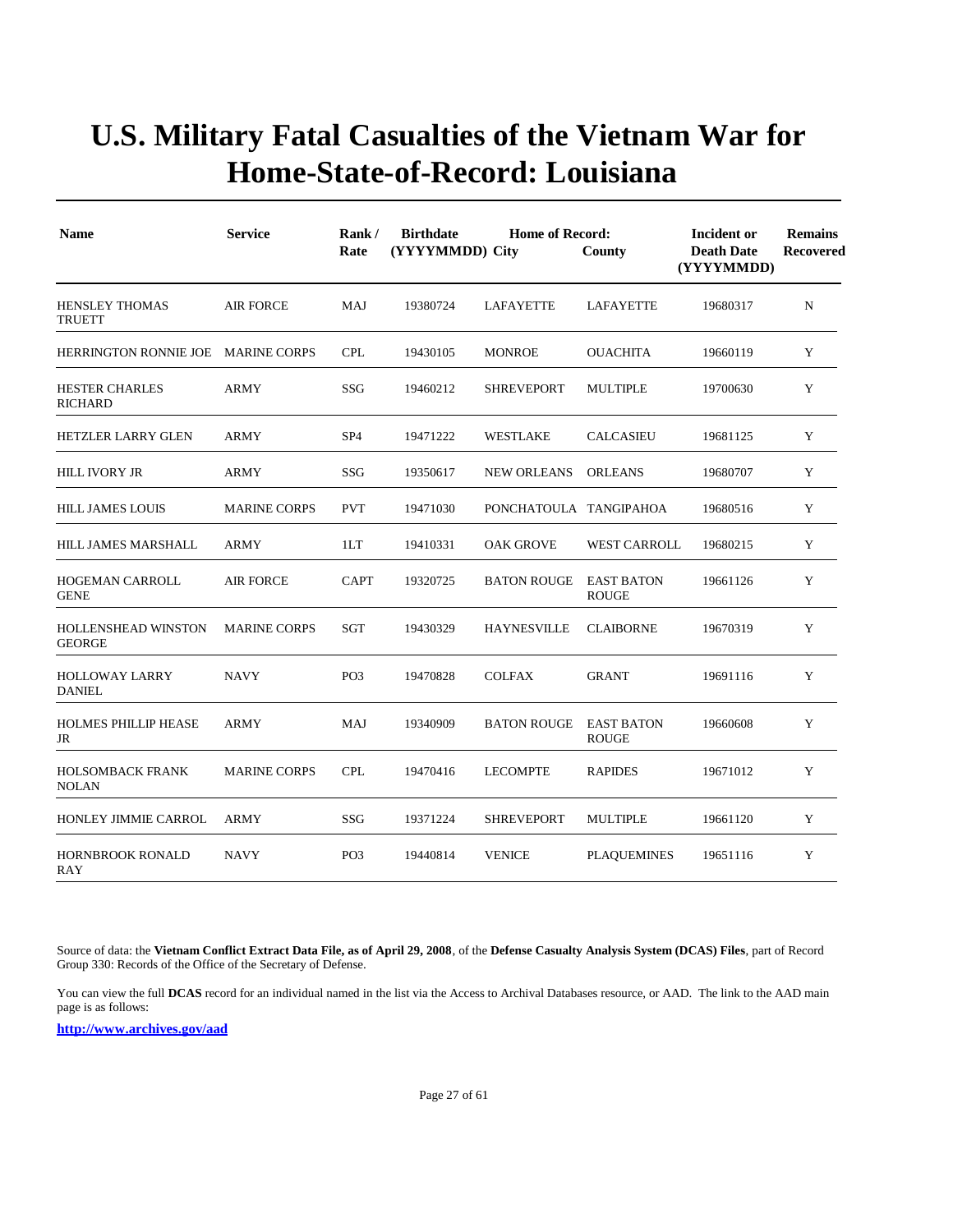| <b>Name</b>                               | <b>Service</b>      | Rank/<br>Rate   | <b>Birthdate</b><br>(YYYYMMDD) City | Incident or<br><b>Death Date</b><br>(YYYYMMDD) | <b>Remains</b><br>Recovered       |          |   |
|-------------------------------------------|---------------------|-----------------|-------------------------------------|------------------------------------------------|-----------------------------------|----------|---|
| HOSKINS JOHN THOMAS                       | <b>ARMY</b>         | <b>CPT</b>      | 19431107                            | <b>SULPHUR</b>                                 | <b>CALCASIEU</b>                  | 19680506 | Y |
| <b>HOSTETTER STUART</b><br><b>GLEN</b>    | <b>ARMY</b>         | SP <sub>4</sub> | 19500225                            | <b>ALEXANDRIA</b>                              | <b>RAPIDES</b>                    | 19690611 | Y |
| <b>HOUGHTION ROBERT</b><br><b>CHARLES</b> | <b>MARINE CORPS</b> | <b>CPL</b>      | 19460408                            | <b>NEW ORLEANS</b>                             | <b>ORLEANS</b>                    | 19670115 | Y |
| HOWARD JIMMY LEE                          | <b>ARMY</b>         | SGT             | 19490424                            | <b>GRAMBLING</b>                               | <b>LINCOLN</b>                    | 19681020 | Y |
| <b>HOWARD ROY WILLIAM</b>                 | <b>MARINE CORPS</b> | <b>LCPL</b>     | 19491029                            | BATON ROUGE                                    | <b>EAST BATON</b><br><b>ROUGE</b> | 19680802 | Y |
| HUBBARD MARVIN PETER ARMY                 |                     | SP <sub>4</sub> | 19490312                            | <b>NEW ORLEANS</b>                             | <b>ORLEANS</b>                    | 19680724 | Y |
| HUBER LEO JOHN III                        | ARMY                | <b>CPT</b>      | 19440713                            | <b>NEW ORLEANS</b>                             | <b>ORLEANS</b>                    | 19690518 | Y |
| <b>HUGHENS FREDERICK</b><br><b>EDWARD</b> | <b>NAVY</b>         | HN              | 19491223                            | <b>SHREVEPORT</b>                              | <b>MULTIPLE</b>                   | 19700626 | Y |
| <b>HYATT TRACY ROY</b>                    | <b>ARMY</b>         | <b>SFC</b>      | 19400715                            | DE QUINCY                                      | <b>CALCASIEU</b>                  | 19700622 | Y |
| <b>HYMES JOHN LAMUEL</b>                  | <b>ARMY</b>         | SP <sub>4</sub> | 19430801                            | <b>PLAQUEMINE</b>                              | <b>IBERVILLE</b>                  | 19660820 | Y |
| <b>IMBORNONE DARRELL</b><br><b>DAVID</b>  | <b>ARMY</b>         | SSG             | 19420207                            | <b>NEW ORLEANS</b>                             | <b>ORLEANS</b>                    | 19691009 | Y |
| <b>IMPSON DOUGLAS</b><br><b>GERALD</b>    | <b>MARINE CORPS</b> | <b>PFC</b>      | 19490810                            | <b>DENHAM</b><br><b>SPRINGS</b>                | <b>LIVINGSTON</b>                 | 19680915 | Y |
| <b>ISELY MICHAEL GENE</b>                 | ARMY                | <b>PFC</b>      | 19450706                            | <b>SLIDELL</b>                                 | <b>ST TAMMANY</b>                 | 19661118 | Y |
| <b>JACK WILSON JR</b>                     | <b>MARINE CORPS</b> | <b>PFC</b>      | 19490703                            | <b>VILLE PLATTE</b>                            | <b>EVANGELINE</b>                 | 19680717 | Y |
| <b>JACKSON ABRAHAM</b>                    | <b>ARMY</b>         | SP <sub>4</sub> | 19460825                            | <b>OPELOUSAS</b>                               | <b>ST LANDRY</b>                  | 19680513 | Y |

Source of data: the **Vietnam Conflict Extract Data File, as of April 29, 2008**, of the **Defense Casualty Analysis System (DCAS) Files**, part of Record Group 330: Records of the Office of the Secretary of Defense.

You can view the full **DCAS** record for an individual named in the list via the Access to Archival Databases resource, or AAD. The link to the AAD main page is as follows: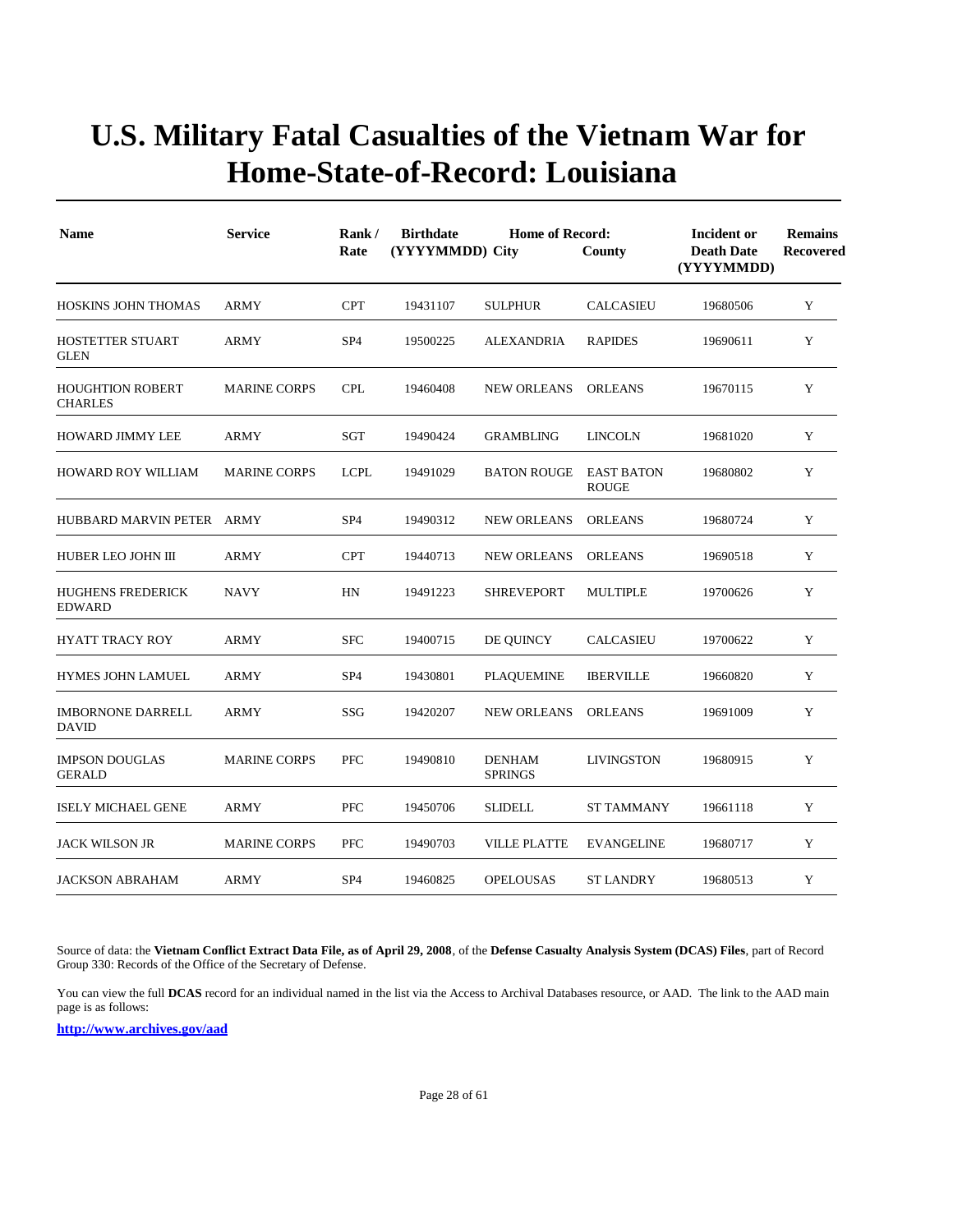| <b>Name</b>                                | <b>Service</b>      | Rank/<br>Rate   | <b>Birthdate</b><br>(YYYYMMDD) City | Incident or<br><b>Death Date</b><br>(YYYYMMDD) | <b>Remains</b><br>Recovered     |          |   |
|--------------------------------------------|---------------------|-----------------|-------------------------------------|------------------------------------------------|---------------------------------|----------|---|
| <b>JACKSON CARL EDWIN</b>                  | <b>AIR FORCE</b>    | <b>CAPT</b>     | 19300128                            | NATCHITOCHES NATCHITOCHES                      |                                 | 19650627 | N |
| <b>JACKSON CHARLES</b>                     | <b>MARINE CORPS</b> | <b>LCPL</b>     | 19461105                            | <b>HAMMOND</b>                                 | <b>TANGIPAHOA</b>               | 19670508 | Y |
| <b>JACKSON DALTON EARL</b>                 | <b>MARINE CORPS</b> | <b>LCPL</b>     | 19471231                            | <b>SHREVEPORT</b>                              | <b>MULTIPLE</b>                 | 19661017 | Y |
| <b>JACKSON JOHN WENDELL</b>                | <b>MARINE CORPS</b> | <b>CPL</b>      | 19430811                            | <b>SHREVEPORT</b>                              | <b>MULTIPLE</b>                 | 19670512 | Y |
| <b>JACKSON LARRY</b><br><b>ANTHONY</b>     | <b>ARMY</b>         | SP <sub>4</sub> | 19420423                            | <b>NEW ORLEANS</b>                             | <b>ORLEANS</b>                  | 19690311 | Y |
| <b>JACKSON RAY LEE</b>                     | <b>ARMY</b>         | <b>CPL</b>      | 19470905                            | <b>JONESBORO</b>                               | <b>JACKSON</b>                  | 19680825 | Y |
| <b>JACKSON WILLIE</b>                      | <b>ARMY</b>         | <b>PFC</b>      | 19410719                            | <b>CLINTON</b>                                 | <b>EAST</b><br><b>FELICIANA</b> | 19680326 | Y |
| <b>JEFFERSON CARTER JR</b>                 | ARMY                | SSG             | 19471030                            | <b>SHREVEPORT</b>                              | <b>MULTIPLE</b>                 | 19711120 | Y |
| <b>JEFFERSON CLARENCE JR</b>               | <b>ARMY</b>         | <b>PFC</b>      | 19481203                            | <b>SHREVEPORT</b>                              | <b>MULTIPLE</b>                 | 19680319 | Y |
| <b>JEFFERSON HERMAN</b><br><b>LOUIS JR</b> | <b>ARMY</b>         | SP <sub>4</sub> | 19330224                            | <b>NEW ORLEANS</b>                             | <b>ORLEANS</b>                  | 19651112 | Y |
| <b>JENKINS CHARLIE</b><br><b>EDWARD</b>    | <b>ARMY</b>         | SP <sub>4</sub> | 19441104                            | WEST MONROE OUACHITA                           |                                 | 19680721 | Y |
| <b>JENNINGS JAMES JR</b>                   | <b>ARMY</b>         | SSG             | 19460524                            | INDEPENDENCE TANGIPAHOA                        |                                 | 19690929 | Y |
| <b>JERSON JAMES RAY</b>                    | <b>ARMY</b>         | 1LT             | 19470602                            | <b>NEW ORLEANS</b>                             | <b>ORLEANS</b>                  | 19681230 | Y |
| <b>JETT RUSSELL LANE</b>                   | ARMY                | SP <sub>4</sub> | 19480724                            | <b>HORNBECK</b>                                | <b>VERNON</b>                   | 19690518 | Y |
| <b>JOHNSON ANDREW</b>                      | <b>ARMY</b>         | SP <sub>4</sub> | 19480524                            | <b>BOGALUSA</b>                                | <b>WASHINGTON</b>               | 19670625 | Y |

Source of data: the **Vietnam Conflict Extract Data File, as of April 29, 2008**, of the **Defense Casualty Analysis System (DCAS) Files**, part of Record Group 330: Records of the Office of the Secretary of Defense.

You can view the full **DCAS** record for an individual named in the list via the Access to Archival Databases resource, or AAD. The link to the AAD main page is as follows: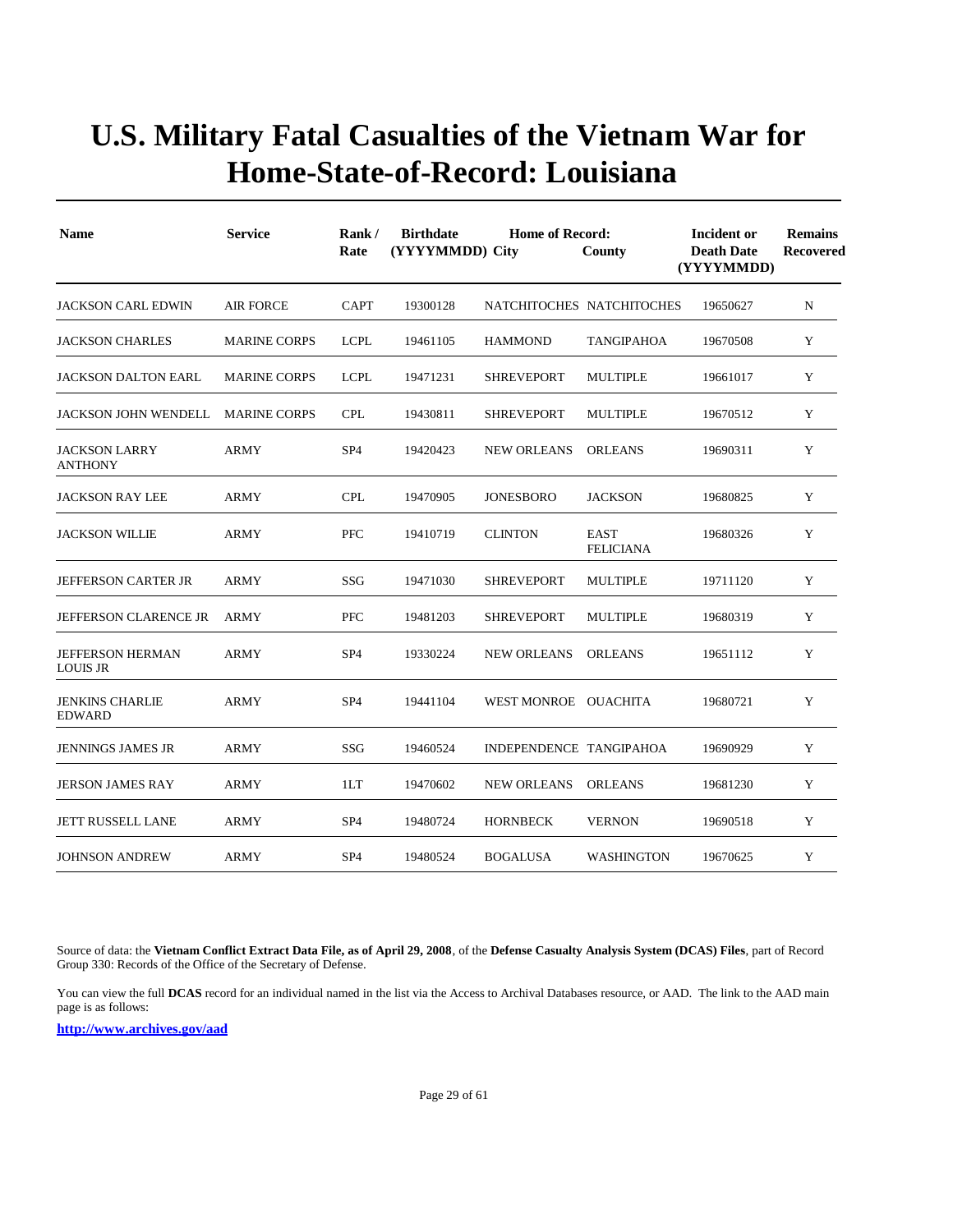| <b>Name</b>                               | <b>Service</b>      | Rank/<br>Rate   | <b>Birthdate</b><br><b>Home of Record:</b><br>(YYYYMMDD) City<br>County |                                     |                                   | Incident or<br><b>Death Date</b><br>(YYYYMMDD) | <b>Remains</b><br>Recovered |
|-------------------------------------------|---------------------|-----------------|-------------------------------------------------------------------------|-------------------------------------|-----------------------------------|------------------------------------------------|-----------------------------|
| <b>JOHNSON BOBBY GENE</b>                 | <b>ARMY</b>         | SGT             | 19431017                                                                | <b>HAMMOND</b>                      | TANGIPAHOA                        | 19660217                                       | Y                           |
| <b>JOHNSON CALVIN RAY</b>                 | <b>ARMY</b>         | <b>PFC</b>      | 19491230                                                                | <b>FENTON</b>                       | <b>JEFFERSON</b><br><b>DAVIS</b>  | 19700910                                       | Y                           |
| <b>JOHNSON CHARLES</b><br><b>EDWARD</b>   | <b>MARINE CORPS</b> | <b>PFC</b>      | 19490801                                                                | <b>OPELOUSAS</b>                    | ST LANDRY                         | 19690727                                       | Y                           |
| <b>JOHNSON CLAYTON</b><br><b>HENRY</b>    | <b>MARINE CORPS</b> | <b>LCPL</b>     | 19470726                                                                | <b>NEW ORLEANS</b>                  | <b>ORLEANS</b>                    | 19680618                                       | Y                           |
| <b>JOHNSON DENNY</b><br>LAYTON            | <b>ARMY</b>         | 1LT             | 19470106                                                                | <b>BUNKIE</b>                       | <b>AVOYELLES</b>                  | 19690902                                       | Y                           |
| <b>JOHNSON FREDDIE</b>                    | <b>MARINE CORPS</b> | <b>LCPL</b>     | 19461123                                                                | <b>FROGMORE</b>                     | <b>CONCORDIA</b>                  | 19670704                                       | Y                           |
| <b>JOHNSON GEORGE</b><br><b>ALBIAN JR</b> | <b>ARMY</b>         | <b>PFC</b>      | 19490215                                                                | <b>NEW ORLEANS</b>                  | <b>ORLEANS</b>                    | 19700209                                       | Y                           |
| <b>JOHNSON GILTON</b><br>WALTER           | <b>ARMY</b>         | SP <sub>4</sub> | 19480129                                                                | <b>GREENSBURG</b>                   | <b>ST HELENA</b>                  | 19690122                                       | Y                           |
| <b>JOHNSON JESSE</b>                      | <b>ARMY</b>         | PFC             | 19411118                                                                | <b>BENTON</b>                       | <b>BOSSIER</b>                    | 19671111                                       | Y                           |
| <b>JOHNSON MCARTHUR</b>                   | ARMY                | SGT             | 19490710                                                                | <b>BATON ROUGE</b>                  | <b>EAST BATON</b><br><b>ROUGE</b> | 19700318                                       | Y                           |
| <b>JOHNSON MILTON JAY</b>                 | <b>ARMY</b>         | SP <sub>4</sub> | 19470928                                                                | <b>PITKIN</b>                       | <b>VERNON</b>                     | 19680709                                       | Y                           |
| <b>JOHNSON RAYMOND</b><br>PAGE            | <b>ARMY</b>         | SP <sub>4</sub> | 19481013                                                                | <b>MORGAN CITY</b>                  | <b>ST MARY</b>                    | 19690809                                       | Y                           |
| <b>JOHNSON VICTOR JR</b>                  | <b>ARMY</b>         | PFC             | 19490118                                                                | DONALDSONVI ASCENSION<br><b>LLE</b> |                                   | 19680129                                       | Y                           |
| JOHNSON WELLINGTON M ARMY                 |                     | PFC             | 19410709                                                                | NEW ORLEANS ORLEANS                 |                                   | 19670621                                       | Y                           |

Source of data: the **Vietnam Conflict Extract Data File, as of April 29, 2008**, of the **Defense Casualty Analysis System (DCAS) Files**, part of Record Group 330: Records of the Office of the Secretary of Defense.

You can view the full **DCAS** record for an individual named in the list via the Access to Archival Databases resource, or AAD. The link to the AAD main page is as follows: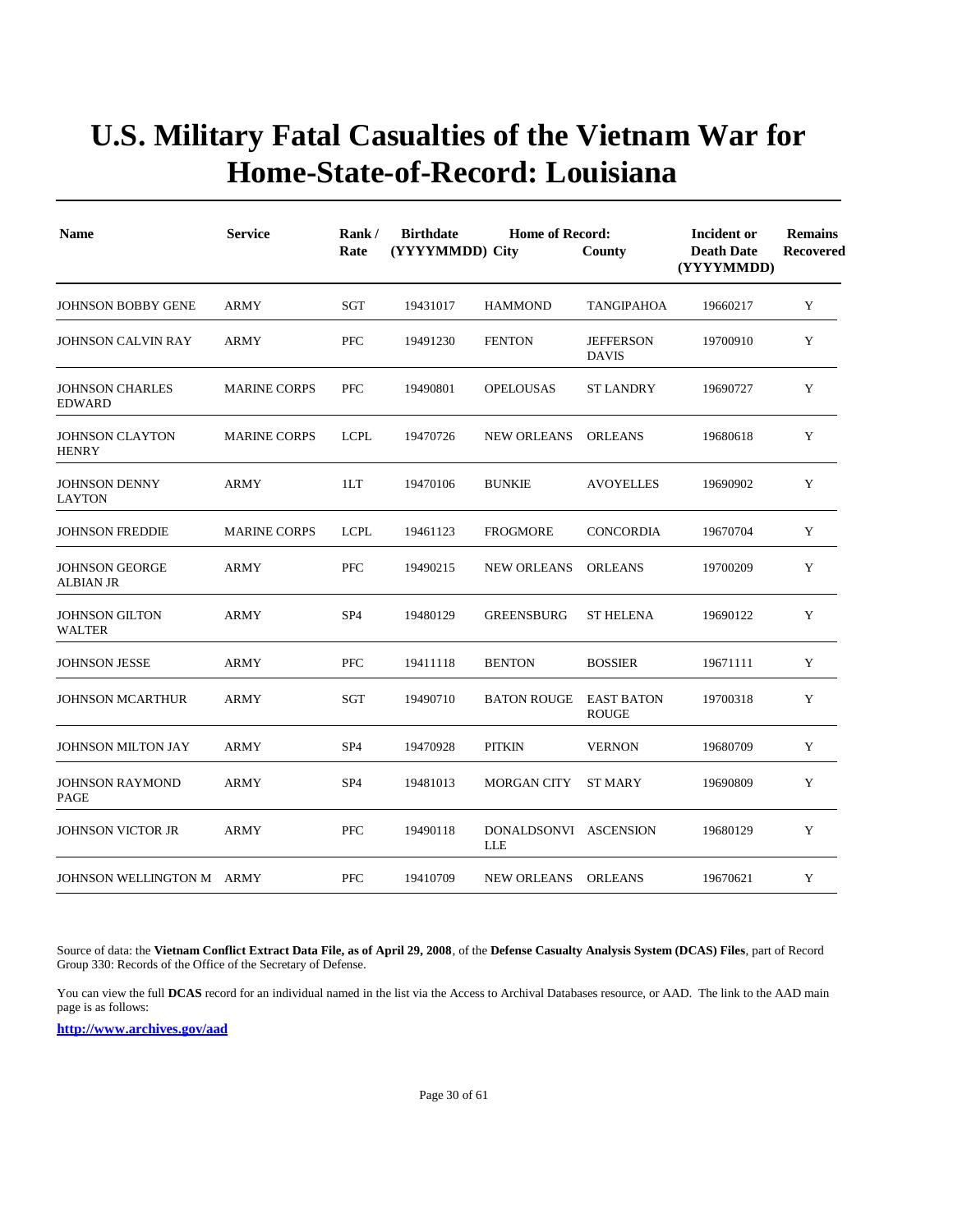| <b>Name</b>                             | <b>Service</b>      | Rank/<br>Rate   | <b>Birthdate</b><br>(YYYYMMDD) City | Incident or<br><b>Death Date</b><br>(YYYYMMDD) | <b>Remains</b><br><b>Recovered</b> |          |             |
|-----------------------------------------|---------------------|-----------------|-------------------------------------|------------------------------------------------|------------------------------------|----------|-------------|
| JOHNSTON BILLY NEAL JR ARMY             |                     | SSG             | 19471208                            | <b>RUSTON</b>                                  | <b>LINCOLN</b>                     | 19700816 | Y           |
| <b>JOHNSTON PAUL KINARD</b>             | <b>ARMY</b>         | SP <sub>4</sub> | 19471209                            | <b>STERLINGTON</b>                             | <b>OUACHITA</b>                    | 19680707 | Y           |
| <b>JOLES RICHARD WADE</b>               | <b>ARMY</b>         | SP <sub>5</sub> | 19460923                            | <b>NEW ORLEANS</b>                             | <b>ORLEANS</b>                     | 19680412 | Y           |
| <b>JONES CHARLES WAYNE</b>              | <b>ARMY</b>         | <b>PFC</b>      | 19430724                            | <b>BASKIN</b>                                  | <b>FRANKLIN</b>                    | 19680307 | Y           |
| <b>JONES HENRY JR</b>                   | ARMY                | SP <sub>4</sub> | 19470123                            | <b>BAINS</b>                                   | <b>WEST</b><br><b>FELICIANA</b>    | 19681001 | Y           |
| <b>JONES JAMES HARVEY</b>               | <b>ARMY</b>         | SP <sub>4</sub> | 19461122                            | LAKE<br><b>PROVIDENCE</b>                      | <b>EAST CARROLL</b>                | 19670126 | Y           |
| <b>JONES MELVIN LEWIS</b>               | <b>MARINE CORPS</b> | <b>PFC</b>      | 19491006                            | <b>SHREVEPORT</b>                              | <b>MULTIPLE</b>                    | 19680214 | $\mathbf Y$ |
| <b>JONES REUBEN JR</b>                  | <b>ARMY</b>         | SP <sub>4</sub> | 19470909                            | DE QUINCY                                      | <b>CALCASIEU</b>                   | 19680218 | Y           |
| <b>JUNEAU MICHAEL JOSEPH ARMY</b>       |                     | SP <sub>4</sub> | 19471216                            | <b>HESSMER</b>                                 | <b>AVOYELLES</b>                   | 19680513 | Y           |
| <b>KARR JOHN PRESTON</b>                | ARMY                | 1LT             | 19470614                            | <b>KENNER</b>                                  | <b>JEFFERSON</b>                   | 19690525 | Y           |
| <b>KAUFMAN DAVID</b><br><b>MITCHELL</b> | <b>MARINE CORPS</b> | 1STSGT          | 19270406                            | <b>PLAQUEMINE</b>                              | <b>IBERVILLE</b>                   | 19690615 | Y           |
| KAY WALTER THOMAS JR                    | <b>AIR FORCE</b>    | <b>MSGT</b>     | 19211025                            | LAKE CHARLES CALCASIEU                         |                                    | 19671029 | Y           |
| <b>KELLOGG ALTON</b><br><b>DELANEY</b>  | ARMY                | SGT             | 19420706                            | <b>BOSSIER CITY</b>                            | <b>BOSSIER</b>                     | 19681219 | Y           |
| <b>KELLY CHRISTOPHER</b>                | <b>ARMY</b>         | <b>PVT</b>      | 19470903                            | CHURCH POINT ACADIA                            |                                    | 19690803 | Y           |
| <b>KEMP CHARLIE EDWARD</b>              | ARMY                | <b>SFC</b>      | 19401013                            | <b>BATON ROUGE</b>                             | <b>EAST BATON</b><br><b>ROUGE</b>  | 19680823 | Y           |

Source of data: the **Vietnam Conflict Extract Data File, as of April 29, 2008**, of the **Defense Casualty Analysis System (DCAS) Files**, part of Record Group 330: Records of the Office of the Secretary of Defense.

You can view the full **DCAS** record for an individual named in the list via the Access to Archival Databases resource, or AAD. The link to the AAD main page is as follows: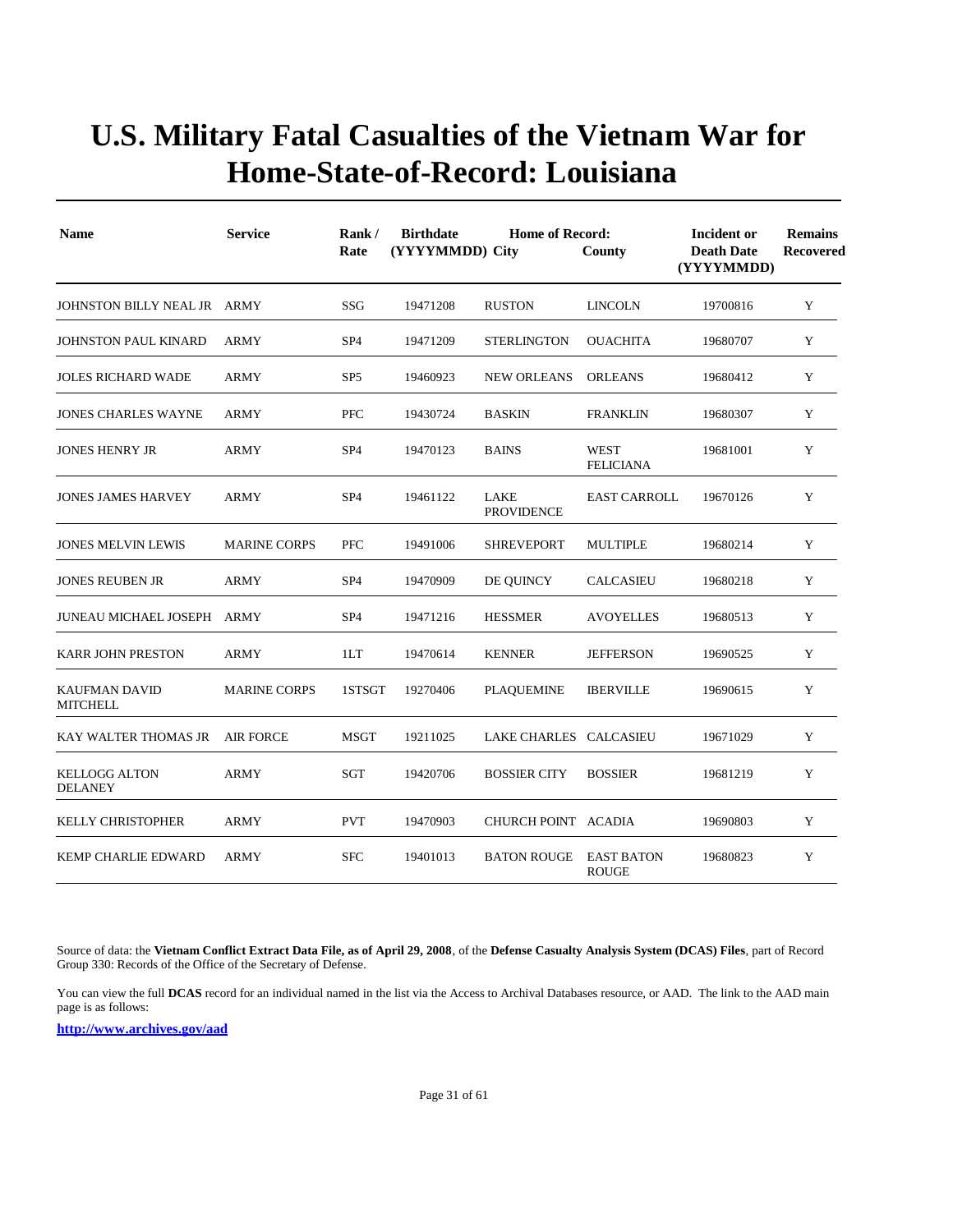| <b>Name</b>                              | <b>Service</b>      | Rank/<br>Rate   | <b>Birthdate</b><br><b>Home of Record:</b><br>(YYYYMMDD) City<br>County |                    |                                   | <b>Incident or</b><br><b>Death Date</b><br>(YYYYMMDD) | <b>Remains</b><br><b>Recovered</b> |
|------------------------------------------|---------------------|-----------------|-------------------------------------------------------------------------|--------------------|-----------------------------------|-------------------------------------------------------|------------------------------------|
| <b>KEMPFF RONALD</b><br><b>WARREN</b>    | <b>NAVY</b>         | PO <sub>2</sub> | 19450726                                                                | <b>NEW ORLEANS</b> | <b>ORLEANS</b>                    | 19680820                                              | Y                                  |
| <b>KEY RICHARD JOHN</b>                  | ARMY                | SP <sub>4</sub> | 19491113                                                                | <b>HOUMA</b>       | <b>TERREBONNE</b>                 | 19690703                                              | Y                                  |
| <b>KING DONNIE LUSTER</b>                | <b>MARINE CORPS</b> | <b>PFC</b>      | 19450514                                                                | <b>BASTROP</b>     | <b>MOREHOUSE</b>                  | 19690703                                              | Y                                  |
| <b>KIRKWOOD DERYL</b><br><b>RAMON</b>    | <b>ARMY</b>         | <b>CPL</b>      | 19470107                                                                | <b>BATON ROUGE</b> | EAST BATON<br><b>ROUGE</b>        | 19680212                                              | Y                                  |
| <b>KLING LEROY JOHN</b><br><b>OLIVER</b> | <b>ARMY</b>         | <b>PFC</b>      | 19470509                                                                | <b>BATON ROUGE</b> | <b>EAST BATON</b><br><b>ROUGE</b> | 19671117                                              | Y                                  |
| KNIEPER PHILIP GEORGE<br>JR              | <b>ARMY</b>         | <b>CPL</b>      | 19490326                                                                | <b>SLIDELL</b>     | <b>ST TAMMANY</b>                 | 19700320                                              | Y                                  |
| <b>KNOWLTON WAYNE</b><br><b>HOWARD</b>   | ARMY                | PFC             | 19480707                                                                | <b>FLORIEN</b>     | <b>SABINE</b>                     | 19690118                                              | $\mathbf Y$                        |
| KOPFLER JOSEPH STARNS<br>Ш               | <b>MARINE CORPS</b> | 1STLT           | 19410606                                                                | <b>KENNER</b>      | <b>JEFFERSON</b>                  | 19660724                                              | Y                                  |
| KUJAWA LARRY FRANK                       | <b>ARMY</b>         | SP <sub>4</sub> | 19480108                                                                | <b>ST MARTIN</b>   | <b>ST MARTIN</b>                  | 19680111                                              | Y                                  |
| <b>LACEY EDWARD GENE</b>                 | <b>ARMY</b>         | <b>PFC</b>      | 19480130                                                                | <b>NEW ORLEANS</b> | <b>ORLEANS</b>                    | 19670528                                              | Y                                  |
| <b>LACHNEY FLOYD</b><br><b>CAMILLE</b>   | <b>ARMY</b>         | SP <sub>4</sub> | 19480103                                                                | <b>ALEXANDRIA</b>  | <b>RAPIDES</b>                    | 19680119                                              | Y                                  |
| <b>LACOSTE THOMAS EMILE</b>              | <b>MARINE CORPS</b> | <b>LCPL</b>     | 19490312                                                                | <b>MORGAN CITY</b> | <b>ST MARY</b>                    | 19700328                                              | Y                                  |
| LAFLEUR GREGORY L                        | <b>ARMY</b>         | SGT             | 19480204                                                                | <b>BATON ROUGE</b> | <b>EAST BATON</b><br><b>ROUGE</b> | 19691004                                              | Y                                  |
| LAFLEUR ROBERT WAYNE MARINE CORPS        |                     | <b>PFC</b>      | 19490910                                                                | <b>OBERLIN</b>     | <b>ALLEN</b>                      | 19690906                                              | Y                                  |

Source of data: the **Vietnam Conflict Extract Data File, as of April 29, 2008**, of the **Defense Casualty Analysis System (DCAS) Files**, part of Record Group 330: Records of the Office of the Secretary of Defense.

You can view the full **DCAS** record for an individual named in the list via the Access to Archival Databases resource, or AAD. The link to the AAD main page is as follows: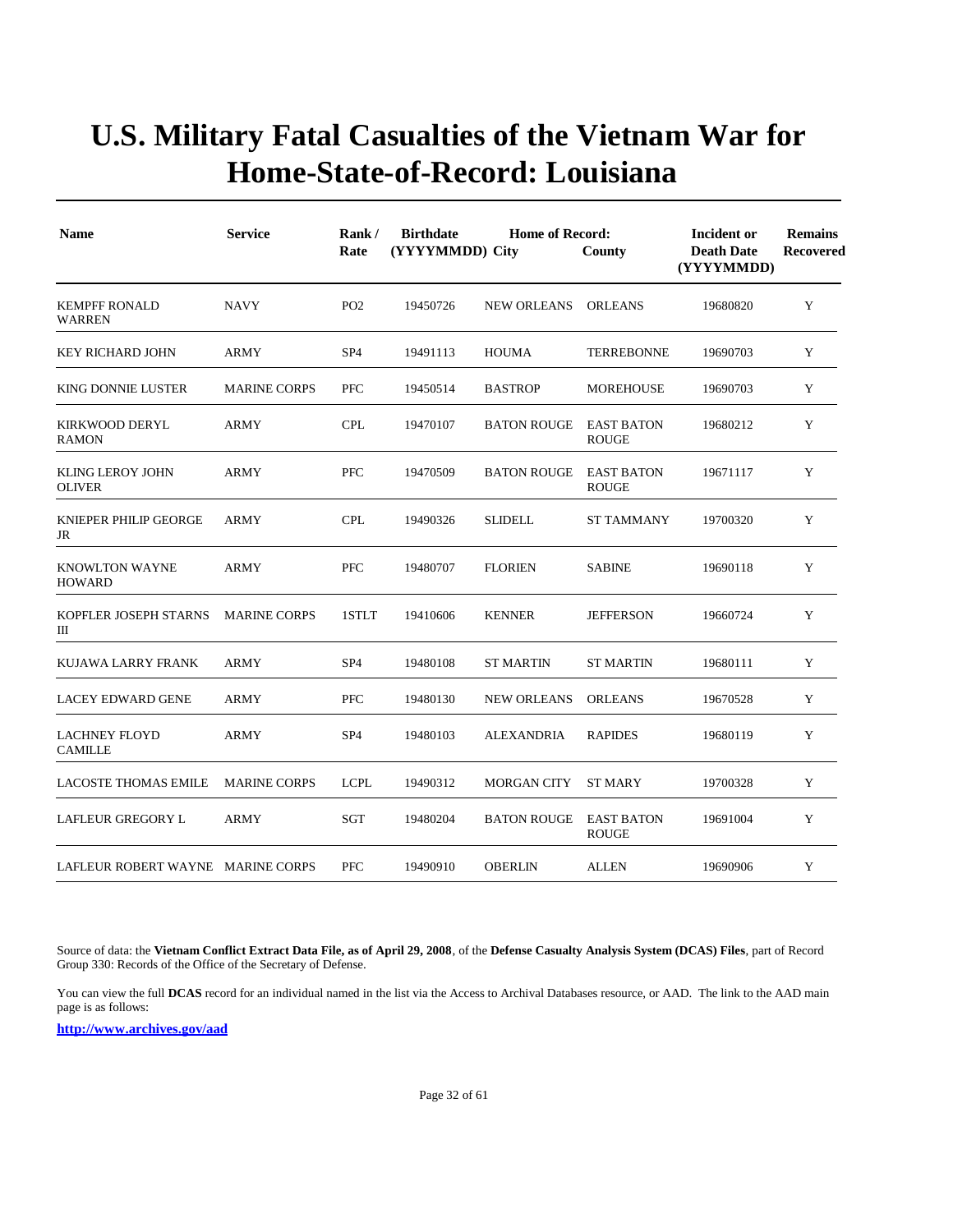| <b>Name</b>                              | <b>Service</b>      | Rank/<br>Rate   | <b>Birthdate</b><br>(YYYYMMDD) City | <b>Home of Record:</b>         | County                            | Incident or<br><b>Death Date</b><br>(YYYYMMDD) | <b>Remains</b><br>Recovered |
|------------------------------------------|---------------------|-----------------|-------------------------------------|--------------------------------|-----------------------------------|------------------------------------------------|-----------------------------|
| <b>LANDRY EDDIE LEE</b>                  | <b>MARINE CORPS</b> | <b>LCPL</b>     | 19450217                            | <b>GONZALES</b>                | <b>ASCENSION</b>                  | 19650818                                       | Y                           |
| <b>LANDRY HOWARD</b><br><b>DENNIS</b>    | <b>ARMY</b>         | PFC             | 19491012                            | <b>BATON ROUGE</b>             | <b>EAST BATON</b><br><b>ROUGE</b> | 19700417                                       | Y                           |
| LANDRY JOSEPH RONALD                     | ARMY                | <b>PFC</b>      | 19421027                            | <b>ST MARTIN</b>               | <b>ST MARTIN</b>                  | 19660203                                       | Y                           |
| LANGLINAIS JACK PETE                     | ARMY                | <b>PFC</b>      | 19471107                            | <b>BREAUX</b><br><b>BRIDGE</b> | ST MARTIN                         | 19671107                                       | Y                           |
| <b>LANNES SHERMAN</b><br><b>DAVID JR</b> | <b>MARINE CORPS</b> | <b>SSGT</b>     | 19380101                            | <b>METAIRIE</b>                | <b>JEFFERSON</b>                  | 19700412                                       | Y                           |
| <b>LAPOINT LARRY JOHN</b>                | <b>AIR FORCE</b>    | <b>SGT</b>      | 19441107                            | <b>SULPHUR</b>                 | <b>CALCASIEU</b>                  | 19680818                                       | Y                           |
| <b>LASSITER JOHN ALFRED</b>              | <b>MARINE CORPS</b> | <b>PFC</b>      | 19490108                            | <b>SLIDELL</b>                 | <b>ST TAMMANY</b>                 | 19680225                                       | Y                           |
| <b>LAVITE ANTHONY III</b>                | ARMY                | <b>CPT</b>      | 19440119                            | <b>NEW ORLEANS</b>             | <b>ORLEANS</b>                    | 19690417                                       | Y                           |
| LEBLANC ALFRED LEROY                     | <b>MARINE CORPS</b> | <b>CPL</b>      | 19470826                            | PONCHATOULA TANGIPAHOA         |                                   | 19680416                                       | Y                           |
| <b>LEBLANC GERALD</b><br>THOMAS          | <b>ARMY</b>         | PFC             | 19470120                            | PORT ALLEN                     | <b>WEST BATON</b><br><b>ROUGE</b> | 19680517                                       | Y                           |
| <b>LEBOEUF MICHAEL</b><br><b>JAMES</b>   | <b>ARMY</b>         | SGT             | 19490909                            | <b>LOCKPORT</b>                | LAFOURCHE                         | 19701023                                       | Y                           |
| <b>LEBOUEF ELTON JR</b>                  | ARMY                | SSG             | 19480713                            | <b>VINTON</b>                  | CALCASIEU                         | 19670514                                       | Y                           |
| <b>LEBOUEF WILTON PAUL</b>               | ARMY                | SP <sub>4</sub> | 19441229                            | HOUMA                          | <b>TERREBONNE</b>                 | 19660821                                       | Y                           |
| LEDFORD STEVE DENNIS                     | <b>NAVY</b>         | PO <sub>3</sub> | 19461007                            | <b>RUSTON</b>                  | <b>LINCOLN</b>                    | 19680408                                       | Y                           |
| LEE ALAN JAMES                           | <b>ARMY</b>         | <b>PFC</b>      | 19470612                            | <b>NEW ORLEANS</b>             | <b>ORLEANS</b>                    | 19670612                                       | Y                           |

Source of data: the **Vietnam Conflict Extract Data File, as of April 29, 2008**, of the **Defense Casualty Analysis System (DCAS) Files**, part of Record Group 330: Records of the Office of the Secretary of Defense.

You can view the full **DCAS** record for an individual named in the list via the Access to Archival Databases resource, or AAD. The link to the AAD main page is as follows: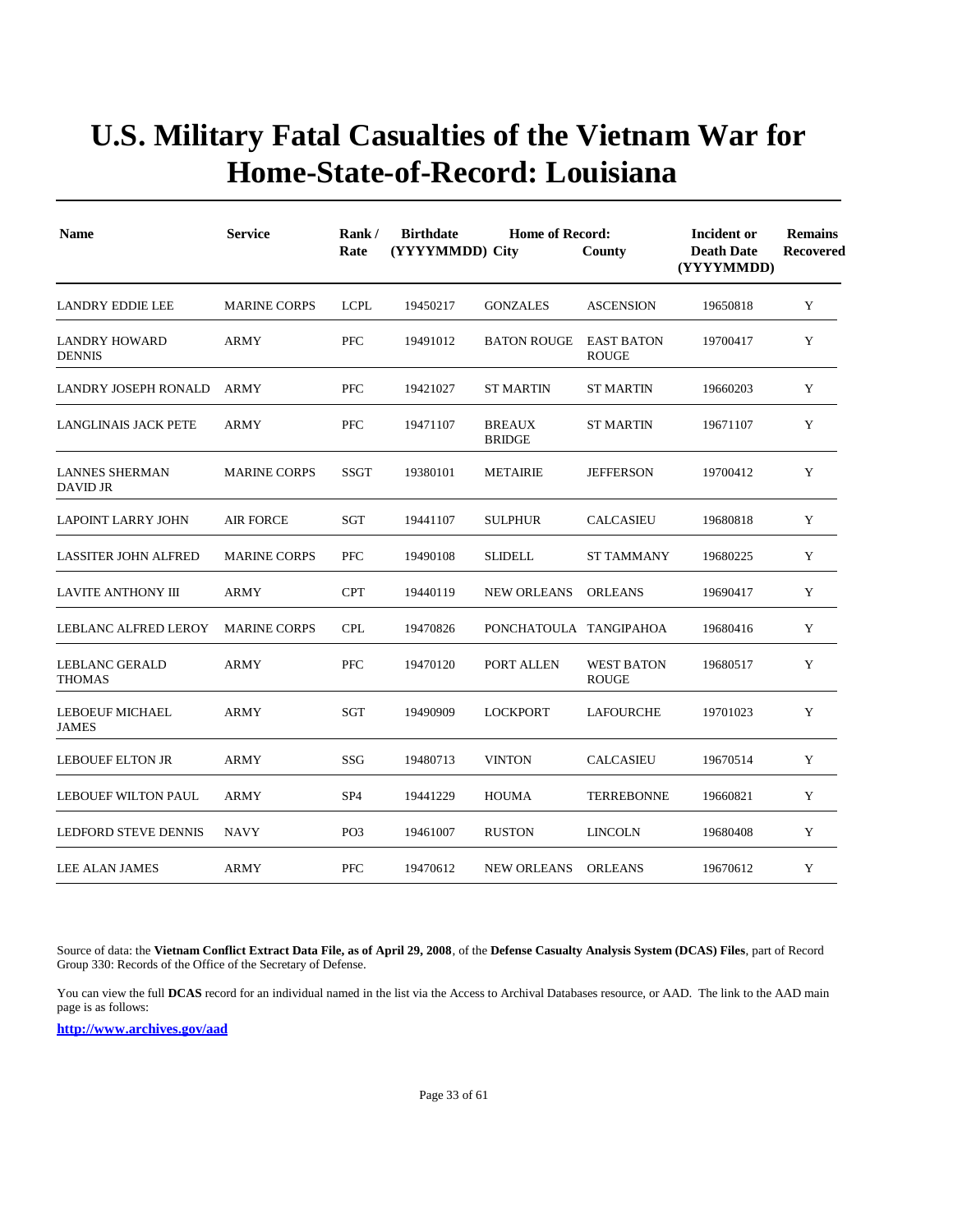| <b>Name</b>                              | <b>Service</b>      | Rank/<br>Rate   | <b>Birthdate</b><br>(YYYYMMDD) City | Incident or<br><b>Death Date</b><br>(YYYYMMDD) | <b>Remains</b><br><b>Recovered</b> |          |   |
|------------------------------------------|---------------------|-----------------|-------------------------------------|------------------------------------------------|------------------------------------|----------|---|
| <b>LEE ROBERT CHARLES</b>                | <b>MARINE CORPS</b> | <b>LCPL</b>     | 19491002                            | <b>SHREVEPORT</b>                              | <b>MULTIPLE</b>                    | 19680728 | Y |
| <b>LEGAUX MERLIN PHILIP</b>              | <b>MARINE CORPS</b> | <b>CPL</b>      | 19470203                            | <b>NEW ORLEANS</b>                             | <b>ORLEANS</b>                     | 19661005 | Y |
| <b>LEGER MALCOLM</b><br><b>FRANCIS</b>   | <b>MARINE CORPS</b> | <b>PFC</b>      | 19490214                            | <b>PATTERSON</b>                               | <b>ST MARY</b>                     | 19690608 | Y |
| LEGRAND JOSEPH<br><b>DALLAS JR</b>       | ARMY                | SP <sub>4</sub> | 19450624                            | <b>BREAUX</b><br><b>BRIDGE</b>                 | <b>ST MARTIN</b>                   | 19670526 | Y |
| LEJEUNE HORACE<br><b>JOSEPH JR</b>       | <b>MARINE CORPS</b> | <b>PFC</b>      | 19500105                            | <b>CROWLEY</b>                                 | <b>ACADIA</b>                      | 19680904 | Y |
| LELEAUX MICHAEL<br><b>JAMES</b>          | <b>ARMY</b>         | SP <sub>4</sub> | 19510624                            | WESTWEGO                                       | <b>JEFFERSON</b>                   | 19700614 | Y |
| <b>LEMOINE WILLIAM</b><br><b>FRANCIS</b> | ARMY                | <b>CPL</b>      | 19471102                            | <b>KENNER</b>                                  | <b>JEFFERSON</b>                   | 19680926 | Y |
| <b>LENOIR EUGENE</b>                     | ARMY                | <b>CPL</b>      | 19450329                            | <b>MER ROUGE</b>                               | <b>MOREHOUSE</b>                   | 19691113 | Y |
| LEWIS CLARENCE HENRY                     | <b>MARINE CORPS</b> | <b>CPL</b>      | 19430809                            | <b>PLAQUEMINE</b>                              | <b>IBERVILLE</b>                   | 19680315 | Y |
| <b>LEWIS DANIEL</b>                      | <b>MARINE CORPS</b> | <b>LCPL</b>     | 19471212                            | <b>HOUMA</b>                                   | <b>TERREBONNE</b>                  | 19690729 | Y |
| LEWIS ELTON WILLIAM                      | <b>ARMY</b>         | PFC             | 19520702                            | INDEPENDENCE TANGIPAHOA                        |                                    | 19700909 | Y |
| <b>LEWIS FREDDIE</b>                     | <b>ARMY</b>         | <b>PFC</b>      | 19480125                            | ALEXANDRIA                                     | <b>RAPIDES</b>                     | 19680813 | Y |
| <b>LEWIS KENNETH</b><br><b>JERNIGAN</b>  | <b>ARMY</b>         | SP <sub>4</sub> | 19480416                            | <b>NEW ORLEANS</b>                             | <b>ORLEANS</b>                     | 19690216 | Y |
| <b>LEWIS OTIS</b>                        | ARMY                | <b>PSG</b>      | 19280821                            |                                                | NATCHITOCHES NATCHITOCHES          | 19670210 | Y |
| <b>LIGGINS CLAYTON</b>                   | ARMY                | SSG             | 19410217                            | <b>NEW ORLEANS</b>                             | <b>ORLEANS</b>                     | 19680215 | Y |

Source of data: the **Vietnam Conflict Extract Data File, as of April 29, 2008**, of the **Defense Casualty Analysis System (DCAS) Files**, part of Record Group 330: Records of the Office of the Secretary of Defense.

You can view the full **DCAS** record for an individual named in the list via the Access to Archival Databases resource, or AAD. The link to the AAD main page is as follows: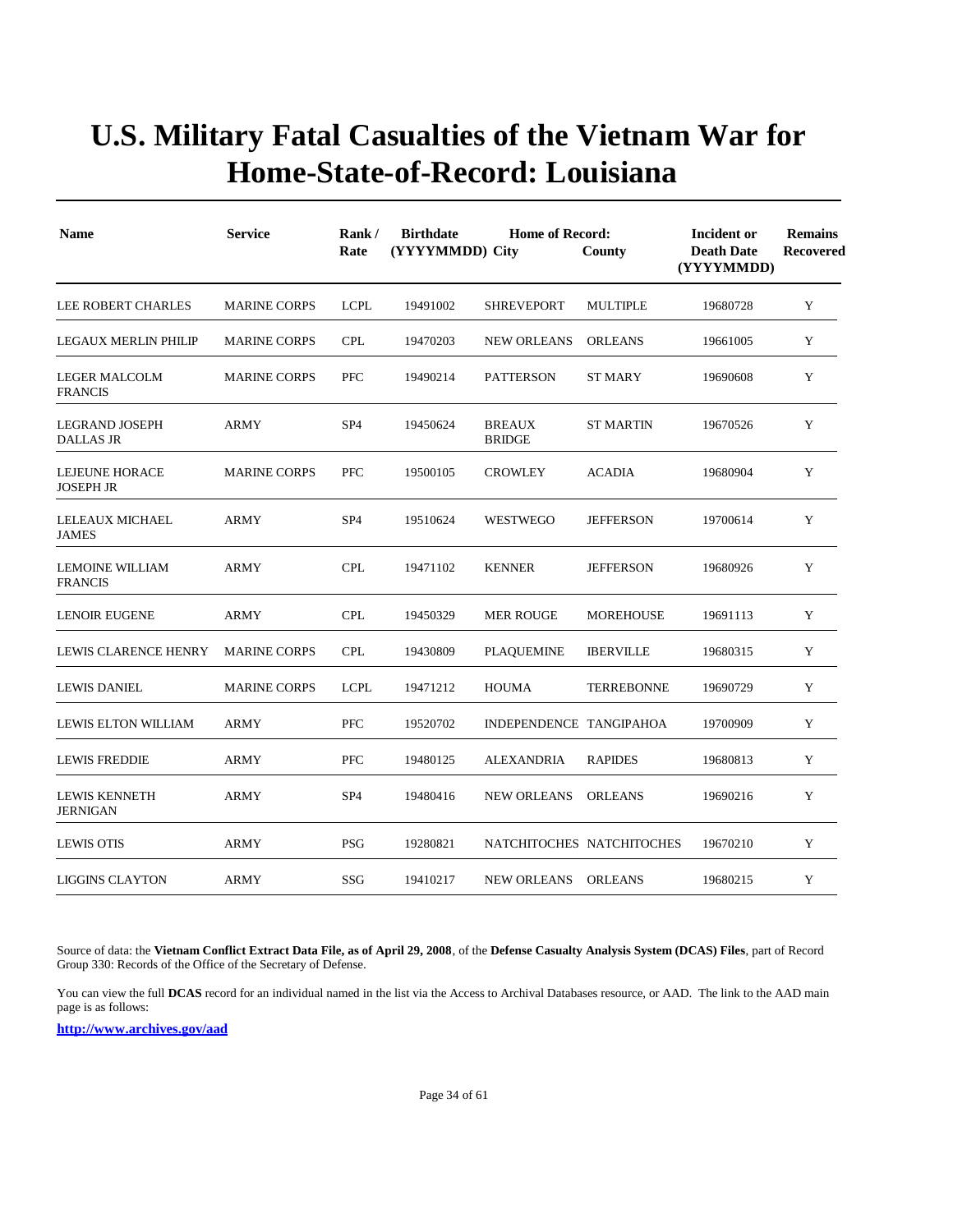| <b>Name</b>                            | <b>Service</b>      | Rank/<br>Rate   | <b>Birthdate</b><br>(YYYYMMDD) City | <b>Home of Record:</b><br>County | Incident or<br><b>Death Date</b><br>(YYYYMMDD) | <b>Remains</b><br><b>Recovered</b> |   |
|----------------------------------------|---------------------|-----------------|-------------------------------------|----------------------------------|------------------------------------------------|------------------------------------|---|
| LILES ROBERT LEONEL JR                 | AIR FORCE           | MAJ             | 19400411                            | <b>SHREVEPORT</b>                | <b>MULTIPLE</b>                                | 19721221                           | Y |
| <b>LINDSAY STEPHEN LEE</b>             | <b>MARINE CORPS</b> | 1STLT           | 19470309                            | <b>SHREVEPORT</b>                | <b>MULTIPLE</b>                                | 19710124                           | Y |
| <b>LINDSEY MARVIN</b><br><b>NELSON</b> | <b>AIR FORCE</b>    | <b>COL</b>      | 19290120                            | SPRINGHILL                       | <b>WEBSTER</b>                                 | 19650629                           | N |
| LINES RICHARD MICHAEL                  | ARMY                | <b>PFC</b>      | 19470716                            | <b>NEW ORLEANS</b>               | <b>ORLEANS</b>                                 | 19660425                           | Y |
| <b>LISTE DAVID ALLEN</b>               | <b>NAVY</b>         | AN              | 19400313                            | LAKE CHARLES CALCASIEU           |                                                | 19661026                           | Y |
| <b>LITTLE PETER</b>                    | <b>MARINE CORPS</b> | <b>LCPL</b>     | 19460131                            | <b>MONROE</b>                    | <b>OUACHITA</b>                                | 19661116                           | Y |
| <b>LOCKARD LEONARD</b><br><b>WAYNE</b> | <b>ARMY</b>         | SP <sub>5</sub> | 19440720                            | <b>PIONEER</b>                   | <b>WEST CARROLL</b>                            | 19640710                           | Y |
| LOCKETT LLOYD                          | <b>ARMY</b>         | <b>PFC</b>      | 19441120                            | <b>CENTERVILLE</b>               | ST MARY                                        | 19680505                           | Y |
| <b>LOMBAS DEXTER JOSEPH</b>            | <b>ARMY</b>         | <b>PFC</b>      | 19500724                            | <b>MORGAN CITY</b>               | <b>ST MARY</b>                                 | 19701116                           | Y |
| <b>LONCON LARRY JOSEPH</b>             | <b>ARMY</b>         | SP <sub>4</sub> | 19501222                            | <b>NEW IBERIA</b>                | <b>IBERIA</b>                                  | 19700427                           | Y |
| <b>LONDON EARL</b>                     | <b>ARMY</b>         | <b>PFC</b>      | 19480706                            | <b>NEW ORLEANS</b>               | <b>ORLEANS</b>                                 | 19680112                           | Y |
| <b>LONG JERRY ROY</b>                  | <b>MARINE CORPS</b> | <b>LCPL</b>     | 19461002                            | <b>SICILY ISLAND</b>             | <b>CATAHOULA</b>                               | 19670321                           | Y |
| <b>LOUT BILLY BURKE</b>                | <b>ARMY</b>         | <b>PFC</b>      | 19430214                            | <b>SHREVEPORT</b>                | <b>MULTIPLE</b>                                | 19670416                           | Y |
| LOUVIERE MARVIN JOHN                   | <b>ARMY</b>         | <b>PFC</b>      | 19430625                            | <b>MORGAN CITY</b>               | <b>ST MARY</b>                                 | 19690904                           | Y |
| <b>LOWTHER HAROLD</b><br><b>WAYNE</b>  | <b>ARMY</b>         | SP <sub>5</sub> | 19430712                            | <b>BASTROP</b>                   | <b>MOREHOUSE</b>                               | 19660405                           | Y |
| LUPO FRANCIS DAVID                     | <b>NAVY</b>         | PO <sub>2</sub> | 19421211                            | LAKE CHARLES CALCASIEU           |                                                | 19710306                           | Y |

Source of data: the **Vietnam Conflict Extract Data File, as of April 29, 2008**, of the **Defense Casualty Analysis System (DCAS) Files**, part of Record Group 330: Records of the Office of the Secretary of Defense.

You can view the full **DCAS** record for an individual named in the list via the Access to Archival Databases resource, or AAD. The link to the AAD main page is as follows: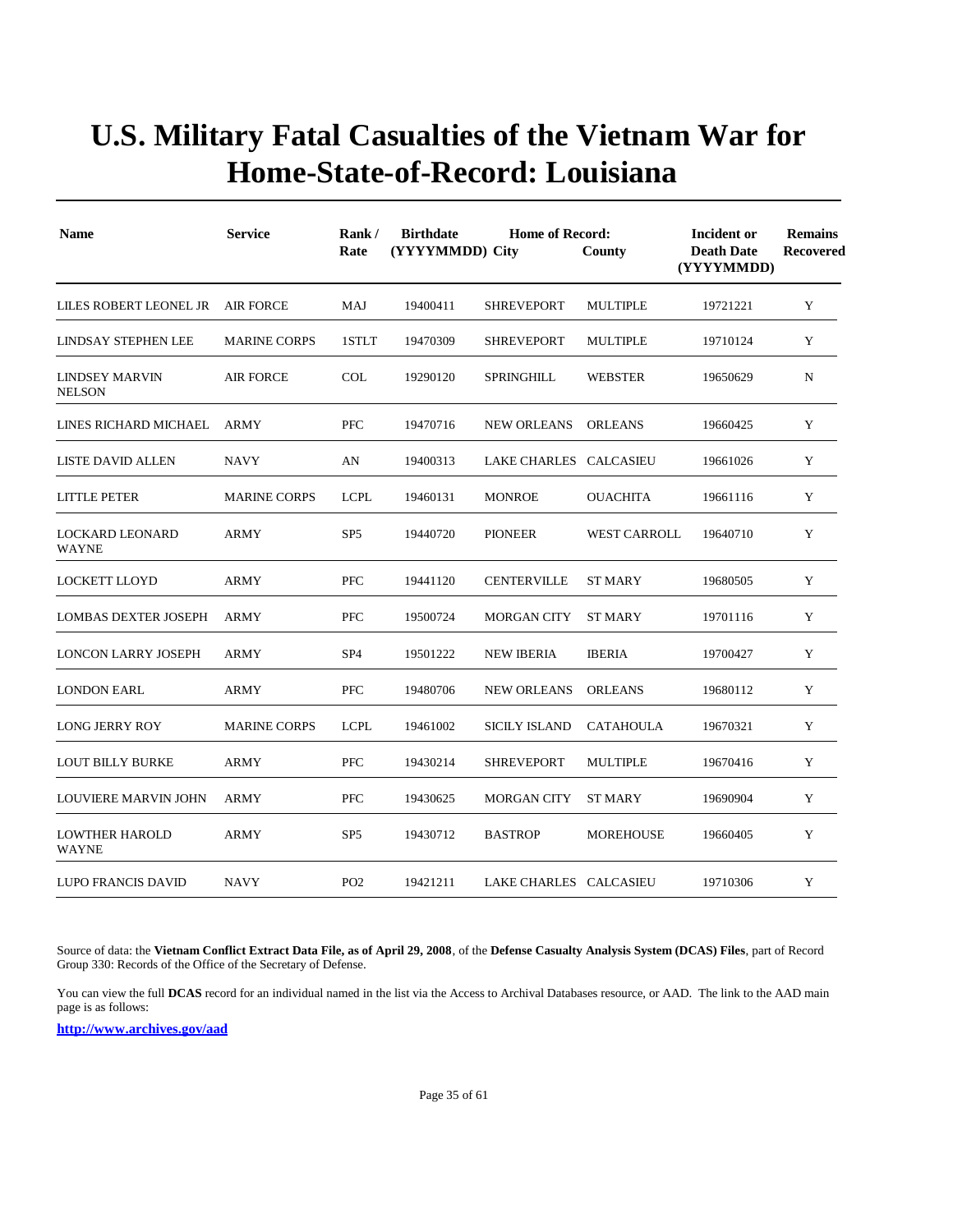| <b>Name</b>                                  | <b>Service</b>      | Rank/<br>Rate   | <b>Birthdate</b><br>(YYYYMMDD) City | Incident or<br><b>Death Date</b><br>(YYYYMMDD) | <b>Remains</b><br><b>Recovered</b> |          |   |
|----------------------------------------------|---------------------|-----------------|-------------------------------------|------------------------------------------------|------------------------------------|----------|---|
| LYONS MALCOLM JOSEPH MARINE CORPS            |                     | <b>PFC</b>      | 19510716                            | <b>NEW ORLEANS</b>                             | <b>ORLEANS</b>                     | 19710117 | Y |
| LYONS QUILLARD FRANK                         | ARMY                | SP <sub>4</sub> | 19450110                            | DE RIDDER                                      | <b>MULTIPLE</b>                    | 19680413 | Y |
| <b>MACFETTERS DUNCAN</b><br><b>ALEXANDER</b> | <b>ARMY</b>         | 2LT             | 19430806                            | <b>CHALMETTE</b>                               | <b>ST BERNARD</b>                  | 19661002 | Y |
| <b>MACK CALVIN DAVID</b>                     | <b>ARMY</b>         | <b>CPL</b>      | 19490810                            |                                                | PORT SULPHUR PLAQUEMINES           | 19701224 | Y |
| <b>MACK JAMES</b>                            | <b>ARMY</b>         | <b>SSG</b>      | 19400918                            | <b>HARVEY</b>                                  | <b>JEFFERSON</b>                   | 19690823 | Y |
| <b>MAGEE BOYD</b>                            | ARMY                | SGT             | 19490625                            | <b>BOGALUSA</b>                                | WASHINGTON                         | 19700425 | Y |
| <b>MAGEE RALPH WAYNE</b>                     | AIR FORCE           | <b>CAPT</b>     | 19310928                            |                                                | PORT SULPHUR PLAQUEMINES           | 19610323 | Y |
| MAHL KENNETH ARTHUR                          | ARMY                | <b>PFC</b>      | 19480727                            | <b>NEW ORLEANS</b>                             | <b>ORLEANS</b>                     | 19690702 | Y |
| <b>MALBROUGH CHARLES</b><br>RAY              | <b>MARINE CORPS</b> | <b>LCPL</b>     | 19460709                            | <b>SUNSET</b>                                  | <b>ST LANDRY</b>                   | 19660719 | Y |
| <b>MALMAY THOMAS SIMON</b>                   | ARMY                | SP <sub>4</sub> | 19491002                            | <b>ZWOLLE</b>                                  | <b>SABINE</b>                      | 19700926 | Y |
| <b>MANNING GLENN</b><br><b>ROBERT</b>        | <b>AIR FORCE</b>    | <b>CAPT</b>     | 19400920                            | <b>NEW ORLEANS</b>                             | <b>ORLEANS</b>                     | 19691217 | Y |
| <b>MANNING RONALD</b>                        | ARMY                | <b>PFC</b>      | 19491121                            | <b>CALHOUN</b>                                 | <b>OUACHITA</b>                    | 19700615 | Y |
| <b>MARCANTEL ELBERT</b>                      | ARMY                | <b>SFC</b>      | 19380819                            | <b>MAMOU</b>                                   | <b>EVANGELINE</b>                  | 19710620 | Y |
| MARCEAUX ERASTE JOHN MARINE CORPS            |                     | <b>CPL</b>      | 19470211                            | <b>KAPLAN</b>                                  | <b>VERMILION</b>                   | 19680728 | Y |
| MARCOMBE STEVE GARY                          | <b>MARINE CORPS</b> | <b>LCPL</b>     | 19470303                            | WESTWEGO                                       | <b>JEFFERSON</b>                   | 19670602 | Y |
| <b>MARSHALL BILLY RAY</b>                    | <b>ARMY</b>         | <b>SGT</b>      | 19461030                            | <b>RUSTON</b>                                  | <b>LINCOLN</b>                     | 19691120 | Y |

Source of data: the **Vietnam Conflict Extract Data File, as of April 29, 2008**, of the **Defense Casualty Analysis System (DCAS) Files**, part of Record Group 330: Records of the Office of the Secretary of Defense.

You can view the full **DCAS** record for an individual named in the list via the Access to Archival Databases resource, or AAD. The link to the AAD main page is as follows: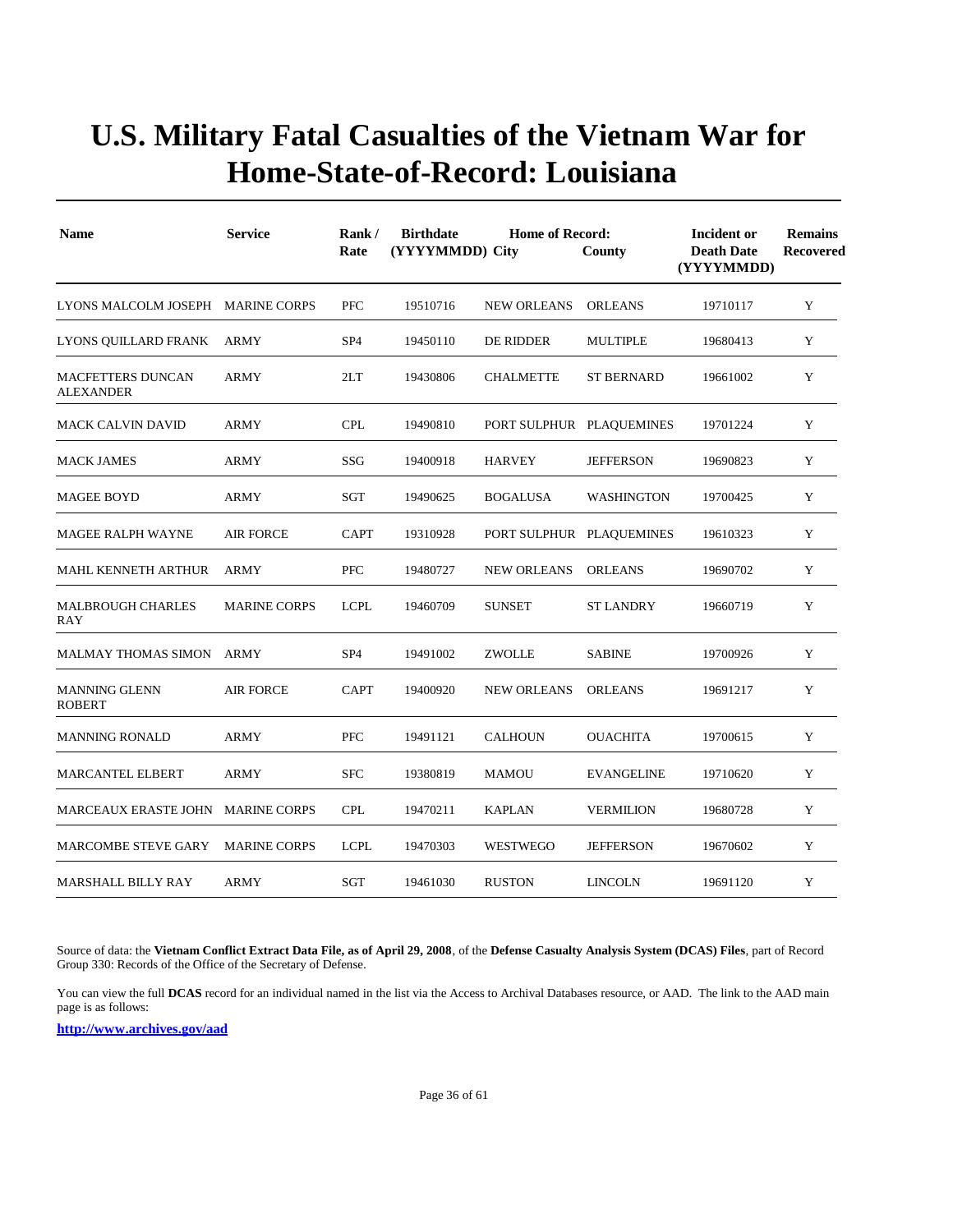| <b>Name</b>                               | <b>Service</b>      | Rank/<br>Rate   | <b>Birthdate</b><br>(YYYYMMDD) City | <b>Home of Record:</b><br>County |                                   | Incident or<br><b>Death Date</b><br>(YYYYMMDD) | <b>Remains</b><br>Recovered |
|-------------------------------------------|---------------------|-----------------|-------------------------------------|----------------------------------|-----------------------------------|------------------------------------------------|-----------------------------|
| <b>MARTIN ANTHONY TONY</b>                | <b>ARMY</b>         | SP <sub>4</sub> | 19440130                            | <b>COLUMBIA</b>                  | <b>CALDWELL</b>                   | 19661122                                       | Y                           |
| <b>MARTIN ARTHUR</b><br><b>JUSTILIEN</b>  | NAVY                | PO <sub>3</sub> | 19431014                            | MARRERO                          | <b>JEFFERSON</b>                  | 19690611                                       | Y                           |
| <b>MARTIN DONALD</b><br><b>LAWRENCE</b>   | ARMY                | SP <sub>4</sub> | 19480213                            | <b>JACKSON</b>                   | <b>EAST</b><br><b>FELICIANA</b>   | 19700118                                       | Y                           |
| <b>MARTIN WILLIAM</b><br><b>TORBERT</b>   | <b>ARMY</b>         | WO1             | 19480320                            | LAKE CHARLES CALCASIEU           |                                   | 19690713                                       | Y                           |
| MATHIS HARRY JR                           | <b>ARMY</b>         | SP <sub>4</sub> | 19451111                            | <b>EXTENSION</b>                 | <b>FRANKLIN</b>                   | 19670226                                       | Y                           |
| <b>MAYE MICHAEL</b><br><b>MCKENZIE</b>    | <b>ARMY</b>         | SGT             | 19481027                            | <b>NEW ORLEANS</b>               | <b>ORLEANS</b>                    | 19690906                                       | Y                           |
| <b>MAYES DAVE JR</b>                      | <b>ARMY</b>         | SP <sub>4</sub> | 19400116                            | <b>JONESVILLE</b>                | <b>CATAHOULA</b>                  | 19651113                                       | Y                           |
| <b>MAZZANTI JOSEPH</b><br><b>EDMUND</b>   | <b>ARMY</b>         | SP <sub>4</sub> | 19500720                            | WEST MONROE OUACHITA             |                                   | 19690918                                       | Y                           |
| MCCARROLL IVY M JR                        | <b>ARMY</b>         | SGT             | 19341025                            | <b>COVINGTON</b>                 | <b>ST TAMMANY</b>                 | 19670520                                       | Y                           |
| MCCARTER JAMES W JR                       | <b>MARINE CORPS</b> | <b>CAPT</b>     | 19400429                            | <b>NEW ORLEANS</b>               | <b>ORLEANS</b>                    | 19671014                                       | Y                           |
| <b>MCCLEARY GEORGE</b><br><b>CARLTON</b>  | <b>AIR FORCE</b>    | <b>COL</b>      | 19221019                            | <b>BATON ROUGE</b>               | <b>EAST BATON</b><br><b>ROUGE</b> | 19651105                                       | Y                           |
| MCCLENDON WILLIAM W<br>JR                 | <b>ARMY</b>         | <b>CPL</b>      | 19481210                            | <b>NEW ORLEANS</b>               | <b>ORLEANS</b>                    | 19680124                                       | Y                           |
| MCDUFFY ROBERT LOUIS                      | <b>ARMY</b>         | <b>PFC</b>      | 19450630                            | <b>COUSHATTA</b>                 | <b>RED RIVER</b>                  | 19680428                                       | Y                           |
| <b>MCKINNEY CHARLES</b><br><b>ANTHONY</b> | <b>ARMY</b>         | SP <sub>4</sub> | 19480203                            | DONALDSONVI ASCENSION<br>LLE     |                                   | 19680619                                       | Y                           |

Source of data: the **Vietnam Conflict Extract Data File, as of April 29, 2008**, of the **Defense Casualty Analysis System (DCAS) Files**, part of Record Group 330: Records of the Office of the Secretary of Defense.

You can view the full **DCAS** record for an individual named in the list via the Access to Archival Databases resource, or AAD. The link to the AAD main page is as follows: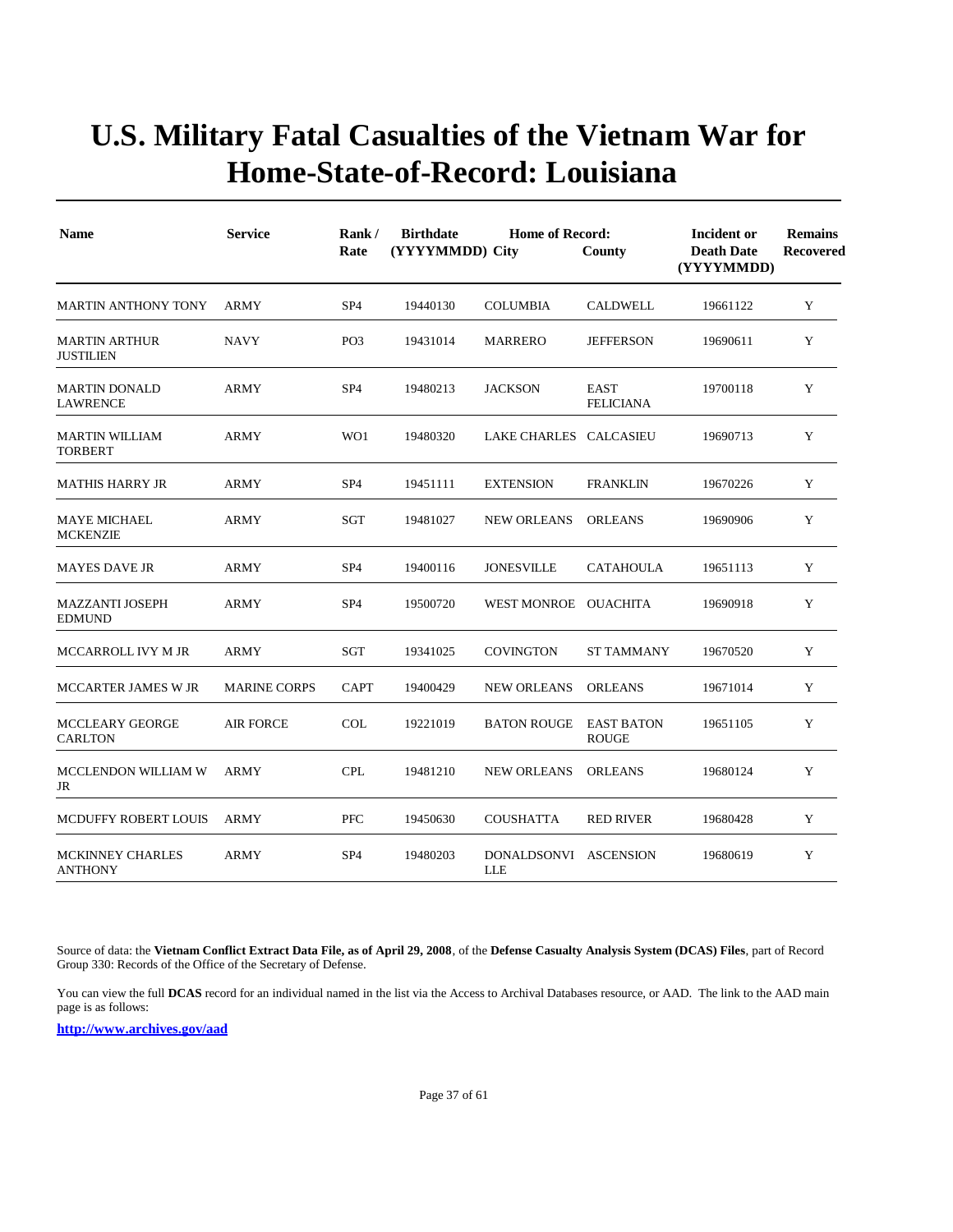| <b>Name</b>                               | <b>Service</b>      | Rank/<br>Rate   | <b>Birthdate</b> | <b>Home of Record:</b><br>(YYYYMMDD) City<br>County |                     | Incident or<br><b>Death Date</b><br>(YYYYMMDD) | <b>Remains</b><br>Recovered |
|-------------------------------------------|---------------------|-----------------|------------------|-----------------------------------------------------|---------------------|------------------------------------------------|-----------------------------|
| <b>MCKINNEY JAMES ODAS</b>                | <b>MARINE CORPS</b> | <b>PFC</b>      | 19471030         | <b>MONROE</b>                                       | <b>OUACHITA</b>     | 19660616                                       | Y                           |
| <b>MCKINNEY MICHAEL</b><br><b>GEORGE</b>  | <b>ARMY</b>         | SP <sub>4</sub> | 19490929         | <b>SHREVEPORT</b>                                   | <b>MULTIPLE</b>     | 19710309                                       | Y                           |
| <b>MCKNIGHT GEORGE</b><br><b>PARKER</b>   | <b>AIR FORCE</b>    | <b>CAPT</b>     | 19360222         | LAFAYETTE                                           | LAFAYETTE           | 19651211                                       | Y                           |
| <b>MCLAUREN CHARLES</b><br><b>WILLIAM</b> | <b>ARMY</b>         | <b>SFC</b>      | 19360228         | <b>NEW ORLEANS</b>                                  | <b>ORLEANS</b>      | 19700623                                       | Y                           |
| <b>MCMAHAN CHARLES</b><br><b>DARNELL</b>  | <b>ARMY</b>         | SSG             | 19450717         | LAROSE                                              | LAFOURCHE           | 19700512                                       | Y                           |
| MCMANUS JERRY DOYNE                       | ARMY                | <b>CPL</b>      | 19480926         | <b>ATLANTA</b>                                      | <b>WINN</b>         | 19680425                                       | Y                           |
| <b>MCMILLAN GERALD</b><br><b>WAYNE</b>    | <b>MARINE CORPS</b> | <b>LCPL</b>     | 19470308         | <b>PIONEER</b>                                      | <b>WEST CARROLL</b> | 19671019                                       | Y                           |
| <b>MCNEIL BRUCE ALAN</b>                  | <b>MARINE CORPS</b> | <b>SGT</b>      | 19490702         | <b>METAIRIE</b>                                     | <b>JEFFERSON</b>    | 19701030                                       | Y                           |
| <b>MCWILLIAMS FREDDIE</b>                 | <b>ARMY</b>         | <b>PFC</b>      | 19451126         | <b>WINNFIELD</b>                                    | <b>WINN</b>         | 19670929                                       | Y                           |
| <b>MEAUX PAUL JAMES</b>                   | ARMY                | <b>CPL</b>      | 19441018         | <b>KAPLAN</b>                                       | <b>VERMILION</b>    | 19680817                                       | Y                           |
| MEDINE BERTRAND C JR                      | ARMY                | SP <sub>4</sub> | 19481226         | <b>NEW ORLEANS</b>                                  | <b>ORLEANS</b>      | 19700723                                       | Y                           |
| MEGEHEE JAMES WOOD                        | <b>ARMY</b>         | SSG             | 19400422         | <b>MINDEN</b>                                       | <b>WEBSTER</b>      | 19690907                                       | Y                           |
| <b>MENARD LOUIS UISVILLE</b><br>JR        | <b>MARINE CORPS</b> | <b>PFC</b>      | 19461129         | <b>HOUMA</b>                                        | <b>TERREBONNE</b>   | 19680803                                       | Y                           |
| <b>MENDOZA MILTON JOHN</b>                | <b>ARMY</b>         | <b>CPL</b>      | 19471225         | <b>FRANKLIN</b>                                     | <b>ST MARY</b>      | 19690820                                       | Y                           |

Source of data: the **Vietnam Conflict Extract Data File, as of April 29, 2008**, of the **Defense Casualty Analysis System (DCAS) Files**, part of Record Group 330: Records of the Office of the Secretary of Defense.

You can view the full **DCAS** record for an individual named in the list via the Access to Archival Databases resource, or AAD. The link to the AAD main page is as follows: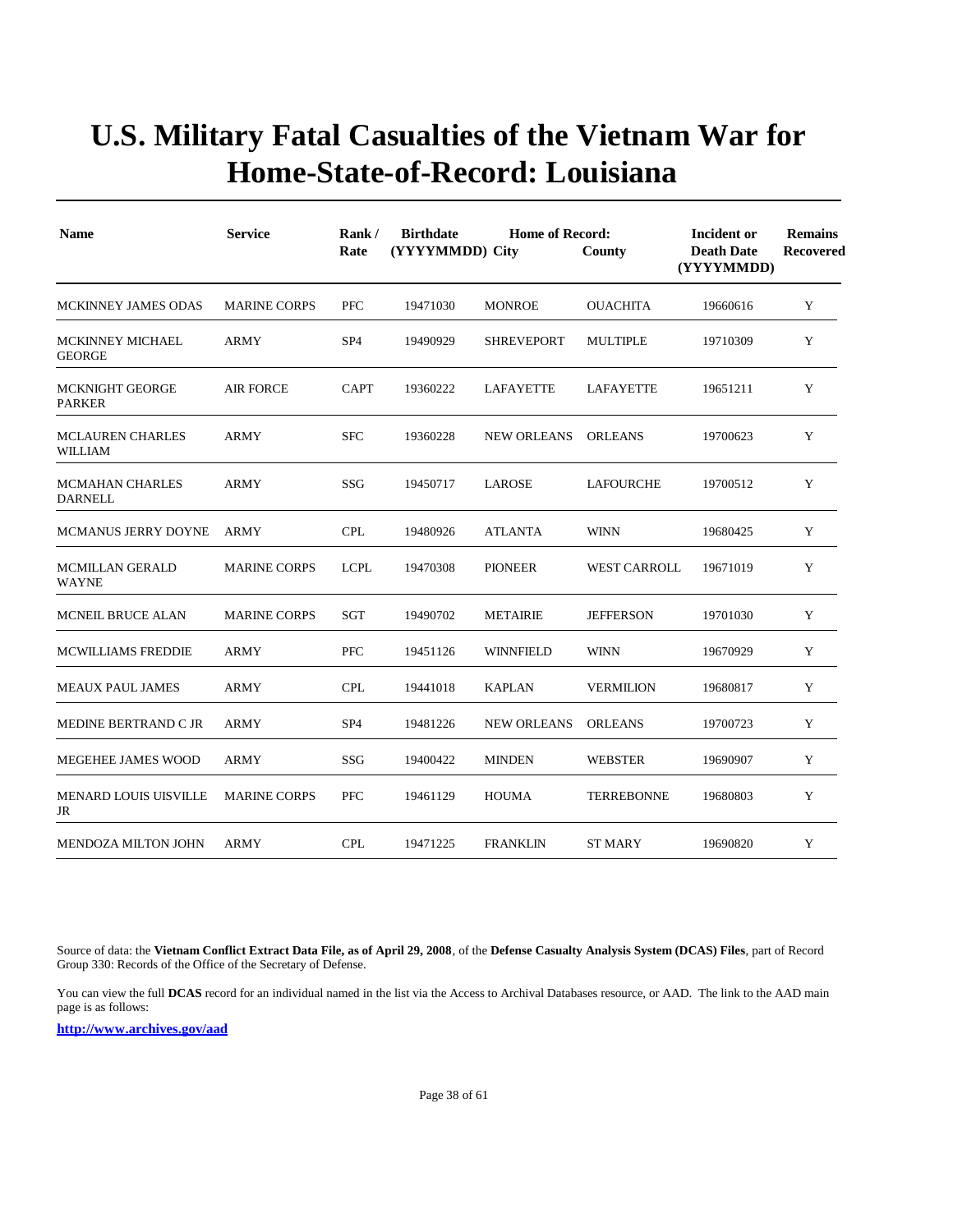| <b>Name</b>                                | <b>Service</b>      | Rank/<br>Rate   | <b>Birthdate</b><br>(YYYYMMDD) City | <b>Home of Record:</b> | County                               | Incident or<br><b>Death Date</b><br>(YYYYMMDD) | <b>Remains</b><br><b>Recovered</b> |
|--------------------------------------------|---------------------|-----------------|-------------------------------------|------------------------|--------------------------------------|------------------------------------------------|------------------------------------|
| MERCER POLLARD HUGH<br>JR                  | <b>AIR FORCE</b>    | MAJ             | 19320630                            | <b>WINNFIELD</b>       | <b>WINN</b>                          | 19680120                                       | Y                                  |
| <b>MERRITT TERRY LEE</b>                   | <b>ARMY</b>         | SP <sub>4</sub> | 19480321                            | <b>ALEXANDRIA</b>      | <b>RAPIDES</b>                       | 19700723                                       | Y                                  |
| <b>METOYER BRYFORD</b><br><b>GLENN</b>     | ARMY                | 1LT             | 19381219                            | <b>OAKDALE</b>         | <b>ALLEN</b>                         | 19640118                                       | N                                  |
| <b>METOYER JAMES</b><br><b>EDWARD</b>      | <b>MARINE CORPS</b> | <b>LCPL</b>     | 19460919                            |                        | NATCHITOCHES NATCHITOCHES            | 19660831                                       | Y                                  |
| <b>MILLER ANTHONY</b>                      | ARMY                | <b>CPL</b>      | 19420226                            | <b>EDGARD</b>          | <b>ST JOHN THE</b><br><b>BAPTIST</b> | 19680831                                       | Y                                  |
| <b>MILLER ARTHUR JR</b>                    | <b>MARINE CORPS</b> | <b>PFC</b>      | 19481108                            | <b>DALCOUR</b>         | <b>PLAQUEMINES</b>                   | 19680107                                       | Y                                  |
| <b>MILLER CHARLIE</b><br><b>REUBEN JR</b>  | <b>MARINE CORPS</b> | <b>PFC</b>      | 19491006                            | <b>BOSSIER CITY</b>    | <b>BOSSIER</b>                       | 19680218                                       | Y                                  |
| <b>MILLER LEON PETER</b>                   | <b>ARMY</b>         | SP <sub>4</sub> | 19440703                            | <b>NEW ORLEANS</b>     | <b>ORLEANS</b>                       | 19671130                                       | Y                                  |
| <b>MILLER LEONARD</b><br><b>CHARLES</b>    | <b>ARMY</b>         | SP <sub>4</sub> | 19500328                            | PONCHATOULA TANGIPAHOA |                                      | 19690310                                       | Y                                  |
| <b>MILLER ROBERT</b><br><b>RICHARD</b>     | <b>ARMY</b>         | <b>SFC</b>      | 19401123                            | <b>NEW ORLEANS</b>     | <b>ORLEANS</b>                       | 19691009                                       | Y                                  |
| <b>MIREMONT JAMES</b><br><b>EDWARD</b>     | <b>ARMY</b>         | <b>SGT</b>      | 19491113                            | <b>BATON ROUGE</b>     | <b>EAST BATON</b><br><b>ROUGE</b>    | 19700514                                       | Y                                  |
| <b>MISTRETTA ERIC PAUL</b>                 | ARMY                | SP <sub>4</sub> | 19500208                            | <b>METAIRIE</b>        | <b>JEFFERSON</b>                     | 19700828                                       | Y                                  |
| <b>MITCHELL CHRIS</b><br><b>ANTHONY JR</b> | <b>ARMY</b>         | PFC             | 19490515                            | <b>NEW ORLEANS</b>     | <b>ORLEANS</b>                       | 19700505                                       | Y                                  |

Source of data: the **Vietnam Conflict Extract Data File, as of April 29, 2008**, of the **Defense Casualty Analysis System (DCAS) Files**, part of Record Group 330: Records of the Office of the Secretary of Defense.

You can view the full **DCAS** record for an individual named in the list via the Access to Archival Databases resource, or AAD. The link to the AAD main page is as follows: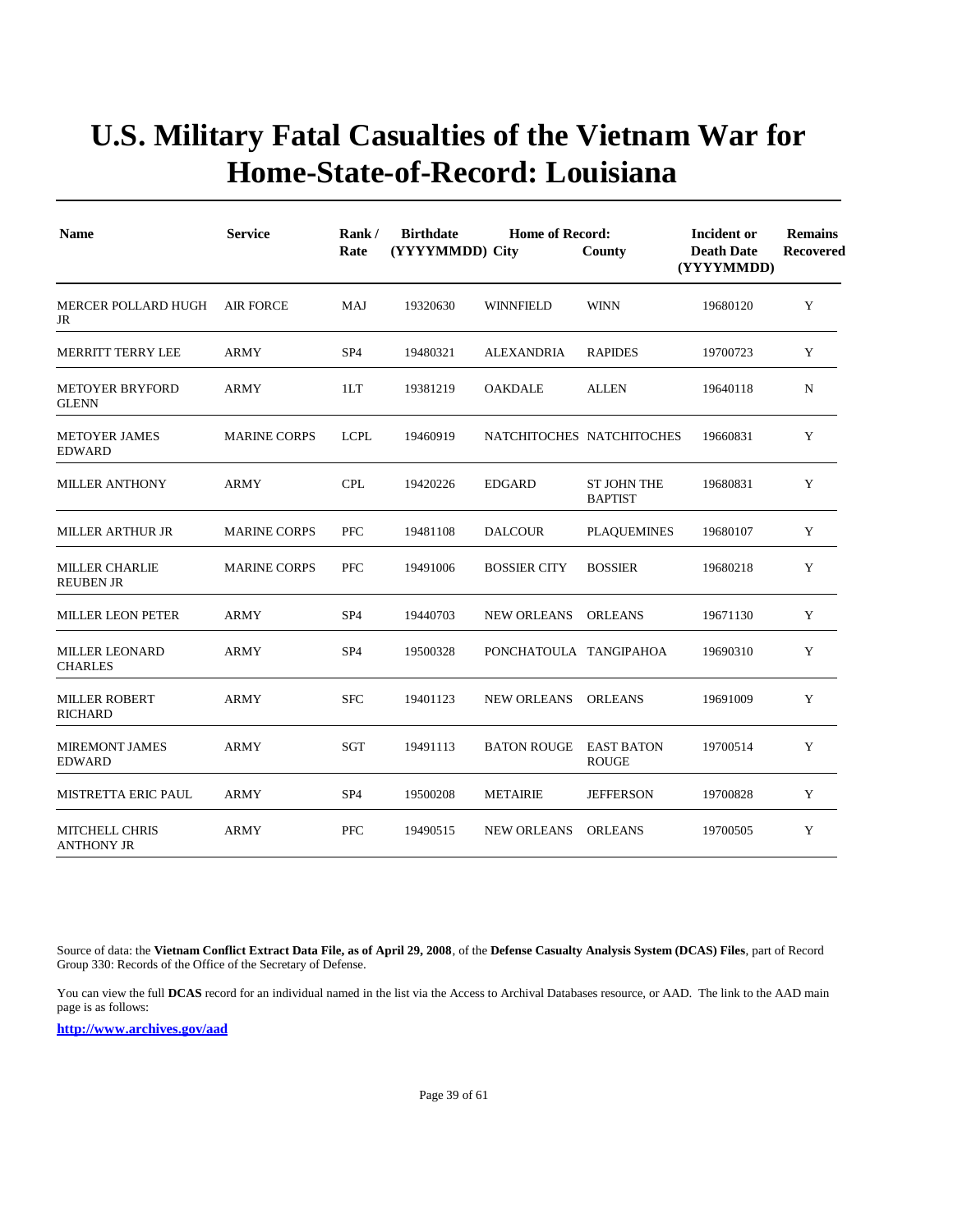| <b>Name</b>                              | <b>Service</b>      | Rank/<br>Rate   | <b>Birthdate</b><br>(YYYYMMDD) City | <b>Incident or</b><br><b>Death Date</b><br>(YYYYMMDD) | <b>Remains</b><br><b>Recovered</b> |          |             |
|------------------------------------------|---------------------|-----------------|-------------------------------------|-------------------------------------------------------|------------------------------------|----------|-------------|
| <b>MOAK CLIFTON PEARCE</b>               | <b>ARMY</b>         | 1LT             | 19431209                            | <b>BATON ROUGE</b>                                    | <b>EAST BATON</b><br><b>ROUGE</b>  | 19680523 | Y           |
| <b>MOFFETT BILLY RAY</b>                 | <b>MARINE CORPS</b> | <b>SSGT</b>     | 19300930                            | <b>SHREVEPORT</b>                                     | <b>MULTIPLE</b>                    | 19660527 | Y           |
| <b>MOLAISON GORDON</b><br><b>THOMAS</b>  | <b>MARINE CORPS</b> | <b>CPL</b>      | 19471031                            | THIBODAUX                                             | LAFOURCHE                          | 19680519 | Y           |
| <b>MONDAY ALVIN</b>                      | <b>MARINE CORPS</b> | <b>LCPL</b>     | 19450123                            | <b>EUNICE</b>                                         | <b>ST LANDRY</b>                   | 19680909 | Y           |
| <b>MONTE SALVADOR</b><br><b>LOUIS JR</b> | <b>MARINE CORPS</b> | <b>LCPL</b>     | 19470313                            | <b>HARAHAN</b>                                        | <b>JEFFERSON</b>                   | 19671201 | Y           |
| <b>MONTELEONE ERNEST J</b><br>JR         | <b>ARMY</b>         | SP <sub>4</sub> | 19491106                            | <b>METAIRIE</b>                                       | <b>JEFFERSON</b>                   | 19711103 | Y           |
| <b>MOORE ANTHONY LOUIS</b>               | ARMY                | SP <sub>4</sub> | 19460801                            | PRIDE                                                 | <b>EAST BATON</b><br><b>ROUGE</b>  | 19680429 | Y           |
| <b>MOORE KENNETH</b><br><b>CHARLES</b>   | <b>MARINE CORPS</b> | <b>CPL</b>      | 19470703                            | <b>NEW ORLEANS</b>                                    | <b>ORLEANS</b>                     | 19680308 | Y           |
| <b>MOORE THOMAS</b>                      | <b>AIR FORCE</b>    | <b>CMSGT</b>    | 19291209                            | <b>BATON ROUGE</b>                                    | <b>EAST BATON</b><br><b>ROUGE</b>  | 19651031 | $\mathbf N$ |
| <b>MOPPERT EUGENE</b><br><b>MEYERS</b>   | <b>ARMY</b>         | 2LT             | 19460123                            | <b>NEW ORLEANS</b>                                    | <b>ORLEANS</b>                     | 19680226 | Y           |
| <b>MORELAND LARRY</b><br><b>WAYNE</b>    | <b>MARINE CORPS</b> | <b>LCPL</b>     | 19491214                            | <b>ARCADIA</b>                                        | <b>BIENVILLE</b>                   | 19690119 | Y           |
| <b>MORGAN CHARLES</b><br><b>RICHARD</b>  | <b>MARINE CORPS</b> | <b>PFC</b>      | 19480921                            | <b>RAYVILLE</b>                                       | <b>RICHLAND</b>                    | 19680213 | Y           |
| MORGAN WILLIAM J                         | <b>ARMY</b>         | MAJ             | 19380211                            | <b>BATON ROUGE</b>                                    | <b>EAST BATON</b><br><b>ROUGE</b>  | 19720225 | N           |

Source of data: the **Vietnam Conflict Extract Data File, as of April 29, 2008**, of the **Defense Casualty Analysis System (DCAS) Files**, part of Record Group 330: Records of the Office of the Secretary of Defense.

You can view the full **DCAS** record for an individual named in the list via the Access to Archival Databases resource, or AAD. The link to the AAD main page is as follows: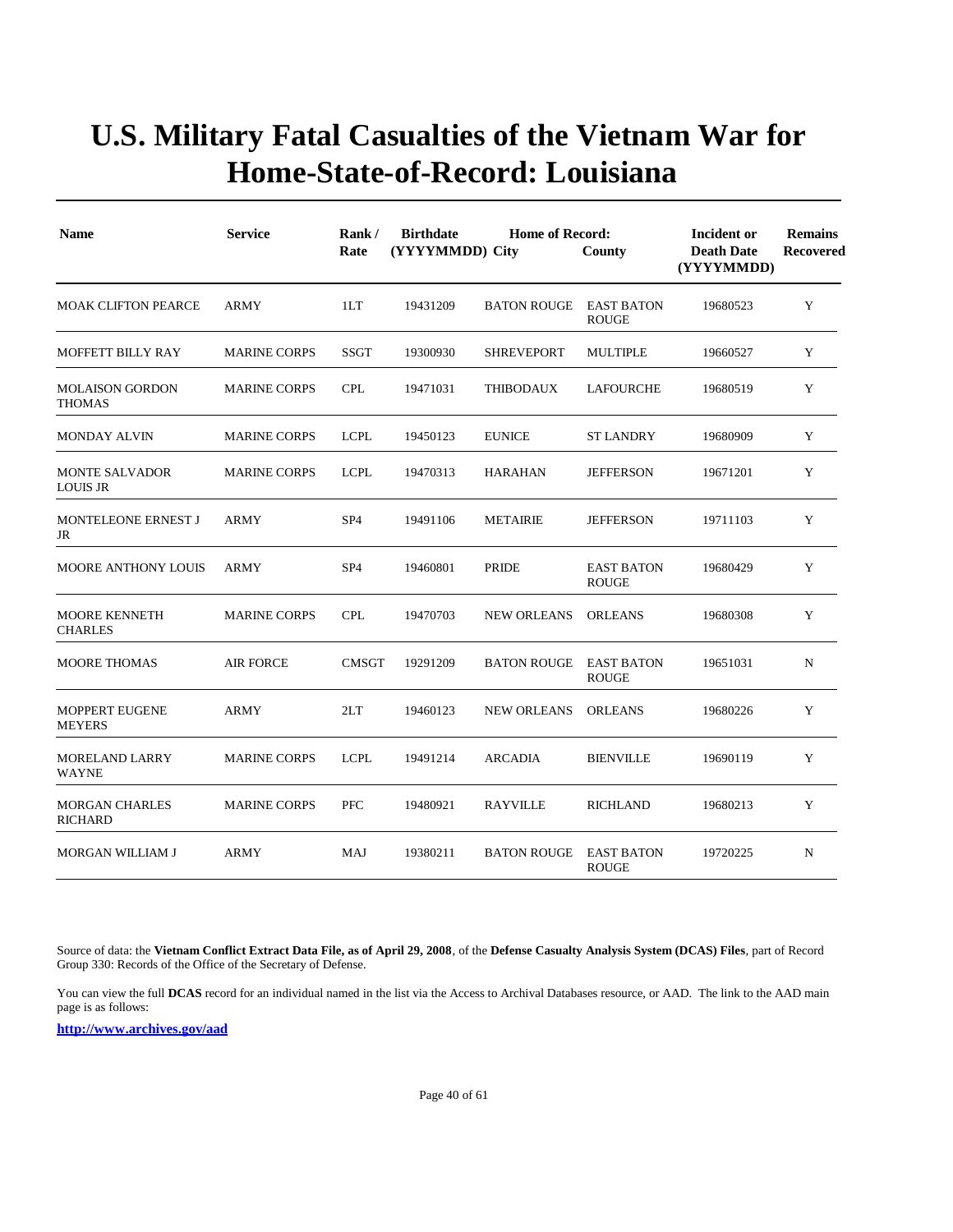| <b>Name</b>                               | <b>Service</b>      | Rank /<br>Rate  | <b>Birthdate</b><br>(YYYYMMDD) City | <b>Home of Record:</b>      | County                            | Incident or<br><b>Death Date</b><br>(YYYYMMDD) | <b>Remains</b><br><b>Recovered</b> |
|-------------------------------------------|---------------------|-----------------|-------------------------------------|-----------------------------|-----------------------------------|------------------------------------------------|------------------------------------|
| <b>MORRIS EUGENE JR</b>                   | <b>ARMY</b>         | <b>PFC</b>      | 19470104                            | <b>PRIDE</b>                | <b>EAST BATON</b><br><b>ROUGE</b> | 19671107                                       | Y                                  |
| <b>MORRISON CARL PHILLIP</b>              | <b>ARMY</b>         | SP <sub>4</sub> | 19491230                            | <b>BONITA</b>               | <b>MOREHOUSE</b>                  | 19690419                                       | Y                                  |
| <b>MOSES ABELL</b>                        | ARMY                | <b>PFC</b>      | 19450217                            |                             | NATCHITOCHES NATCHITOCHES         | 19651005                                       | Y                                  |
| MOUGIER JOHN EDGAR JR MARINE CORPS        |                     | <b>SSGT</b>     | 19311103                            | <b>RAYNE</b>                | <b>ACADIA</b>                     | 19650622                                       | Y                                  |
| <b>MULLEN FRANK</b>                       | <b>ARMY</b>         | <b>PFC</b>      | 19430211                            | <b>NEW ORLEANS</b>          | <b>ORLEANS</b>                    | 19660314                                       | Y                                  |
| <b>MURPH SAMUEL ENNIS</b>                 | <b>ARMY</b>         | <b>PFC</b>      | 19461126                            | <b>HOUMA</b>                | <b>TERREBONNE</b>                 | 19660922                                       | Y                                  |
| <b>MURPHY PATRICK</b><br>RONALD           | <b>ARMY</b>         | SP <sub>4</sub> | 19470426                            | LAFAYETTE                   | <b>LAFAYETTE</b>                  | 19670314                                       | Y                                  |
| <b>MYLES JAMES WALTER</b>                 | <b>ARMY</b>         | SP <sub>4</sub> | 19500421                            | <b>BOSSIER CITY</b>         | <b>BOSSIER</b>                    | 19710604                                       | Y                                  |
| <b>MYLES PHILLIP MURRY</b>                | ARMY                | <b>PFC</b>      | 19461124                            | <b>MINDEN</b>               | <b>WEBSTER</b>                    | 19670727                                       | Y                                  |
| NAQUIN SIMON ADOLPH                       | <b>MARINE CORPS</b> | <b>CPL</b>      | 19430503                            | <b>MONTEGUT</b>             | <b>TERREBONNE</b>                 | 19670910                                       | Y                                  |
| <b>NARCISSE PAUL</b>                      | <b>ARMY</b>         | SGT             | 19450428                            | POINTE A LA<br><b>HACHE</b> | <b>PLAQUEMINES</b>                | 19681011                                       | Y                                  |
| NATIONS JERRY LEE                         | ARMY                | 2LT             | 19350518                            | <b>BASTROP</b>              | <b>MOREHOUSE</b>                  | 19671219                                       | Y                                  |
| <b>NATIONS ROY LEE</b>                    | <b>ARMY</b>         | <b>PFC</b>      | 19480306                            | <b>BASTROP</b>              | <b>MOREHOUSE</b>                  | 19690512                                       | Y                                  |
| NELSON DANIEL CARTER                      | <b>MARINE CORPS</b> | PFC             | 19490710                            | <b>SHREVEPORT</b>           | <b>MULTIPLE</b>                   | 19690501                                       | Y                                  |
| <b>NELSON GEORGE</b><br><b>WASHINGTON</b> | <b>ARMY</b>         | SSG             | 19430104                            | <b>WINNFIELD</b>            | <b>WINN</b>                       | 19671209                                       | Y                                  |

Source of data: the **Vietnam Conflict Extract Data File, as of April 29, 2008**, of the **Defense Casualty Analysis System (DCAS) Files**, part of Record Group 330: Records of the Office of the Secretary of Defense.

You can view the full **DCAS** record for an individual named in the list via the Access to Archival Databases resource, or AAD. The link to the AAD main page is as follows: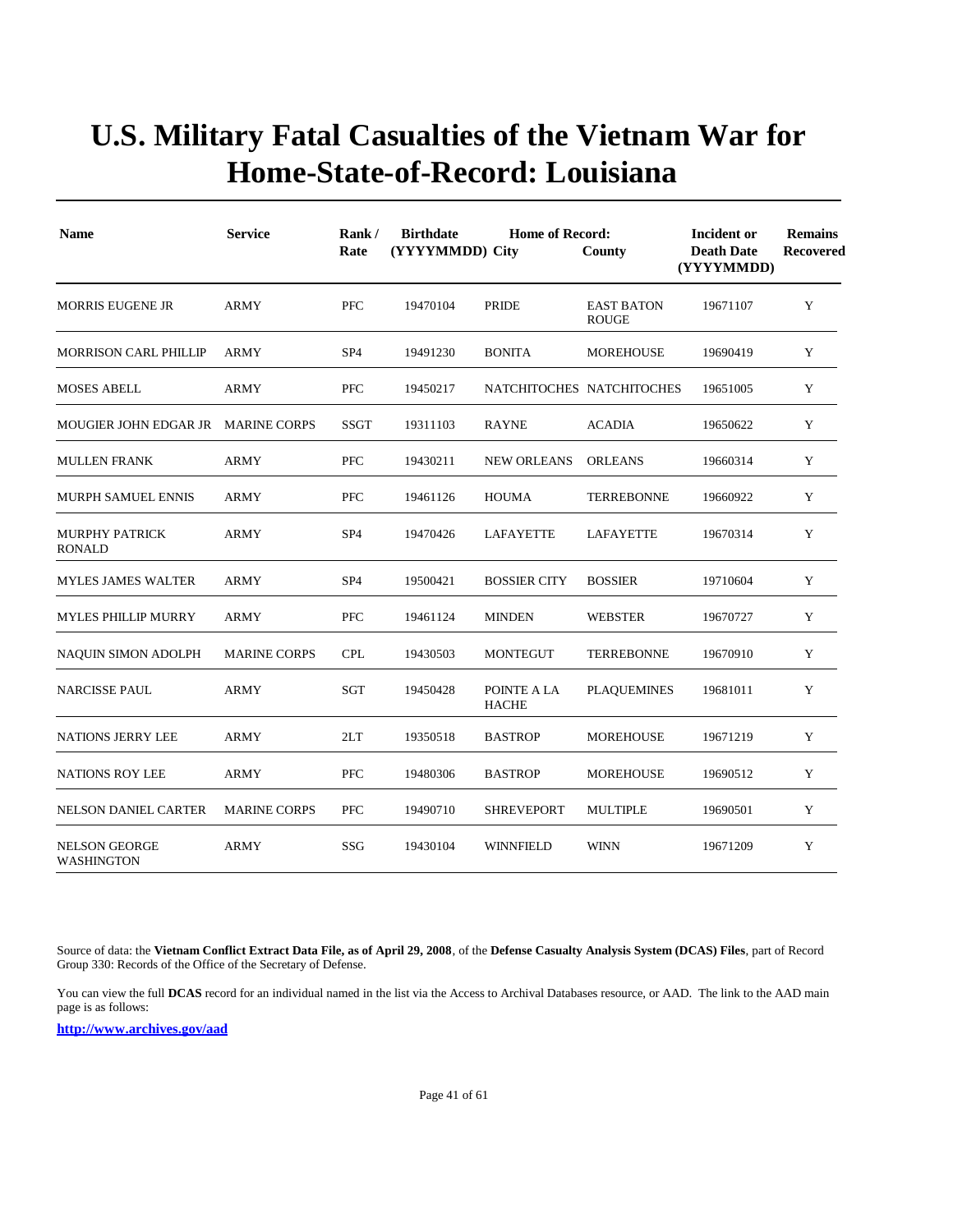| <b>Name</b>                      | <b>Service</b>      | Rank/<br>Rate   | <b>Birthdate</b><br>(YYYYMMDD) City | <b>Home of Record:</b> | Incident or<br><b>Death Date</b><br>(YYYYMMDD) | <b>Remains</b><br>Recovered |   |
|----------------------------------|---------------------|-----------------|-------------------------------------|------------------------|------------------------------------------------|-----------------------------|---|
| <b>NELSON LARRY</b>              | <b>ARMY</b>         | SP <sub>4</sub> | 19461031                            | <b>BATON ROUGE</b>     | <b>EAST BATON</b><br><b>ROUGE</b>              | 19660119                    | Y |
| <b>NOBLE DANIEL JOSEPH</b>       | <b>NAVY</b>         | <b>CN</b>       | 19490301                            | <b>BATON ROUGE</b>     | <b>EAST BATON</b><br><b>ROUGE</b>              | 19681018                    | Y |
| NUGENT MICHAEL RAY               | ARMY                | SGT             | 19481223                            | <b>MARKSVILLE</b>      | <b>AVOYELLES</b>                               | 19701224                    | Y |
| <b>OGBURN GLENN ROY</b>          | <b>MARINE CORPS</b> | <b>CPL</b>      | 19460705                            | <b>SHREVEPORT</b>      | <b>MULTIPLE</b>                                | 19670707                    | Y |
| OGEA WALLACE LEE                 | ARMY                | SGT             | 19451103                            | <b>BOSSIER CITY</b>    | <b>BOSSIER</b>                                 | 19671120                    | Y |
| <b>ONEAL HAROLD JR</b>           | <b>MARINE CORPS</b> | <b>LCPL</b>     | 19480315                            | <b>SHREVEPORT</b>      | <b>MULTIPLE</b>                                | 19680915                    | Y |
| <b>ONISHEA JESSE JAMES</b>       | ARMY                | <b>CPL</b>      | 19490307                            | <b>PELICAN</b>         | DE SOTO                                        | 19700318                    | Y |
| ORGERON PHILIP JOSEPH            | ARMY                | <b>PFC</b>      | 19470324                            | <b>THIBODAUX</b>       | LAFOURCHE                                      | 19700706                    | Y |
| ORSO PRINIS WILSON               | <b>MARINE CORPS</b> | <b>LCPL</b>     | 19481021                            | <b>NEW ORLEANS</b>     | <b>ORLEANS</b>                                 | 19680920                    | Y |
| ORTEGO GERALD M                  | <b>ARMY</b>         | WO1             | 19380825                            | <b>SIMMESPORT</b>      | <b>AVOYELLES</b>                               | 19681121                    | Y |
| <b>OWENS CLAUDE JAMES</b>        | <b>MARINE CORPS</b> | <b>PFC</b>      | 19480810                            | LAKE CHARLES           | CALCASIEU                                      | 19690326                    | Y |
| PAGE RUSSELL ELWARD              | <b>MARINE CORPS</b> | <b>LCPL</b>     | 19450916                            | <b>SULPHUR</b>         | <b>CALCASIEU</b>                               | 19670621                    | Y |
| PALM JOSH JR                     | <b>ARMY</b>         | <b>PFC</b>      | 19440821                            | <b>ALEXANDRIA</b>      | <b>RAPIDES</b>                                 | 19661005                    | Y |
| PANQUERNE CHARLES<br><b>PAUL</b> | ARMY                | SP <sub>4</sub> | 19520320                            | <b>NEW ORLEANS</b>     | <b>ORLEANS</b>                                 | 19710707                    | Y |
| PARKER JOHN BOYD                 | ARMY                | <b>CPL</b>      | 19490615                            | <b>MONROE</b>          | <b>OUACHITA</b>                                | 19690611                    | Y |
| PARKER RUDOLPH                   | ARMY                | SP <sub>4</sub> | 19430728                            | <b>HOUMA</b>           | <b>TERREBONNE</b>                              | 19690613                    | Y |

Source of data: the **Vietnam Conflict Extract Data File, as of April 29, 2008**, of the **Defense Casualty Analysis System (DCAS) Files**, part of Record Group 330: Records of the Office of the Secretary of Defense.

You can view the full **DCAS** record for an individual named in the list via the Access to Archival Databases resource, or AAD. The link to the AAD main page is as follows: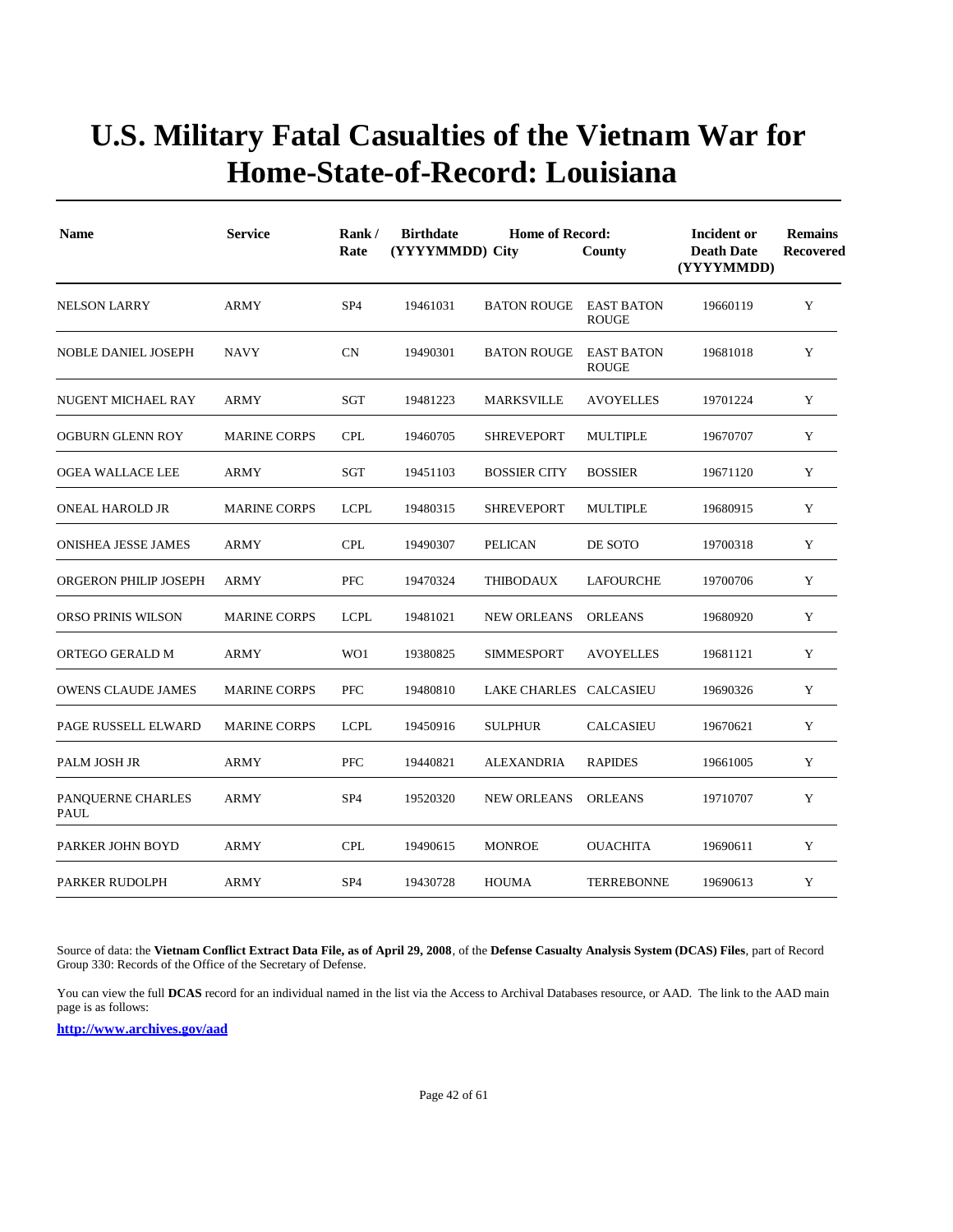| <b>Name</b>                         | <b>Service</b>      | Rank/<br>Rate   | <b>Birthdate</b><br><b>Home of Record:</b><br>(YYYYMMDD) City<br>County |                                |                                   | Incident or<br><b>Death Date</b><br>(YYYYMMDD) | <b>Remains</b><br><b>Recovered</b> |
|-------------------------------------|---------------------|-----------------|-------------------------------------------------------------------------|--------------------------------|-----------------------------------|------------------------------------------------|------------------------------------|
| PASSAFUME MICHAEL<br>JAY            | <b>NAVY</b>         | HN              | 19470719                                                                | <b>CHALMETTE</b>               | <b>ST BERNARD</b>                 | 19681126                                       | Y                                  |
| PATTISON JOHN JR                    | ARMY                | SP <sub>4</sub> | 19481111                                                                | <b>NEW ORLEANS</b>             | <b>ORLEANS</b>                    | 19691125                                       | Y                                  |
| PAUL DANNY LEE                      | <b>MARINE CORPS</b> | PFC             | 19470515                                                                | <b>MORGAN CITY</b>             | <b>ST MARY</b>                    | 19670602                                       | Y                                  |
| <b>PAYNE ERNEST</b>                 | <b>ARMY</b>         | SP <sub>5</sub> | 19480625                                                                | <b>BATON ROUGE</b>             | <b>EAST BATON</b><br><b>ROUGE</b> | 19680505                                       | Y                                  |
| PEA EDWARD EARL                     | ARMY                | SGT             | 19480908                                                                | <b>GRAND CANE</b>              | DE SOTO                           | 19680908                                       | Y                                  |
| PELLEGRIN ONEIL J JR                | <b>ARMY</b>         | <b>CPL</b>      | 19481031                                                                | <b>GRETNA</b>                  | <b>JEFFERSON</b>                  | 19700131                                       | Y                                  |
| PENN HERMAN                         | <b>MARINE CORPS</b> | PFC             | 19470421                                                                | <b>NEW ORLEANS</b>             | <b>ORLEANS</b>                    | 19660315                                       | Y                                  |
| PEOPLES JERRY WAYNE                 | ARMY                | SP <sub>4</sub> | 19491214                                                                | <b>SALINE</b>                  | <b>BIENVILLE</b>                  | 19710315                                       | Y                                  |
| PEOPLES PERRY LEE                   | <b>MARINE CORPS</b> | <b>LCPL</b>     | 19440426                                                                | <b>DODSON</b>                  | <b>WINN</b>                       | 19670426                                       | Y                                  |
| PERALTA RAPHAEL<br><b>ALEXANDER</b> | <b>MARINE CORPS</b> | <b>PFC</b>      | 19471101                                                                | <b>NEW ORLEANS</b>             | <b>ORLEANS</b>                    | 19680501                                       | Y                                  |
| PEREZ RICARDO JAMES                 | <b>ARMY</b>         | SGT             | 19430331                                                                | <b>NEW ORLEANS</b>             | <b>ORLEANS</b>                    | 19660222                                       | Y                                  |
| PERKINS LUTHER RIVES                | ARMY                | <b>SFC</b>      | 19290202                                                                | <b>SHREVEPORT</b>              | <b>MULTIPLE</b>                   | 19690609                                       | Y                                  |
| PERRODIN CURTIS JOSEPH ARMY         |                     | PFC             | 19500125                                                                | <b>ST MARTIN</b>               | <b>ST MARTIN</b>                  | 19700909                                       | Y                                  |
| PETERS ALBERT JAMES                 | <b>ARMY</b>         | <b>PFC</b>      | 19450314                                                                | <b>BOGALUSA</b>                | <b>WASHINGTON</b>                 | 19680324                                       | Y                                  |
| PETTY MICHAEL HARRIS                | <b>ARMY</b>         | SGT             | 19490927                                                                | <b>DES</b><br><b>ALLEMANDS</b> | <b>ST CHARLES</b>                 | 19710122                                       | Y                                  |

Source of data: the **Vietnam Conflict Extract Data File, as of April 29, 2008**, of the **Defense Casualty Analysis System (DCAS) Files**, part of Record Group 330: Records of the Office of the Secretary of Defense.

You can view the full **DCAS** record for an individual named in the list via the Access to Archival Databases resource, or AAD. The link to the AAD main page is as follows: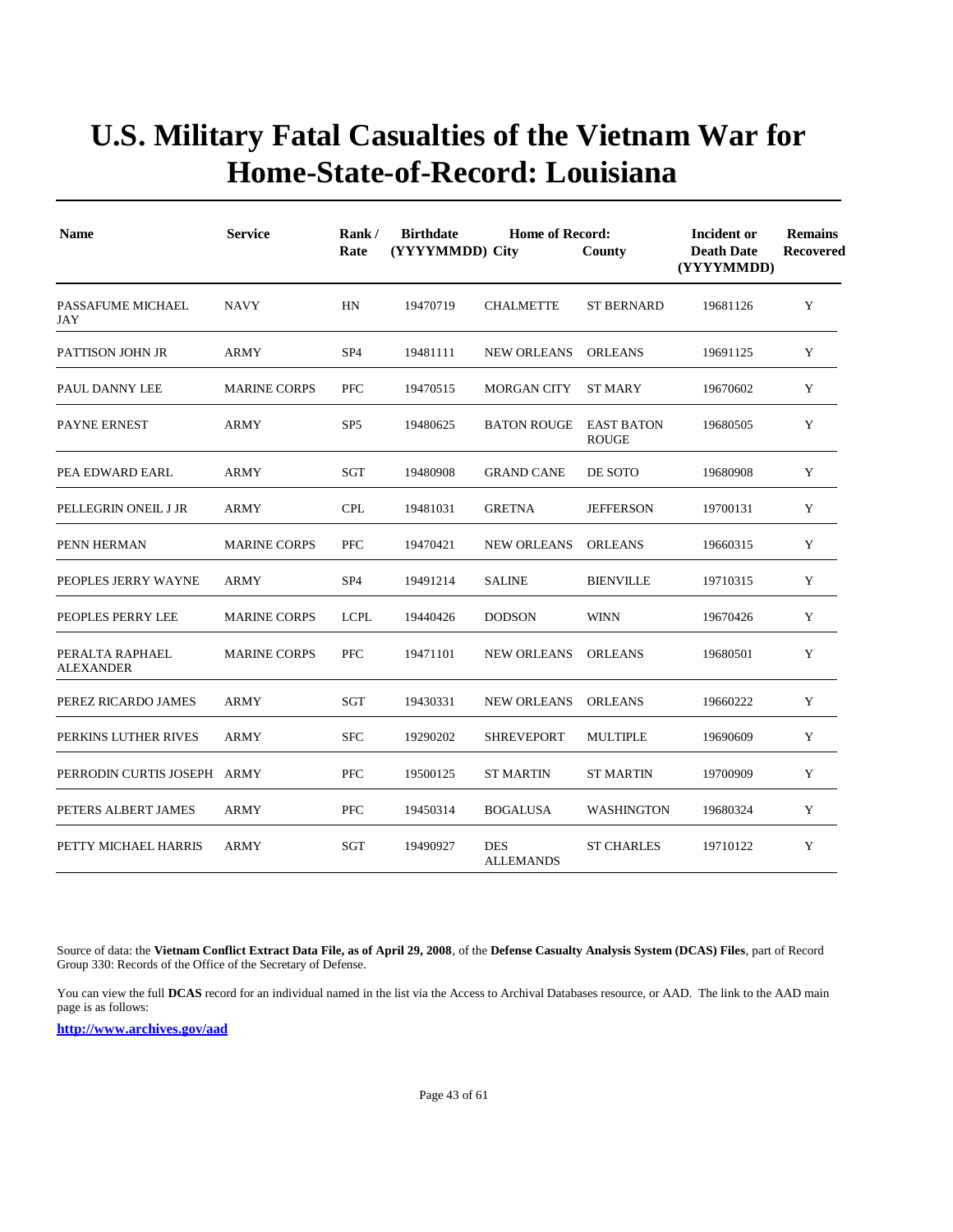| <b>Name</b>                         | <b>Service</b>      | Rank/<br>Rate   | <b>Birthdate</b><br><b>Home of Record:</b><br>(YYYYMMDD) City<br>County |                           |                   | Incident or<br><b>Death Date</b><br>(YYYYMMDD) | <b>Remains</b><br><b>Recovered</b> |
|-------------------------------------|---------------------|-----------------|-------------------------------------------------------------------------|---------------------------|-------------------|------------------------------------------------|------------------------------------|
| PHARRIS WILLIAM<br><b>VALRIE</b>    | <b>ARMY</b>         | <b>PFC</b>      | 19460911                                                                | LAKE CHARLES CALCASIEU    |                   | 19660707                                       | N                                  |
| PICHAUFFE CARL JOSEPH               | <b>ARMY</b>         | SP <sub>4</sub> | 19480802                                                                | <b>HOUMA</b>              | <b>TERREBONNE</b> | 19690814                                       | Y                                  |
| PICHON HERMAN<br><b>EDWARD</b>      | ARMY                | <b>PFC</b>      | 19500923                                                                | <b>NEW ORLEANS</b>        | <b>ORLEANS</b>    | 19710324                                       | Y                                  |
| PICHON LOUIS ALPHONSE<br>JR         | <b>MARINE CORPS</b> | <b>GYSGT</b>    | 19280107                                                                | <b>SLIDELL</b>            | <b>ST TAMMANY</b> | 19670324                                       | Y                                  |
| PITRE FLOYD LEON                    | <b>ARMY</b>         | <b>SFC</b>      | 19320124                                                                | <b>OPELOUSAS</b>          | <b>ST LANDRY</b>  | 19690611                                       | Y                                  |
| PITRE JORDY JOSEPH                  | <b>ARMY</b>         | SP <sub>4</sub> | 19480711                                                                | <b>CUT OFF</b>            | LAFOURCHE         | 19690518                                       | Y                                  |
| PITRE KENNETH JOSEPH                | <b>ARMY</b>         | SGT             | 19480327                                                                | <b>NEW ORLEANS</b>        | <b>ORLEANS</b>    | 19690607                                       | Y                                  |
| PLUMMER REGGINALD<br><b>WILLIAM</b> | ARMY                | SSG             | 19421118                                                                | <b>NEW ORLEANS</b>        | <b>ORLEANS</b>    | 19691209                                       | Y                                  |
| POLLARD RICHARD                     | <b>MARINE CORPS</b> | <b>PFC</b>      | 19490829                                                                | <b>NEW SARPY</b>          | <b>ST CHARLES</b> | 19690222                                       | Y                                  |
| POOL CHARLES LEO                    | <b>ARMY</b>         | PFC             | 19480303                                                                | <b>TANGIPAHOA</b>         | TANGIPAHOA        | 19681026                                       | Y                                  |
| POOLE CHARLIE<br><b>SHERMAN</b>     | <b>AIR FORCE</b>    | <b>CMSGT</b>    | 19320607                                                                | <b>GIBSLAND</b>           | <b>BIENVILLE</b>  | 19721219                                       | Y                                  |
| PORTER LEO                          | ARMY                | SP <sub>4</sub> | 19471227                                                                | <b>BASTROP</b>            | <b>MOREHOUSE</b>  | 19670818                                       | Y                                  |
| POTIER MILTON PHILLIP               | ARMY                | <b>CPL</b>      | 19470718                                                                | <b>GUEYDAN</b>            | <b>VERMILION</b>  | 19680505                                       | Y                                  |
| POTTER ROBERT GLEN                  | ARMY                | SP <sub>5</sub> | 19470918                                                                | NATCHITOCHES NATCHITOCHES |                   | 19700113                                       | Y                                  |
| <b>POUNDS RONNIE LOUIS</b>          | <b>ARMY</b>         | SP <sub>4</sub> | 19471010                                                                | <b>KENNER</b>             | <b>JEFFERSON</b>  | 19680928                                       | Y                                  |

Source of data: the **Vietnam Conflict Extract Data File, as of April 29, 2008**, of the **Defense Casualty Analysis System (DCAS) Files**, part of Record Group 330: Records of the Office of the Secretary of Defense.

You can view the full **DCAS** record for an individual named in the list via the Access to Archival Databases resource, or AAD. The link to the AAD main page is as follows: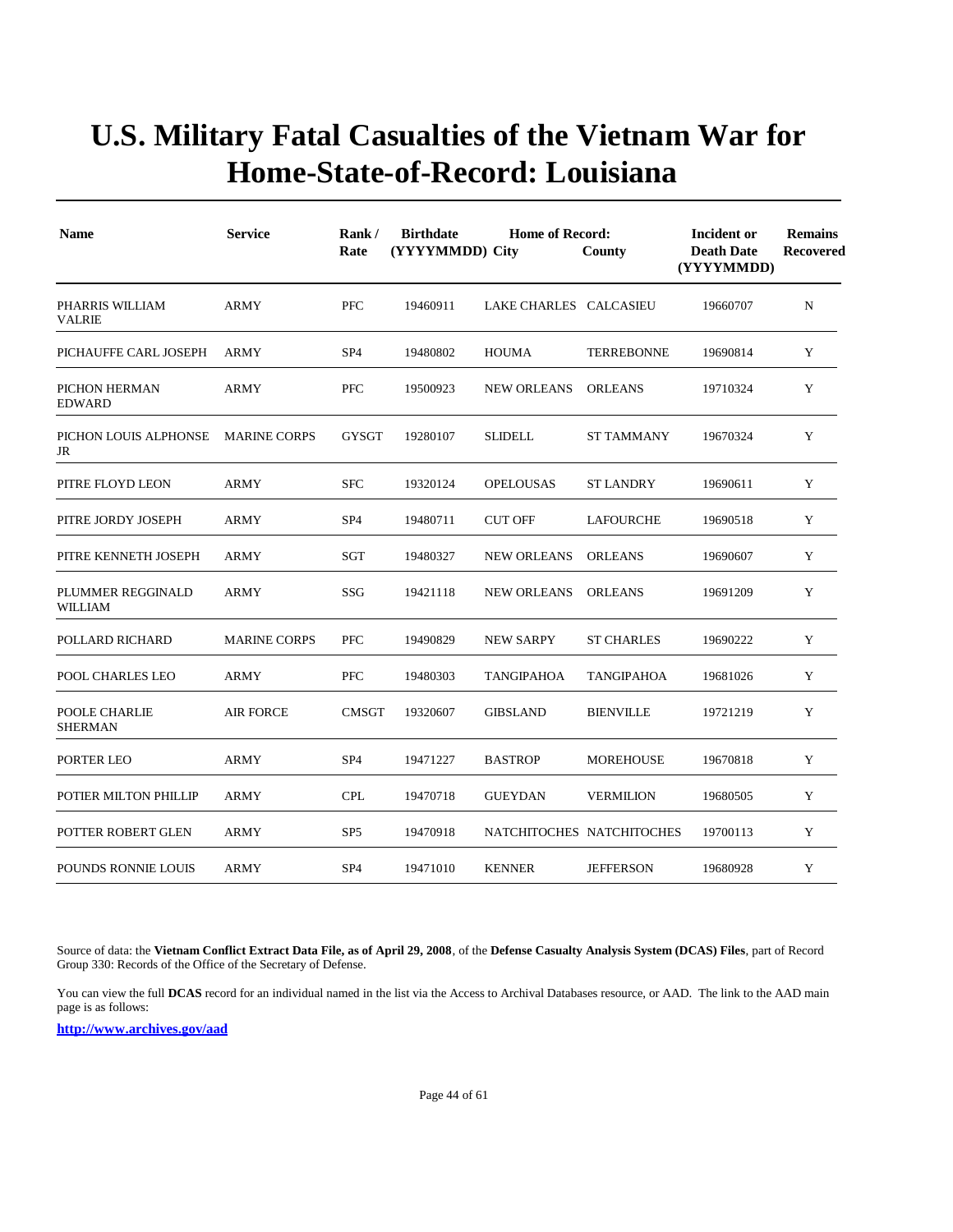| <b>Name</b>                           | <b>Service</b>      | Rank/<br>Rate | <b>Birthdate</b><br>(YYYYMMDD) City | Incident or<br><b>Death Date</b><br>(YYYYMMDD) | <b>Remains</b><br><b>Recovered</b> |          |           |
|---------------------------------------|---------------------|---------------|-------------------------------------|------------------------------------------------|------------------------------------|----------|-----------|
| POUSSON MICHAEL<br><b>WAYNE</b>       | <b>MARINE CORPS</b> | <b>CPL</b>    | 19470302                            | <b>IOTA</b>                                    | <b>ACADIA</b>                      | 19680917 | Y         |
| POWELL LIONELL                        | <b>ARMY</b>         | PFC           | 19460224                            | <b>PATTERSON</b>                               | <b>ST MARY</b>                     | 19670216 | Y         |
| PRATHER HENRY LEE III                 | <b>MARINE CORPS</b> | <b>PFC</b>    | 19470123                            | <b>SHREVEPORT</b>                              | <b>MULTIPLE</b>                    | 19680110 | Y         |
| PREJEAN KENNETH<br><b>ANDREW</b>      | ARMY                | PFC           | 19461210                            | <b>METAIRIE</b>                                | <b>JEFFERSON</b>                   | 19690501 | Y         |
| PREWITT WILLIAM<br><b>ROLAND</b>      | <b>MARINE CORPS</b> | <b>LCPL</b>   | 19460928                            | <b>FLORIEN</b>                                 | <b>SABINE</b>                      | 19670801 | ${\bf N}$ |
| PRICE MICHAEL GLEN                    | ARMY                | PFC           | 19471014                            | <b>TROUT</b>                                   | <b>LA SALLE</b>                    | 19680422 | Y         |
| PRIMM SEVERO JAMES III                | <b>AIR FORCE</b>    | 1STLT         | 19471103                            | <b>NEW ORLEANS</b>                             | <b>ORLEANS</b>                     | 19730205 | Y         |
| PUGH PERCY ISAIAH                     | <b>MARINE CORPS</b> | <b>CPL</b>    | 19460428                            | <b>PLAQUEMINE</b>                              | <b>IBERVILLE</b>                   | 19690227 | Y         |
| QUEBODEAUX WILLIAM<br>C JR            | <b>ARMY</b>         | PFC           | 19481128                            | <b>CROWLEY</b>                                 | <b>ACADIA</b>                      | 19680203 | Y         |
| RACHAL CHARLES<br>WILLIAM             | <b>AIR FORCE</b>    | <b>TSGT</b>   | 19230607                            | <b>LENA</b>                                    | <b>RAPIDES</b>                     | 19650516 | Y         |
| RAGLAND MASON ERWIN                   | ARMY                | PFC           | 19490728                            | <b>HARAHAN</b>                                 | <b>JEFFERSON</b>                   | 19700425 | Y         |
| RAHM ARNOLD JOHN                      | <b>ARMY</b>         | <b>CPT</b>    | 19490607                            | <b>BOSSIER CITY</b>                            | <b>BOSSIER</b>                     | 19720419 | Y         |
| <b>RAINEY VERNON</b><br><b>EDWARD</b> | ARMY                | <b>CPL</b>    | 19480503                            | <b>METAIRIE</b>                                | <b>JEFFERSON</b>                   | 19710211 | Y         |
| <b>RAMSEY ANTHONY LOUIS</b>           | MARINE CORPS        | <b>PVT</b>    | 19490801                            | <b>NEW ORLEANS</b>                             | <b>ORLEANS</b>                     | 19700810 | Y         |
| <b>RANDOLPH GEORGE</b>                | <b>ARMY</b>         | SSG           | 19230113                            | <b>COTTONPORT</b>                              | <b>AVOYELLES</b>                   | 19670619 | Y         |

Source of data: the **Vietnam Conflict Extract Data File, as of April 29, 2008**, of the **Defense Casualty Analysis System (DCAS) Files**, part of Record Group 330: Records of the Office of the Secretary of Defense.

You can view the full **DCAS** record for an individual named in the list via the Access to Archival Databases resource, or AAD. The link to the AAD main page is as follows: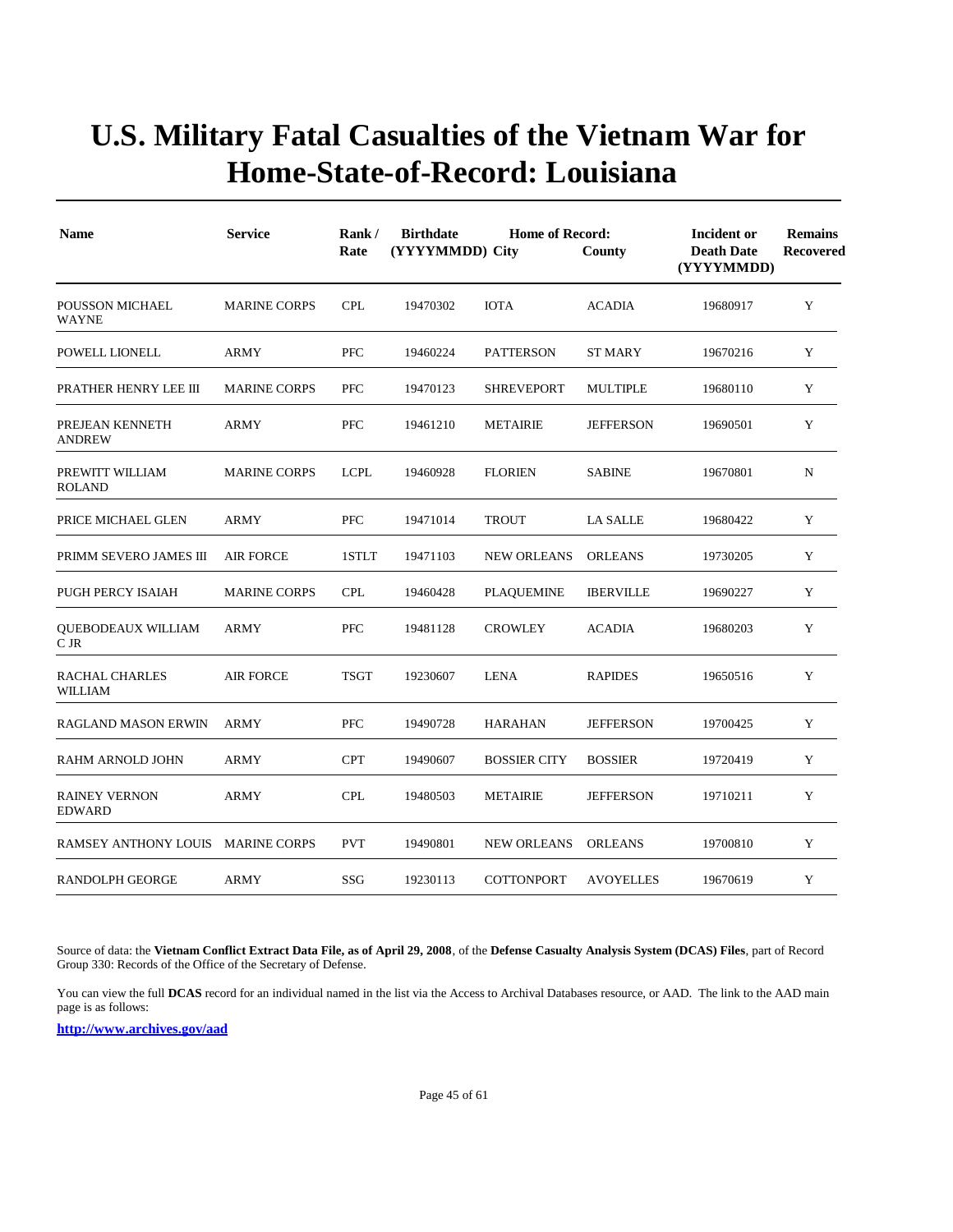| <b>Name</b>                               | <b>Service</b>      | Rank/<br>Rate   | <b>Birthdate</b><br><b>Home of Record:</b><br>(YYYYMMDD) City<br>County |                        |                  |          | <b>Remains</b><br><b>Recovered</b> |
|-------------------------------------------|---------------------|-----------------|-------------------------------------------------------------------------|------------------------|------------------|----------|------------------------------------|
| RANDOLPH LIONEL                           | ARMY                | SGT             | 19441210                                                                | <b>NEW ORLEANS</b>     | ORLEANS          | 19660314 | Y                                  |
| <b>RAO GLENN BURLEIGH</b>                 | <b>MARINE CORPS</b> | <b>PFC</b>      | 19480322                                                                | <b>NEW IBERIA</b>      | <b>IBERIA</b>    | 19690226 | Y                                  |
| RATHBURN RICHARD<br><b>ALLEN</b>          | <b>ARMY</b>         | <b>PFC</b>      | 19490122                                                                | DE RIDDER              | <b>MULTIPLE</b>  | 19680316 | Y                                  |
| <b>RATLIFF JAMES LEE</b>                  | <b>AIR FORCE</b>    | <b>SSGT</b>     | 19290504                                                                | <b>FERRIDAY</b>        | <b>CONCORDIA</b> | 19680806 | Y                                  |
| <b>REDDIX MISTER JR</b>                   | <b>ARMY</b>         | PFC             | 19480323                                                                | <b>RODESSA</b>         | <b>CADDO</b>     | 19690206 | Y                                  |
| REED ISREAL DALLAS                        | ARMY                | <b>SFC</b>      | 19410515                                                                | LAKE CHARLES CALCASIEU |                  | 19681124 | Y                                  |
| <b>REED LEROY</b>                         | ARMY                | PFC             | 19470122                                                                | LAKE CHARLES CALCASIEU |                  | 19670617 | Y                                  |
| REID JOSEPH CLARK                         | <b>MARINE CORPS</b> | <b>CPL</b>      | 19481210                                                                | BATON ROUGE EAST BATON | <b>ROUGE</b>     | 19680413 | Y                                  |
| <b>REID WINFIELD WALTER</b>               | <b>ARMY</b>         | SP <sub>4</sub> | 19470407                                                                | PONCHATOULA TANGIPAHOA |                  | 19680228 | Y                                  |
| <b>REMEDIES RICHARD</b><br><b>JARRELL</b> | ARMY                | PFC             | 19470513                                                                | <b>ZWOLLE</b>          | <b>SABINE</b>    | 19670801 | Y                                  |
| <b>RENFROW BILLY JOE</b>                  | <b>ARMY</b>         | SGT             | 19490908                                                                | <b>WINNSBORO</b>       | <b>FRANKLIN</b>  | 19691002 | Y                                  |
| <b>RHODUS RAY WESLEY</b>                  | <b>ARMY</b>         | SP <sub>4</sub> | 19440808                                                                | LAFAYETTE              | LAFAYETTE        | 19670401 | Y                                  |
| <b>RICHARD BYRON</b><br>MATTHEW           | <b>ARMY</b>         | SP <sub>4</sub> | 19480520                                                                | <b>NEW ORLEANS</b>     | <b>ORLEANS</b>   | 19700310 | Y                                  |
| <b>RICHARD ROY JAMES</b>                  | <b>MARINE CORPS</b> | <b>PVT</b>      | 19470322                                                                | LAFAYETTE              | <b>LAFAYETTE</b> | 19660529 | Y                                  |
| RICHARDSON JAMES<br><b>DOUGLAS</b>        | <b>MARINE CORPS</b> | <b>PFC</b>      | 19471001                                                                | <b>NEW ORLEANS</b>     | <b>ORLEANS</b>   | 19680407 | Y                                  |

Source of data: the **Vietnam Conflict Extract Data File, as of April 29, 2008**, of the **Defense Casualty Analysis System (DCAS) Files**, part of Record Group 330: Records of the Office of the Secretary of Defense.

You can view the full **DCAS** record for an individual named in the list via the Access to Archival Databases resource, or AAD. The link to the AAD main page is as follows: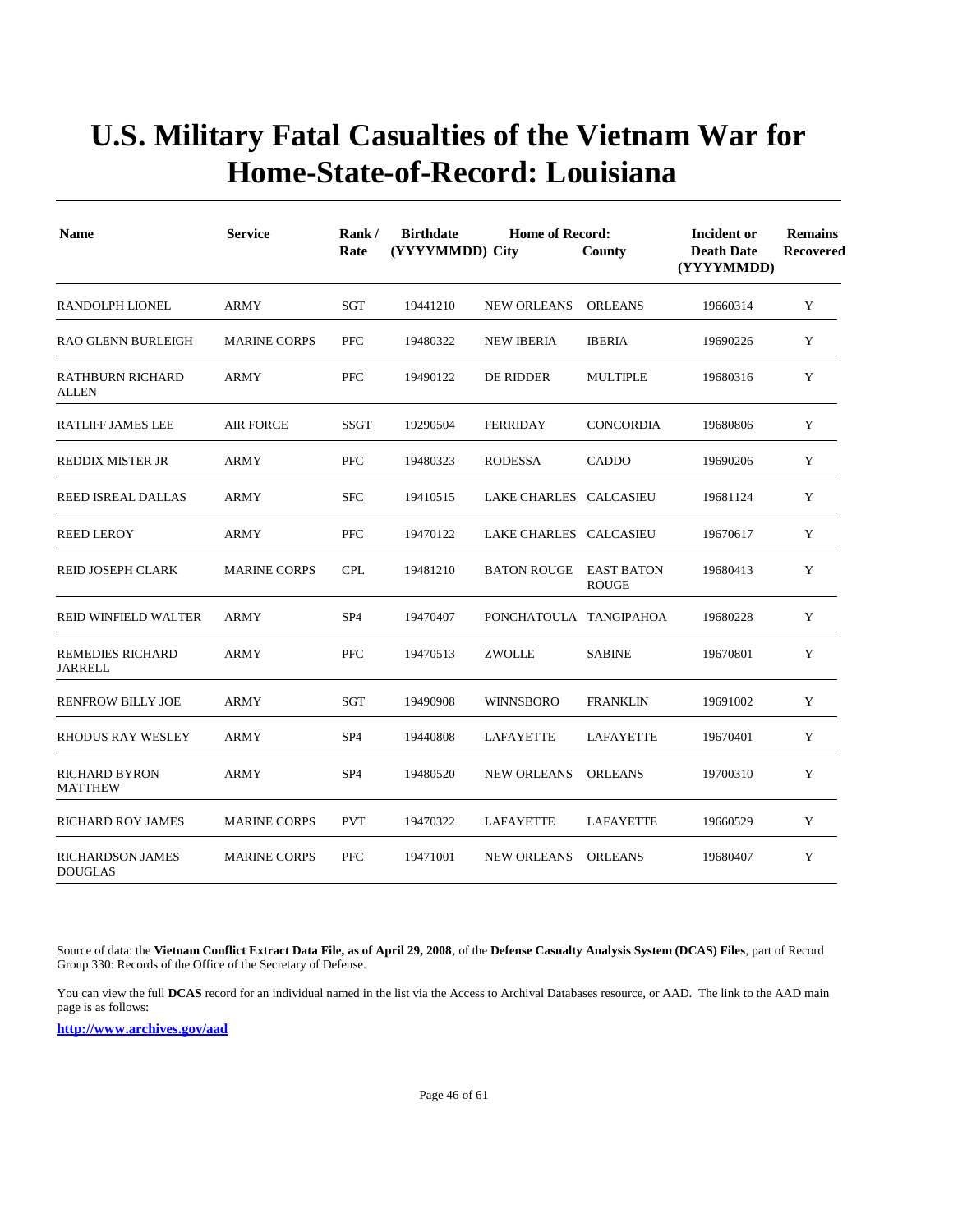| <b>Name</b>                              | <b>Service</b>      | Rank/<br>Rate   | <b>Birthdate</b><br>(YYYYMMDD) City | <b>Incident or</b><br><b>Death Date</b><br>(YYYYMMDD) | <b>Remains</b><br><b>Recovered</b> |          |   |
|------------------------------------------|---------------------|-----------------|-------------------------------------|-------------------------------------------------------|------------------------------------|----------|---|
| <b>RICHARDSON JESSIE</b>                 | <b>MARINE CORPS</b> | SSGT            | 19230411                            | <b>OPELOUSAS</b>                                      | ST LANDRY                          | 19661116 | Y |
| RICHARDSON MICHAEL<br>WAYNE              | ARMY                | <b>PFC</b>      | 19480209                            | LAFAYETTE                                             | LAFAYETTE                          | 19690618 | Y |
| RIVERE ALVIN PIERIE                      | <b>ARMY</b>         | PFC             | 19420210                            | NAPOLEONVILL ASSUMPTION<br>Е                          |                                    | 19671028 | Y |
| <b>RIVIERE FRANK IRA</b>                 | <b>MARINE CORPS</b> | SGT             | 19460205                            | <b>NEW ORLEANS</b>                                    | <b>ORLEANS</b>                     | 19670706 | Y |
| ROBERSON DONALD<br><b>RADFORD</b>        | <b>MARINE CORPS</b> | <b>PFC</b>      | 19461016                            | <b>WALKER</b>                                         | <b>LIVINGSTON</b>                  | 19670109 | Y |
| <b>ROBERTS CHARLES</b><br>WADDELL        | <b>MARINE CORPS</b> | SGT             | 19440709                            | <b>ALEXANDRIA</b>                                     | <b>RAPIDES</b>                     | 19670921 | Y |
| ROBERTS MARVIN JAMES                     | <b>ARMY</b>         | <b>CPT</b>      | 19431024                            | <b>BATON ROUGE EAST BATON</b>                         | <b>ROUGE</b>                       | 19690328 | Y |
| <b>ROBERTSON JAMES</b><br><b>WAYNE</b>   | ARMY                | SP <sub>4</sub> | 19490619                            | NEW ORLEANS                                           | ORLEANS                            | 19691106 | Y |
| <b>ROBINSON FRANCIS</b><br><b>JOSEPH</b> | <b>ARMY</b>         | SGT             | 19480924                            | <b>NEW ORLEANS</b>                                    | <b>ORLEANS</b>                     | 19680505 | Y |
| <b>ROBLEDO RAUL</b>                      | ARMY                | <b>CPL</b>      | 19470119                            | <b>SHREVEPORT</b>                                     | <b>MULTIPLE</b>                    | 19680314 | Y |
| <b>ROD RONALD FRANCIS</b>                | ARMY                | MAJ             | 19340925                            | <b>NEW ORLEANS</b>                                    | <b>ORLEANS</b>                     | 19651204 | Y |
| RODGERS CARROLL L                        | ARMY                | SSG             | 19410104                            | NATCHITOCHES NATCHITOCHES                             |                                    | 19661128 | Y |
| <b>ROGERS ROBERT LEE</b>                 | ARMY                | <b>CPL</b>      | 19490110                            | <b>CUT OFF</b>                                        | LAFOURCHE                          | 19700426 | Y |
| <b>ROLLEN CLARENCE</b><br><b>EDWARD</b>  | <b>ARMY</b>         | <b>PFC</b>      | 19461111                            | WINNSBORO                                             | <b>FRANKLIN</b>                    | 19670314 | Y |

Source of data: the **Vietnam Conflict Extract Data File, as of April 29, 2008**, of the **Defense Casualty Analysis System (DCAS) Files**, part of Record Group 330: Records of the Office of the Secretary of Defense.

You can view the full **DCAS** record for an individual named in the list via the Access to Archival Databases resource, or AAD. The link to the AAD main page is as follows: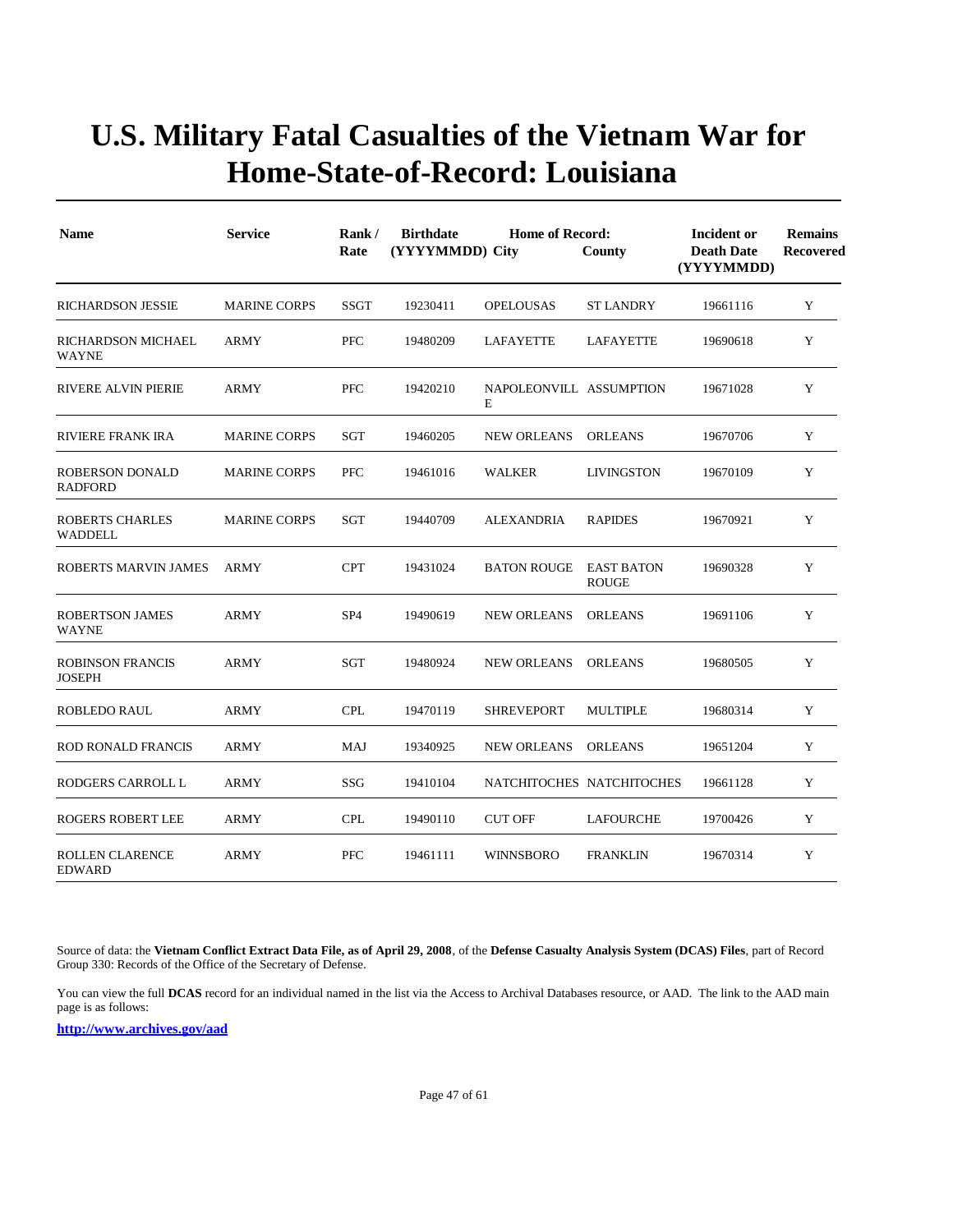| <b>Name</b>                               | <b>Service</b>      | Rank/<br>Rate   | <b>Birthdate</b><br><b>Home of Record:</b><br>(YYYYMMDD) City<br>County |                    |                   | Incident or<br><b>Death Date</b><br>(YYYYMMDD) | <b>Remains</b><br><b>Recovered</b> |
|-------------------------------------------|---------------------|-----------------|-------------------------------------------------------------------------|--------------------|-------------------|------------------------------------------------|------------------------------------|
| <b>ROMAGOSA LAYNE</b><br><b>JOSEPH</b>    | <b>ARMY</b>         | 1LT             | 19470927                                                                | <b>NEW ORLEANS</b> | <b>ORLEANS</b>    | 19700921                                       | Y                                  |
| ROMERO GLENN WAYNE                        | <b>MARINE CORPS</b> | <b>PFC</b>      | 19460916                                                                | LAFAYETTE          | LAFAYETTE         | 19690107                                       | Y                                  |
| ROMERO RONALD JAMES                       | <b>MARINE CORPS</b> | <b>CPL</b>      | 19460206                                                                | YOUNGSVILLE        | LAFAYETTE         | 19680321                                       | Y                                  |
| ROSENTHAL MICHAEL D<br>JR                 | ARMY                | WO1             | 19441026                                                                | <b>METAIRIE</b>    | <b>JEFFERSON</b>  | 19691031                                       | Y                                  |
| <b>ROSS ROBERT LEE</b>                    | ARMY                | <b>PFC</b>      | 19470218                                                                | <b>WATERPROOF</b>  | <b>TENSAS</b>     | 19671113                                       | Y                                  |
| <b>ROSS RONNIE ALLEN</b>                  | <b>MARINE CORPS</b> | <b>LCPL</b>     | 19510906                                                                | <b>NEW ORLEANS</b> | <b>ORLEANS</b>    | 19710407                                       | Y                                  |
| ROUSSELL RALPH S JR                       | <b>ARMY</b>         | WO1             | 19500110                                                                | <b>BOGALUSA</b>    | <b>WASHINGTON</b> | 19700605                                       | Y                                  |
| ROWLEY HARRY EMILUS                       | <b>ARMY</b>         | SP <sub>5</sub> | 19421117                                                                | <b>NEW ORLEANS</b> | <b>ORLEANS</b>    | 19650210                                       | Y                                  |
| RUTH ALFRED DARNELL                       | <b>MARINE CORPS</b> | <b>PFC</b>      | 19480417                                                                | <b>ALEXANDRIA</b>  | <b>RAPIDES</b>    | 19690826                                       | Y                                  |
| SANCHEZ HERMAN PAUL                       | <b>ARMY</b>         | <b>CPL</b>      | 19490209                                                                | <b>BELLE ROSE</b>  | <b>ASSUMPTION</b> | 19700105                                       | Y                                  |
| <b>SANDERS JAMES EDGAR</b><br>JR          | <b>ARMY</b>         | SP <sub>4</sub> | 19471019                                                                | <b>KENTWOOD</b>    | TANGIPAHOA        | 19680824                                       | Y                                  |
| <b>SANDERS ROBERT</b><br><b>HERNDON</b>   | <b>ARMY</b>         | SSG             | 19440126                                                                | MARTHAVILLE        | NATCHITOCHES      | 19680530                                       | Y                                  |
| <b>SANTINAC LAWRENCE</b><br><b>HAROLD</b> | ARMY                | SGT             | 19470422                                                                | <b>NEW ORLEANS</b> | <b>ORLEANS</b>    | 19700310                                       | Y                                  |
| <b>SCHMOLKE JOSEPH</b><br><b>MICHAEL</b>  | <b>MARINE CORPS</b> | <b>PFC</b>      | 19500126                                                                | PEARL RIVER        | <b>ST TAMMANY</b> | 19690125                                       | Y                                  |

Source of data: the **Vietnam Conflict Extract Data File, as of April 29, 2008**, of the **Defense Casualty Analysis System (DCAS) Files**, part of Record Group 330: Records of the Office of the Secretary of Defense.

You can view the full **DCAS** record for an individual named in the list via the Access to Archival Databases resource, or AAD. The link to the AAD main page is as follows: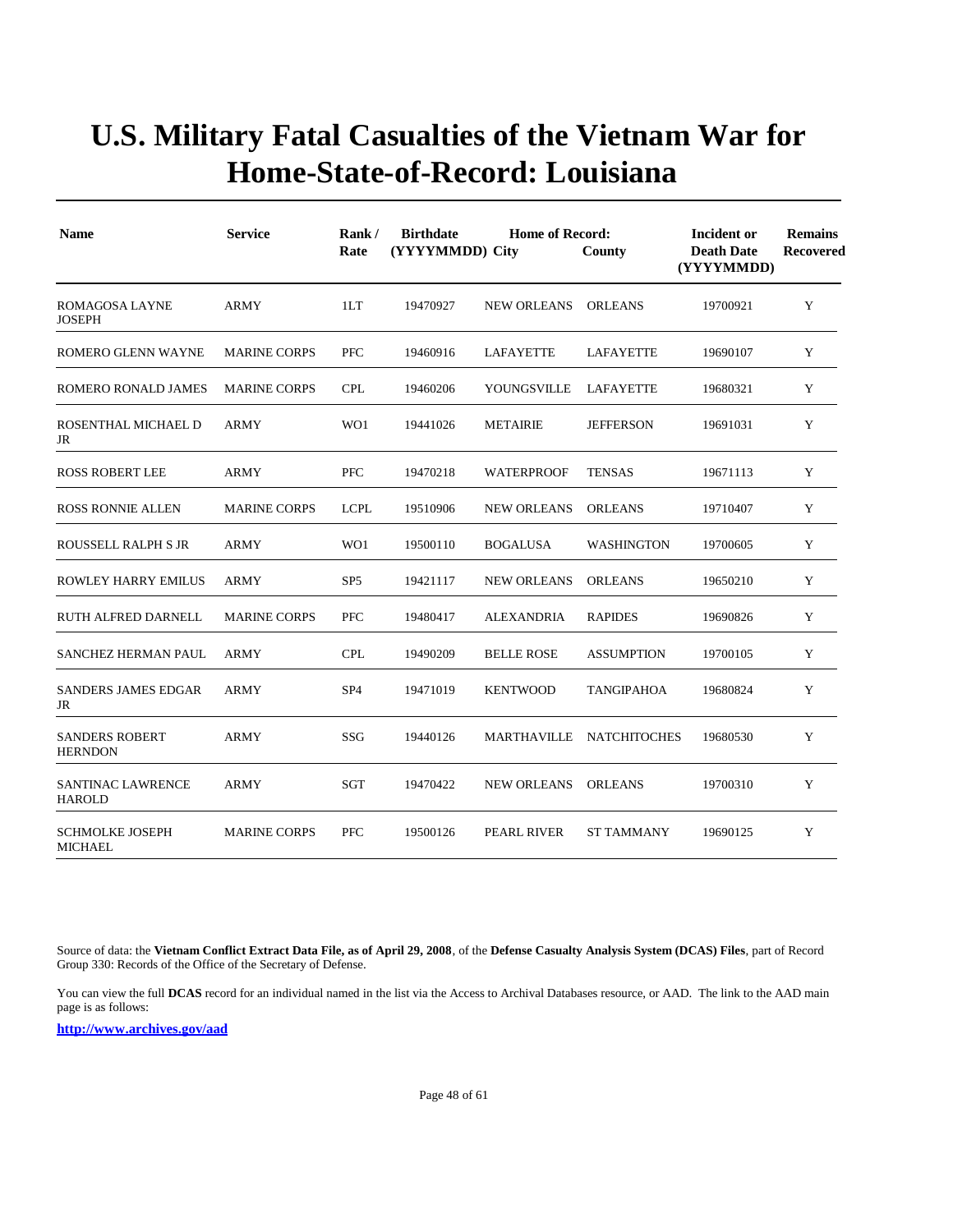| <b>Name</b>                              | <b>Service</b>      | Rank/<br>Rate   | <b>Birthdate</b><br><b>Home of Record:</b><br>(YYYYMMDD) City<br>County<br>(YYYYMMDD) |                         |                    |          | <b>Remains</b><br>Recovered |
|------------------------------------------|---------------------|-----------------|---------------------------------------------------------------------------------------|-------------------------|--------------------|----------|-----------------------------|
| <b>SCHNITGER GERARD</b><br><b>GEORGE</b> | <b>MARINE CORPS</b> | <b>PFC</b>      | 19450914                                                                              | <b>NEW ORLEANS</b>      | <b>ORLEANS</b>     | 19651215 | Y                           |
| SCOTT ALVIN JOSEPH                       | ARMY                | SP <sub>4</sub> | 19421126                                                                              | <b>NEW ORLEANS</b>      | <b>ORLEANS</b>     | 19701113 | Y                           |
| <b>SCOTT ROBERT LEE</b>                  | <b>MARINE CORPS</b> | <b>PFC</b>      | 19480103                                                                              | <b>HOUMA</b>            | <b>TERREBONNE</b>  | 19680126 | Y                           |
| <b>SEAMSTER WILLIE</b><br><b>PURFOY</b>  | <b>MARINE CORPS</b> | <b>LCPL</b>     | 19490108                                                                              | <b>MINDEN</b>           | <b>WEBSTER</b>     | 19680615 | Y                           |
| <b>SEEBODE JOHN CONRAD</b>               | <b>MARINE CORPS</b> | <b>PFC</b>      | 19491110                                                                              | <b>MORGAN CITY</b>      | <b>ST MARY</b>     | 19680525 | Y                           |
| <b>SELDERS EUGENE</b>                    | <b>ARMY</b>         | <b>PFC</b>      | 19490404                                                                              | INDEPENDENCE TANGIPAHOA |                    | 19700604 | Y                           |
| <b>SEMON KENNETH</b><br><b>RONALD</b>    | <b>MARINE CORPS</b> | SGT             | 19400719                                                                              | <b>SHREVEPORT</b>       | <b>MULTIPLE</b>    | 19680525 | Y                           |
| <b>SENSAT MORRIS JOSEPH</b>              | <b>MARINE CORPS</b> | <b>LCPL</b>     | 19480726                                                                              | <b>EGAN</b>             | <b>ACADIA</b>      | 19671014 | Y                           |
| <b>SERCOVICH JOSEPH</b><br><b>GEORGE</b> | <b>MARINE CORPS</b> | <b>CPL</b>      | 19430521                                                                              | <b>BURAS</b>            | <b>PLAQUEMINES</b> | 19660117 | Y                           |
| <b>SEREX HENRY MUIR</b>                  | <b>AIR FORCE</b>    | <b>LTCOL</b>    | 19310509                                                                              | <b>NEW ORLEANS</b>      | <b>ORLEANS</b>     | 19720402 | N                           |
| <b>SHARPLEY LEONARD</b><br><b>COSBY</b>  | <b>ARMY</b>         | SP <sub>4</sub> | 19330605                                                                              | <b>NEW ORLEANS</b>      | <b>ORLEANS</b>     | 19680707 | Y                           |
| <b>SHAW CLAIBORNE</b><br><b>LAVELLE</b>  | <b>MARINE CORPS</b> | <b>LCPL</b>     | 19470201                                                                              | <b>MONROE</b>           | <b>OUACHITA</b>    | 19660917 | Y                           |
| <b>SHUPTRINE ROBERT M</b>                | ARMY                | SP <sub>5</sub> | 19510521                                                                              | LOREAUVILLE             | <b>IBERIA</b>      | 19701025 | Y                           |
| SIEBERT FREDERICK W JR                   | <b>AIR FORCE</b>    | <b>CAPT</b>     | 19400824                                                                              | <b>NEW ORLEANS</b>      | <b>ORLEANS</b>     | 19691201 | Y                           |
| <b>SIKES BOBBIE EARL</b>                 | ARMY                | SGT             | 19470529                                                                              | <b>EXTENSION</b>        | <b>FRANKLIN</b>    | 19680219 | Y                           |

Source of data: the **Vietnam Conflict Extract Data File, as of April 29, 2008**, of the **Defense Casualty Analysis System (DCAS) Files**, part of Record Group 330: Records of the Office of the Secretary of Defense.

You can view the full **DCAS** record for an individual named in the list via the Access to Archival Databases resource, or AAD. The link to the AAD main page is as follows: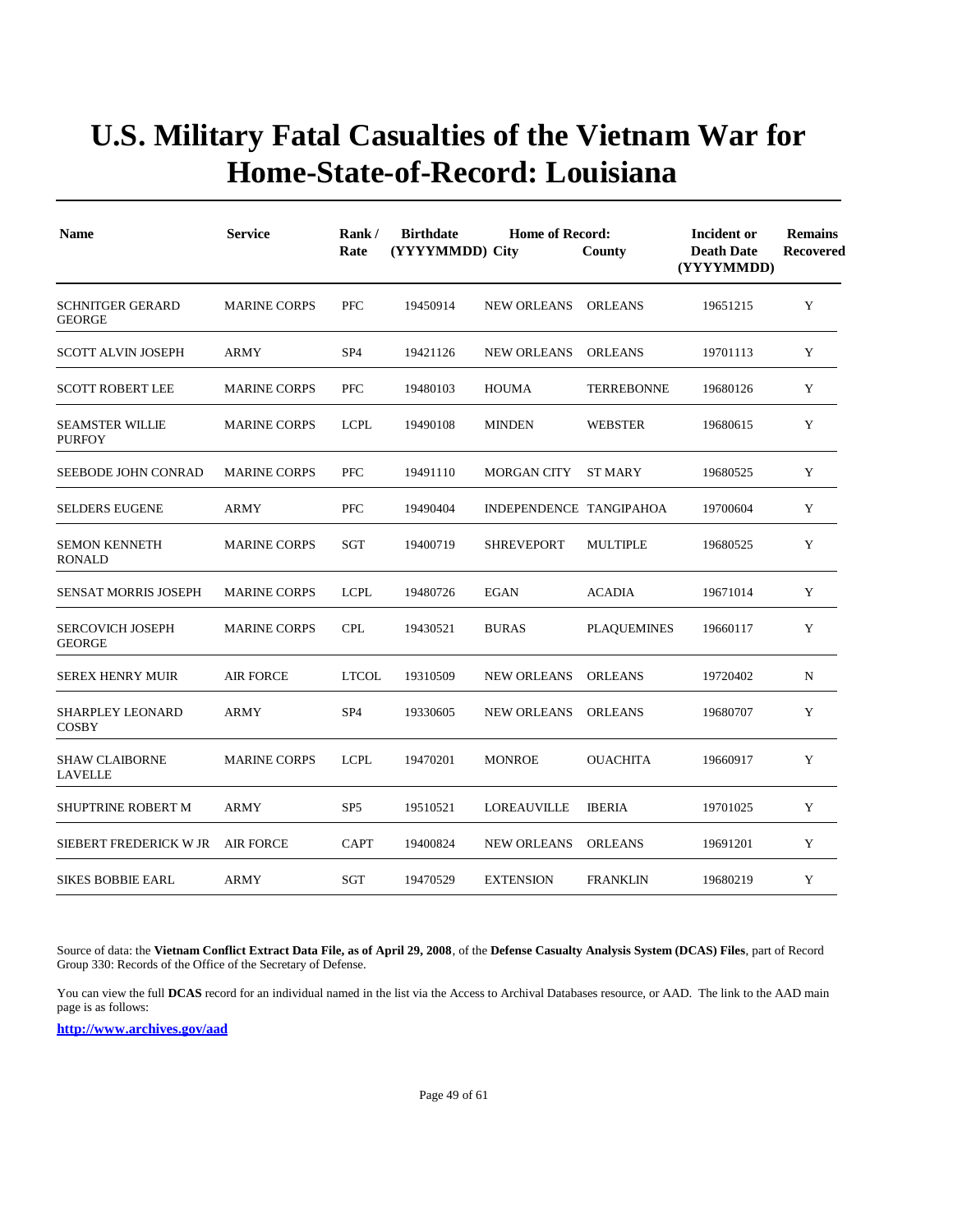| <b>Name</b>                              | <b>Service</b>      | Rank/<br><b>Birthdate</b><br><b>Home of Record:</b><br>(YYYYMMDD) City<br>Rate<br>County |          |                      |                                   | Incident or<br><b>Death Date</b><br>(YYYYMMDD) | <b>Remains</b><br><b>Recovered</b> |
|------------------------------------------|---------------------|------------------------------------------------------------------------------------------|----------|----------------------|-----------------------------------|------------------------------------------------|------------------------------------|
| SILMAN GARY WILLIS                       | ARMY                | <b>CPL</b>                                                                               | 19490221 | WEST MONROE OUACHITA |                                   | 19690604                                       | Y                                  |
| <b>SIMMONS CHESTER JOHN</b>              | <b>MARINE CORPS</b> | <b>PFC</b>                                                                               | 19470129 | <b>NEW ORLEANS</b>   | <b>ORLEANS</b>                    | 19660722                                       | Y                                  |
| <b>SIMMONS NATHANIEL</b>                 | <b>ARMY</b>         | PFC                                                                                      | 19431107 | <b>NEW ORLEANS</b>   | <b>ORLEANS</b>                    | 19660128                                       | Y                                  |
| <b>SIMON CURLEY JOHN</b>                 | ARMY                | SP <sub>4</sub>                                                                          | 19470216 | YOUNGSVILLE          | LAFAYETTE                         | 19670709                                       | Y                                  |
| <b>SIMON PAUL JOSEPH</b>                 | ARMY                | PFC                                                                                      | 19461226 | <b>ABBEVILLE</b>     | <b>VERMILION</b>                  | 19670707                                       | Y                                  |
| <b>SINCLAIR PATRICK</b><br><b>EUGENE</b> | <b>MARINE CORPS</b> | <b>LCPL</b>                                                                              | 19501211 | <b>NEW ORLEANS</b>   | <b>ORLEANS</b>                    | 19680906                                       | Y                                  |
| SINEGAL HUBERT JR                        | <b>MARINE CORPS</b> | <b>PFC</b>                                                                               | 19491215 | LAFAYETTE            | LAFAYETTE                         | 19690105                                       | Y                                  |
| <b>SINGLETON CHARLIE JR</b>              | ARMY                | <b>SGT</b>                                                                               | 19481004 | <b>WINNSBORO</b>     | <b>FRANKLIN</b>                   | 19700709                                       | Y                                  |
| <b>SINGLETON GEORGE</b><br><b>JAMES</b>  | ARMY                | <b>PFC</b>                                                                               | 19470913 | <b>BATON ROUGE</b>   | <b>EAST BATON</b><br><b>ROUGE</b> | 19680503                                       | Y                                  |
| <b>SISTRUNK DONALD</b><br><b>WAYNE</b>   | ARMY                | SSG                                                                                      | 19480729 | <b>EUNICE</b>        | <b>ST LANDRY</b>                  | 19700410                                       | Y                                  |
| <b>SKINNER CLAIBORNE</b><br><b>JOHN</b>  | <b>MARINE CORPS</b> | <b>LCPL</b>                                                                              | 19490423 | DE QUINCY            | <b>CALCASIEU</b>                  | 19680829                                       | Y                                  |
| <b>SMITH AARON CHARLES</b>               | <b>ARMY</b>         | <b>SGT</b>                                                                               | 19480315 | <b>BATON ROUGE</b>   | <b>EAST BATON</b><br><b>ROUGE</b> | 19690309                                       | Y                                  |
| <b>SMITH ALLAN EUGENE</b>                | <b>ARMY</b>         | SSG                                                                                      | 19441231 | <b>SHREVEPORT</b>    | <b>MULTIPLE</b>                   | 19661017                                       | Y                                  |
| <b>SMITH DAVID LEON</b>                  | <b>ARMY</b>         | <b>PFC</b>                                                                               | 19480320 | <b>MARRERO</b>       | <b>JEFFERSON</b>                  | 19680226                                       | Y                                  |
| <b>SMITH HARRY WINFIELD</b>              | <b>AIR FORCE</b>    | MAJ                                                                                      | 19410630 | <b>BATON ROUGE</b>   | <b>EAST BATON</b><br><b>ROUGE</b> | 19691112                                       | N                                  |

Source of data: the **Vietnam Conflict Extract Data File, as of April 29, 2008**, of the **Defense Casualty Analysis System (DCAS) Files**, part of Record Group 330: Records of the Office of the Secretary of Defense.

You can view the full **DCAS** record for an individual named in the list via the Access to Archival Databases resource, or AAD. The link to the AAD main page is as follows: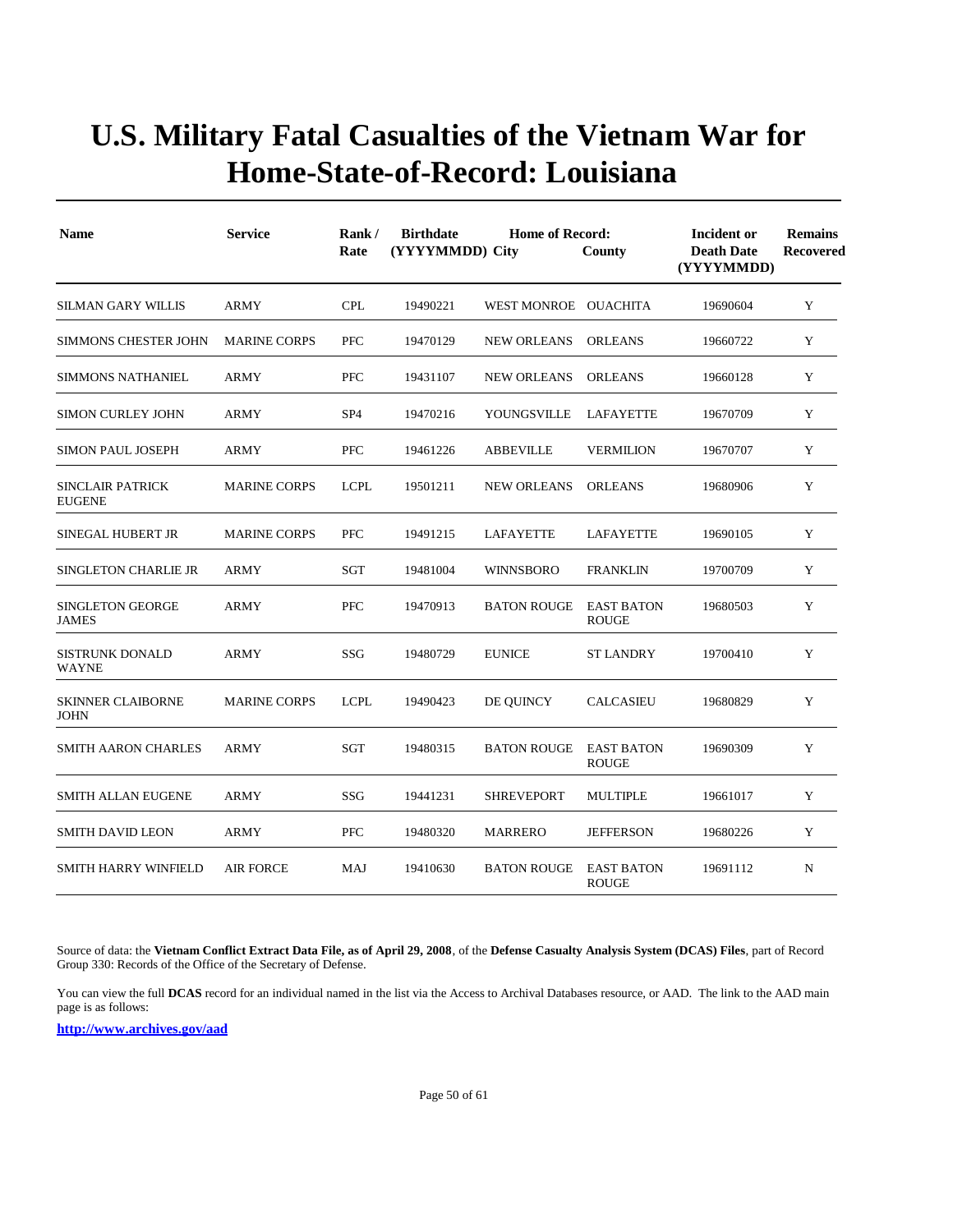| <b>Name</b>                             | <b>Service</b>      | Rank/<br>Rate   | <b>Birthdate</b><br>(YYYYMMDD) City | <b>Incident or</b><br><b>Death Date</b><br>(YYYYMMDD) | <b>Remains</b><br><b>Recovered</b> |          |             |
|-----------------------------------------|---------------------|-----------------|-------------------------------------|-------------------------------------------------------|------------------------------------|----------|-------------|
| <b>SMITH JOHN JR</b>                    | ARMY                | <b>PFC</b>      | 19460403                            | <b>NEW ORLEANS</b>                                    | <b>ORLEANS</b>                     | 19700108 | Y           |
| <b>SMITH LARRY F</b>                    | <b>ARMY</b>         | <b>SGT</b>      | 19470201                            | <b>NEW ORLEANS</b>                                    | <b>ORLEANS</b>                     | 19661025 | Y           |
| <b>SMITH MARCUS</b>                     | ARMY                | SGT             | 19401024                            | WEST MONROE OUACHITA                                  |                                    | 19701014 | Y           |
| SMITH MELVIN                            | <b>MARINE CORPS</b> | <b>LCPL</b>     | 19460812                            | <b>NEW ORLEANS</b>                                    | <b>ORLEANS</b>                     | 19671210 | Y           |
| <b>SMITH ROBERT</b>                     | <b>ARMY</b>         | SP <sub>4</sub> | 19470223                            | <b>CONVERSE</b>                                       | <b>SABINE</b>                      | 19680403 | Y           |
| SMITH ROBERT SR                         | ARMY                | SGT             | 19320528                            | <b>ALEXANDRIA</b>                                     | <b>RAPIDES</b>                     | 19661021 | Y           |
| SMITH WILLIAM DAVID                     | ARMY                | SP <sub>4</sub> | 19500920                            | LAFAYETTE                                             | LAFAYETTE                          | 19710324 | Y           |
| SMITH WINSTON JOHN                      | ARMY                | <b>CPL</b>      | 19490918                            | LAKE CHARLES                                          | <b>CALCASIEU</b>                   | 19700215 | $\mathbf Y$ |
| <b>SMOOT CURTIS RICHARD</b>             | <b>ARMY</b>         | <b>SFC</b>      | 19491209                            | <b>VARNADO</b>                                        | <b>WASHINGTON</b>                  | 19710310 | N           |
| <b>SNYDER WOODROW</b><br>WILSON JR      | ARMY                | SSG             | 19441105                            | <b>BATON ROUGE</b>                                    | <b>EAST BATON</b><br><b>ROUGE</b>  | 19691220 | Y           |
| SOLORZANO ROBERT<br>ANGELO              | <b>MARINE CORPS</b> | <b>LCPL</b>     | 19440802                            | <b>NEW ORLEANS</b>                                    | <b>ORLEANS</b>                     | 19651103 | Y           |
| SONGNE DARNELL<br><b>JOSEPH</b>         | <b>NAVY</b>         | HN              | 19481004                            | <b>ABBEVILLE</b>                                      | <b>VERMILION</b>                   | 19680917 | Y           |
| SONNIER FOSTER LEE                      | <b>ARMY</b>         | SP <sub>4</sub> | 19470102                            | <b>OPELOUSAS</b>                                      | <b>ST LANDRY</b>                   | 19690506 | Y           |
| <b>SORTER MICHAEL</b><br><b>VINCENT</b> | <b>AIR FORCE</b>    | SGT             | 19450126                            | FT POLK                                               | <b>VERNON</b>                      | 19680619 | Y           |
| SOUTHER WALTER ALVIN<br>Ш               | <b>ARMY</b>         | <b>CPT</b>      | 19431205                            | LAFAYETTE                                             | LAFAYETTE                          | 19680624 | Y           |

Source of data: the **Vietnam Conflict Extract Data File, as of April 29, 2008**, of the **Defense Casualty Analysis System (DCAS) Files**, part of Record Group 330: Records of the Office of the Secretary of Defense.

You can view the full **DCAS** record for an individual named in the list via the Access to Archival Databases resource, or AAD. The link to the AAD main page is as follows: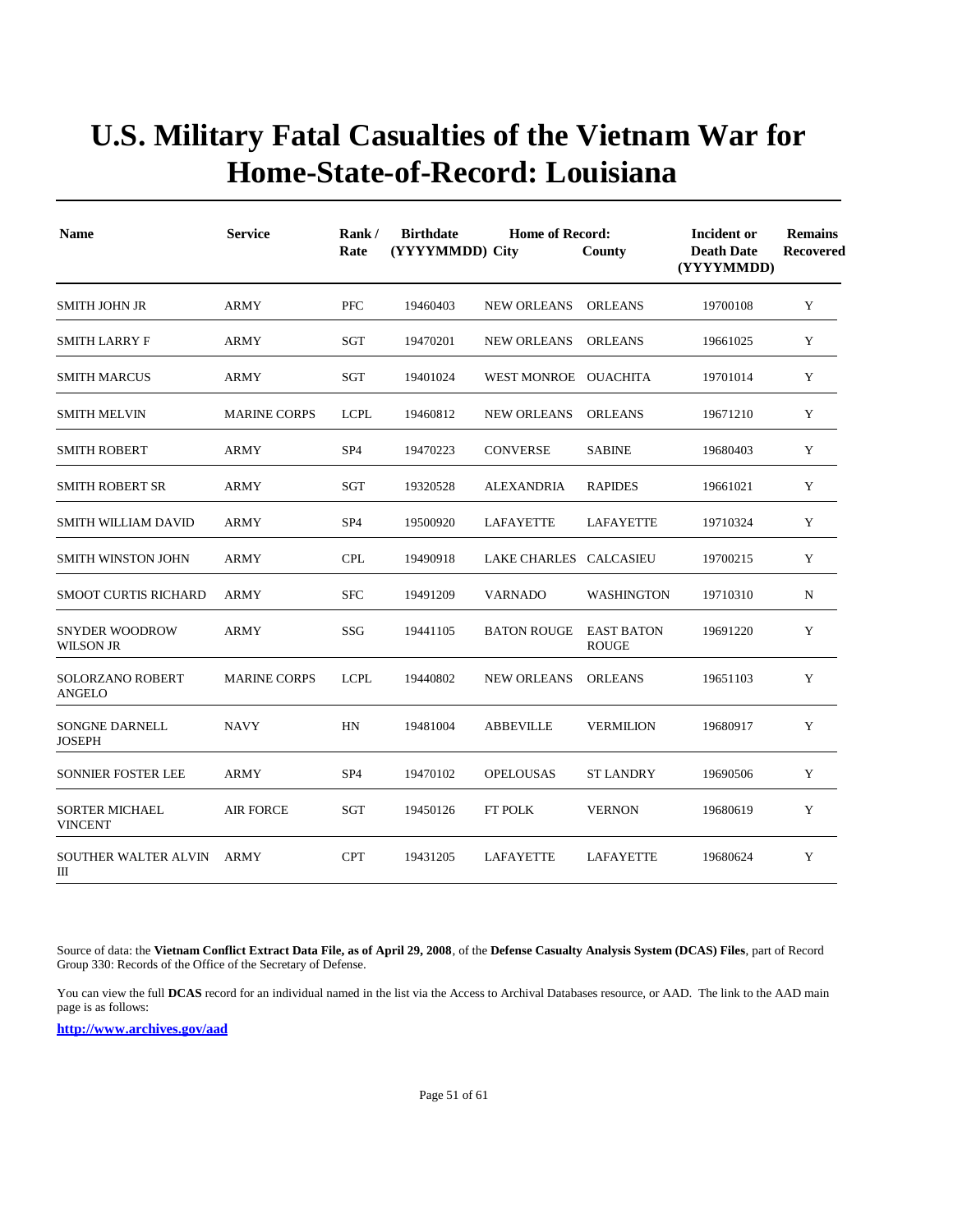| <b>Name</b>                            | <b>Service</b>      | Rank/<br>Rate   | <b>Birthdate</b><br>(YYYYMMDD) City | <b>Home of Record:</b>              | County                            | Incident or<br><b>Death Date</b><br>(YYYYMMDD) | <b>Remains</b><br>Recovered |
|----------------------------------------|---------------------|-----------------|-------------------------------------|-------------------------------------|-----------------------------------|------------------------------------------------|-----------------------------|
| SPELLMAN WAYNE JUDE                    | <b>MARINE CORPS</b> | <b>CPL</b>      | 19440814                            | <b>NEW ORLEANS</b>                  | <b>ORLEANS</b>                    | 19660412                                       | Y                           |
| SPENCE EDGAR CLAY                      | <b>ARMY</b>         | SGT             | 19480829                            | <b>BATON ROUGE</b>                  | <b>EAST BATON</b><br><b>ROUGE</b> | 19680229                                       | Y                           |
| STANFORD BOBBY GAYLE MARINE CORPS      |                     | <b>PVT</b>      | 19480119                            | <b>MONROE</b>                       | <b>OUACHITA</b>                   | 19670512                                       | Y                           |
| STEIN ARMOND JOSEPH<br>JR              | ARMY                | <b>CPL</b>      | 19470901                            | DONALDSONVI ASCENSION<br><b>LLE</b> |                                   | 19680513                                       | Y                           |
| STEIN CLAUDE JOSEPH                    | ARMY                | <b>PFC</b>      | 19470321                            | <b>VACHERIE</b>                     | <b>ST JAMES</b>                   | 19671208                                       | Y                           |
| STEPHENS DANNY LYNN                    | <b>ARMY</b>         | <b>PFC</b>      | 19490518                            | <b>LOGANSPORT</b>                   | DE SOTO                           | 19680331                                       | Y                           |
| STEVENS DONNY RAY                      | <b>MARINE CORPS</b> | <b>CPL</b>      | 19460907                            | LAKE CHARLES CALCASIEU              |                                   | 19651014                                       | Y                           |
| <b>STEVENS RUDOLPH</b>                 | <b>ARMY</b>         | SP <sub>4</sub> | 19481005                            | <b>BATON ROUGE</b>                  | <b>EAST BATON</b><br><b>ROUGE</b> | 19710718                                       | Y                           |
| <b>STEVENSON DON EDDIE</b>             | <b>NAVY</b>         | PO <sub>1</sub> | 19400526                            | <b>NEW ORLEANS</b>                  | <b>ORLEANS</b>                    | 19691204                                       | Y                           |
| <b>STEWART EDWARD</b>                  | <b>ARMY</b>         | SGT             | 19470407                            | <b>MONROE</b>                       | <b>OUACHITA</b>                   | 19680810                                       | Y                           |
| <b>STEWART JOHN</b><br><b>EMANUEL</b>  | <b>ARMY</b>         | SSG             | 19420709                            | <b>DONNER</b>                       | <b>TERREBONNE</b>                 | 19710108                                       | Y                           |
| <b>STEWART ULYSSES</b>                 | <b>ARMY</b>         | SP <sub>4</sub> | 19480730                            | <b>NEW ORLEANS</b>                  | <b>ORLEANS</b>                    | 19680212                                       | Y                           |
| STEWART VIRGIL GRANT                   | <b>AIR FORCE</b>    | <b>CAPT</b>     | 19421010                            | <b>BATON ROUGE</b>                  | <b>EAST BATON</b><br><b>ROUGE</b> | 19690517                                       | $\mathbf N$                 |
| <b>STIGALL ARTHUR</b><br><b>DONALD</b> | <b>ARMY</b>         | COL             | 19260615                            | <b>CHASE</b>                        | <b>FRANKLIN</b>                   | 19671107                                       | Y                           |

Source of data: the **Vietnam Conflict Extract Data File, as of April 29, 2008**, of the **Defense Casualty Analysis System (DCAS) Files**, part of Record Group 330: Records of the Office of the Secretary of Defense.

You can view the full **DCAS** record for an individual named in the list via the Access to Archival Databases resource, or AAD. The link to the AAD main page is as follows: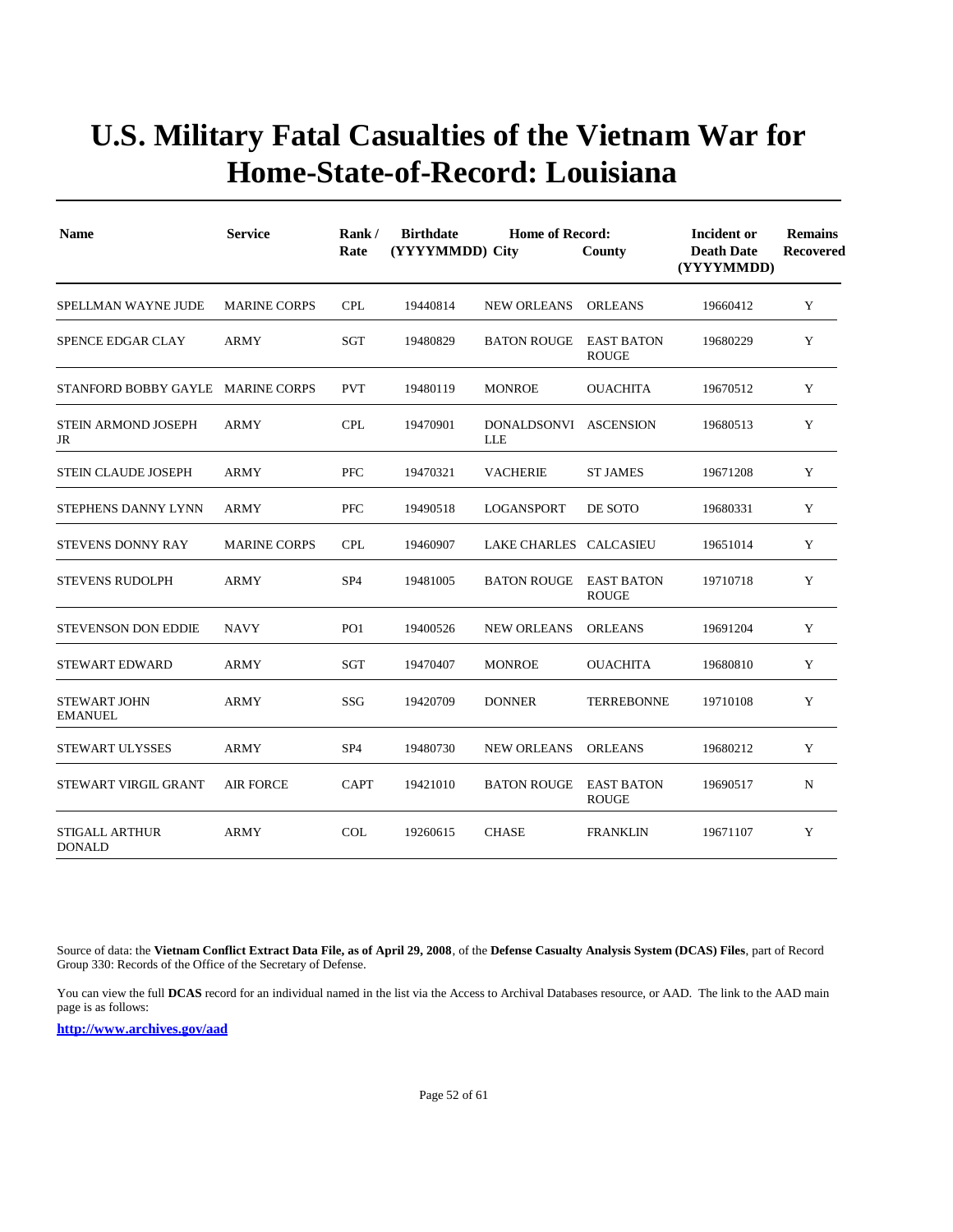| <b>Name</b>                              | <b>Service</b>      | Rank/<br>Rate   | <b>Birthdate</b><br>(YYYYMMDD) City | <b>Home of Record:</b> | Incident or<br><b>Death Date</b><br>(YYYYMMDD) | <b>Remains</b><br>Recovered |   |
|------------------------------------------|---------------------|-----------------|-------------------------------------|------------------------|------------------------------------------------|-----------------------------|---|
| STOCKSTILL WALLACE A<br>JR               | <b>ARMY</b>         | <b>PVT</b>      | 19480527                            | <b>BATON ROUGE</b>     | <b>EAST BATON</b><br><b>ROUGE</b>              | 19700203                    | Y |
| STOCKWELL EDWARD E<br>JR                 | <b>NAVY</b>         | <b>FN</b>       | 19460511                            | <b>METAIRIE</b>        | <b>JEFFERSON</b>                               | 19690116                    | Y |
| <b>STRICKLAND ROBERT</b><br><b>CECIL</b> | ARMY                | <b>PFC</b>      | 19471231                            | <b>GREENSBURG</b>      | <b>ST HELENA</b>                               | 19680401                    | Y |
| <b>STUTES JAMES RONALD</b>               | ARMY                | SP <sub>4</sub> | 19441012                            | LAFAYETTE              | LAFAYETTE                                      | 19700606                    | Y |
| STUTES KENNETH JOHN                      | <b>MARINE CORPS</b> | <b>LCPL</b>     | 19480111                            | <b>LAFAYETTE</b>       | <b>LAFAYETTE</b>                               | 19670705                    | Y |
| <b>TALTON BOBBY RAY</b>                  | <b>ARMY</b>         | SP <sub>4</sub> | 19451209                            | WEST MONROE OUACHITA   |                                                | 19680220                    | Y |
| <b>TARVER EDWARD</b>                     | <b>MARINE CORPS</b> | <b>LCPL</b>     | 19500205                            | <b>WINNSBORO</b>       | <b>FRANKLIN</b>                                | 19700812                    | Y |
| TATE TONY LARUE                          | <b>ARMY</b>         | SP <sub>4</sub> | 19451201                            | THIBODAUX              | LAFOURCHE                                      | 19680311                    | Y |
| TATNEY ERNEST JR                         | <b>MARINE CORPS</b> | <b>PFC</b>      | 19480114                            | <b>PLAQUEMINE</b>      | <b>IBERVILLE</b>                               | 19670901                    | Y |
| TAYLOR DUNCAN JR                         | ARMY                | SP <sub>4</sub> | 19430917                            | ALEXANDRIA             | <b>RAPIDES</b>                                 | 19680515                    | Y |
| TAYLOR JOHN LEWIS                        | ARMY                | SGT             | 19440809                            | <b>NEW ORLEANS</b>     | <b>ORLEANS</b>                                 | 19700207                    | Y |
| <b>TAYLOR STANLEY WADE</b>               | <b>ARMY</b>         | <b>CPL</b>      | 19510909                            | <b>MANGHAM</b>         | <b>RICHLAND</b>                                | 19711026                    | Y |
| TERHUNE DARYL BERT JR MARINE CORPS       |                     | <b>PFC</b>      | 19431230                            | <b>HARVEY</b>          | <b>JEFFERSON</b>                               | 19680306                    | Y |
| TERRELL DAVID WILLIS                     | <b>MARINE CORPS</b> | <b>CPL</b>      | 19440118                            | <b>SHREVEPORT</b>      | <b>MULTIPLE</b>                                | 19660704                    | Y |
| <b>TERRELL KEAVIN LEE</b>                | <b>NAVY</b>         | PO <sub>3</sub> | 19491005                            | <b>BATON ROUGE</b>     | <b>EAST BATON</b><br><b>ROUGE</b>              | 19691002                    | N |

Source of data: the **Vietnam Conflict Extract Data File, as of April 29, 2008**, of the **Defense Casualty Analysis System (DCAS) Files**, part of Record Group 330: Records of the Office of the Secretary of Defense.

You can view the full **DCAS** record for an individual named in the list via the Access to Archival Databases resource, or AAD. The link to the AAD main page is as follows: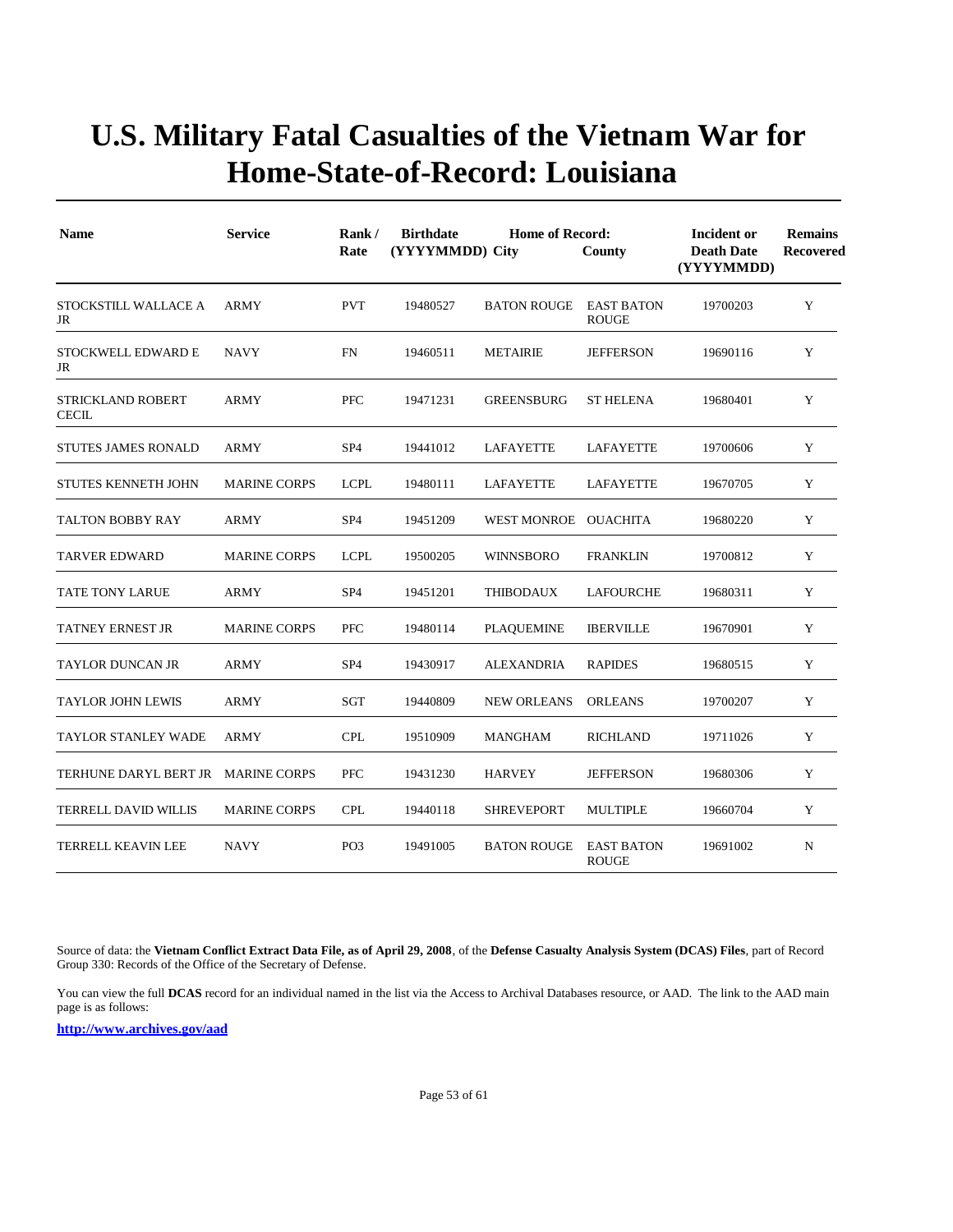| <b>Name</b>                               | <b>Service</b>      | Rank/<br>Rate   | <b>Birthdate</b><br>(YYYYMMDD) City | Incident or<br><b>Death Date</b><br>(YYYYMMDD) | <b>Remains</b><br>Recovered       |          |   |
|-------------------------------------------|---------------------|-----------------|-------------------------------------|------------------------------------------------|-----------------------------------|----------|---|
| THERIOT PHILLIP FINNAN                    | <b>ARMY</b>         | <b>CPL</b>      | 19481204                            | <b>NEW ORLEANS</b>                             | <b>ORLEANS</b>                    | 19690606 | Y |
| <b>THIBODEAUX EDWARD</b><br><b>JOSEPH</b> | <b>MARINE CORPS</b> | <b>LCPL</b>     | 19470315                            | <b>GREENWELL</b><br><b>SPRINGS</b>             | <b>EAST BATON</b><br><b>ROUGE</b> | 19681019 | Y |
| THIBODEAUX MICHAEL L                      | <b>ARMY</b>         | SGT             | 19510217                            | <b>CROWLEY</b>                                 | <b>ACADIA</b>                     | 19700719 | Y |
| THOMAS CHARLES JR                         | ARMY                | SP <sub>4</sub> | 19470802                            | <b>NEW ORLEANS</b>                             | <b>ORLEANS</b>                    | 19690512 | Y |
| <b>THOMAS CHARLIE</b><br><b>BERNARD</b>   | <b>ARMY</b>         | <b>CPL</b>      | 19460910                            | <b>ETHEL</b>                                   | <b>EAST</b><br><b>FELICIANA</b>   | 19680404 | Y |
| <b>THOMAS ISIAH</b>                       | <b>ARMY</b>         | <b>CPL</b>      | 19451023                            | <b>WASHINGTON</b>                              | <b>ST LANDRY</b>                  | 19680828 | Y |
| THOMAS JAMES RONALD                       | <b>ARMY</b>         | SGT             | 19500101                            | <b>NEW ORLEANS</b>                             | <b>ORLEANS</b>                    | 19710417 | Y |
| THOMAS KENNETH LEE                        | <b>MARINE CORPS</b> | <b>PFC</b>      | 19440817                            | <b>DOYLINE</b>                                 | <b>WEBSTER</b>                    | 19680902 | Y |
| THOMPSON FREDDIE JR                       | <b>ARMY</b>         | <b>PFC</b>      | 19460909                            | <b>NEW ORLEANS</b>                             | <b>ORLEANS</b>                    | 19700419 | Y |
| THOMPSON JOHN H                           | ARMY                | SP <sub>4</sub> | 19420206                            | <b>HOMER</b>                                   | <b>CLAIBORNE</b>                  | 19660204 | Y |
| <b>THOMPSON JOHN ROY</b>                  | ARMY                | <b>PFC</b>      | 19450618                            | <b>SALINE</b>                                  | <b>BIENVILLE</b>                  | 19660611 | Y |
| <b>THOMPSON PERRY</b><br><b>EDDISON</b>   | <b>ARMY</b>         | <b>PFC</b>      | 19470218                            | <b>NEW IBERIA</b>                              | <b>IBERIA</b>                     | 19680724 | Y |
| <b>THOMPSON ROBERT</b><br><b>EUGENE</b>   | <b>ARMY</b>         | SSG             | 19330524                            | <b>LEESVILLE</b>                               | <b>VERNON</b>                     | 19670614 | Y |
| <b>THORNTON EVANS</b><br><b>JEROME</b>    | <b>ARMY</b>         | SGT             | 19500419                            | <b>NEW ORLEANS</b>                             | <b>ORLEANS</b>                    | 19690617 | Y |
| <b>TIPTON CHARLES ROY</b>                 | <b>ARMY</b>         | <b>SFC</b>      | 19370501                            | <b>VIDALIA</b>                                 | <b>CONCORDIA</b>                  | 19691101 | Y |

Source of data: the **Vietnam Conflict Extract Data File, as of April 29, 2008**, of the **Defense Casualty Analysis System (DCAS) Files**, part of Record Group 330: Records of the Office of the Secretary of Defense.

You can view the full **DCAS** record for an individual named in the list via the Access to Archival Databases resource, or AAD. The link to the AAD main page is as follows: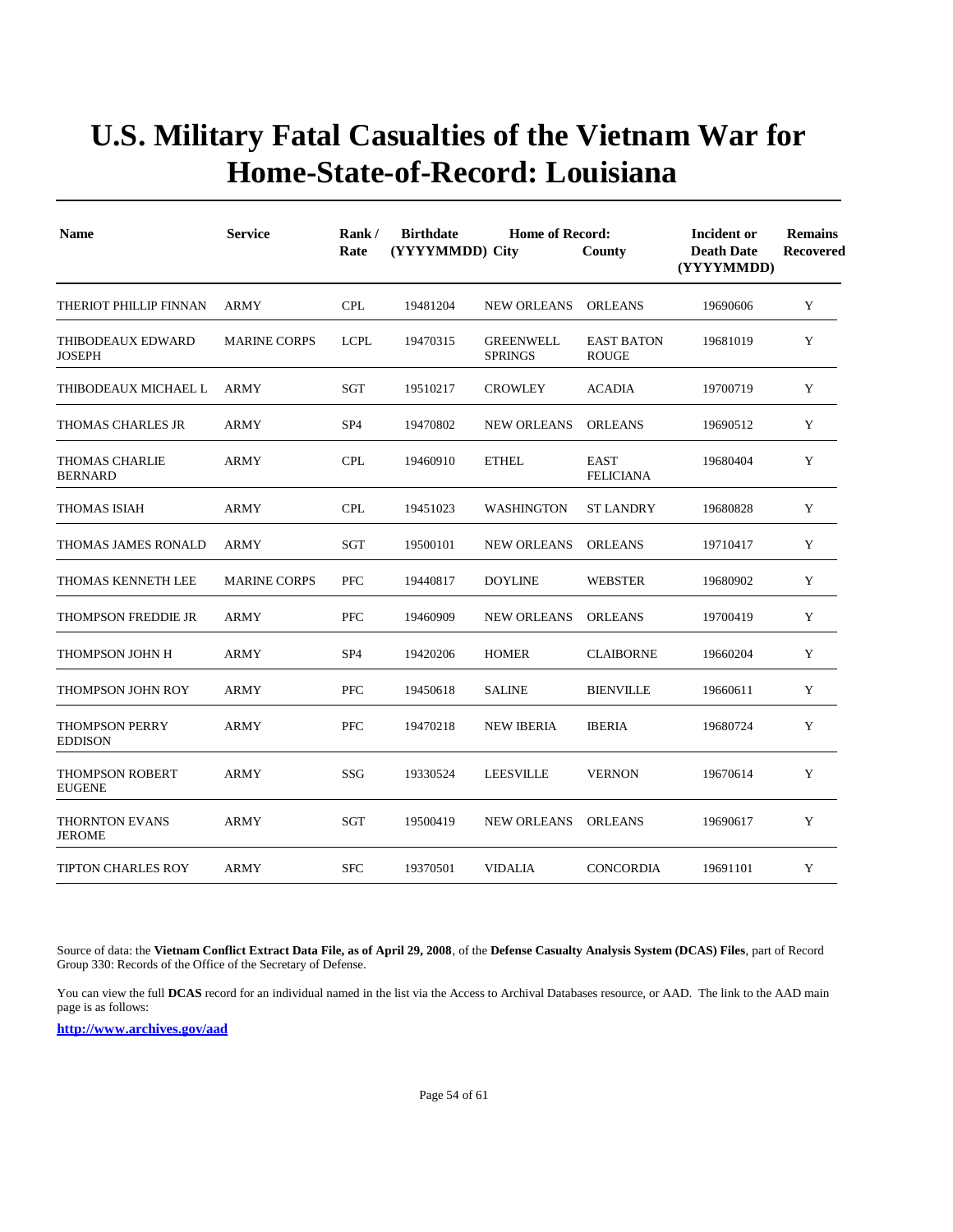| <b>Name</b>                              | <b>Service</b>      | Rank/<br>Rate   | <b>Birthdate</b><br>(YYYYMMDD) City | <b>Home of Record:</b>            | County                            | Incident or<br><b>Death Date</b><br>(YYYYMMDD) | <b>Remains</b><br>Recovered |
|------------------------------------------|---------------------|-----------------|-------------------------------------|-----------------------------------|-----------------------------------|------------------------------------------------|-----------------------------|
| TONEY RICHARD EARL                       | <b>ARMY</b>         | SGT             | 19461028                            | <b>BOGALUSA</b>                   | <b>WASHINGTON</b>                 | 19680222                                       | Y                           |
| TRAINHAM THOMAS NEIL                     | <b>MARINE CORPS</b> | <b>LCPL</b>     | 19481018                            | <b>METAIRIE</b>                   | <b>JEFFERSON</b>                  | 19680924                                       | Y                           |
| TREGRE LARRY PETER                       | ARMY                | SP <sub>4</sub> | 19471204                            | <b>HAHNVILLE</b>                  | <b>ST CHARLES</b>                 | 19690415                                       | Y                           |
| <b>TULLIER LONNIE JOSEPH</b>             | <b>ARMY</b>         | <b>SSG</b>      | 19370316                            | <b>EAST BATON</b><br><b>ROUGE</b> | <b>EAST BATON</b><br><b>ROUGE</b> | 19680812                                       | Y                           |
| TUNNEY MICHAEL<br><b>JOSEPH</b>          | <b>MARINE CORPS</b> | 1STLT           | 19351012                            | ALEXANDRIA                        | <b>RAPIDES</b>                    | 19621006                                       | Y                           |
| <b>TURNER BERNARD</b><br><b>EMERSON</b>  | <b>MARINE CORPS</b> | <b>PFC</b>      | 19401121                            | <b>GREENWOOD</b>                  | CADDO                             | 19650630                                       | Y                           |
| <b>TURNER FREDDIE</b>                    | <b>ARMY</b>         | SGT             | 19480906                            | <b>BATON ROUGE</b>                | <b>EAST BATON</b><br><b>ROUGE</b> | 19710702                                       | Y                           |
| TUYES DONALD GLENN                       | <b>MARINE CORPS</b> | <b>LCPL</b>     | 19470107                            | <b>METAIRIE</b>                   | <b>JEFFERSON</b>                  | 19680207                                       | Y                           |
| TWEEDY VERNON RUBEN                      | ARMY                | CW2             | 19410126                            | <b>NEW ORLEANS</b>                | <b>ORLEANS</b>                    | 19680305                                       | Y                           |
| <b>UPTIGROVE JESSE</b>                   | <b>ARMY</b>         | SSG             | 19480303                            | <b>BASTROP</b>                    | <b>MOREHOUSE</b>                  | 19690708                                       | Y                           |
| <b>VALENTINE JOSEPH</b><br><b>RONALD</b> | <b>ARMY</b>         | <b>PFC</b>      | 19470724                            | PRAIRIEVILLE                      | <b>ASCENSION</b>                  | 19680603                                       | Y                           |
| VARNADO MICHAEL<br><b>BANARD</b>         | <b>ARMY</b>         | CW2             | 19480910                            | <b>FERRIDAY</b>                   | <b>CONCORDIA</b>                  | 19700502                                       | Y                           |
| <b>VENABLE JOSEPH ALVIN</b>              | <b>ARMY</b>         | SGM             | 19201215                            | <b>CLINTON</b>                    | <b>EAST</b><br><b>FELICIANA</b>   | 19680913                                       | Y                           |
| <b>VERRETT DURWOOD</b><br>WAYNE          | <b>ARMY</b>         | 1LT             | 19431213                            | <b>MONROE</b>                     | <b>OUACHITA</b>                   | 19680509                                       | Y                           |

Source of data: the **Vietnam Conflict Extract Data File, as of April 29, 2008**, of the **Defense Casualty Analysis System (DCAS) Files**, part of Record Group 330: Records of the Office of the Secretary of Defense.

You can view the full **DCAS** record for an individual named in the list via the Access to Archival Databases resource, or AAD. The link to the AAD main page is as follows: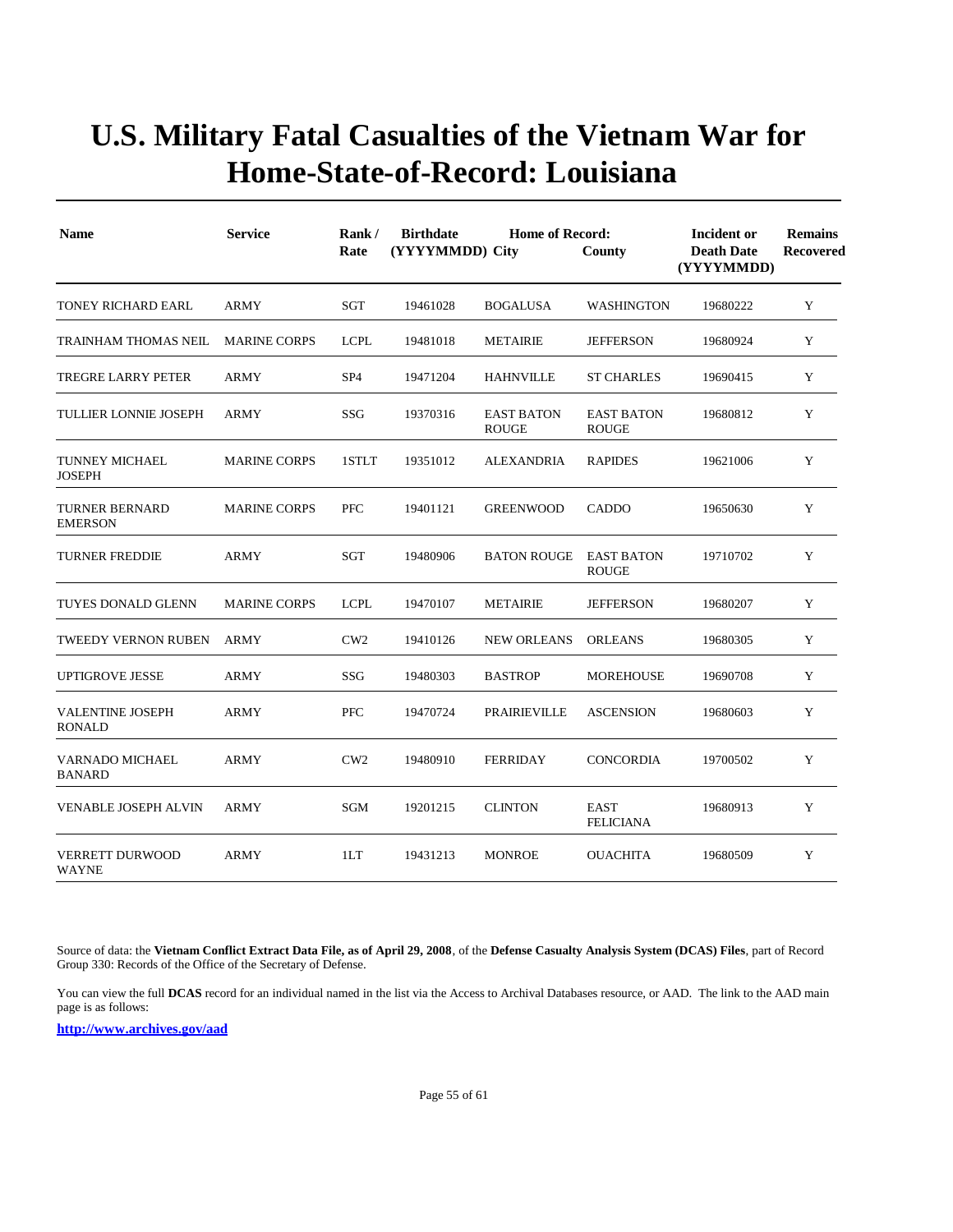| <b>Name</b>                             | <b>Service</b>      | Rank/<br>Rate   | <b>Birthdate</b><br>(YYYYMMDD) City | Incident or<br><b>Death Date</b><br>(YYYYMMDD) | <b>Remains</b><br>Recovered |          |             |
|-----------------------------------------|---------------------|-----------------|-------------------------------------|------------------------------------------------|-----------------------------|----------|-------------|
| VICE FARRELL JAMES                      | <b>ARMY</b>         | SP <sub>4</sub> | 19471121                            | <b>ABBEVILLE</b>                               | <b>VERMILION</b>            | 19690524 | Y           |
| <b>VIDRINE TERREL JAMES</b>             | <b>ARMY</b>         | <b>PFC</b>      | 19480213                            | <b>VILLE PLATTE</b>                            | <b>EVANGELINE</b>           | 19681123 | Y           |
| <b>VINCENT HALTON</b><br><b>RAMSEY</b>  | <b>AIR FORCE</b>    | <b>CAPT</b>     | 19441224                            | <b>SULPHUR</b>                                 | <b>CALCASIEU</b>            | 19710930 | Y           |
| VIOLA CARL DANIEL                       | <b>MARINE CORPS</b> | <b>LCPL</b>     | 19470923                            | WEST MONROE OUACHITA                           |                             | 19660530 | Y           |
| <b>VOLENTINE PHILIP ALVIN</b>           | <b>ARMY</b>         | <b>CPT</b>      | 19360920                            | <b>SHREVEPORT</b>                              | MULTIPLE                    | 19671203 | Y           |
| <b>WAGUESPACK GARY</b><br><b>LOUIS</b>  | <b>ARMY</b>         | <b>PFC</b>      | 19470213                            | <b>NEW ORLEANS</b>                             | <b>ORLEANS</b>              | 19670712 | Y           |
| WALKER JAMES EDWARD                     | <b>MARINE CORPS</b> | <b>CPL</b>      | 19480105                            | <b>NEW ORLEANS</b>                             | <b>ORLEANS</b>              | 19680920 | Y           |
| <b>WALKER MICHAEL</b><br><b>STEPHEN</b> | <b>AIR FORCE</b>    | <b>CAPT</b>     | 19410829                            | <b>COLUMBIA</b>                                | <b>CALDWELL</b>             | 19690715 | $\mathbf N$ |
| <b>WALKER WILLIE</b>                    | <b>ARMY</b>         | SP <sub>4</sub> | 19450620                            | <b>CLAYTON</b>                                 | <b>CONCORDIA</b>            | 19661230 | Y           |
| <b>WALLACE EPHRON JR</b>                | <b>ARMY</b>         | SP <sub>4</sub> | 19410823                            | <b>NEW ORLEANS</b>                             | <b>ORLEANS</b>              | 19651005 | Y           |
| <b>WALLACE VERNON</b><br><b>MARTIN</b>  | <b>MARINE CORPS</b> | <b>LCPL</b>     | 19461117                            | WINNFIELD                                      | <b>WINN</b>                 | 19680826 | Y           |
| <b>WALLS ROBERT LEE</b>                 | <b>MARINE CORPS</b> | <b>PFC</b>      | 19490509                            | <b>NEW ORLEANS</b>                             | <b>ORLEANS</b>              | 19671221 | Y           |
| <b>WALTER HERBERT</b>                   | <b>ARMY</b>         | <b>PFC</b>      | 19460420                            | <b>BOSSIER CITY</b>                            | <b>BOSSIER</b>              | 19690930 | Y           |
| WALTON JIMMY RONALD                     | <b>ARMY</b>         | SSG             | 19431231                            | <b>HARRISONBUR</b><br>G                        | <b>CATAHOULA</b>            | 19700818 | Y           |
| <b>WANER LOUIS BERNARD</b><br>П         | <b>ARMY</b>         | SP <sub>4</sub> | 19450909                            | <b>SHREVEPORT</b>                              | <b>MULTIPLE</b>             | 19690323 | Y           |

Source of data: the **Vietnam Conflict Extract Data File, as of April 29, 2008**, of the **Defense Casualty Analysis System (DCAS) Files**, part of Record Group 330: Records of the Office of the Secretary of Defense.

You can view the full **DCAS** record for an individual named in the list via the Access to Archival Databases resource, or AAD. The link to the AAD main page is as follows: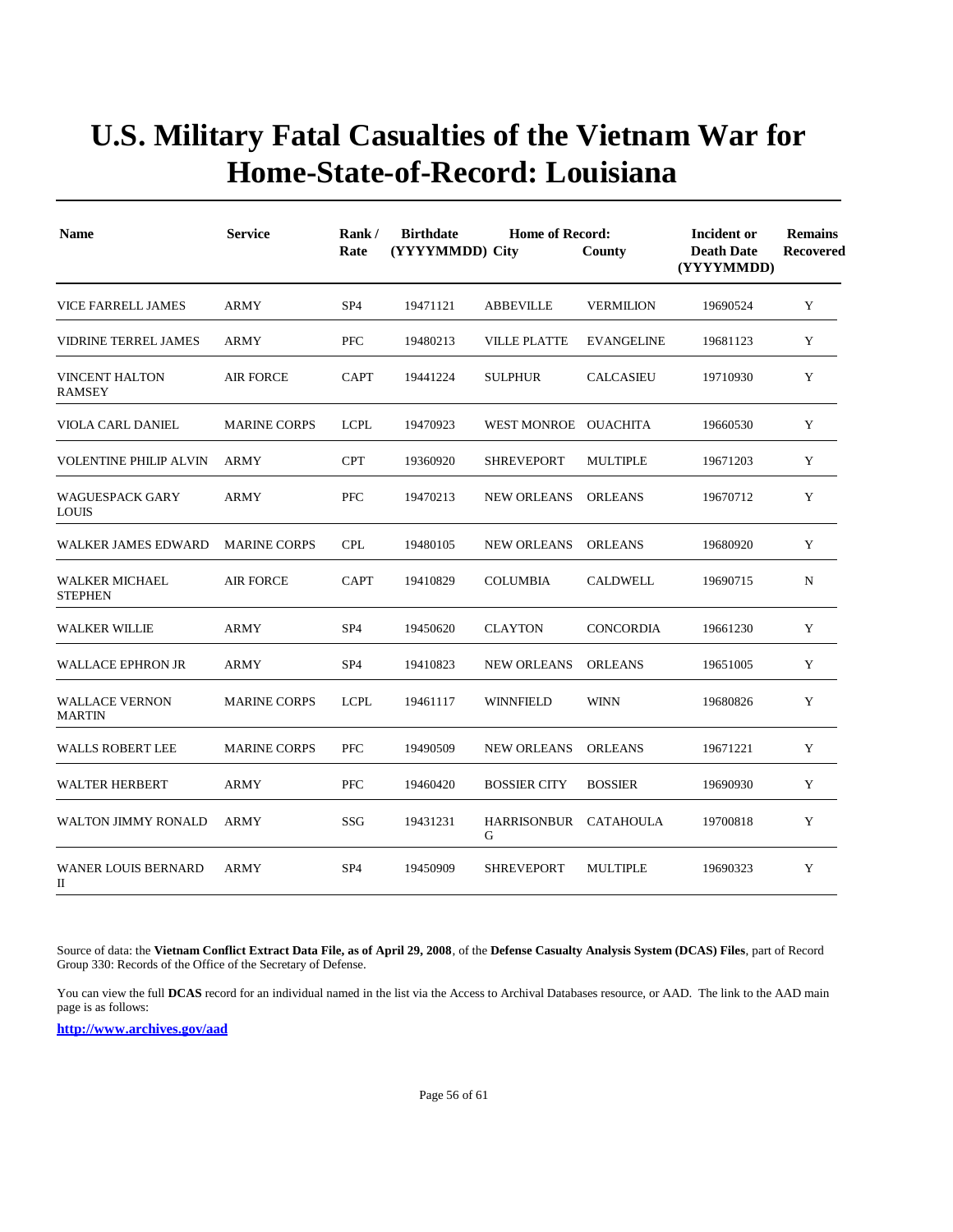| <b>Name</b>                                | <b>Service</b>      | Rank/<br>Rate   | <b>Birthdate</b><br><b>Home of Record:</b><br>(YYYYMMDD) City<br>County |                           |                  | Incident or<br><b>Death Date</b><br>(YYYYMMDD) | <b>Remains</b><br>Recovered |
|--------------------------------------------|---------------------|-----------------|-------------------------------------------------------------------------|---------------------------|------------------|------------------------------------------------|-----------------------------|
| WARREN BENJAMIN IRVIN ARMY                 |                     | SSG             | 19290113                                                                | DE RIDDER                 | <b>MULTIPLE</b>  | 19661003                                       | Y                           |
| <b>WARREN JEIDER</b><br><b>JACKSON</b>     | <b>NAVY</b>         | PO <sub>1</sub> | 19311028                                                                | <b>CASTOR</b>             | <b>BIENVILLE</b> | 19680227                                       | Y                           |
| <b>WARREN RODIS JOHN</b>                   | <b>ARMY</b>         | <b>SFC</b>      | 19301221                                                                | <b>COVINGTON</b>          | ST TAMMANY       | 19670420                                       | Y                           |
| <b>WARWICK DUNCAN</b><br><b>ALBERT</b>     | <b>ARMY</b>         | <b>CPL</b>      | 19470428                                                                | <b>LEESVILLE</b>          | <b>VERNON</b>    | 19690721                                       | Y                           |
| <b>WASHINGTON DAN</b><br>THOMAS            | <b>MARINE CORPS</b> | <b>LCPL</b>     | 19440325                                                                | <b>NEW ORLEANS</b>        | <b>ORLEANS</b>   | 19670203                                       | Y                           |
| <b>WASHINGTON DOUGLAS</b><br>MAC           | <b>ARMY</b>         | SGT             | 19470604                                                                | <b>WATERPROOF</b>         | <b>TENSAS</b>    | 19680606                                       | Y                           |
| <b>WASHINGTON JAMES</b><br><b>LEROY SR</b> | <b>ARMY</b>         | SGT             | 19450216                                                                | <b>NEW ORLEANS</b>        | <b>ORLEANS</b>   | 19690505                                       | Y                           |
| <b>WASHINGTON KING</b><br><b>DAVID</b>     | <b>ARMY</b>         | <b>PFC</b>      | 19490111                                                                | <b>ABBEVILLE</b>          | <b>VERMILION</b> | 19681130                                       | Y                           |
| <b>WATERS CLARENCE</b><br><b>EDGAR</b>     | <b>ARMY</b>         | <b>CPL</b>      | 19470119                                                                | NATCHITOCHES NATCHITOCHES |                  | 19670912                                       | Y                           |
| WEAVER SAMMY LANE                          | <b>ARMY</b>         | <b>SGT</b>      | 19491019                                                                | NATCHITOCHES NATCHITOCHES |                  | 19720319                                       | $\mathbf Y$                 |
| WEBB EARL KENNON                           | <b>ARMY</b>         | SP <sub>4</sub> | 19400217                                                                | <b>NEW ORLEANS</b>        | <b>ORLEANS</b>   | 19671120                                       | Y                           |
| <b>WEEKLEY RUSSELL</b><br><b>JOSEPH</b>    | <b>MARINE CORPS</b> | <b>PFC</b>      | 19440126                                                                | <b>SULPHUR</b>            | <b>CALCASIEU</b> | 19680611                                       | $\mathbf Y$                 |
| WELCH ARTHUR NORMAN                        | <b>MARINE CORPS</b> | <b>LCPL</b>     | 19500529                                                                | <b>BOSSIER CITY</b>       | <b>BOSSIER</b>   | 19691114                                       | Y                           |
| <b>WELCH THOMAS</b><br><b>EDWARD</b>       | <b>MARINE CORPS</b> | <b>LCPL</b>     | 19490430                                                                | SPRINGHILL                | <b>WEBSTER</b>   | 19681103                                       | Y                           |

Source of data: the **Vietnam Conflict Extract Data File, as of April 29, 2008**, of the **Defense Casualty Analysis System (DCAS) Files**, part of Record Group 330: Records of the Office of the Secretary of Defense.

You can view the full **DCAS** record for an individual named in the list via the Access to Archival Databases resource, or AAD. The link to the AAD main page is as follows: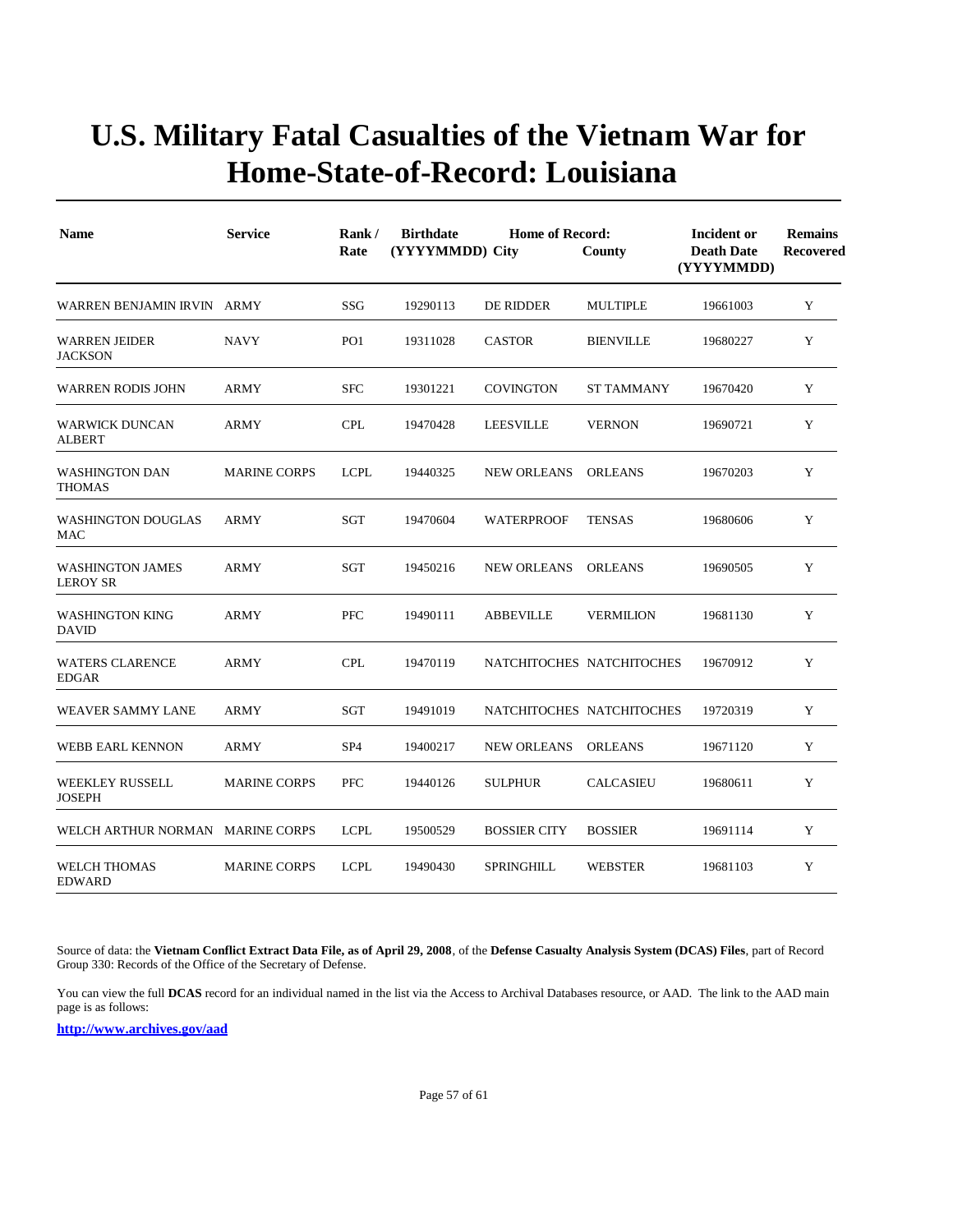| <b>Name</b>                                | <b>Service</b>      | Rank/<br>Rate   | <b>Birthdate</b> | <b>Home of Record:</b><br>(YYYYMMDD) City<br>County |                                   | Incident or<br><b>Death Date</b><br>(YYYYMMDD) | <b>Remains</b><br>Recovered |
|--------------------------------------------|---------------------|-----------------|------------------|-----------------------------------------------------|-----------------------------------|------------------------------------------------|-----------------------------|
| <b>WELD JULIO CESAR</b>                    | <b>MARINE CORPS</b> | <b>PFC</b>      | 19461220         | <b>NEW ORLEANS</b>                                  | <b>ORLEANS</b>                    | 19690311                                       | Y                           |
| WELLS WALTER LOUIS                         | <b>ARMY</b>         | SP <sub>4</sub> | 19430629         | <b>BATON ROUGE</b>                                  | <b>EAST BATON</b><br><b>ROUGE</b> | 19660922                                       | Y                           |
| WEST PAUL BRADLEY                          | ARMY                | SGT             | 19471229         | <b>VILLE PLATTE</b>                                 | <b>EVANGELINE</b>                 | 19690330                                       | Y                           |
| <b>WESTCOTT RODNEY</b><br><b>WAYNE</b>     | <b>MARINE CORPS</b> | <b>PFC</b>      | 19480202         | <b>ARCADIA</b>                                      | <b>BIENVILLE</b>                  | 19660722                                       | Y                           |
| WHEAT GENE JOSEPH                          | <b>NAVY</b>         | PO <sub>2</sub> | 19380902         | PINEVILLE                                           | <b>RAPIDES</b>                    | 19680222                                       | Y                           |
| <b>WHELESS DOUGLASS</b><br><b>TERRELL</b>  | <b>ARMY</b>         | <b>CPT</b>      | 19460718         | <b>SHREVEPORT</b>                                   | <b>MULTIPLE</b>                   | 19701122                                       | Y                           |
| WHITE AULDON KEITH                         | <b>ARMY</b>         | SP <sub>4</sub> | 19480902         | <b>BATON ROUGE</b>                                  | <b>EAST BATON</b><br><b>ROUGE</b> | 19700601                                       | Y                           |
| WHITE JAMES HARDY                          | <b>ARMY</b>         | SGT             | 19470414         | <b>JONESVILLE</b>                                   | CATAHOULA                         | 19680912                                       | Y                           |
| WHITE KURNEY JOSEPH<br>JR                  | ARMY                | PFC             | 19460407         | <b>BERWICK</b>                                      | <b>ST MARY</b>                    | 19670525                                       | Y                           |
| WHITE TIMOTHY<br><b>CHAMPREAUX</b>         | <b>ARMY</b>         | 1LT             | 19441118         | <b>LAFAYETTE</b>                                    | LAFAYETTE                         | 19691223                                       | Y                           |
| WHITLOCK IVAN<br><b>PRESTON</b>            | <b>AIR FORCE</b>    | <b>TSGT</b>     | 19240327         | <b>GIBSLAND</b>                                     | <b>BIENVILLE</b>                  | 19620402                                       | Y                           |
| <b>WIESENDANGER</b><br><b>LAWRENCE LOU</b> | <b>ARMY</b>         | <b>PFC</b>      | 19490728         | <b>METAIRIE</b>                                     | <b>JEFFERSON</b>                  | 19710502                                       | Y                           |
| <b>WIGGINS THOMAS</b><br><b>WAYNE</b>      | <b>ARMY</b>         | <b>CPL</b>      | 19490206         | LAKE<br><b>PROVIDENCE</b>                           | <b>EAST CARROLL</b>               | 19710215                                       | Y                           |

Source of data: the **Vietnam Conflict Extract Data File, as of April 29, 2008**, of the **Defense Casualty Analysis System (DCAS) Files**, part of Record Group 330: Records of the Office of the Secretary of Defense.

You can view the full **DCAS** record for an individual named in the list via the Access to Archival Databases resource, or AAD. The link to the AAD main page is as follows: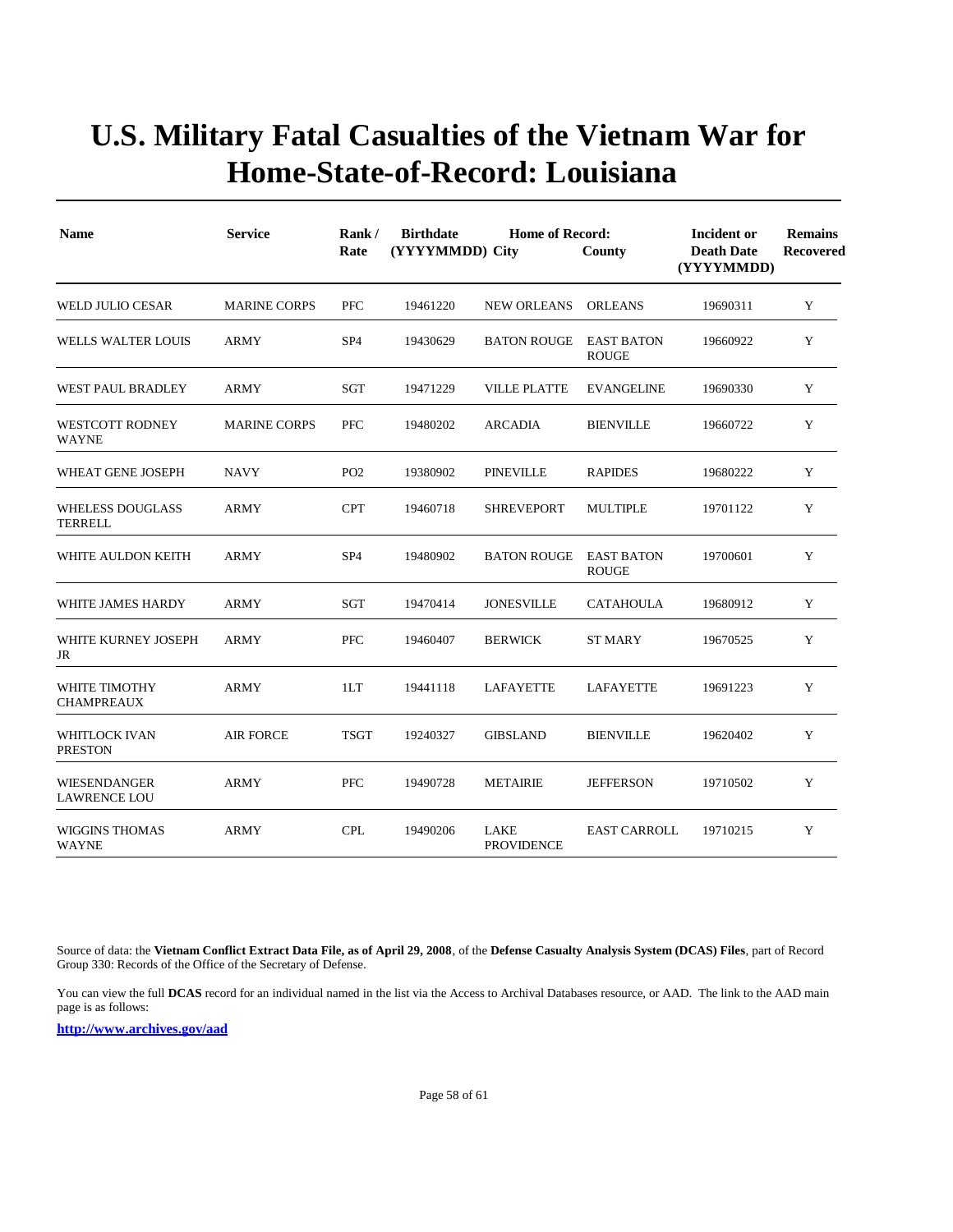| <b>Name</b>                              | <b>Service</b>      | Rank/<br>Rate   | <b>Birthdate</b> | <b>Home of Record:</b><br>(YYYYMMDD) City<br>County |                  |          | <b>Remains</b><br><b>Recovered</b> |
|------------------------------------------|---------------------|-----------------|------------------|-----------------------------------------------------|------------------|----------|------------------------------------|
| <b>WILCOX CHARLES EARL</b><br>JR         | <b>ARMY</b>         | <b>SFC</b>      | 19380218         | <b>NEW ORLEANS</b>                                  | <b>ORLEANS</b>   | 19680410 | Y                                  |
| WILEY THOMAS J                           | <b>ARMY</b>         | 1LT             | 19470518         | <b>MONROE</b>                                       | <b>OUACHITA</b>  | 19720513 | Y                                  |
| WILHELM LAWRENCE M<br>JR                 | <b>ARMY</b>         | SSG             | 19430611         | LAKE CHARLES CALCASIEU                              |                  | 19690326 | Y                                  |
| WILLIAMS CHARLES RAY                     | ARMY                | SGT             | 19420608         | <b>EUNICE</b>                                       | ST LANDRY        | 19660208 | Y                                  |
| <b>WILLIAMS DAVID BERYL</b>              | <b>MARINE CORPS</b> | MAJ             | 19410806         | LAFAYETTE                                           | LAFAYETTE        | 19720503 | Y                                  |
| <b>WILLIAMS ERIC</b>                     | ARMY                | SP <sub>4</sub> | 19460307         | <b>NEW ORLEANS</b>                                  | ORLEANS          | 19660411 | Y                                  |
| WILLIAMS ERNEST C JR                     | <b>ARMY</b>         | PFC             | 19430220         | <b>THIBODAUX</b>                                    | <b>LAFOURCHE</b> | 19680525 | Y                                  |
| <b>WILLIAMS FLOYD</b><br><b>CHARLES</b>  | ARMY                | <b>PFC</b>      | 19440729         | <b>HORNBECK</b>                                     | <b>VERNON</b>    | 19670712 | Y                                  |
| <b>WILLIAMS HOWARD</b><br><b>CLAYTON</b> | <b>MARINE CORPS</b> | <b>LCPL</b>     | 19480131         | <b>GUEYDAN</b>                                      | <b>VERMILION</b> | 19680708 | Y                                  |
| <b>WILLIAMS HUEY</b>                     | <b>ARMY</b>         | SP <sub>4</sub> | 19450203         | <b>SHREVEPORT</b>                                   | <b>MULTIPLE</b>  | 19690309 | Y                                  |
| WILLIAMS JIMMY                           | <b>MARINE CORPS</b> | <b>PFC</b>      | 19470602         | <b>EUNICE</b>                                       | <b>ST LANDRY</b> | 19680830 | Y                                  |
| WILLIAMS JOE LEE                         | <b>NAVY</b>         | PO <sub>1</sub> | 19361115         | <b>HOMER</b>                                        | <b>CLAIBORNE</b> | 19640805 | Y                                  |
| WILLIAMS JOHN WILLIAM                    | <b>MARINE CORPS</b> | <b>PFC</b>      | 19430831         | <b>CHOUDRANT</b>                                    | <b>LINCOLN</b>   | 19660301 | Y                                  |
| WILLIAMS LAWRENCE JR                     | ARMY                | SP <sub>4</sub> | 19470904         | <b>NEW ORLEANS</b>                                  | <b>ORLEANS</b>   | 19660925 | Y                                  |
| WILLIAMS RAY MILTON                      | <b>MARINE CORPS</b> | <b>PFC</b>      | 19470723         | NEW ORLEANS                                         | ORLEANS          | 19690202 | Y                                  |

Source of data: the **Vietnam Conflict Extract Data File, as of April 29, 2008**, of the **Defense Casualty Analysis System (DCAS) Files**, part of Record Group 330: Records of the Office of the Secretary of Defense.

You can view the full **DCAS** record for an individual named in the list via the Access to Archival Databases resource, or AAD. The link to the AAD main page is as follows: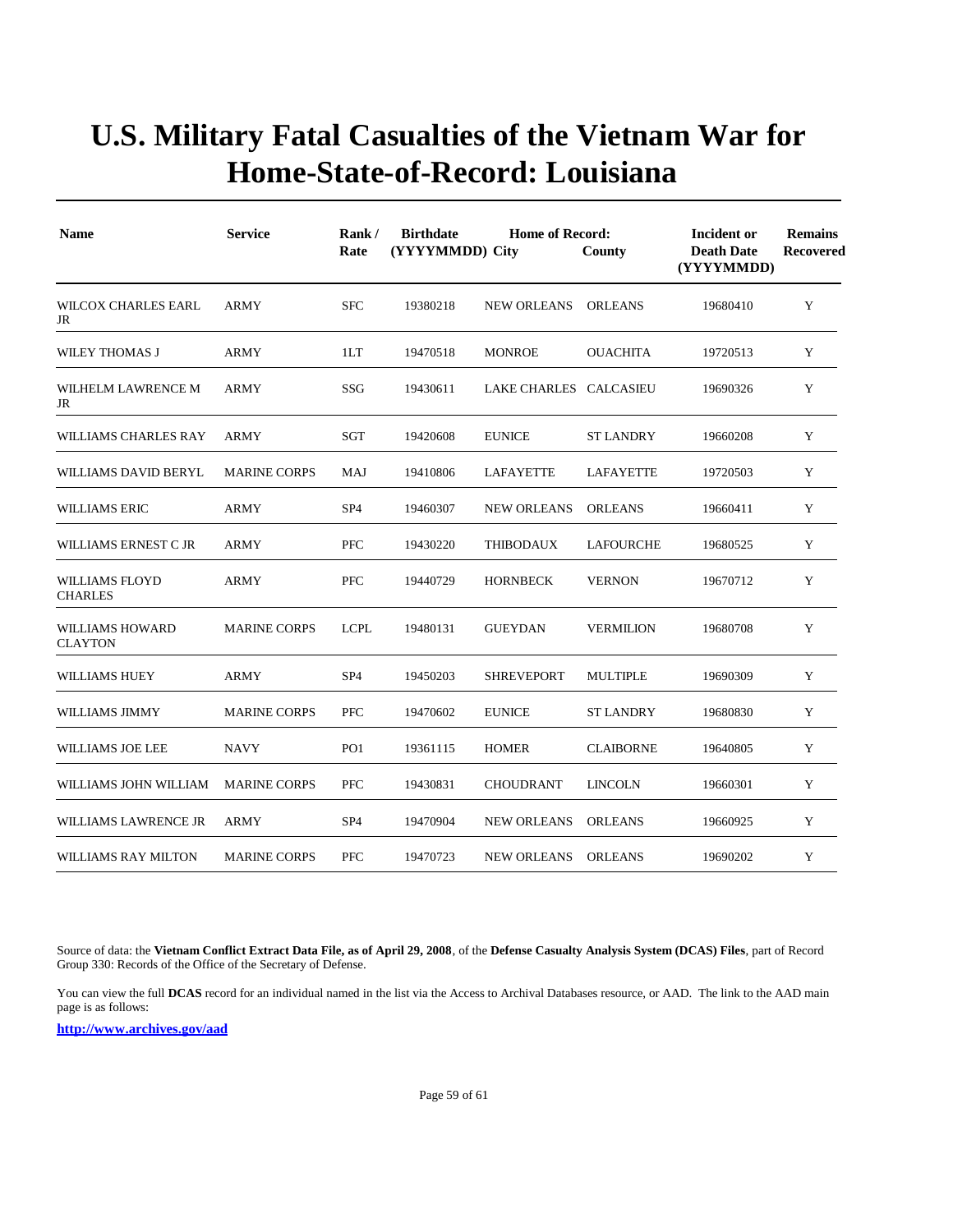| <b>Name</b>                                | <b>Service</b>      | Rank/<br>Rate   | <b>Birthdate</b><br>(YYYYMMDD) City | Incident or<br><b>Death Date</b><br>(YYYYMMDD) | <b>Remains</b><br><b>Recovered</b> |          |   |
|--------------------------------------------|---------------------|-----------------|-------------------------------------|------------------------------------------------|------------------------------------|----------|---|
| <b>WILLIAMS WALTER</b>                     | <b>ARMY</b>         | <b>SFC</b>      | 19300322                            | LAFAYETTE                                      | LAFAYETTE                          | 19690621 | Y |
| WILLIBER GERALD PAUL                       | <b>MARINE CORPS</b> | <b>CPL</b>      | 19450812                            | <b>NEW ORLEANS</b>                             | <b>ORLEANS</b>                     | 19680519 | Y |
| WILLINGHAM WILMER<br>JAY                   | <b>ARMY</b>         | WO1             | 19411203                            | <b>SHREVEPORT</b>                              | <b>MULTIPLE</b>                    | 19661030 | Y |
| WILLIS LEDELL                              | <b>ARMY</b>         | <b>PFC</b>      | 19440205                            | <b>WINNSBORO</b>                               | <b>FRANKLIN</b>                    | 19660626 | Y |
| WILSON JAMES WILLIAM                       | <b>ARMY</b>         | <b>SGT</b>      | 19460824                            | <b>SHREVEPORT</b>                              | <b>MULTIPLE</b>                    | 19680214 | Y |
| WILSON VOMER OVID JR                       | <b>MARINE CORPS</b> | <b>PFC</b>      | 19461204                            | WEST MONROE OUACHITA                           |                                    | 19670508 | Y |
| WOLFE ABRA JOSEPH JR                       | <b>ARMY</b>         | SP <sub>4</sub> | 19480116                            | <b>HOUMA</b>                                   | <b>TERREBONNE</b>                  | 19680330 | Y |
| <b>WOLFE THURMAN</b><br><b>WILLIAM</b>     | <b>ARMY</b>         | SP <sub>4</sub> | 19490705                            | <b>ROBELINE</b>                                | <b>NATCHITOCHES</b>                | 19700415 | Y |
| <b>WOLTER ARTHUR</b><br><b>GEORGE WILL</b> | <b>ARMY</b>         | <b>PFC</b>      | 19470807                            | <b>NEW ORLEANS</b>                             | <b>ORLEANS</b>                     | 19680201 | Y |
| WOMACK ROBERT LEE                          | <b>MARINE CORPS</b> | <b>SSGT</b>     | 19300118                            | <b>SHREVEPORT</b>                              | <b>MULTIPLE</b>                    | 19651011 | Y |
| <b>WOOD BOBBY CLYDE</b>                    | <b>ARMY</b>         | SSG             | 19310724                            | <b>MONROE</b>                                  | <b>OUACHITA</b>                    | 19680513 | Y |
| <b>WOODS DUREL STEVENS</b>                 | <b>ARMY</b>         | <b>CPL</b>      | 19500120                            | <b>NEW ORLEANS</b>                             | <b>ORLEANS</b>                     | 19690719 | Y |
| <b>WORLEY STEPHEN RAY</b>                  | <b>MARINE CORPS</b> | <b>PFC</b>      | 19470802                            | WEST MONROE OUACHITA                           |                                    | 19671014 | Y |
| WRIGHT FRANK JR                            | <b>MARINE CORPS</b> | <b>PFC</b>      | 19480515                            | <b>MONROE</b>                                  | <b>OUACHITA</b>                    | 19690907 | Y |
| WRIGHT SYLVESTER JR                        | <b>ARMY</b>         | <b>PFC</b>      | 19490213                            | <b>JEANERETTE</b>                              | <b>IBERIA</b>                      | 19680326 | Y |
| WYATT TOMMY LLOYD                          | <b>MARINE CORPS</b> | <b>CPL</b>      | 19470711                            |                                                | NATCHITOCHES NATCHITOCHES          | 19690222 | Y |

Source of data: the **Vietnam Conflict Extract Data File, as of April 29, 2008**, of the **Defense Casualty Analysis System (DCAS) Files**, part of Record Group 330: Records of the Office of the Secretary of Defense.

You can view the full **DCAS** record for an individual named in the list via the Access to Archival Databases resource, or AAD. The link to the AAD main page is as follows: